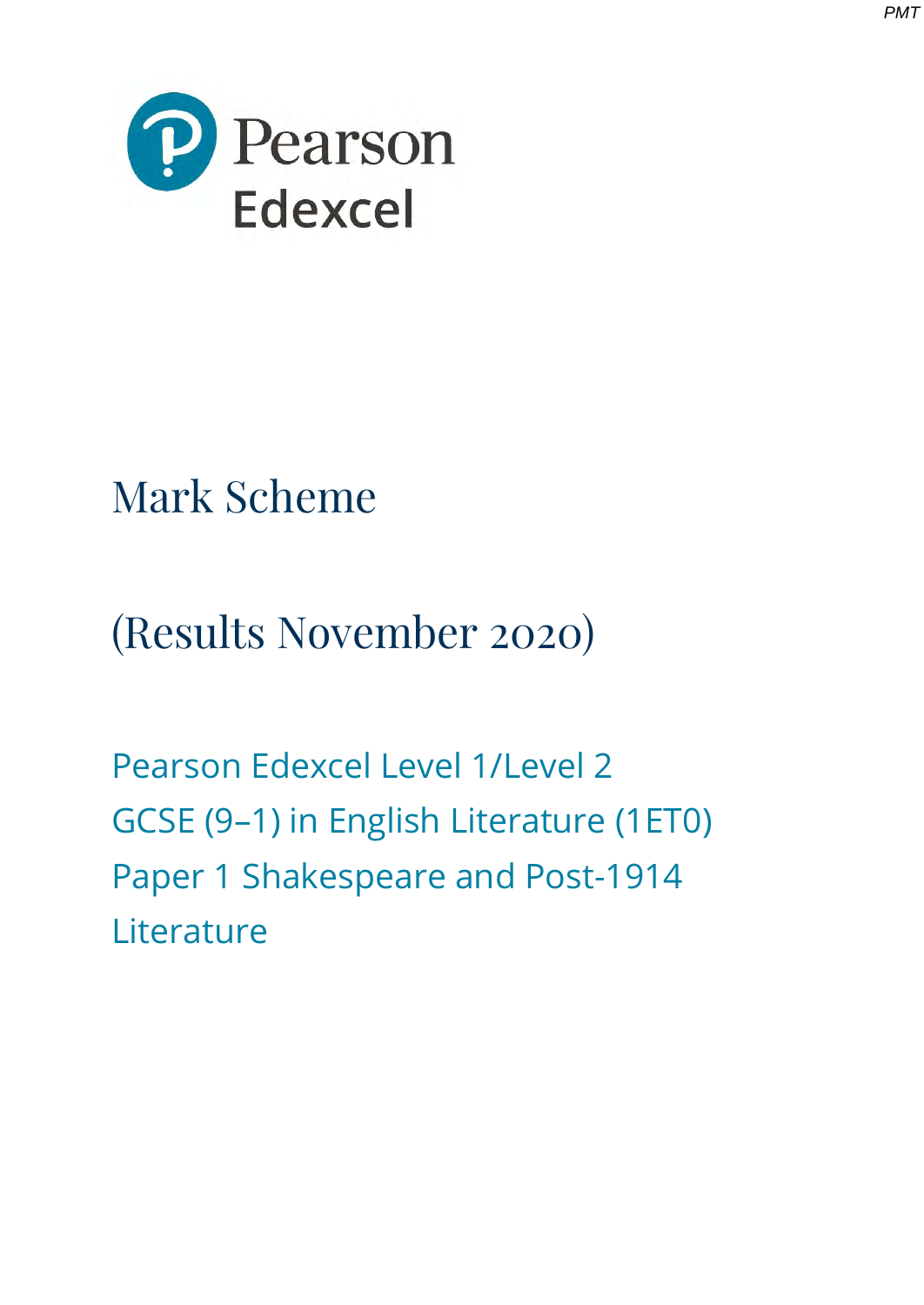### **Edexcel and BTEC Qualifications**

Edexcel and BTEC qualifications are awarded by Pearson, the UK's largest awarding body. We provide a wide range of qualifications including academic, vocational, occupational and specific programmes for employers. For further information visit our qualifications websites at [www.edexcel.com](http://www.edexcel.com/) or [www.btec.co.uk.](http://www.btec.co.uk/) Alternatively, you can get in touch with us using the details on our contact us page at [www.edexcel.com/contactus.](http://www.edexcel.com/contactus)

#### **Pearson: helping people progress, everywhere**

Pearson aspires to be the world's leading learning company. Our aim is to help everyone progress in their lives through education. We believe in every kind of learning, for all kinds of people, wherever they are in the world. We've been involved in education for over 150 years, and by working across 70 countries, in 100 languages, we have built an international reputation for our commitment to high standards and raising achievement through innovation in education. Find out more about how we can help you and your students at: [www.pearson.com/uk](http://www.pearson.com/uk)

June 2020 Publications Code 1ET0\_01\_2006\_MS All the material in this publication is copyright © Pearson Education Ltd 2020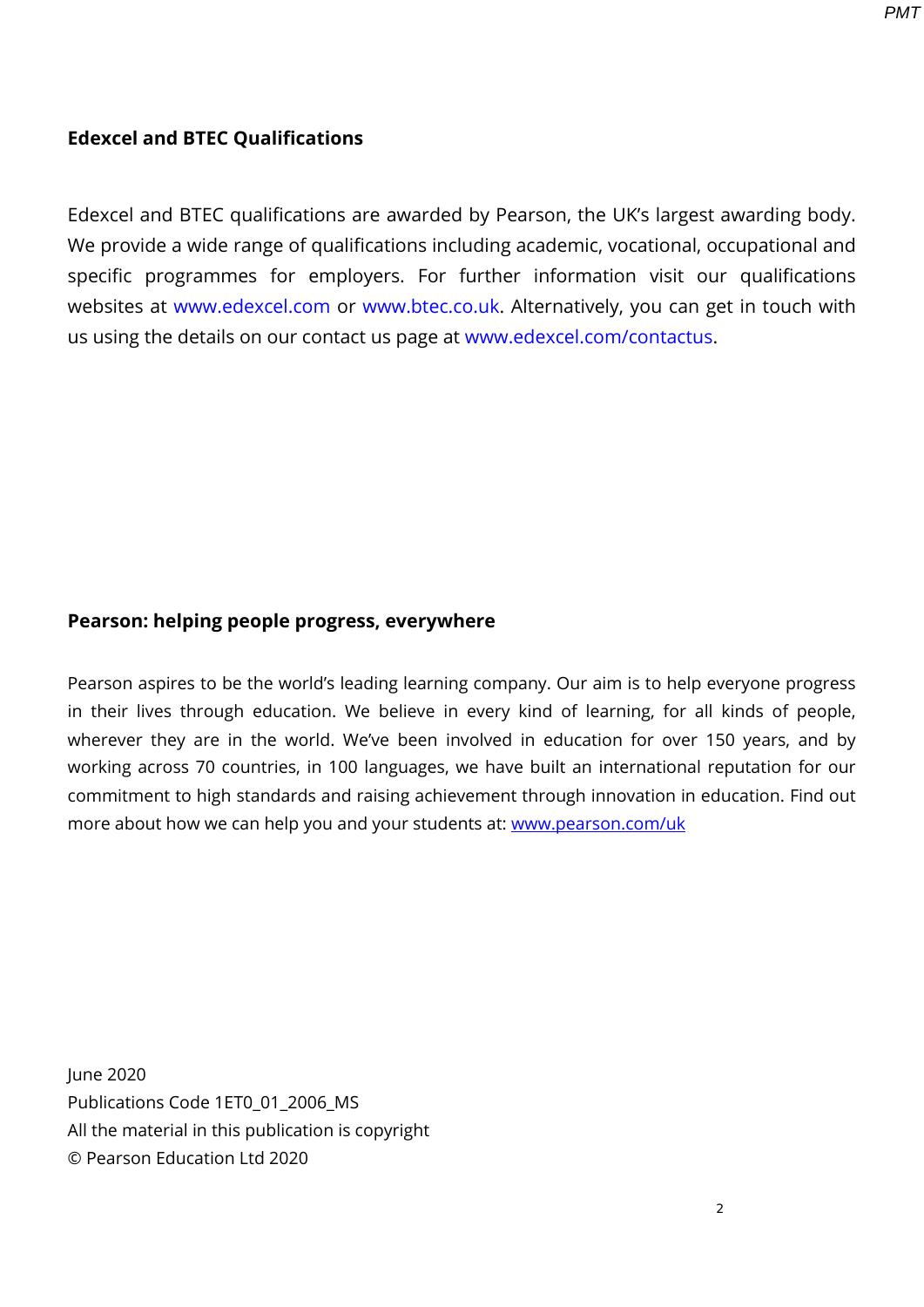*PMT*

#### **General Marking Guidance**

- All candidates must receive the same treatment. Examiners must mark the first candidate in exactly the same way as they mark the last.
- Mark schemes should be applied positively. Candidates must be rewarded for what they have shown they can do rather than penalised for omissions.
- Examiners should mark according to the mark scheme not according to their perception of where the grade boundaries may lie.
- There is no ceiling on achievement. All marks on the mark scheme should be used appropriately.
- All the marks on the mark scheme are designed to be awarded. Examiners should always award full marks if deserved, i.e. if the answer matches the mark scheme. Examiners should also be prepared to award zero marks if the candidate's response is not worthy of credit according to the mark scheme.
- Where some judgement is required, mark schemes will provide the principles by which marks will be awarded and exemplification may be limited.
- When examiners are in doubt regarding the application of the mark scheme to a candidate's response, the team leader must be consulted.
- Crossed out work should be marked UNLESS the candidate has replaced it with an alternative response.

#### **Marking guidance – specific**

- The marking grids have been designed to assess student work holistically. The grids identify the Assessment Objective being targeted by the level descriptors.
- When deciding how to reward an answer, examiners should consult both the indicative content and the associated marking grid(s). When using a levels-based mark scheme, the 'best fit' approach should be used.
- Examiners should first decide which descriptor most closely matches the answer and place it in that level
- The mark awarded within the level will be decided based on the quality of the answer and will be modified according to how securely all bullet points are displayed at that level
- In cases of uneven performance, the points above will still apply. Candidates will be placed in the level that best describes their answer according to the Assessment Objective described in the level. Marks will be awarded towards the top or bottom of that level depending on how they have evidenced each of the descriptor bullet points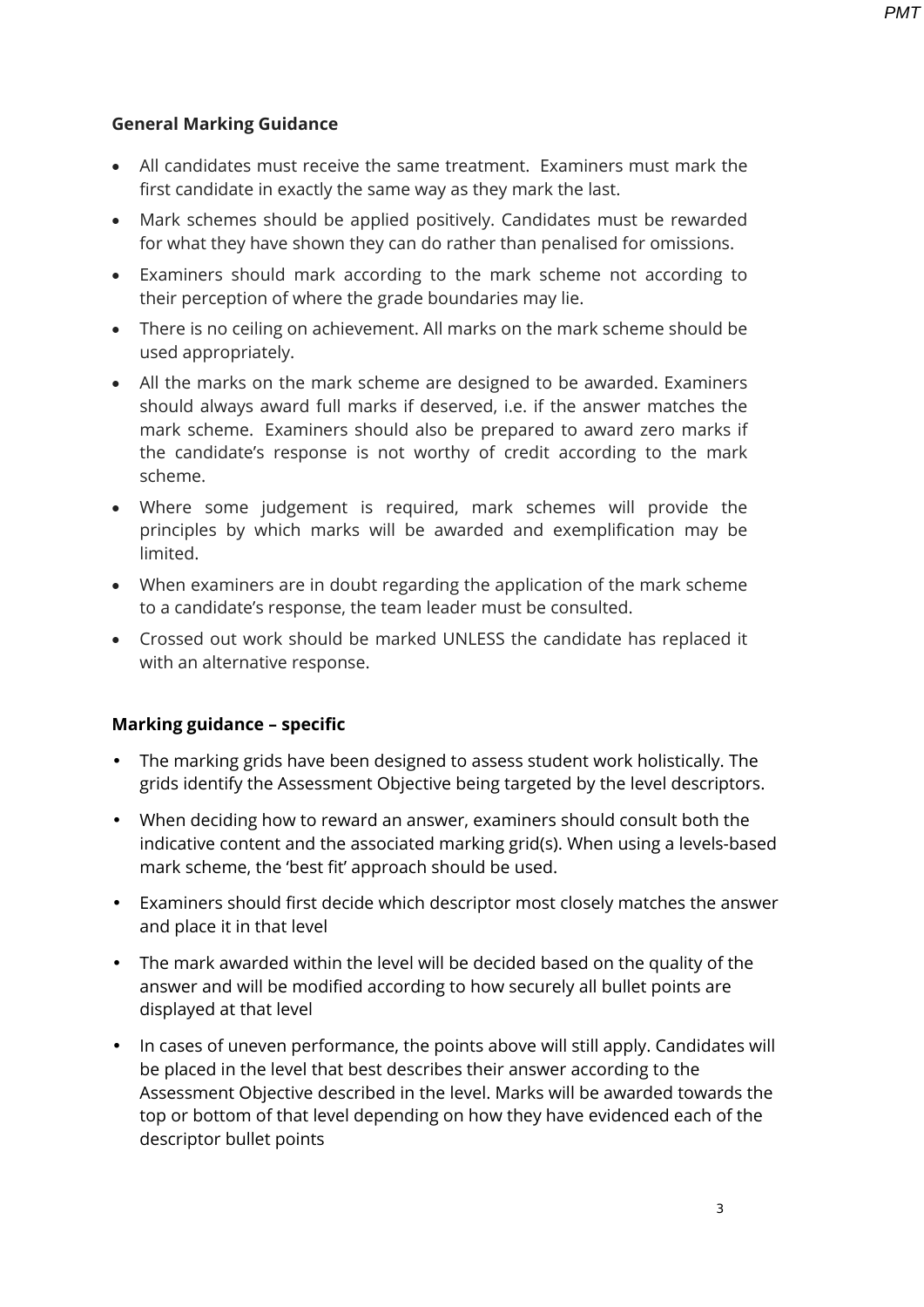• Indicative content is exactly that – it consists of factual points that candidates are likely to use to construct their answer. It is possible for an answer to be constructed without mentioning some or all of these points, as long as they provide alternative responses to the indicative content that fulfil the requirements of the question. It is the examiner's responsibility to apply their professional judgment to the candidate's response in determining if the answer fulfils the requirements of the question.

## **Paper 1 Mark scheme**

The table below shows the number of raw marks allocated for each question in this mark scheme.

|                      |            |            | <b>Assessment Objectives</b> |            | <b>Total</b> |
|----------------------|------------|------------|------------------------------|------------|--------------|
| <b>Component</b>     | <b>AO1</b> | <b>AO2</b> | <b>AO3</b>                   | <b>AO4</b> | mark         |
| Component 1:         |            |            |                              |            |              |
| Shakespeare and      |            |            |                              |            |              |
| Post-1914 Literature |            |            |                              |            |              |
| Questions 1a to 6a   |            | 20         |                              |            | 20           |
| Questions 1b to 6b   | 15         |            | 5                            |            | 20           |
| Question 7-22        | 16         |            | 16                           | 8          | 40           |

| AO <sub>1</sub> | Read, understand and respond to texts.<br>Students should be able to:                                                                                                  |
|-----------------|------------------------------------------------------------------------------------------------------------------------------------------------------------------------|
|                 | • maintain a critical style and develop an informed personal response<br>• use textual references, including quotations, to support and<br>illustrate interpretations. |
| AO <sub>2</sub> | Analyse the language, form and structure used by a writer to create meanings and<br>effects, using relevant subject terminology where appropriate.                     |
| AO3             | Show understanding of the relationships between texts and the contexts in<br>which they were written.                                                                  |
| AO4             | Use a range of vocabulary and sentence structures for clarity, purpose and effect,<br>with accurate spelling and punctuation.                                          |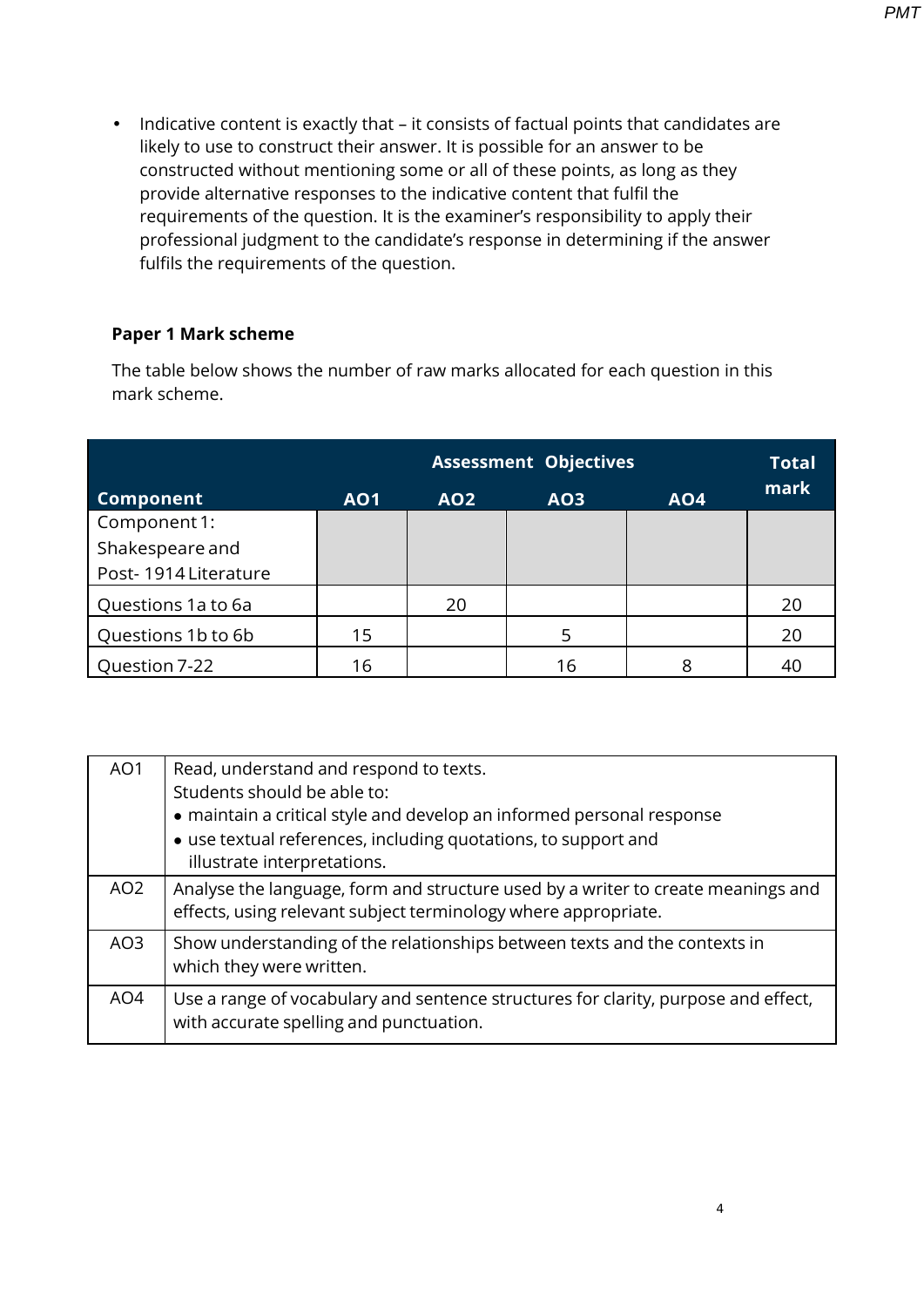| Question<br>Number     | Indicative content                                                                                                                                         |                                                                                                                                                                                                                                                                                                                                                                                                                                                                                                                                                                                                                                                                                                                                                                                                                                                                                                                                                                                                                                                                                                                                                                                                                                                                                                                                                                                                                                                                                                                                                                                                        |  |  |  |
|------------------------|------------------------------------------------------------------------------------------------------------------------------------------------------------|--------------------------------------------------------------------------------------------------------------------------------------------------------------------------------------------------------------------------------------------------------------------------------------------------------------------------------------------------------------------------------------------------------------------------------------------------------------------------------------------------------------------------------------------------------------------------------------------------------------------------------------------------------------------------------------------------------------------------------------------------------------------------------------------------------------------------------------------------------------------------------------------------------------------------------------------------------------------------------------------------------------------------------------------------------------------------------------------------------------------------------------------------------------------------------------------------------------------------------------------------------------------------------------------------------------------------------------------------------------------------------------------------------------------------------------------------------------------------------------------------------------------------------------------------------------------------------------------------------|--|--|--|
| 1(a)<br><b>Macbeth</b> | The indicative content is not prescriptive. Reward responses that explore how<br>Shakespeare presents the reactions of Macduff and Malcolm to Ross's news. |                                                                                                                                                                                                                                                                                                                                                                                                                                                                                                                                                                                                                                                                                                                                                                                                                                                                                                                                                                                                                                                                                                                                                                                                                                                                                                                                                                                                                                                                                                                                                                                                        |  |  |  |
|                        | Responses may include:<br>$\bullet$<br>$\bullet$<br>$\bullet$<br>$\bullet$<br>$\bullet$<br>$\bullet$<br>Reward all valid points.                           | Malcolm's and Macduff's repeated use of exclamatory phrases, 'Merciful Heaven!', 'O hell-<br>kite!', reflects the shock they both feel when hearing Ross's news. The use of punctuation<br>helps to convey their emotional pain<br>Malcolm employs compassionate and supportive language to try to ease Macduff's grief,<br>'Be comforted', and empowering and imperative language to encourage him to seek<br>revenge for the murders: 'Dispute it like a man', 'let grief / Convert to anger'<br>numerous interrogatives are used by Macduff to mirror his grief and to reflect the disbelief<br>he feels: 'My children too?', 'My wife killed too?'<br>Macduff expresses his heartbreak; despite this, and the need to 'dispute it like a man', he<br>wants to 'feel it like a man' and be able to grieve for his family<br>the use of emotive metaphors by both Malcolm and Macduff suggests different reactions to<br>the news. Macduff describes his family as 'pretty chickens, and their dam' to convey the<br>love he has for his family and the sadness he feels, whilst Malcolm uses a rousing<br>metaphor to describe how they should make 'medicines' to 'cure this deadly grief'<br>a proper noun and pronouns are used by Macduff to show how he blames himself for the<br>murders: 'Sinful Macduff!', 'struck for thee', 'Not for their own demerits, but for mine'<br>Macduff concludes the extract by accepting Malcolm's advice and his language becomes<br>more determined and aggressive. He decides to challenge Macbeth, 'Front to front' and<br>'within [his] sword's length'. |  |  |  |
| Level                  | <b>Mark</b>                                                                                                                                                | Descriptor - AO2 Please refer to page 3 (20 marks)                                                                                                                                                                                                                                                                                                                                                                                                                                                                                                                                                                                                                                                                                                                                                                                                                                                                                                                                                                                                                                                                                                                                                                                                                                                                                                                                                                                                                                                                                                                                                     |  |  |  |
|                        | 0                                                                                                                                                          | No rewardable material.                                                                                                                                                                                                                                                                                                                                                                                                                                                                                                                                                                                                                                                                                                                                                                                                                                                                                                                                                                                                                                                                                                                                                                                                                                                                                                                                                                                                                                                                                                                                                                                |  |  |  |
| Level 1                | $1 - 4$                                                                                                                                                    | The response is simple and the identification of language, form and structure is<br>$\bullet$<br>minimal.<br>Little evidence of relevant subject terminology.<br>$\bullet$                                                                                                                                                                                                                                                                                                                                                                                                                                                                                                                                                                                                                                                                                                                                                                                                                                                                                                                                                                                                                                                                                                                                                                                                                                                                                                                                                                                                                             |  |  |  |
| Level <sub>2</sub>     | $5 - 8$                                                                                                                                                    | The response is largely descriptive. There is some comment on the language,<br>$\bullet$<br>form and structure.<br>Limited use of relevant subject terminology to support examples given.<br>$\bullet$                                                                                                                                                                                                                                                                                                                                                                                                                                                                                                                                                                                                                                                                                                                                                                                                                                                                                                                                                                                                                                                                                                                                                                                                                                                                                                                                                                                                 |  |  |  |
| Level 3                | $9 - 12$                                                                                                                                                   | The response shows an understanding of a range of language, form and<br>$\bullet$<br>structure features and links these to their effect on the reader.<br>Relevant subject terminology is used to support examples given.<br>$\bullet$                                                                                                                                                                                                                                                                                                                                                                                                                                                                                                                                                                                                                                                                                                                                                                                                                                                                                                                                                                                                                                                                                                                                                                                                                                                                                                                                                                 |  |  |  |
| Level 4                | $13 - 16$                                                                                                                                                  | The response is focused and detailed. Analysis of language, form and structure<br>$\bullet$<br>features and their effect on the reader is sustained.<br>Relevant subject terminology is used accurately and appropriately to develop<br>$\bullet$<br>ideas.                                                                                                                                                                                                                                                                                                                                                                                                                                                                                                                                                                                                                                                                                                                                                                                                                                                                                                                                                                                                                                                                                                                                                                                                                                                                                                                                            |  |  |  |
| Level 5                | $17 - 20$                                                                                                                                                  | The response is a cohesive evaluation of the interrelationship of language, form<br>$\bullet$<br>and structure and their effect on the reader.<br>Relevant subject terminology is integrated and precise.<br>$\bullet$                                                                                                                                                                                                                                                                                                                                                                                                                                                                                                                                                                                                                                                                                                                                                                                                                                                                                                                                                                                                                                                                                                                                                                                                                                                                                                                                                                                 |  |  |  |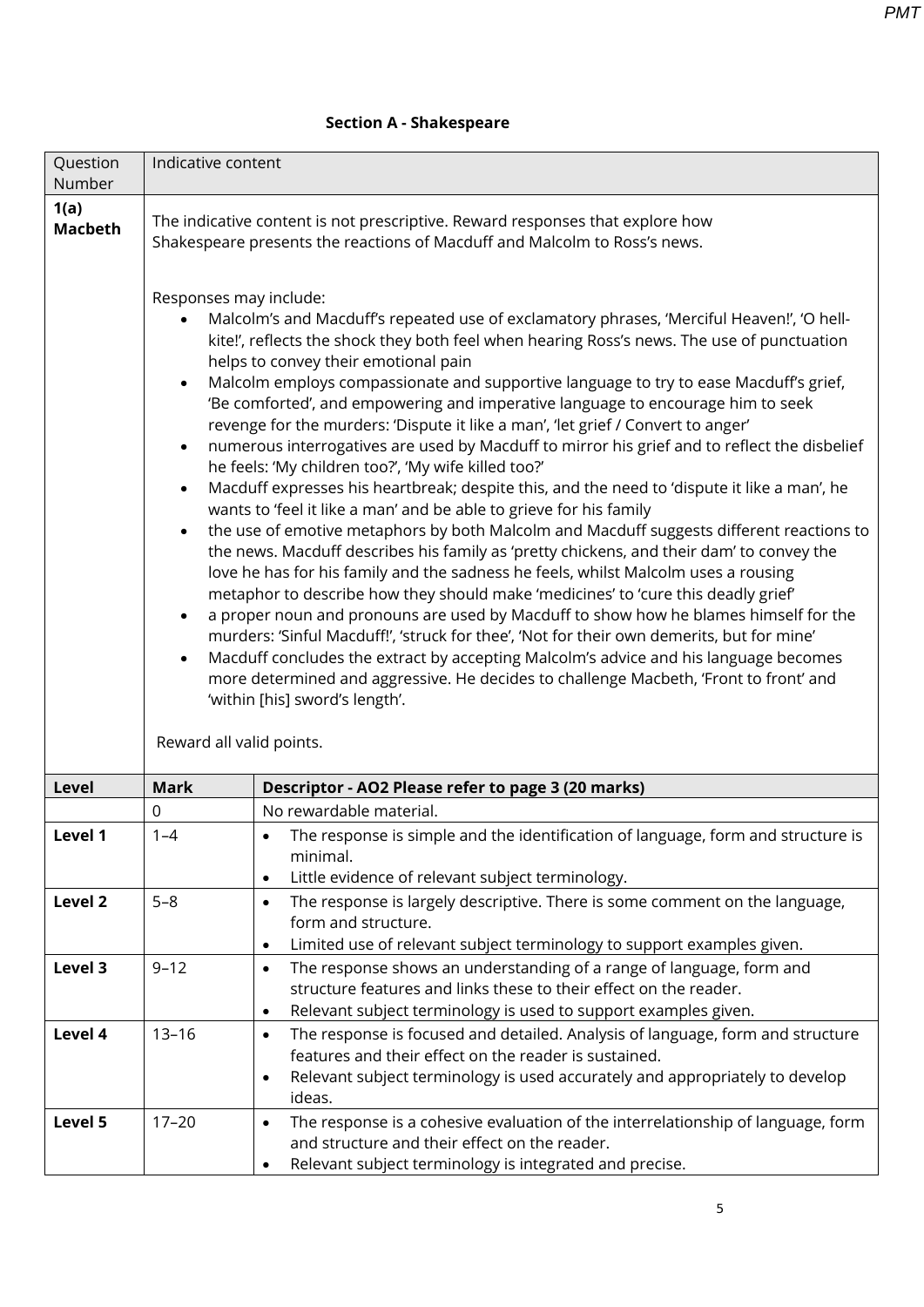| <b>Number</b><br>1(b)<br>The indicative content is not prescriptive. Reward responses that consider the<br><b>Macbeth</b><br>importance of death elsewhere in the play.<br>Responses may include:<br>Interpretation of the text (AO1):                                                                                                                                                                                                                                                                                                                                                                                                                                                                                                                                                                                                                                                                                                                                                                                                                                                                                                                                                                |
|-------------------------------------------------------------------------------------------------------------------------------------------------------------------------------------------------------------------------------------------------------------------------------------------------------------------------------------------------------------------------------------------------------------------------------------------------------------------------------------------------------------------------------------------------------------------------------------------------------------------------------------------------------------------------------------------------------------------------------------------------------------------------------------------------------------------------------------------------------------------------------------------------------------------------------------------------------------------------------------------------------------------------------------------------------------------------------------------------------------------------------------------------------------------------------------------------------|
| death is important, as the play begins with the battle between the invading Norwegian<br>army and King Duncan's forces. The fighting, which is described as a 'bloody' and violent<br>'conflict', creates a dramatic opening and presents a volatile environment for the rest of<br>the play<br>the description of nature and the weather is important as it foreshadows the deaths to<br>$\bullet$<br>come. The witches meet in 'thunder' and 'lightning' and Macbeth pronounces the day as<br>'foul'. On the night of Duncan's death, Lennox describes how the 'night has been unruly'<br>and that the 'chimneys were blown down' to reflect the violent nature of the storm<br>Macbeth is presented as a brutal soldier who is capable of extreme violence and has a<br>$\bullet$                                                                                                                                                                                                                                                                                                                                                                                                                  |
| reputation for killing: 'unseamed him from the nave to the chops'. Even when his army are<br>outnumbered he 'redoubled strokes' against the enemy. Owing to his ambitious nature<br>many deaths occur<br>Lady Macbeth's desire for Macbeth to become King results in her urging him to kill<br>$\bullet$<br>Duncan by describing how she would rather have killed her own child, 'dashed the brains<br>out!', than go against a promise. The brutal nature of Duncan's death is important as it<br>haunts Lady Macbeth. She is tormented in her sleep, which is seen as retribution for her<br>involvement in Duncan's murder<br>despite Macbeth's ruthlessness, his guilt at the death of Banquo is demonstrated when he<br>$\bullet$<br>sees Banquo's ghost: 'For Banquo's issue have I filed my mind'<br>as a result of Macbeth's tyrannical and murderous reign, the play culminates in the<br>$\bullet$<br>second battle between Macbeth and the soldiers of Macduff, Malcolm and the Scottish<br>lords, and the death of Young Siward<br>the play concludes with the violent death of Macbeth, which fulfils the prophecy of the<br>$\bullet$<br>witches that Macbeth should 'Beware Macduff!'. |
| <b>Relationships between text and context (AO3):</b><br>the murder of Duncan was performed off stage as it would have been seen as a hideous<br>$\bullet$<br>crime to kill a king. James I was thought to be descended from Banquo so the prophecies<br>for Banquo supported his Divine Right to the throne<br>the play reflects the volatile nature of society during both the Medieval and<br>$\bullet$<br>Shakespearean periods and the social expectations that unlawfully killing another man<br>would be justly punished<br>the role of men in the family during Shakespeare's time was to protect and defend their<br>$\bullet$<br>family. The use of violence as a means to defend one's home would be acceptable to the<br>audience.                                                                                                                                                                                                                                                                                                                                                                                                                                                         |
| Reward all valid points.                                                                                                                                                                                                                                                                                                                                                                                                                                                                                                                                                                                                                                                                                                                                                                                                                                                                                                                                                                                                                                                                                                                                                                              |
| Candidates will be rewarded if they make relevant textual references or use short quotations from<br>elsewhere in the play, outside of the extract provided. This includes relevant paraphrasing.                                                                                                                                                                                                                                                                                                                                                                                                                                                                                                                                                                                                                                                                                                                                                                                                                                                                                                                                                                                                     |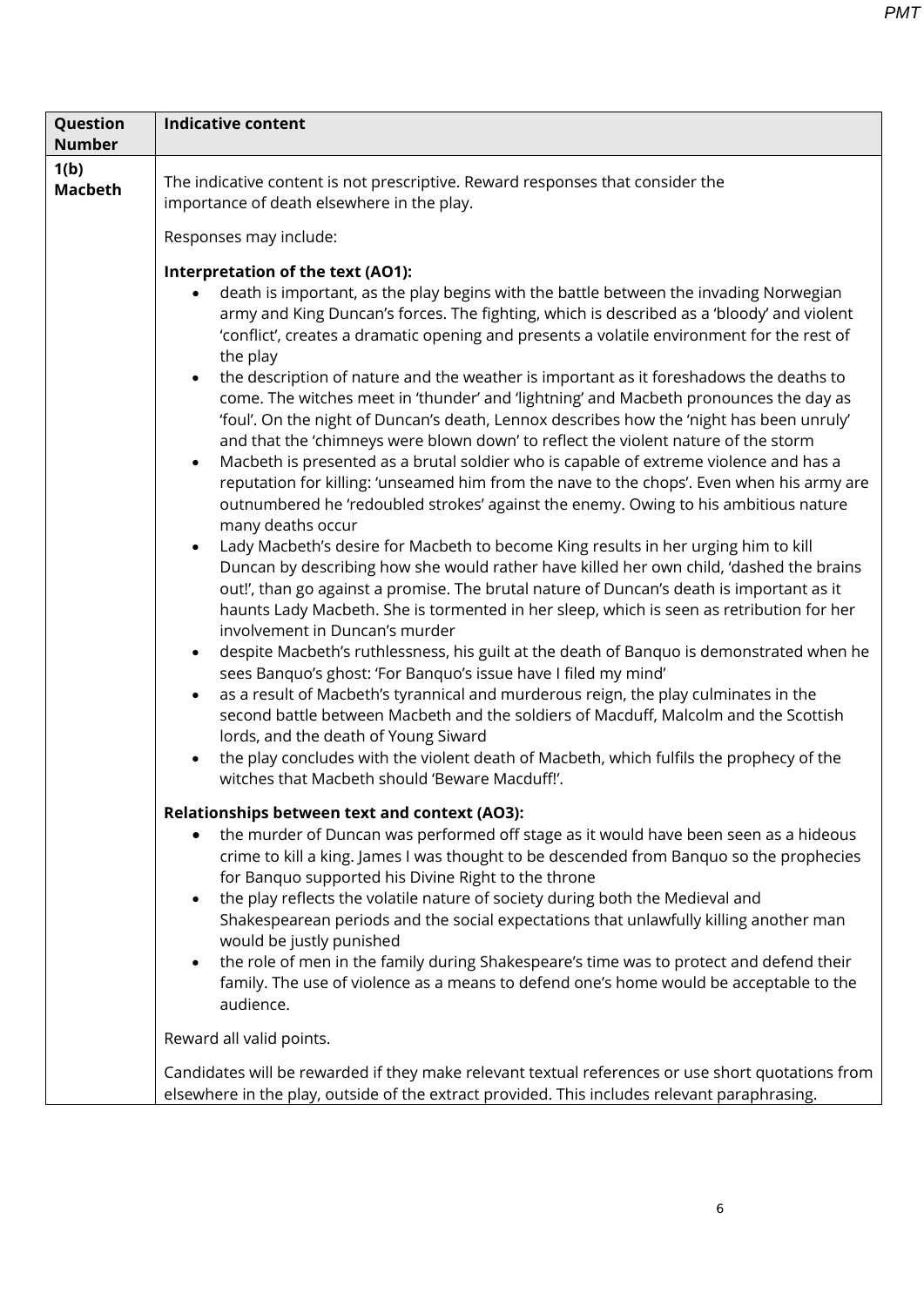| <b>Level</b>       | <b>Mark</b>      | <b>Descriptor</b><br>Bullets 1, 2 and 3 - AO1 (15 marks), Bullet 4 - AO3 (5 marks)<br>Please refer to page 3                                                            |  |  |  |
|--------------------|------------------|-------------------------------------------------------------------------------------------------------------------------------------------------------------------------|--|--|--|
|                    | $\boldsymbol{0}$ | No rewardable material.                                                                                                                                                 |  |  |  |
| Level 1            | $1 - 4$          | The response is simple with little personal response.<br>$\bullet$                                                                                                      |  |  |  |
|                    |                  | There is little evidence of a critical style.<br>$\bullet$                                                                                                              |  |  |  |
|                    |                  | Little reference is made to the content or themes of the play.<br>$\bullet$                                                                                             |  |  |  |
|                    |                  | There is little awareness of context and little comment on the relationship between<br>$\bullet$<br>text and context.                                                   |  |  |  |
| Level <sub>2</sub> | $5 - 8$          | The response may be largely narrative but has some elements of personal<br>$\bullet$<br>response.                                                                       |  |  |  |
|                    |                  | There is some evidence of a critical style but it is not always applied securely.<br>$\bullet$                                                                          |  |  |  |
|                    |                  | Some valid points are made, but without consistent or secure focus.<br>$\bullet$                                                                                        |  |  |  |
|                    |                  | There is some awareness of relevant context and some comment on the<br>$\bullet$<br>relationship between text and context.                                              |  |  |  |
| Level 3            | $9 - 12$         | The response shows a relevant personal response, soundly related to the text.<br>$\bullet$                                                                              |  |  |  |
|                    |                  | There is an appropriate critical style, with comments showing a sound<br>$\bullet$<br>interpretation.                                                                   |  |  |  |
|                    |                  | The response is relevant and focused points are made with support from the text.<br>$\bullet$                                                                           |  |  |  |
|                    |                  | There is sound comment on relevant context and sound relevant comment on the<br>$\bullet$<br>relationship between text and context.                                     |  |  |  |
| Level 4            | $13 - 16$        | The response has a developed personal response and thorough engagement, fully<br>$\bullet$<br>related to the text.                                                      |  |  |  |
|                    |                  | The critical style is sustained, and there is well-developed interpretation.<br>$\bullet$                                                                               |  |  |  |
|                    |                  | Well-chosen references to the text support a range of effective points.                                                                                                 |  |  |  |
|                    |                  | There is sustained comment on relevant context and detailed awareness of the<br>relationship between text and context.                                                  |  |  |  |
| Level 5            | $17 - 20$        | There is an assured personal response, showing a high level of engagement with<br>$\bullet$<br>the text.                                                                |  |  |  |
|                    |                  | A critical style is developed with maturity, perceptive understanding and<br>$\bullet$<br>interpretation.                                                               |  |  |  |
|                    |                  | Discerning references are an integral part of the response, with points made with<br>$\bullet$<br>assurance and full support from the text.                             |  |  |  |
|                    |                  | There is excellent understanding of context, and convincing understanding of the<br>$\bullet$<br>relationship between text and context is integrated into the response. |  |  |  |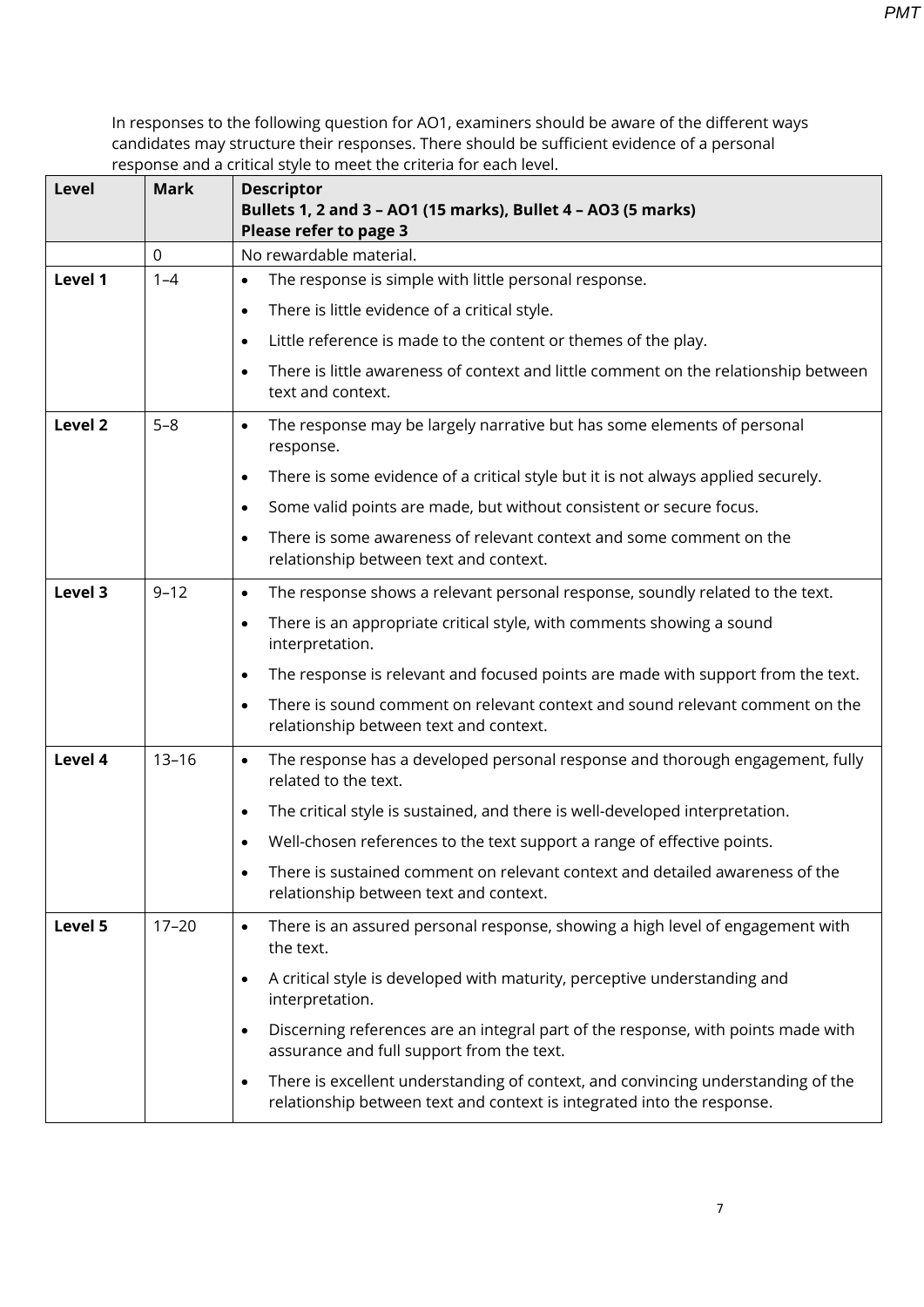| Question<br><b>Number</b>            | <b>Indicative content</b>                                                                                                                         |                                                                                                                                                                                                                                                                                                                                                                                                                                                                                                                                                                                                                                                                                                                                                                                                                                                                                                                                                                                                                                                                                                                                                                                                                                                                                                                                                                                                                                                                                                                                                                                                                                                                                                                                                                                                                                                                                                            |  |  |  |  |  |
|--------------------------------------|---------------------------------------------------------------------------------------------------------------------------------------------------|------------------------------------------------------------------------------------------------------------------------------------------------------------------------------------------------------------------------------------------------------------------------------------------------------------------------------------------------------------------------------------------------------------------------------------------------------------------------------------------------------------------------------------------------------------------------------------------------------------------------------------------------------------------------------------------------------------------------------------------------------------------------------------------------------------------------------------------------------------------------------------------------------------------------------------------------------------------------------------------------------------------------------------------------------------------------------------------------------------------------------------------------------------------------------------------------------------------------------------------------------------------------------------------------------------------------------------------------------------------------------------------------------------------------------------------------------------------------------------------------------------------------------------------------------------------------------------------------------------------------------------------------------------------------------------------------------------------------------------------------------------------------------------------------------------------------------------------------------------------------------------------------------------|--|--|--|--|--|
| 2(a)<br><b>The</b><br><b>Tempest</b> | The indicative content is not prescriptive. Reward responses that explore how Shakespeare<br>presents Gonzalo's thoughts about ruling the island. |                                                                                                                                                                                                                                                                                                                                                                                                                                                                                                                                                                                                                                                                                                                                                                                                                                                                                                                                                                                                                                                                                                                                                                                                                                                                                                                                                                                                                                                                                                                                                                                                                                                                                                                                                                                                                                                                                                            |  |  |  |  |  |
|                                      | $\bullet$<br>$\bullet$<br>$\bullet$                                                                                                               | Responses may include:<br>Gonzalo begins by using an interrogative to present his thoughts about ruling the island to<br>Antonio and Sebastian: 'What would I do?'. Despite their humorous mocking, Gonzalo gives<br>a detailed account of his 'commonwealth', which suggests he has considered this idea<br>before<br>the language Gonzalo uses to describe the island gives the impression that he envisages it<br>to be like the Garden of Eden, with the women 'innocent and pure', and the land a paradise<br>for its inhabitants and full of 'abundance'<br>despite calling himself 'king' and describing how he would 'govern', Gonzalo's language is<br>contradictory. He claims that his island would have no positions of authority, 'no<br>magistrate', and nobody would have titles: 'letters should not be known'. However, his use<br>of pronouns, 'I' and 'my', suggests that he would want to maintain the power over his<br>'people'<br>he sees all his inhabitants as equal and uses lists and a list of three to describe how there<br>would be no 'riches, poverty, / And use of service', portraying an island where there are no<br>hierarchical social structures<br>the capitalisation of the N in 'Nature' and its personification describes how important it is<br>to Gonzalo that man would live in harmony with nature. He describes how people will not<br>have to work as everything will be provided to 'feed [his] innocent people'<br>Gonzalo uses a list of all the negative and violent elements within society that he will not<br>allow on the island: 'Treason, felony, / Sword, pike, knife, gun'. He is presented as a man of<br>compassion who does not tolerate violence<br>the repetition of 'no' and 'not' throughout the extract conveys Gonzalo as a man who has<br>strong views about how the island should be run and how it would 'excel the Golden Age'. |  |  |  |  |  |
| Level                                | <b>Mark</b>                                                                                                                                       | Reward all valid points.<br>Descriptor - AO2 Please refer to page 3 (20 marks)                                                                                                                                                                                                                                                                                                                                                                                                                                                                                                                                                                                                                                                                                                                                                                                                                                                                                                                                                                                                                                                                                                                                                                                                                                                                                                                                                                                                                                                                                                                                                                                                                                                                                                                                                                                                                             |  |  |  |  |  |
|                                      | $\mathbf 0$                                                                                                                                       | No rewardable material.                                                                                                                                                                                                                                                                                                                                                                                                                                                                                                                                                                                                                                                                                                                                                                                                                                                                                                                                                                                                                                                                                                                                                                                                                                                                                                                                                                                                                                                                                                                                                                                                                                                                                                                                                                                                                                                                                    |  |  |  |  |  |
| Level 1                              | $1 - 4$                                                                                                                                           | The response is simple and the identification of language, form and structure is<br>$\bullet$<br>minimal.<br>Little evidence of relevant subject terminology.<br>$\bullet$                                                                                                                                                                                                                                                                                                                                                                                                                                                                                                                                                                                                                                                                                                                                                                                                                                                                                                                                                                                                                                                                                                                                                                                                                                                                                                                                                                                                                                                                                                                                                                                                                                                                                                                                 |  |  |  |  |  |
| Level <sub>2</sub>                   | $5 - 8$                                                                                                                                           | The response is largely descriptive. There is some comment on the language,<br>$\bullet$<br>form and structure.<br>Limited use of relevant subject terminology to support examples given.<br>٠                                                                                                                                                                                                                                                                                                                                                                                                                                                                                                                                                                                                                                                                                                                                                                                                                                                                                                                                                                                                                                                                                                                                                                                                                                                                                                                                                                                                                                                                                                                                                                                                                                                                                                             |  |  |  |  |  |
| Level 3                              | $9 - 12$                                                                                                                                          | The response shows an understanding of a range of language, form and structure<br>$\bullet$<br>features and links these to their effect on the reader.<br>Relevant subject terminology is used to support examples given.<br>$\bullet$                                                                                                                                                                                                                                                                                                                                                                                                                                                                                                                                                                                                                                                                                                                                                                                                                                                                                                                                                                                                                                                                                                                                                                                                                                                                                                                                                                                                                                                                                                                                                                                                                                                                     |  |  |  |  |  |
| Level 4                              | $13 - 16$                                                                                                                                         | The response is focused and detailed. Analysis of language, form and structure<br>$\bullet$<br>features and their effect on the reader is sustained.<br>Relevant subject terminology is used accurately and appropriately to develop<br>$\bullet$<br>ideas.                                                                                                                                                                                                                                                                                                                                                                                                                                                                                                                                                                                                                                                                                                                                                                                                                                                                                                                                                                                                                                                                                                                                                                                                                                                                                                                                                                                                                                                                                                                                                                                                                                                |  |  |  |  |  |
| Level 5                              | $17 - 20$                                                                                                                                         | The response is a cohesive evaluation of the interrelationship of language, form<br>$\bullet$<br>and structure and their effect on the reader.<br>Relevant subject terminology is integrated and precise.<br>$\bullet$                                                                                                                                                                                                                                                                                                                                                                                                                                                                                                                                                                                                                                                                                                                                                                                                                                                                                                                                                                                                                                                                                                                                                                                                                                                                                                                                                                                                                                                                                                                                                                                                                                                                                     |  |  |  |  |  |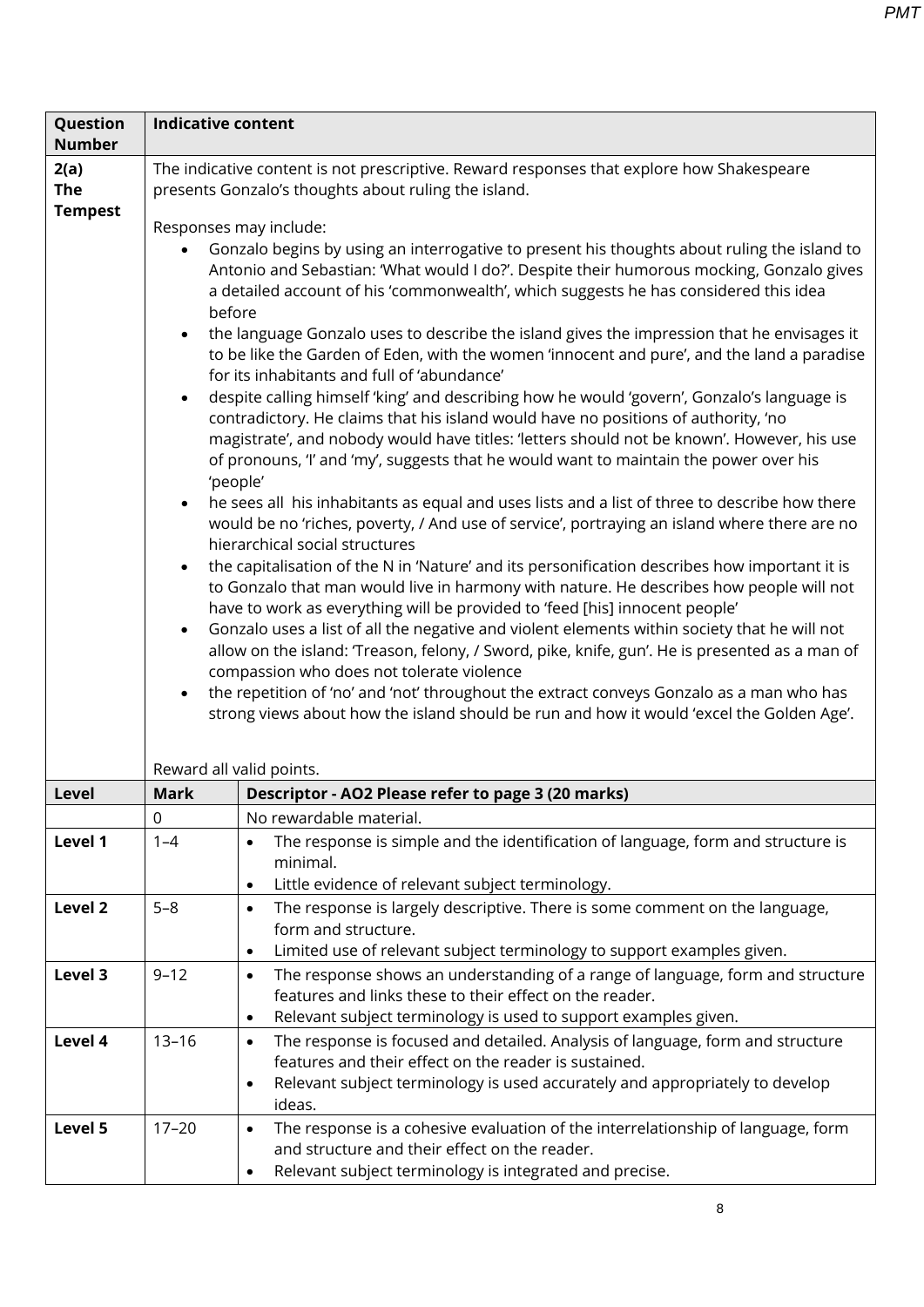| Question                     | <b>Indicative content</b>                                                                                                                                                                                                                                                                                                                                                                                                                                                                               |  |  |  |  |
|------------------------------|---------------------------------------------------------------------------------------------------------------------------------------------------------------------------------------------------------------------------------------------------------------------------------------------------------------------------------------------------------------------------------------------------------------------------------------------------------------------------------------------------------|--|--|--|--|
| <b>Number</b>                |                                                                                                                                                                                                                                                                                                                                                                                                                                                                                                         |  |  |  |  |
| $2(b)$ The<br><b>Tempest</b> | The indicative content is not prescriptive. Reward responses that consider the importance of wishes<br>elsewhere in the play.                                                                                                                                                                                                                                                                                                                                                                           |  |  |  |  |
|                              | Responses may include:                                                                                                                                                                                                                                                                                                                                                                                                                                                                                  |  |  |  |  |
|                              | <b>Interpretation of text (AO1):</b>                                                                                                                                                                                                                                                                                                                                                                                                                                                                    |  |  |  |  |
|                              | Miranda wishes to save the lives of those on board the ship and pleads with her father to<br>'allay' the storm. She immediately falls in love with Ferdinand, 'the first / That e'er I sighed for',<br>and wishes to marry him: 'I am your wife'. She begs her father to be kind to Ferdinand<br>as the rightful Duke of Milan, Prospero initially wishes for justice and revenge against his<br>$\bullet$<br>brother Antonio to whom he lost his Dukedom: 'The government I cast upon my brother'. His |  |  |  |  |
|                              | main wish for Miranda is for her to be happy and Prospero orchestrates the meeting and<br>engagement of Miranda and Ferdinand: 'I have done nothing but in care of thee'                                                                                                                                                                                                                                                                                                                                |  |  |  |  |
|                              | Caliban's relationship with Prospero is important as he sees Prospero as a usurper on the<br>$\bullet$<br>island. Caliban wishes to reclaim what he feels is his: 'this island's mine'. He plots with<br>Stephano and Trinculo to overthrow Prospero and 'cut his wezand with thy knife'                                                                                                                                                                                                                |  |  |  |  |
|                              | Ariel wishes for his freedom and as a result carries out Prospero's demands and 'bidding<br>$\bullet$<br>tasks' to secure it. He is desperate to please Prospero, his 'great master', and to do his<br>'pleasure'                                                                                                                                                                                                                                                                                       |  |  |  |  |
|                              | Ferdinand's love for Miranda is instantaneous and sincere: 'my precious creature'. He also<br>wishes to marry her and is even willing to give up his throne to remain on the island: 'Let me<br>live here ever'                                                                                                                                                                                                                                                                                         |  |  |  |  |
|                              | the wish for power and status is important for Antonio and Sebastian. When presented with<br>$\bullet$<br>the opportunity to become king of Naples, Sebastian immediately succumbs to the<br>temptation, promising Antonio a reward for his services and to free him from the 'tribute'<br>that he has to pay                                                                                                                                                                                           |  |  |  |  |
|                              | at the end of the play, Prospero's wish for revenge has become a desire for 'mercy' and<br>$\bullet$<br>forgiveness. He relinquishes his 'art' to regain his dukedom.                                                                                                                                                                                                                                                                                                                                   |  |  |  |  |
|                              | <b>Relationships between text and context (AO3):</b>                                                                                                                                                                                                                                                                                                                                                                                                                                                    |  |  |  |  |
|                              | the inclusion of a tempest by Shakespeare represented the turmoil in people's lives. The<br>audience would have been aware of the religious significance of the tempest in the story of<br>Noah's Ark                                                                                                                                                                                                                                                                                                   |  |  |  |  |
|                              | Sebastian's wish to become king of Naples reflects the dreams for power and colonisation of<br>$\bullet$<br>the 'New World' by European rulers                                                                                                                                                                                                                                                                                                                                                          |  |  |  |  |
|                              | Prospero's wish for Miranda to marry Ferdinand mirrors the nature of society during the<br>$\bullet$<br>Shakespearean era. Marriages were often arranged to increase or guarantee prosperity<br>rather than being based on love.                                                                                                                                                                                                                                                                        |  |  |  |  |
|                              | Reward all valid points.                                                                                                                                                                                                                                                                                                                                                                                                                                                                                |  |  |  |  |
|                              | Candidates will be rewarded if they make relevant textual references or use short quotations from<br>elsewhere in the play, outside of the extract provided. This includes relevant paraphrasing.                                                                                                                                                                                                                                                                                                       |  |  |  |  |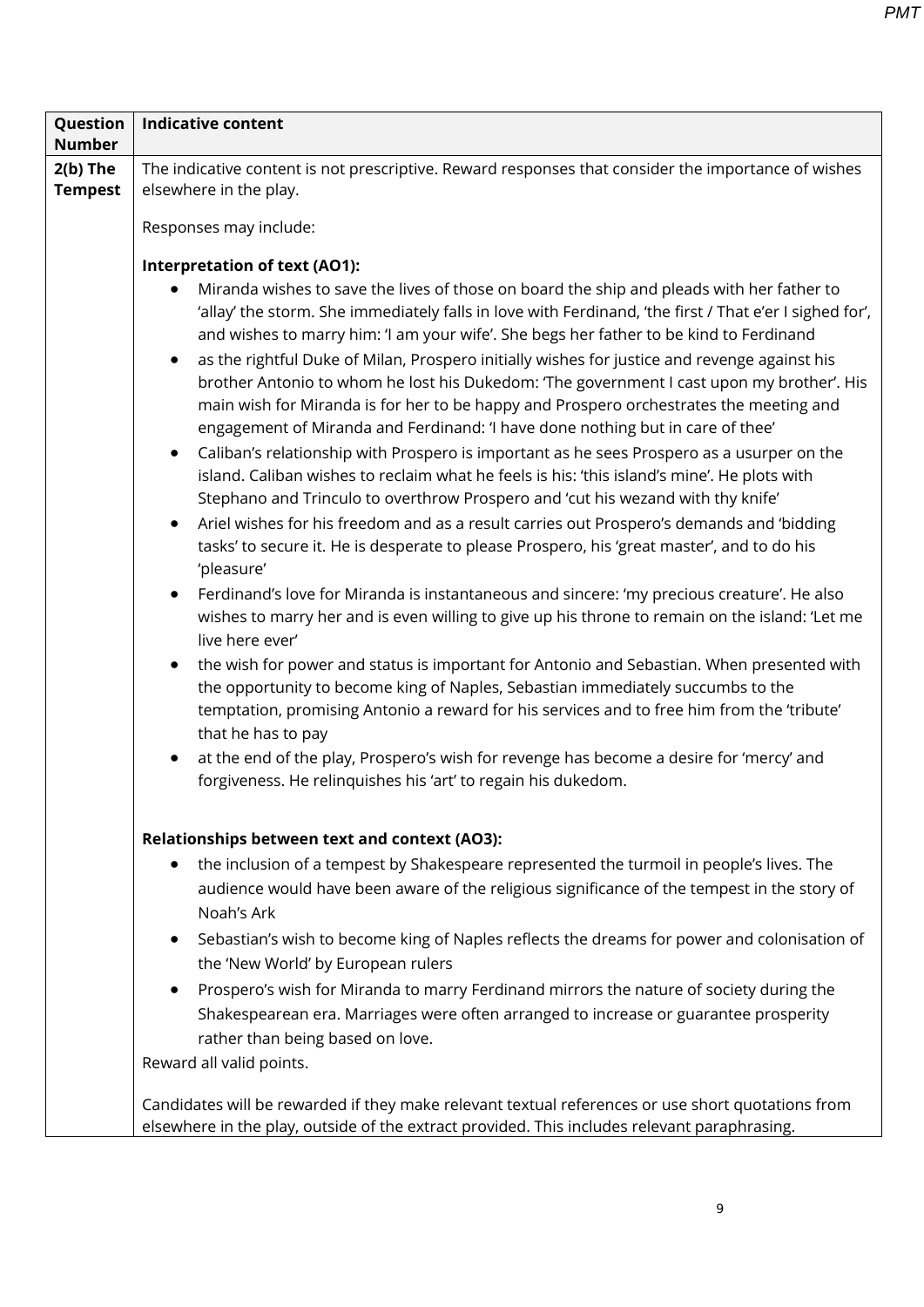*PMT*

| Level              | Mark        | <b>Descriptor</b><br>Bullets 1, 2 and 3 - AO1 (15 marks), Bullet 4 - AO3 (5 marks)<br>Please refer to page 3                                                    |
|--------------------|-------------|-----------------------------------------------------------------------------------------------------------------------------------------------------------------|
|                    | $\mathbf 0$ | No rewardable material.                                                                                                                                         |
| Level 1            | $1 - 4$     | The response is simple with little personal response.<br>$\bullet$                                                                                              |
|                    |             | There is little evidence of a critical style.<br>$\bullet$                                                                                                      |
|                    |             | Little reference is made to the content or themes of the play.<br>$\bullet$                                                                                     |
|                    |             | There is little awareness of context and little comment on the relationship<br>$\bullet$<br>between text and context.                                           |
| Level <sub>2</sub> | $5 - 8$     | The response may be largely narrative but has some elements of personal<br>$\bullet$<br>response.                                                               |
|                    |             | There is some evidence of a critical style but it is not always applied securely.<br>$\bullet$                                                                  |
|                    |             | Some valid points are made, but without consistent or secure focus.<br>٠                                                                                        |
|                    |             | There is some awareness of relevant context and some comment on the<br>relationship between text and context.                                                   |
| Level 3            | $9 - 12$    | The response shows a relevant personal response, soundly related to the text.<br>$\bullet$                                                                      |
|                    |             | There is an appropriate critical style, with comments showing a sound<br>$\bullet$<br>interpretation.                                                           |
|                    |             | The response is relevant and focused points are made with support from the<br>٠<br>text.                                                                        |
|                    |             | There is sound comment on relevant context and sound relevant comment on<br>the relationship between text and context.                                          |
| Level 4            | $13 - 16$   | The response has a developed personal response and thorough engagement,<br>$\bullet$<br>fully related to the text.                                              |
|                    |             | The critical style is sustained, and there is well-developed interpretation.                                                                                    |
|                    |             | Well-chosen references to the text support a range of effective points.                                                                                         |
|                    |             | There is sustained comment on relevant context and detailed awareness of the<br>٠<br>relationship between text and context.                                     |
| Level 5            | $17 - 20$   | There is an assured personal response, showing a high level of engagement<br>$\bullet$<br>with the text.                                                        |
|                    |             | A critical style is developed with maturity, perceptive understanding and<br>٠<br>interpretation.                                                               |
|                    |             | Discerning references are an integral part of the response, with points made<br>$\bullet$<br>with assurance and full support from the text.                     |
|                    |             | There is excellent understanding of context, and convincing understanding of<br>٠<br>the relationship between text and context is integrated into the response. |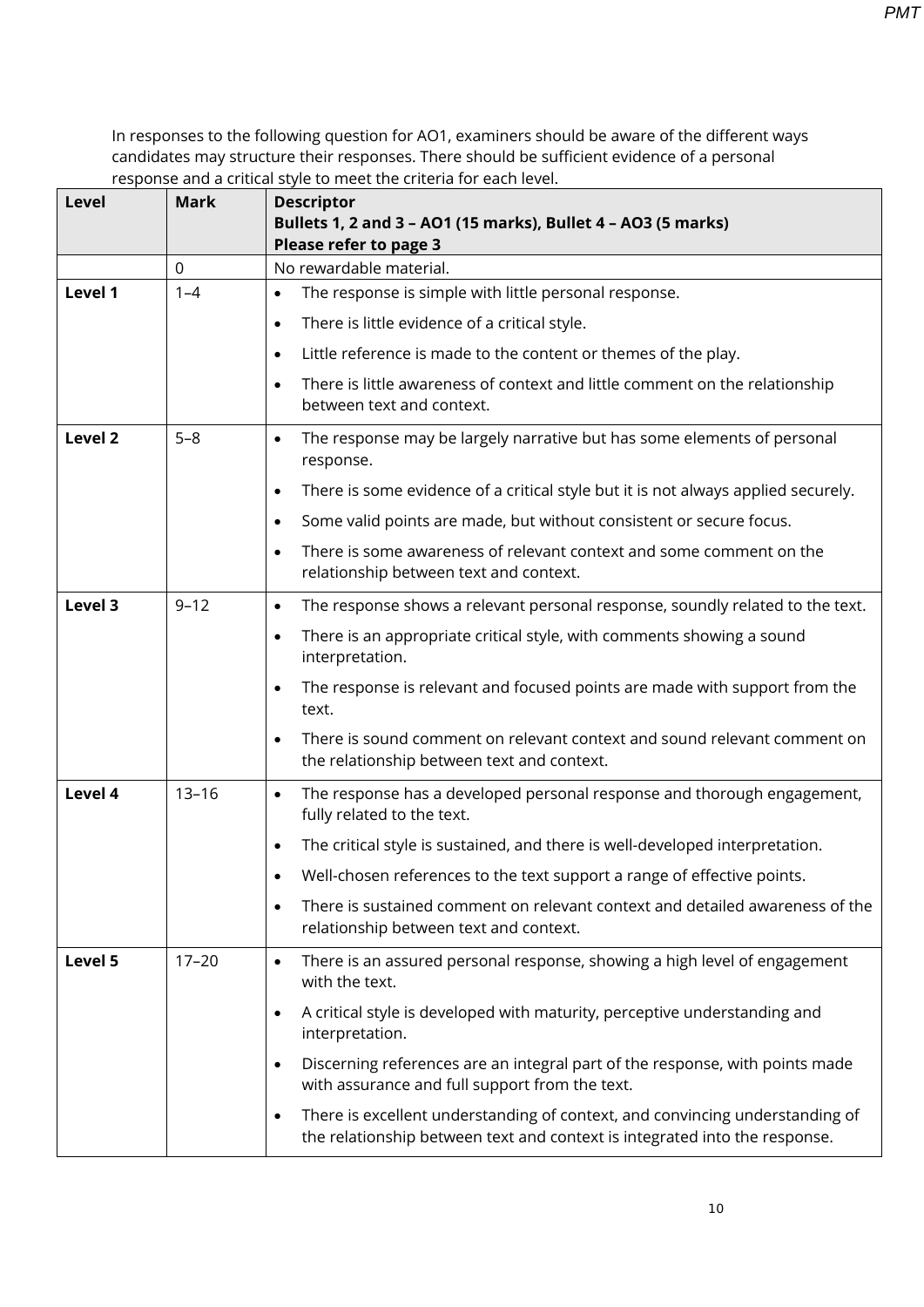| <b>Indicative content</b>                                                                                                                                                                                                                                                                                    |                                                                                                                                                                                                                                                                                                                                                           |  |  |  |  |  |
|--------------------------------------------------------------------------------------------------------------------------------------------------------------------------------------------------------------------------------------------------------------------------------------------------------------|-----------------------------------------------------------------------------------------------------------------------------------------------------------------------------------------------------------------------------------------------------------------------------------------------------------------------------------------------------------|--|--|--|--|--|
| The indicative content is not prescriptive. Reward responses that explore how Shakespeare presents<br>the character of the Nurse.                                                                                                                                                                            |                                                                                                                                                                                                                                                                                                                                                           |  |  |  |  |  |
| Responses may include:                                                                                                                                                                                                                                                                                       |                                                                                                                                                                                                                                                                                                                                                           |  |  |  |  |  |
| the Nurse is initially critical of Juliet's feelings for Romeo. She suggests that Juliet does not<br>know how to 'choose a man'. Despite this she does agree that physically he is good looking<br>and uses a list of three to describe his 'hand, and a foot and a body' and how they are 'past<br>compare' |                                                                                                                                                                                                                                                                                                                                                           |  |  |  |  |  |
|                                                                                                                                                                                                                                                                                                              | a simile is used by the Nurse to describe Romeo as being as 'gentle as a lamb', which suggests<br>she is trying to show some understanding of Juliet's feelings. The Nurse appears a supportive<br>and maternal character                                                                                                                                 |  |  |  |  |  |
|                                                                                                                                                                                                                                                                                                              | the use of interrogatives by the Nurse to change the subject, 'have you dined at home?',<br>'Where is your mother?', conveys a light-hearted image of her character. She appears to be<br>having fun with Juliet and deliberately delaying giving her the message                                                                                         |  |  |  |  |  |
| $\bullet$                                                                                                                                                                                                                                                                                                    | exclamatory sentences also give the impression that the Nurse is trying to frustrate Juliet by<br>changing the subject and are used to add humour to the scene: 'how my head aches!'. The<br>use of a further simile to describe how her head feels as if 'it would fall in twenty pieces'<br>conveys a woman who likes to moan about her aches and pains |  |  |  |  |  |
|                                                                                                                                                                                                                                                                                                              | the list of positive adjectives to describe Romeo, 'honest', 'courteous', 'kind', 'handsome' and<br>'virtuous', suggests the Nurse has high expectations when it comes to a husband for Juliet.<br>She repeats Juliet's use of the endearment 'love' when describing Romeo, suggesting she<br>enjoys sharing in Juliet's happiness                        |  |  |  |  |  |
|                                                                                                                                                                                                                                                                                                              | the extract ends with the Nurse deliberately being evasive and again returning to the subject<br>of her ailments and her 'aching bones'.                                                                                                                                                                                                                  |  |  |  |  |  |
| Reward all valid points.                                                                                                                                                                                                                                                                                     |                                                                                                                                                                                                                                                                                                                                                           |  |  |  |  |  |
| <b>Mark</b>                                                                                                                                                                                                                                                                                                  | Descriptor - AO2 Please refer to page 3 (20 marks)                                                                                                                                                                                                                                                                                                        |  |  |  |  |  |
| 0                                                                                                                                                                                                                                                                                                            | No rewardable material.                                                                                                                                                                                                                                                                                                                                   |  |  |  |  |  |
| $1 - 4$                                                                                                                                                                                                                                                                                                      | The response is simple and the identification of language, form and structure is<br>$\bullet$<br>minimal.                                                                                                                                                                                                                                                 |  |  |  |  |  |
|                                                                                                                                                                                                                                                                                                              | Little evidence of relevant subject terminology.<br>$\bullet$                                                                                                                                                                                                                                                                                             |  |  |  |  |  |
| $5 - 8$                                                                                                                                                                                                                                                                                                      | The response is largely descriptive. There is some comment on the language,<br>$\bullet$                                                                                                                                                                                                                                                                  |  |  |  |  |  |
|                                                                                                                                                                                                                                                                                                              | form and structure.                                                                                                                                                                                                                                                                                                                                       |  |  |  |  |  |
|                                                                                                                                                                                                                                                                                                              | Limited use of relevant subject terminology to support examples given.<br>$\bullet$                                                                                                                                                                                                                                                                       |  |  |  |  |  |
|                                                                                                                                                                                                                                                                                                              | The response shows an understanding of a range of language, form and structure<br>$\bullet$<br>features and links these to their effect on the reader.                                                                                                                                                                                                    |  |  |  |  |  |
|                                                                                                                                                                                                                                                                                                              | Relevant subject terminology is used to support examples given.<br>$\bullet$                                                                                                                                                                                                                                                                              |  |  |  |  |  |
| $13 - 16$                                                                                                                                                                                                                                                                                                    | The response is focused and detailed. Analysis of language, form and structure<br>$\bullet$                                                                                                                                                                                                                                                               |  |  |  |  |  |
|                                                                                                                                                                                                                                                                                                              | features and their effect on the reader is sustained.<br>Relevant subject terminology is used accurately and appropriately to develop<br>$\bullet$<br>ideas.                                                                                                                                                                                              |  |  |  |  |  |
|                                                                                                                                                                                                                                                                                                              | $9 - 12$                                                                                                                                                                                                                                                                                                                                                  |  |  |  |  |  |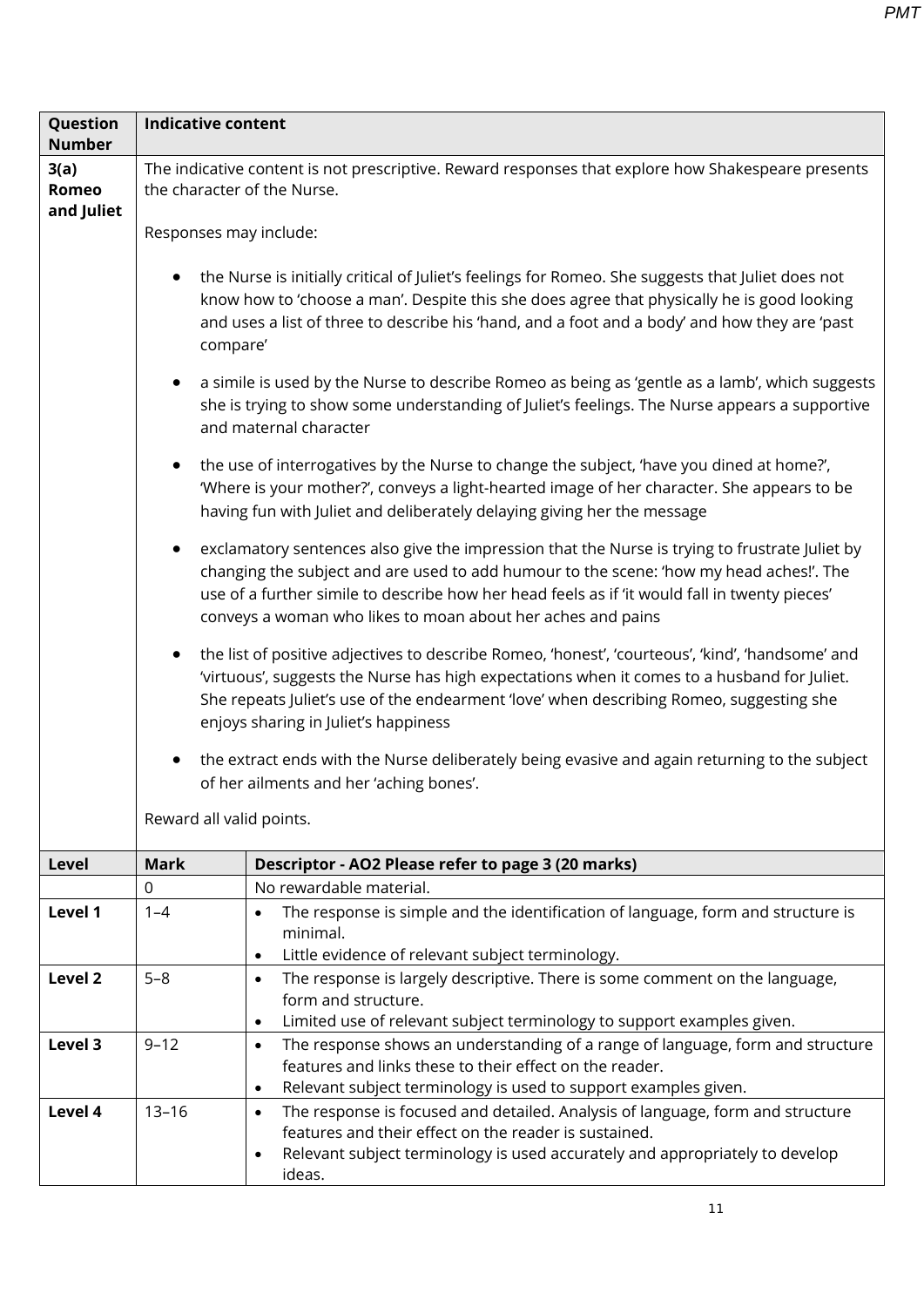| Level 5 | 17–20 | The response is a cohesive evaluation of the interrelationship of language, form<br>and structure and their effect on the reader. |
|---------|-------|-----------------------------------------------------------------------------------------------------------------------------------|
|         |       | Relevant subject terminology is integrated and precise.                                                                           |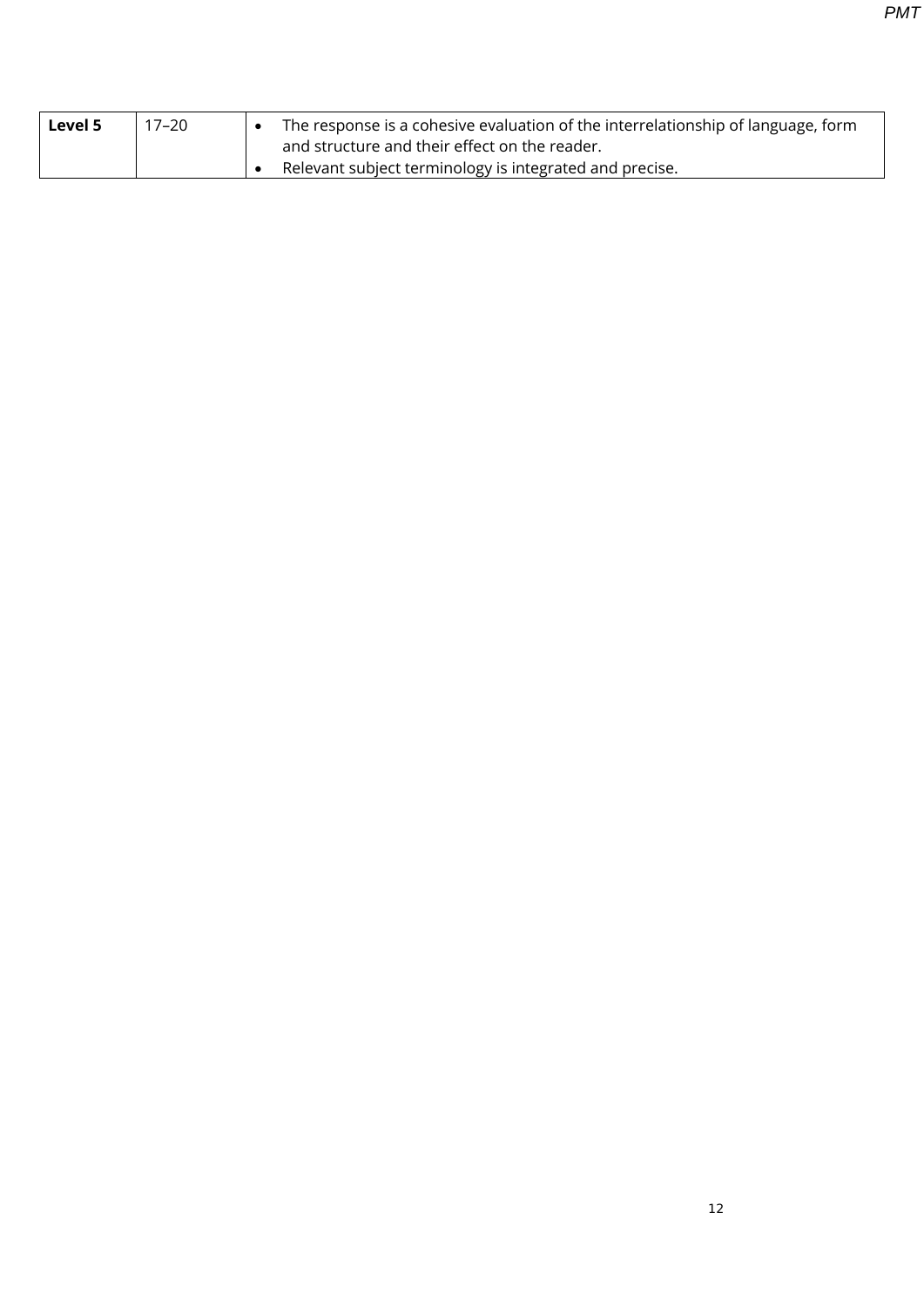| Question<br><b>Number</b> | <b>Indicative content</b>                                                                                                                                                                                                                                                                                                                                                                                                                                                                                                                                                                                                                                                                                                                                                                                                                                                                                                                                                                                                                                                                                                                                                                                                                                                                                                                                                                                                                                                                                                                                                                                                                                                                                                                                                                                                                                                                                                                                                                                                                                                                                                                                                                                                                                                                                                                                                                                                                                                                                                                                       |  |  |  |  |  |
|---------------------------|-----------------------------------------------------------------------------------------------------------------------------------------------------------------------------------------------------------------------------------------------------------------------------------------------------------------------------------------------------------------------------------------------------------------------------------------------------------------------------------------------------------------------------------------------------------------------------------------------------------------------------------------------------------------------------------------------------------------------------------------------------------------------------------------------------------------------------------------------------------------------------------------------------------------------------------------------------------------------------------------------------------------------------------------------------------------------------------------------------------------------------------------------------------------------------------------------------------------------------------------------------------------------------------------------------------------------------------------------------------------------------------------------------------------------------------------------------------------------------------------------------------------------------------------------------------------------------------------------------------------------------------------------------------------------------------------------------------------------------------------------------------------------------------------------------------------------------------------------------------------------------------------------------------------------------------------------------------------------------------------------------------------------------------------------------------------------------------------------------------------------------------------------------------------------------------------------------------------------------------------------------------------------------------------------------------------------------------------------------------------------------------------------------------------------------------------------------------------------------------------------------------------------------------------------------------------|--|--|--|--|--|
| 3(b)<br>Romeo             | The indicative content is not prescriptive. Reward responses that consider the importance of close<br>relationships elsewhere in the play.                                                                                                                                                                                                                                                                                                                                                                                                                                                                                                                                                                                                                                                                                                                                                                                                                                                                                                                                                                                                                                                                                                                                                                                                                                                                                                                                                                                                                                                                                                                                                                                                                                                                                                                                                                                                                                                                                                                                                                                                                                                                                                                                                                                                                                                                                                                                                                                                                      |  |  |  |  |  |
| and Juliet                | Responses may include:                                                                                                                                                                                                                                                                                                                                                                                                                                                                                                                                                                                                                                                                                                                                                                                                                                                                                                                                                                                                                                                                                                                                                                                                                                                                                                                                                                                                                                                                                                                                                                                                                                                                                                                                                                                                                                                                                                                                                                                                                                                                                                                                                                                                                                                                                                                                                                                                                                                                                                                                          |  |  |  |  |  |
|                           | <b>Interpretation of text (AO1):</b><br>the Nurse and Juliet have a close relationship. The Nurse is a surrogate mother and has a strong<br>maternal relationship with Juliet, describing her as the 'prettiest babe'. Their relationship is one of<br>love and trust. The Nurse wants Juliet to be happy and will do anything for her happiness, even<br>collaborating in her marriage to Romeo: 'There stays a husband to make you a wife'<br>Romeo and Juliet have a close relationship and risk the wrath of their parents to be together.<br>$\bullet$<br>Juliet goes against the wishes of her father, when he insists she should marry Paris, and Romeo is<br>prepared to break away from his family in order to be with Juliet: 'Henceforth I will never be<br>Romeo'<br>Benvolio's close relationship with Romeo shows how much they support each other. As his<br>$\bullet$<br>cousin, Benvolio offers to talk to Romeo on behalf of Lord and Lady Montague: 'I'll know his<br>grievance'. Benvolio tries to stop the conflict between the Montagues and Capulets and, when<br>Romeo decides to avenge Mercutio's death, Benvolio tries to stop him. After Romeo has killed<br>Tybalt, Benvolio encourages Romeo to flee: 'Romeo, away, be gone!'<br>Mercutio has a close relationship with Romeo and is loyal to the Montague family. When Romeo<br>$\bullet$<br>refuses to fight Tybalt, Mercutio takes up the challenge instead, as he does not want to see<br>Romeo's and the Montagues' honour jeopardised: 'pluck your sword'. Following Mercutio's death,<br>Romeo illustrates this relationship with Mercutio by challenging Tybalt. Despite the Prince<br>imposing the death penalty on anyone caught fighting, Romeo is prepared to risk his own life to<br>avenge Mercutio's death<br>Romeo's close relationship with Friar Lawrence is important as they are more like a father and<br>$\bullet$<br>son. Friar Lawrence acts as a confidante to Romeo, advising him on his relationships with Rosaline<br>and Juliet and how his actions should be: 'wisely and slow'. He hopes that by marrying the young<br>lovers, the feuding families will make peace: 'To turn your households' rancor to pure love'<br>Juliet confides in Friar Lawrence as she sees him as trustworthy. He is compassionate, comforting<br>Juliet when Romeo is banished, and she is ordered by Lord Capulet to marry Paris: 'get thee to<br>church o' Thursday'. Friar Lawrence's close relationship with Romeo and Juliet leads to his plan to<br>reunite them. |  |  |  |  |  |
|                           | Relationships between text and context (AO3):<br>During Elizabethan times, it was normal for wealthy parents to marry off their children at a young<br>age, particularly daughters, for reasons of wealth, titles and family ties<br>Italy was perceived as a place where a strong sense of family honour could often lead to feuding<br>$\bullet$<br>and acts of revenge<br>It was common in wealthy families for a child to be brought up by a wet nurse who would often<br>form a stronger bond with the child than the parent.<br>Reward all valid points.<br>Candidates will be rewarded if they make relevant textual references or use short<br>quotations from elsewhere in the play, outside of the extract provided. This includes<br>relevant paraphrasing.                                                                                                                                                                                                                                                                                                                                                                                                                                                                                                                                                                                                                                                                                                                                                                                                                                                                                                                                                                                                                                                                                                                                                                                                                                                                                                                                                                                                                                                                                                                                                                                                                                                                                                                                                                                          |  |  |  |  |  |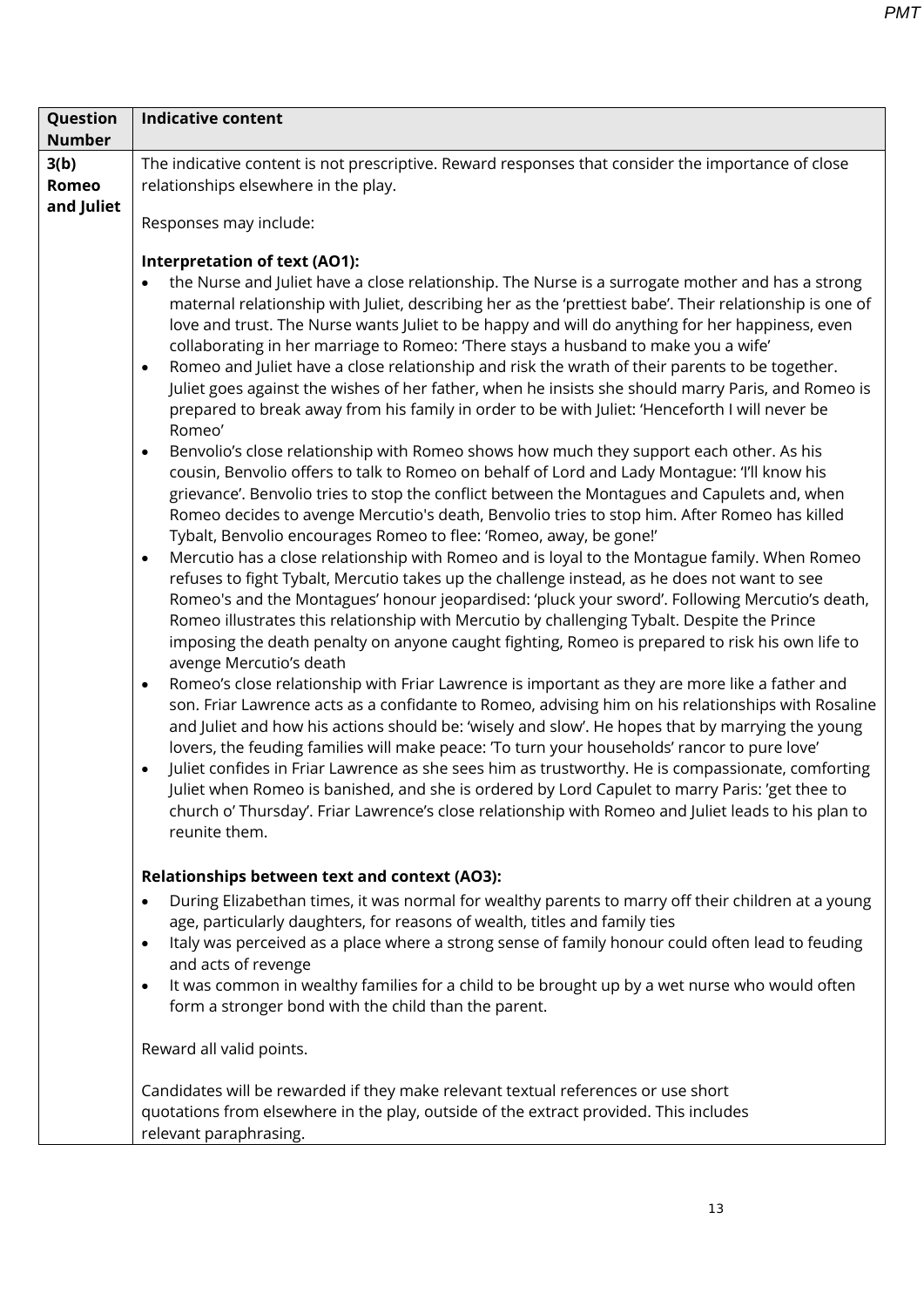| Level              | <b>Mark</b> | <b>Descriptor</b><br>Bullets 1, 2 and 3 - AO1 (15 marks), Bullet 4 - AO3 (5 marks)<br>Please refer to page 3                                                    |
|--------------------|-------------|-----------------------------------------------------------------------------------------------------------------------------------------------------------------|
|                    | $\mathbf 0$ | No rewardable material.                                                                                                                                         |
| Level 1            | $1 - 4$     | The response is simple with little personal response.<br>٠                                                                                                      |
|                    |             | There is little evidence of a critical style.<br>$\bullet$                                                                                                      |
|                    |             | Little reference is made to the content or themes of the play.<br>$\bullet$                                                                                     |
|                    |             | There is little awareness of context and little comment on the relationship<br>$\bullet$<br>between text and context.                                           |
| Level <sub>2</sub> | $5 - 8$     | The response may be largely narrative but has some elements of personal<br>$\bullet$<br>response.                                                               |
|                    |             | There is some evidence of a critical style but it is not always applied securely.<br>$\bullet$                                                                  |
|                    |             | Some valid points are made, but without consistent or secure focus.<br>$\bullet$                                                                                |
|                    |             | There is some awareness of relevant context and some comment on the<br>$\bullet$<br>relationship between text and context.                                      |
| Level 3            | $9 - 12$    | The response shows a relevant personal response, soundly related to the text.<br>$\bullet$                                                                      |
|                    |             | There is an appropriate critical style, with comments showing a sound<br>$\bullet$<br>interpretation.                                                           |
|                    |             | The response is relevant and focused points are made with support from the<br>$\bullet$<br>text.                                                                |
|                    |             | There is sound comment on relevant context and sound relevant comment on<br>$\bullet$<br>the relationship between text and context.                             |
| Level 4            | $13 - 16$   | The response has a developed personal response and thorough engagement,<br>$\bullet$<br>fully related to the text.                                              |
|                    |             | The critical style is sustained, and there is well-developed interpretation.                                                                                    |
|                    |             | Well-chosen references to the text support a range of effective points.                                                                                         |
|                    |             | There is sustained comment on relevant context and detailed awareness of the<br>$\bullet$<br>relationship between text and context.                             |
| Level 5            | $17 - 20$   | There is an assured personal response, showing a high level of engagement<br>$\bullet$<br>with the text.                                                        |
|                    |             | A critical style is developed with maturity, perceptive understanding and<br>$\bullet$<br>interpretation.                                                       |
|                    |             | Discerning references are an integral part of the response, with points made<br>$\bullet$<br>with assurance and full support from the text.                     |
|                    |             | There is excellent understanding of context, and convincing understanding of<br>٠<br>the relationship between text and context is integrated into the response. |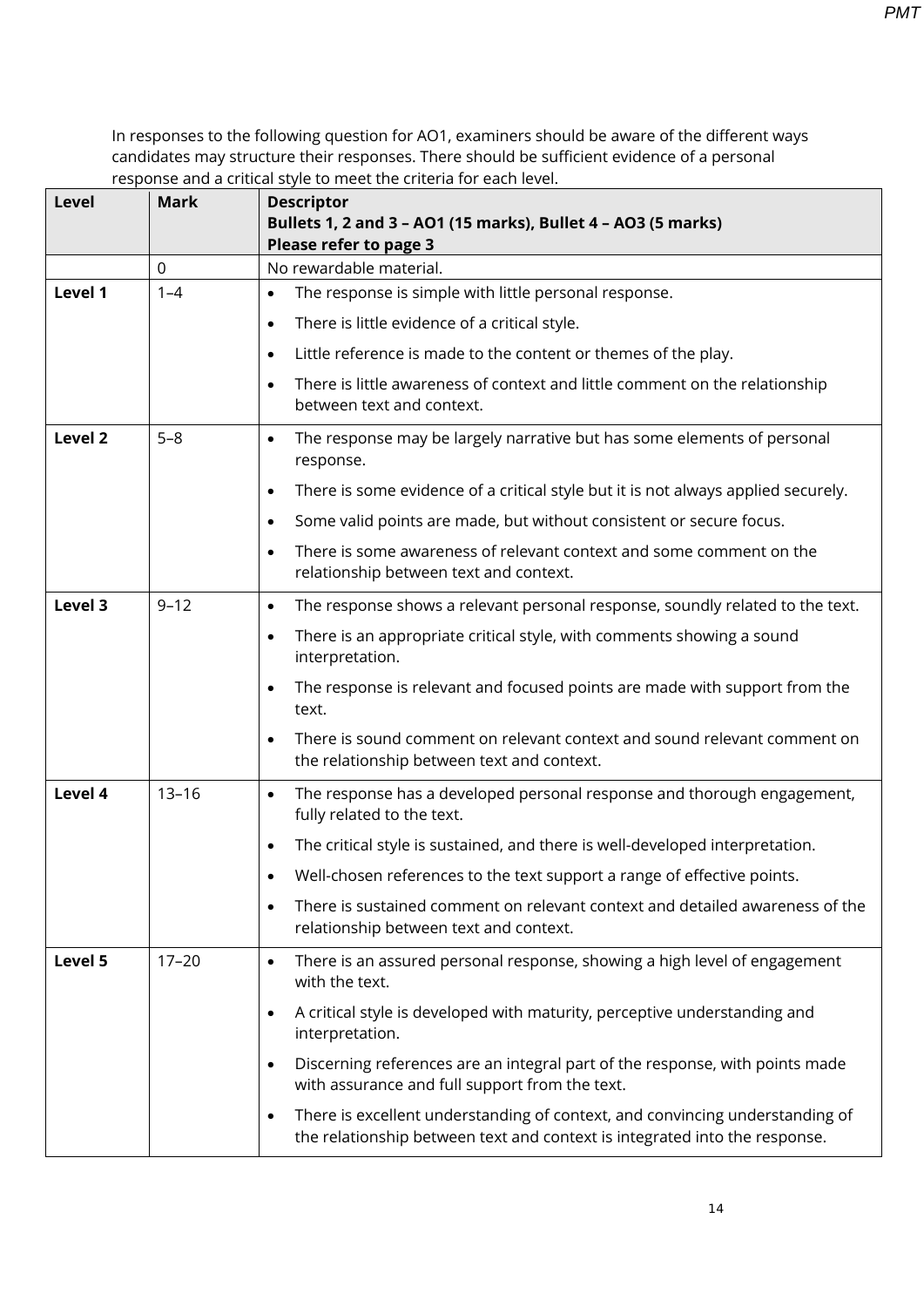| Question<br><b>Number</b>                   | <b>Indicative content</b>                                                                                                                                                 |                                                                                                                                                                                                                                                                                                                                                                                                                                                                                                                                                                                                                                                                                                                                                                                                                                                                                                                                                                                                                                                                                                                                                                                                                                                                                                                                                                                                                                                                                                   |
|---------------------------------------------|---------------------------------------------------------------------------------------------------------------------------------------------------------------------------|---------------------------------------------------------------------------------------------------------------------------------------------------------------------------------------------------------------------------------------------------------------------------------------------------------------------------------------------------------------------------------------------------------------------------------------------------------------------------------------------------------------------------------------------------------------------------------------------------------------------------------------------------------------------------------------------------------------------------------------------------------------------------------------------------------------------------------------------------------------------------------------------------------------------------------------------------------------------------------------------------------------------------------------------------------------------------------------------------------------------------------------------------------------------------------------------------------------------------------------------------------------------------------------------------------------------------------------------------------------------------------------------------------------------------------------------------------------------------------------------------|
| 4(a) Much<br>Ado<br>About<br><b>Nothing</b> | Responses may include:<br>frustration<br>$\bullet$<br>$\bullet$<br>honour<br>$\bullet$<br>'framed by thy villainy!'<br>$\bullet$<br>$\bullet$<br>Reward all valid points. | The indicative content is not prescriptive. Reward responses that explore how Shakespeare<br>presents the character of Leonato.<br>Leonato is angry with Claudio, who he feels has 'wronged [his] innocent child'. The repetition of<br>'thy' and 'thou' and the negatives 'no', 'not' and 'never' are confrontational and mirror Leonato's<br>the aggressive nature of Leonato's language continues throughout the extract. He uses words<br>associated with violence, 'challenge', 'sword', 'villainy', 'kill', to convey how devastated he is by<br>Claudio's behaviour and how he seeks retribution<br>the repetition of the words 'innocent child' to describe his daughter Hero, presents him as a<br>father who loves his child and, despite his age 'with grey hairs', would do anything to defend her<br>short sentences mirror the frustration and anger that Leonato feels: 'thou dost wrong me', 'I fear<br>thee not'. The use of exclamatory sentences similarly mirrors his fury and desire for revenge:<br>Leonato is determined to demonstrate that Claudio has damaged his family's reputation: 'I'll<br>prove it'. The repetition of 'Thine' and the use of Claudio's name reinforce the seniority of<br>Leonato as the Governor of Messina and how he expects Claudio to show him respect<br>Leonato concludes his challenge to Claudio by using an interrogative 'Canst thou so daff me?'<br>and using the term 'boy' to convey his rage and to undermine Claudio's position. |
| Level                                       | <b>Mark</b>                                                                                                                                                               | Descriptor - AO2 Please refer to page 3 (20 marks)                                                                                                                                                                                                                                                                                                                                                                                                                                                                                                                                                                                                                                                                                                                                                                                                                                                                                                                                                                                                                                                                                                                                                                                                                                                                                                                                                                                                                                                |
|                                             | 0                                                                                                                                                                         | No rewardable material.                                                                                                                                                                                                                                                                                                                                                                                                                                                                                                                                                                                                                                                                                                                                                                                                                                                                                                                                                                                                                                                                                                                                                                                                                                                                                                                                                                                                                                                                           |
| Level 1                                     | $1 - 4$                                                                                                                                                                   | The response is simple and the identification of language, form and structure<br>is minimal.<br>Little evidence of relevant subject terminology.<br>$\bullet$                                                                                                                                                                                                                                                                                                                                                                                                                                                                                                                                                                                                                                                                                                                                                                                                                                                                                                                                                                                                                                                                                                                                                                                                                                                                                                                                     |
| Level 2                                     | $5 - 8$                                                                                                                                                                   | The response is largely descriptive. There is some comment on the language,<br>$\bullet$<br>form and structure.<br>Limited use of relevant subject terminology to support examples given.<br>$\bullet$                                                                                                                                                                                                                                                                                                                                                                                                                                                                                                                                                                                                                                                                                                                                                                                                                                                                                                                                                                                                                                                                                                                                                                                                                                                                                            |
| Level 3                                     | $9 - 12$                                                                                                                                                                  | The response shows an understanding of a range of language, form and<br>$\bullet$<br>structure features and links these to their effect on the reader.<br>Relevant subject terminology is used to support examples given.<br>$\bullet$                                                                                                                                                                                                                                                                                                                                                                                                                                                                                                                                                                                                                                                                                                                                                                                                                                                                                                                                                                                                                                                                                                                                                                                                                                                            |
| Level 4                                     | $13 - 16$                                                                                                                                                                 | The response is focused and detailed. Analysis of language, form and<br>$\bullet$<br>structure features and their effect on the reader is sustained.<br>Relevant subject terminology is used accurately and appropriately to develop<br>$\bullet$<br>ideas.                                                                                                                                                                                                                                                                                                                                                                                                                                                                                                                                                                                                                                                                                                                                                                                                                                                                                                                                                                                                                                                                                                                                                                                                                                       |
| Level 5                                     | $17 - 20$                                                                                                                                                                 | The response is a cohesive evaluation of the interrelationship of language,<br>$\bullet$<br>form and structure and their effect on the reader.<br>Relevant subject terminology is integrated and precise.<br>$\bullet$                                                                                                                                                                                                                                                                                                                                                                                                                                                                                                                                                                                                                                                                                                                                                                                                                                                                                                                                                                                                                                                                                                                                                                                                                                                                            |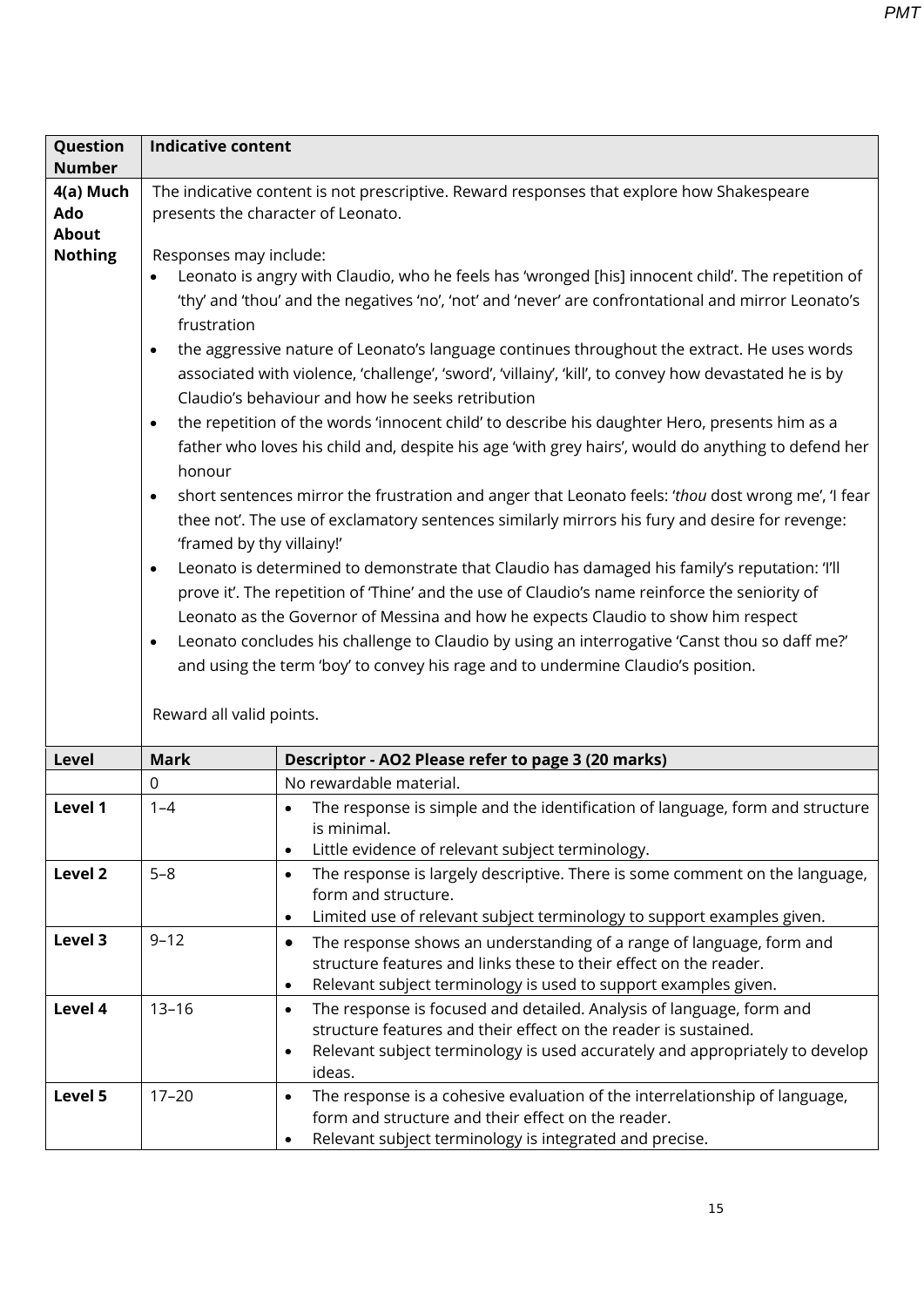| Question       | <b>Indicative Content</b>                                                                                                                                                                                                                                                                                                                                                                                                                                                                                                                                                                                                                                                                                                                                                                                                                                                                                                                                                                                                                                                                                                                                                                                                                                                                                                                                                                                                                                                                                                                                                                                                                                                                                                                                                                                                                                                                                                                                                                                                                                                                                                                                                                                                                                                                                                                                                                                     |
|----------------|---------------------------------------------------------------------------------------------------------------------------------------------------------------------------------------------------------------------------------------------------------------------------------------------------------------------------------------------------------------------------------------------------------------------------------------------------------------------------------------------------------------------------------------------------------------------------------------------------------------------------------------------------------------------------------------------------------------------------------------------------------------------------------------------------------------------------------------------------------------------------------------------------------------------------------------------------------------------------------------------------------------------------------------------------------------------------------------------------------------------------------------------------------------------------------------------------------------------------------------------------------------------------------------------------------------------------------------------------------------------------------------------------------------------------------------------------------------------------------------------------------------------------------------------------------------------------------------------------------------------------------------------------------------------------------------------------------------------------------------------------------------------------------------------------------------------------------------------------------------------------------------------------------------------------------------------------------------------------------------------------------------------------------------------------------------------------------------------------------------------------------------------------------------------------------------------------------------------------------------------------------------------------------------------------------------------------------------------------------------------------------------------------------------|
| <b>Number</b>  |                                                                                                                                                                                                                                                                                                                                                                                                                                                                                                                                                                                                                                                                                                                                                                                                                                                                                                                                                                                                                                                                                                                                                                                                                                                                                                                                                                                                                                                                                                                                                                                                                                                                                                                                                                                                                                                                                                                                                                                                                                                                                                                                                                                                                                                                                                                                                                                                               |
| 4(b)           | The indicative content is not prescriptive. Reward responses that consider the importance of justice                                                                                                                                                                                                                                                                                                                                                                                                                                                                                                                                                                                                                                                                                                                                                                                                                                                                                                                                                                                                                                                                                                                                                                                                                                                                                                                                                                                                                                                                                                                                                                                                                                                                                                                                                                                                                                                                                                                                                                                                                                                                                                                                                                                                                                                                                                          |
| Much           | elsewhere in the play.                                                                                                                                                                                                                                                                                                                                                                                                                                                                                                                                                                                                                                                                                                                                                                                                                                                                                                                                                                                                                                                                                                                                                                                                                                                                                                                                                                                                                                                                                                                                                                                                                                                                                                                                                                                                                                                                                                                                                                                                                                                                                                                                                                                                                                                                                                                                                                                        |
| Ado            |                                                                                                                                                                                                                                                                                                                                                                                                                                                                                                                                                                                                                                                                                                                                                                                                                                                                                                                                                                                                                                                                                                                                                                                                                                                                                                                                                                                                                                                                                                                                                                                                                                                                                                                                                                                                                                                                                                                                                                                                                                                                                                                                                                                                                                                                                                                                                                                                               |
| <b>About</b>   | Responses may include:                                                                                                                                                                                                                                                                                                                                                                                                                                                                                                                                                                                                                                                                                                                                                                                                                                                                                                                                                                                                                                                                                                                                                                                                                                                                                                                                                                                                                                                                                                                                                                                                                                                                                                                                                                                                                                                                                                                                                                                                                                                                                                                                                                                                                                                                                                                                                                                        |
|                |                                                                                                                                                                                                                                                                                                                                                                                                                                                                                                                                                                                                                                                                                                                                                                                                                                                                                                                                                                                                                                                                                                                                                                                                                                                                                                                                                                                                                                                                                                                                                                                                                                                                                                                                                                                                                                                                                                                                                                                                                                                                                                                                                                                                                                                                                                                                                                                                               |
| <b>Nothing</b> | Interpretation of text (AO1):<br>justice is important to bring about a resolution between Don John and Don Pedro. At the start<br>of the play Don John the Bastard, who has fought against his legitimate brother, Don Pedro, is<br>forced to accept a reconciliation. As a 'villain', Don John's bitterness leads him to plot the<br>deception of Claudio, through which Hero is unjustly accused of adultery<br>Borachio's plan is to substitute Margaret for Hero to make it appear that Hero is being<br>$\bullet$<br>unfaithful. Unjustly, Don Pedro and Claudio are convinced by Don John's allegations, which<br>prove sufficient to condemn Hero. Hero's being dishonoured at her own wedding is also<br>unjust, leads to her collapse and to the ensuing attempts for justice<br>Beatrice seeks justice by persuading Benedick to challenge Claudio to a duel: 'kill Claudio'. Out<br>$\bullet$<br>of love for Beatrice, Benedick reluctantly agrees and confirms that 'Claudio undergoes my<br>challenge'<br>as her uncle, defending Hero's honour and seeking justice is important for Antonio. He<br>$\bullet$<br>challenges Claudio to a duel for slandering his niece's name: 'let me deal in this'. Benedick also<br>challenges Don Pedro and Claudio, when they fail to see the truth of Hero's honesty<br>the arrest by Dogberry, Verges and the men of the Watch of Borachio and Conrade for the<br>$\bullet$<br>wrong offence helps to uncover the plot to shame Hero. They are inept men of justice so<br>Leonato fails to understand them when they warn him about the plot, and instead tells them<br>to interrogate the prisoners themselves<br>justice is important for Leonato to achieve fair treatment for his daughter and make Claudio<br>$\bullet$<br>suffer for what he has done. He insists that Don Pedro and Claudio inform the people of<br>Messina that Hero was innocent. He forces Claudio to marry the woman he is led to believe is<br>Antonio's daughter in compensation for the slanderous accusations<br>at the end of the play, justice is achieved when Don John is captured trying to escape Messina,<br>$\bullet$<br>'John is ta'en in flight', and Claudio finds that the woman he is to marry is 'Another Hero!'.<br>Relationships between text and context (AO3):<br>an unmarried woman's status was based on her virginity and chaste behaviour. By having |
|                | sexual relations before marriage, a woman would lose all social standing and her family<br>would be disgraced                                                                                                                                                                                                                                                                                                                                                                                                                                                                                                                                                                                                                                                                                                                                                                                                                                                                                                                                                                                                                                                                                                                                                                                                                                                                                                                                                                                                                                                                                                                                                                                                                                                                                                                                                                                                                                                                                                                                                                                                                                                                                                                                                                                                                                                                                                 |
|                | resolving disputes and achieving justice, particularly concerning a person's reputation, was<br>$\bullet$<br>often determined in battle or through fighting a duel                                                                                                                                                                                                                                                                                                                                                                                                                                                                                                                                                                                                                                                                                                                                                                                                                                                                                                                                                                                                                                                                                                                                                                                                                                                                                                                                                                                                                                                                                                                                                                                                                                                                                                                                                                                                                                                                                                                                                                                                                                                                                                                                                                                                                                            |
|                | a truthful and faithful relationship ensured stability and prosperity, which were seen as a<br>$\bullet$<br>reflection of the relationship between a monarch and the people.                                                                                                                                                                                                                                                                                                                                                                                                                                                                                                                                                                                                                                                                                                                                                                                                                                                                                                                                                                                                                                                                                                                                                                                                                                                                                                                                                                                                                                                                                                                                                                                                                                                                                                                                                                                                                                                                                                                                                                                                                                                                                                                                                                                                                                  |
|                | Reward all valid points.                                                                                                                                                                                                                                                                                                                                                                                                                                                                                                                                                                                                                                                                                                                                                                                                                                                                                                                                                                                                                                                                                                                                                                                                                                                                                                                                                                                                                                                                                                                                                                                                                                                                                                                                                                                                                                                                                                                                                                                                                                                                                                                                                                                                                                                                                                                                                                                      |
|                | Candidates will be rewarded if they make relevant textual references or use short<br>quotations from elsewhere in the play, outside of the extract provided. This includes<br>relevant paraphrasing.                                                                                                                                                                                                                                                                                                                                                                                                                                                                                                                                                                                                                                                                                                                                                                                                                                                                                                                                                                                                                                                                                                                                                                                                                                                                                                                                                                                                                                                                                                                                                                                                                                                                                                                                                                                                                                                                                                                                                                                                                                                                                                                                                                                                          |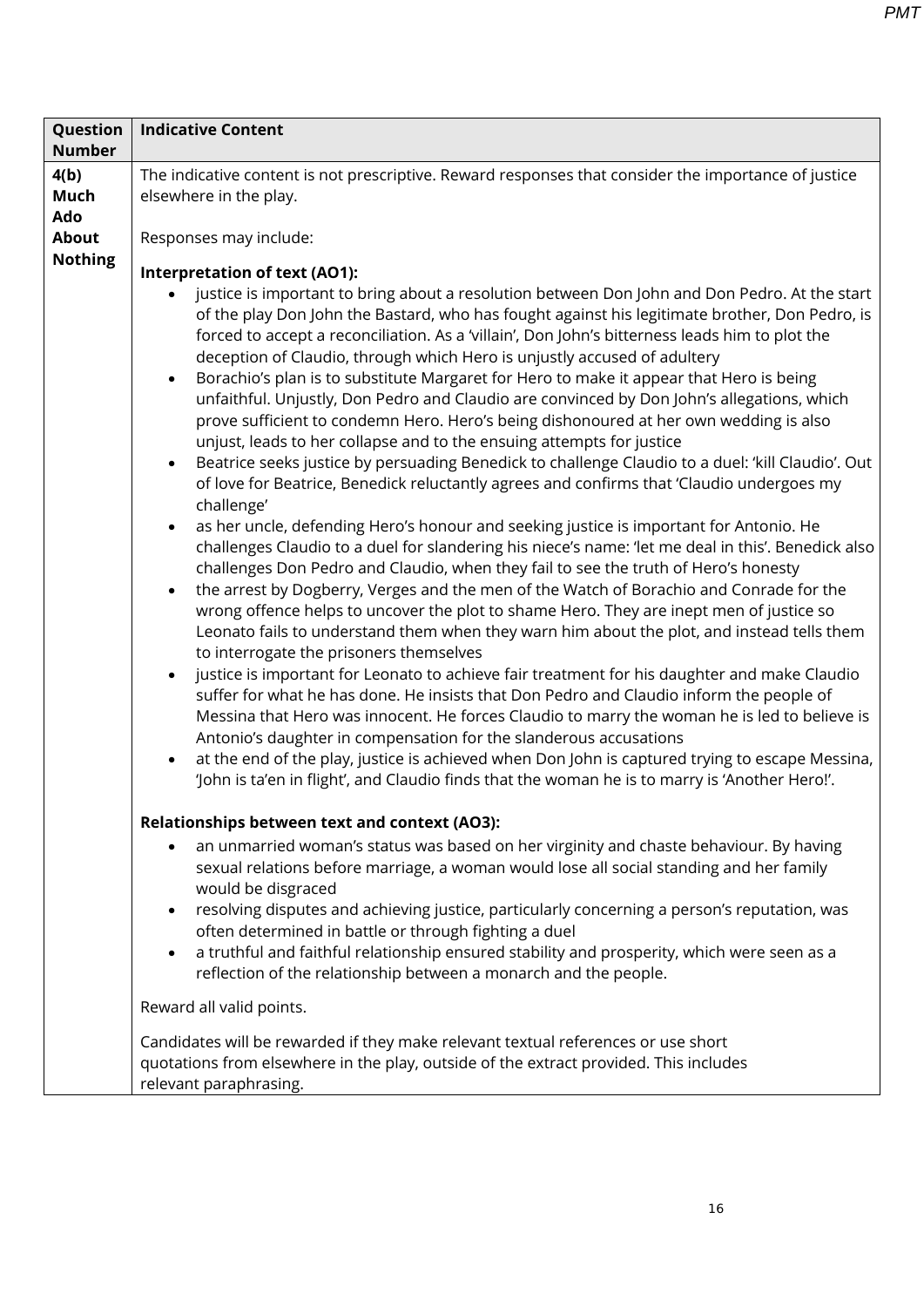| <b>Level</b> | <b>Mark</b> | <b>Descriptor</b>                                                                                                                                                       |
|--------------|-------------|-------------------------------------------------------------------------------------------------------------------------------------------------------------------------|
|              |             | Bullets 1, 2 and 3 - AO1 (15 marks), Bullet 4 - AO3 (5 marks)<br>Please refer to page 3                                                                                 |
|              | 0           | No rewardable material.                                                                                                                                                 |
| Level 1      | $1 - 4$     | The response is simple with little personal response.<br>٠                                                                                                              |
|              |             | There is little evidence of a critical style.<br>$\bullet$                                                                                                              |
|              |             | Little reference is made to the content or themes of the play.<br>$\bullet$                                                                                             |
|              |             | There is little awareness of context and little comment on the relationship<br>$\bullet$<br>between text and context.                                                   |
| Level 2      | $5 - 8$     | The response may be largely narrative but has some elements of personal<br>$\bullet$<br>response.                                                                       |
|              |             | There is some evidence of a critical style but it is not always applied securely.<br>$\bullet$                                                                          |
|              |             | Some valid points are made, but without consistent or secure focus.<br>$\bullet$                                                                                        |
|              |             | There is some awareness of relevant context and some comment on the<br>$\bullet$<br>relationship between text and context.                                              |
| Level 3      | $9 - 12$    | The response shows a relevant personal response, soundly related to the text.<br>$\bullet$                                                                              |
|              |             | There is an appropriate critical style, with comments showing a sound<br>$\bullet$<br>interpretation.                                                                   |
|              |             | The response is relevant and focused points are made with support from the<br>$\bullet$<br>text.                                                                        |
|              |             | There is sound comment on relevant context and sound relevant comment on<br>the relationship between text and context.                                                  |
| Level 4      | $13 - 16$   | The response has a developed personal response and thorough engagement,<br>$\bullet$<br>fully related to the text.                                                      |
|              |             | The critical style is sustained, and there is well-developed interpretation.<br>$\bullet$                                                                               |
|              |             | Well-chosen references to the text support a range of effective points.                                                                                                 |
|              |             | There is sustained comment on relevant context and detailed awareness of the<br>$\bullet$<br>relationship between text and context.                                     |
| Level 5      | $17 - 20$   | There is an assured personal response, showing a high level of engagement<br>$\bullet$<br>with the text.                                                                |
|              |             | A critical style is developed with maturity, perceptive understanding and<br>$\bullet$<br>interpretation.                                                               |
|              |             | Discerning references are an integral part of the response, with points made<br>$\bullet$<br>with assurance and full support from the text.                             |
|              |             | There is excellent understanding of context, and convincing understanding of<br>$\bullet$<br>the relationship between text and context is integrated into the response. |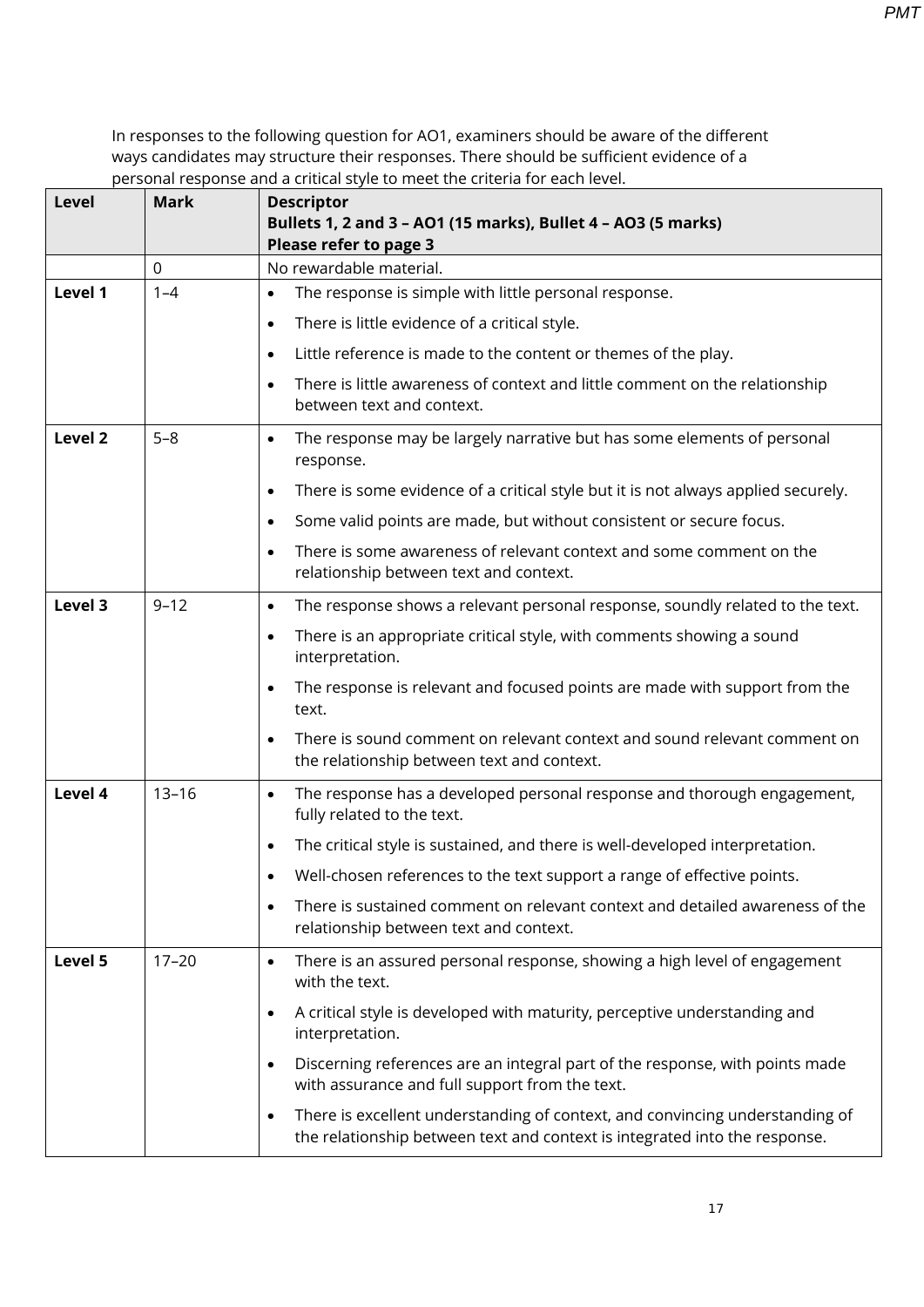| Question<br><b>Number</b>              | Indicative content                                                         |                                                                                                                                                                                                                                                                                                                                                                                                                                                                                                                                                                                                                                                                                                                                                                                                                                                                                                                                                                                                                                                                                                                                                                                                                                                                                                                                                                                                                                                                                                   |
|----------------------------------------|----------------------------------------------------------------------------|---------------------------------------------------------------------------------------------------------------------------------------------------------------------------------------------------------------------------------------------------------------------------------------------------------------------------------------------------------------------------------------------------------------------------------------------------------------------------------------------------------------------------------------------------------------------------------------------------------------------------------------------------------------------------------------------------------------------------------------------------------------------------------------------------------------------------------------------------------------------------------------------------------------------------------------------------------------------------------------------------------------------------------------------------------------------------------------------------------------------------------------------------------------------------------------------------------------------------------------------------------------------------------------------------------------------------------------------------------------------------------------------------------------------------------------------------------------------------------------------------|
| 5(a)<br><b>Twelfth</b><br><b>Night</b> |                                                                            | The indicative content is not prescriptive. Reward responses that explore how Shakespeare<br>presents the character of Maria.                                                                                                                                                                                                                                                                                                                                                                                                                                                                                                                                                                                                                                                                                                                                                                                                                                                                                                                                                                                                                                                                                                                                                                                                                                                                                                                                                                     |
|                                        |                                                                            | Responses may include:                                                                                                                                                                                                                                                                                                                                                                                                                                                                                                                                                                                                                                                                                                                                                                                                                                                                                                                                                                                                                                                                                                                                                                                                                                                                                                                                                                                                                                                                            |
|                                        | $\bullet$<br>$\bullet$<br>$\bullet$<br>$\bullet$<br>$\bullet$<br>$\bullet$ | despite her position as a waiting-gentlewoman, Maria is presented as a confident and<br>outspoken woman. She uses insults to describe Malvolio as a 'devil' and an 'ass' and is not<br>afraid to speak her mind<br>Maria uses a list of features to show her contempt for Malvolio and how she despises the<br>way he thinks all those that 'look on him love him'. The repetition of the pronoun 'he' rather<br>than the use of his name emphasises her dislike of Malvolio<br>she is scheming and quick-thinking, planning how she will get her 'revenge'. A further list is<br>used to explain how she plans to describe Malvolio in the letter to make him think that he<br>is the one being referenced: 'his beardhis leghis gaithis eye'<br>Maria is close to her mistress and is obviously educated as she is able to write and to forge<br>Olivia's handwriting: 'can write very like my lady'<br>a metaphor is used by Maria, 'a horse of that colour', to describe and confirm the deception<br>she is planning and her quick wit is shown when she uses a pun on the word 'ass' in<br>response to Sir Andrew<br>Maria's belief in her plan is demonstrated in her short declarative sentence, 'my physic will<br>work', and the repetition of 'will' to show how assured she is of its success<br>even though Sir Toby and Sir Andrew are of a higher social status, Maria shows her<br>dominant nature by telling them 'to bed' and 'dream on the event'.<br>Reward all valid points. |
| Level                                  | <b>Mark</b>                                                                | Descriptor - AO2 Please refer to page 3 (20 marks)                                                                                                                                                                                                                                                                                                                                                                                                                                                                                                                                                                                                                                                                                                                                                                                                                                                                                                                                                                                                                                                                                                                                                                                                                                                                                                                                                                                                                                                |
|                                        | 0                                                                          | No rewardable material.                                                                                                                                                                                                                                                                                                                                                                                                                                                                                                                                                                                                                                                                                                                                                                                                                                                                                                                                                                                                                                                                                                                                                                                                                                                                                                                                                                                                                                                                           |
| Level 1                                | $1 - 4$                                                                    | The response is simple and the identification of language, form and structure is<br>$\bullet$<br>minimal.<br>Little evidence of relevant subject terminology.                                                                                                                                                                                                                                                                                                                                                                                                                                                                                                                                                                                                                                                                                                                                                                                                                                                                                                                                                                                                                                                                                                                                                                                                                                                                                                                                     |
| Level 2                                | $5 - 8$                                                                    | The response is largely descriptive. There is some comment on the language,<br>form and structure.<br>Limited use of relevant subject terminology to support examples given.<br>$\bullet$                                                                                                                                                                                                                                                                                                                                                                                                                                                                                                                                                                                                                                                                                                                                                                                                                                                                                                                                                                                                                                                                                                                                                                                                                                                                                                         |
| Level 3                                | $9 - 12$                                                                   | The response shows an understanding of a range of language, form and<br>$\bullet$<br>structure features and links these to their effect on the reader.<br>Relevant subject terminology is used to support examples given.<br>$\bullet$                                                                                                                                                                                                                                                                                                                                                                                                                                                                                                                                                                                                                                                                                                                                                                                                                                                                                                                                                                                                                                                                                                                                                                                                                                                            |
| Level 4                                | $13 - 16$                                                                  | The response is focused and detailed. Analysis of language, form and structure<br>$\bullet$<br>features and their effect on the reader is sustained.<br>Relevant subject terminology is used accurately and appropriately to develop<br>$\bullet$<br>ideas.                                                                                                                                                                                                                                                                                                                                                                                                                                                                                                                                                                                                                                                                                                                                                                                                                                                                                                                                                                                                                                                                                                                                                                                                                                       |
| Level 5                                | $17 - 20$                                                                  | The response is a cohesive evaluation of the interrelationship of language, form<br>$\bullet$<br>and structure and their effect on the reader.<br>Relevant subject terminology is integrated and precise.                                                                                                                                                                                                                                                                                                                                                                                                                                                                                                                                                                                                                                                                                                                                                                                                                                                                                                                                                                                                                                                                                                                                                                                                                                                                                         |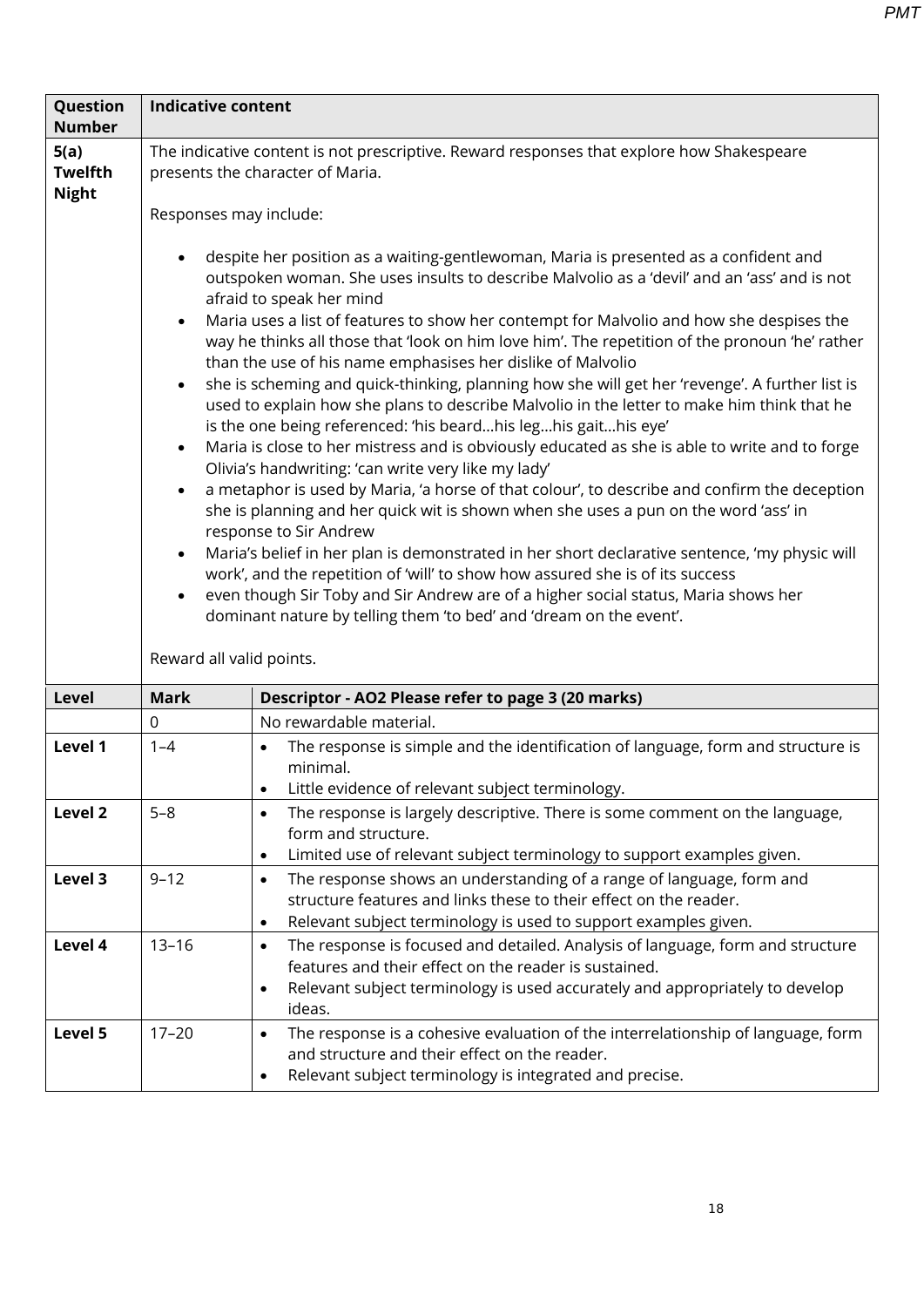| Question<br><b>Number</b>              | <b>Indicative content</b>                                                                                                                                                                                                                                                                                                                                                                                                                                                                                                                                                                                                                                                                                                                                                                                                                                                                                                                                                                                                                                                                                                                                                                                                                                                                                                                                                                                                                                                                                                                                                                                                                                                                                                                                                                                                                                                                                                                                                                                                                                   |
|----------------------------------------|-------------------------------------------------------------------------------------------------------------------------------------------------------------------------------------------------------------------------------------------------------------------------------------------------------------------------------------------------------------------------------------------------------------------------------------------------------------------------------------------------------------------------------------------------------------------------------------------------------------------------------------------------------------------------------------------------------------------------------------------------------------------------------------------------------------------------------------------------------------------------------------------------------------------------------------------------------------------------------------------------------------------------------------------------------------------------------------------------------------------------------------------------------------------------------------------------------------------------------------------------------------------------------------------------------------------------------------------------------------------------------------------------------------------------------------------------------------------------------------------------------------------------------------------------------------------------------------------------------------------------------------------------------------------------------------------------------------------------------------------------------------------------------------------------------------------------------------------------------------------------------------------------------------------------------------------------------------------------------------------------------------------------------------------------------------|
| 5(b)<br><b>Twelfth</b><br><b>Night</b> | The indicative content is not prescriptive. Reward responses that consider the importance of<br>humour elsewhere in the play.                                                                                                                                                                                                                                                                                                                                                                                                                                                                                                                                                                                                                                                                                                                                                                                                                                                                                                                                                                                                                                                                                                                                                                                                                                                                                                                                                                                                                                                                                                                                                                                                                                                                                                                                                                                                                                                                                                                               |
|                                        | Responses may include:                                                                                                                                                                                                                                                                                                                                                                                                                                                                                                                                                                                                                                                                                                                                                                                                                                                                                                                                                                                                                                                                                                                                                                                                                                                                                                                                                                                                                                                                                                                                                                                                                                                                                                                                                                                                                                                                                                                                                                                                                                      |
|                                        | Interpretation of text (AO1):<br>humour is important in creating the drama, confusion and slapstick elements within the<br>$\bullet$<br>play. Maria is described as a 'natural comic' and is sharp-tongued and witty, easily putting<br>Sir Toby and Sir Andrew in their place when they are drunk: 'For the love o' God, peace!'.<br>She is one of the play's funniest characters, often telling crude jokes, and she<br>masterminds the plot to teach Malvolio a lesson by forging a letter to confuse him<br>Malvolio is important as he acts as a comic villain and is presented as a serious 'puritan'<br>$\bullet$<br>who functions as a contrast to the comic characters of Sir Toby, Sir Andrew and Maria. His<br>egotism makes him easy prey for Maria, who tricks him into wearing 'cross-gartered'<br>yellow stockings and into smiling constantly in the presence of Olivia<br>slapstick comedy is presented through the character of Sir Toby, who is addressed as<br>$\bullet$<br>'Belch' to reflect his rowdy behaviour, practical jokes and late-night partying. He causes<br>much of the humour through his malice and scheming. Sir Toby persecutes Malvolio by<br>locking him in a dark, damp cell; Malvolio believes himself to be going mad<br>Feste is the clown or fool within Olivia's household and makes his living telling jokes and<br>$\bullet$<br>singing songs. He aids in the conspiracy to trick Malvolio by pretending to be Sir Topas,<br>'the curate', and tormenting Malvolio by calling him 'the lunatic'<br>Sir Andrew is also important in providing the slapstick elements. He thinks he is witty,<br>$\bullet$<br>brave, and good at languages and dancing, but he is actually presented as an idiot and is<br>easily deceived. He does not realise that he is being used by Sir Toby<br>the use of misunderstandings owing to mistaken identity presents a humorous element<br>$\bullet$<br>to the play. Viola causes humorous confusion when dressed as Cesario, while Antonio<br>mistakes Viola for Sebastian. |
|                                        | Relationships between text and context (AO3):                                                                                                                                                                                                                                                                                                                                                                                                                                                                                                                                                                                                                                                                                                                                                                                                                                                                                                                                                                                                                                                                                                                                                                                                                                                                                                                                                                                                                                                                                                                                                                                                                                                                                                                                                                                                                                                                                                                                                                                                               |
|                                        | Elizabethan playwrights often mocked Puritans within their work as Puritans were<br>sometimes seen as hypocrites who were opposed to the theatre. Malvolio, with his<br>puritanical views, is used as a humorous target in the play<br>in Shakespeare's time a jester or fool was someone who was a comic and singer of songs<br>$\bullet$<br>often employed to entertain in wealthy households<br>the title of the play 'Twelfth Night' represented the last day of 'Yuletide revels', a time<br>$\bullet$<br>when the usual societal expectations were broken. It was traditional to play jokes on<br>others.                                                                                                                                                                                                                                                                                                                                                                                                                                                                                                                                                                                                                                                                                                                                                                                                                                                                                                                                                                                                                                                                                                                                                                                                                                                                                                                                                                                                                                             |
|                                        | Reward all valid points.                                                                                                                                                                                                                                                                                                                                                                                                                                                                                                                                                                                                                                                                                                                                                                                                                                                                                                                                                                                                                                                                                                                                                                                                                                                                                                                                                                                                                                                                                                                                                                                                                                                                                                                                                                                                                                                                                                                                                                                                                                    |
|                                        | Candidates will be rewarded if they make relevant textual references or use short quotations<br>from elsewhere in the play, outside of the extract provided. This includes relevant paraphrasing.                                                                                                                                                                                                                                                                                                                                                                                                                                                                                                                                                                                                                                                                                                                                                                                                                                                                                                                                                                                                                                                                                                                                                                                                                                                                                                                                                                                                                                                                                                                                                                                                                                                                                                                                                                                                                                                           |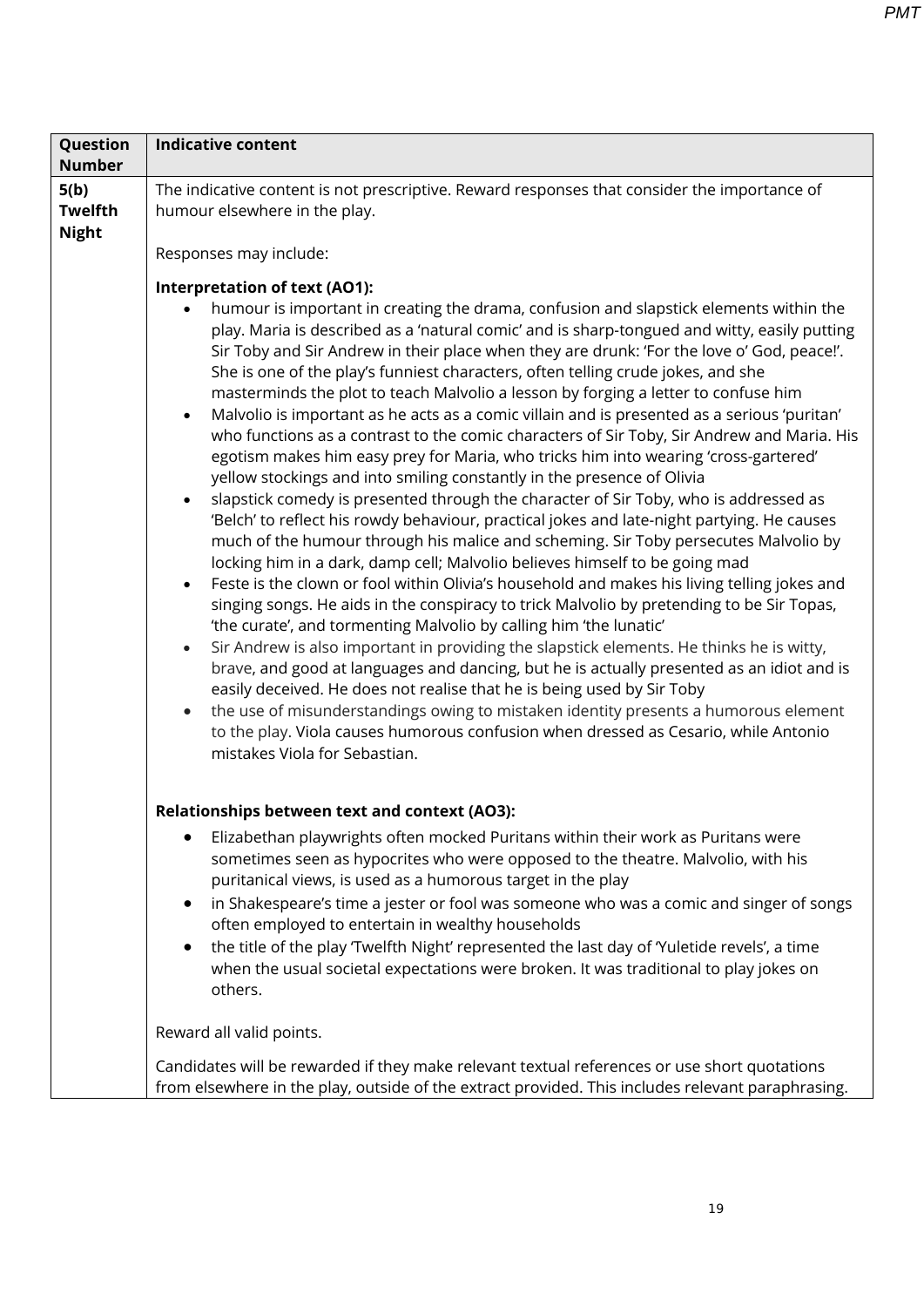| Level   | <b>Mark</b> | <b>Descriptor</b><br>Bullets 1, 2 and 3 - AO1 (15 marks), Bullet 4 - AO3 (5 marks)<br>Please refer to page 3                                                            |
|---------|-------------|-------------------------------------------------------------------------------------------------------------------------------------------------------------------------|
|         | 0           | No rewardable material.                                                                                                                                                 |
| Level 1 | $1 - 4$     | The response is simple with little personal response.<br>$\bullet$                                                                                                      |
|         |             | There is little evidence of a critical style.<br>$\bullet$                                                                                                              |
|         |             | Little reference is made to the content or themes of the play.<br>$\bullet$                                                                                             |
|         |             | There is little awareness of context and little comment on the relationship<br>$\bullet$<br>between text and context.                                                   |
| Level 2 | $5 - 8$     | The response may be largely narrative but has some elements of personal<br>$\bullet$<br>response.                                                                       |
|         |             | There is some evidence of a critical style but it is not always applied securely.<br>$\bullet$                                                                          |
|         |             | Some valid points are made, but without consistent or secure focus.<br>$\bullet$                                                                                        |
|         |             | There is some awareness of relevant context and some comment on the<br>$\bullet$<br>relationship between text and context.                                              |
| Level 3 | $9 - 12$    | The response shows a relevant personal response, soundly related to the text.<br>$\bullet$                                                                              |
|         |             | There is an appropriate critical style, with comments showing a sound<br>$\bullet$<br>interpretation.                                                                   |
|         |             | The response is relevant and focused points are made with support from the<br>$\bullet$<br>text.                                                                        |
|         |             | There is sound comment on relevant context and sound relevant comment on<br>the relationship between text and context.                                                  |
| Level 4 | $13 - 16$   | The response has a developed personal response and thorough engagement,<br>$\bullet$<br>fully related to the text.                                                      |
|         |             | The critical style is sustained, and there is well-developed interpretation.<br>$\bullet$                                                                               |
|         |             | Well-chosen references to the text support a range of effective points.                                                                                                 |
|         |             | There is sustained comment on relevant context and detailed awareness of the<br>$\bullet$<br>relationship between text and context.                                     |
| Level 5 | $17 - 20$   | There is an assured personal response, showing a high level of engagement with<br>$\bullet$<br>the text.                                                                |
|         |             | A critical style is developed with maturity, perceptive understanding and<br>$\bullet$<br>interpretation.                                                               |
|         |             | Discerning references are an integral part of the response, with points made<br>$\bullet$<br>with assurance and full support from the text.                             |
|         |             | There is excellent understanding of context, and convincing understanding of<br>$\bullet$<br>the relationship between text and context is integrated into the response. |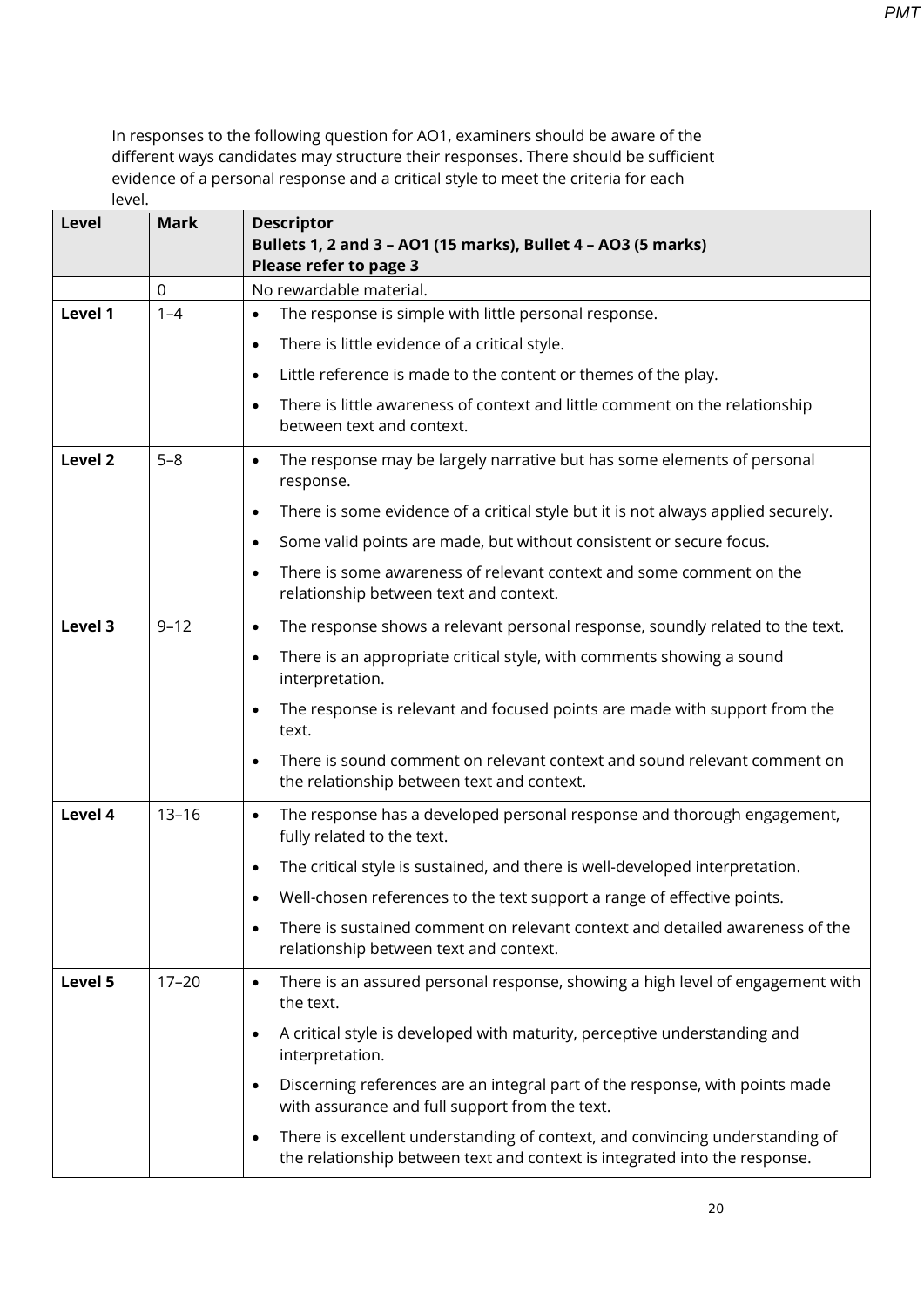| Question                                   | <b>Indicative content</b>           |                                                                                                                                                                                                                                                                                                                                                                                                                                                                                                                                                                                                                                                                                                                                                                                                                                                                                                                                                                                                                                                                                                                                                                                                                                                                                                                                                                                                                                                                                                                                                                                                                                            |
|--------------------------------------------|-------------------------------------|--------------------------------------------------------------------------------------------------------------------------------------------------------------------------------------------------------------------------------------------------------------------------------------------------------------------------------------------------------------------------------------------------------------------------------------------------------------------------------------------------------------------------------------------------------------------------------------------------------------------------------------------------------------------------------------------------------------------------------------------------------------------------------------------------------------------------------------------------------------------------------------------------------------------------------------------------------------------------------------------------------------------------------------------------------------------------------------------------------------------------------------------------------------------------------------------------------------------------------------------------------------------------------------------------------------------------------------------------------------------------------------------------------------------------------------------------------------------------------------------------------------------------------------------------------------------------------------------------------------------------------------------|
| <b>Number</b>                              |                                     |                                                                                                                                                                                                                                                                                                                                                                                                                                                                                                                                                                                                                                                                                                                                                                                                                                                                                                                                                                                                                                                                                                                                                                                                                                                                                                                                                                                                                                                                                                                                                                                                                                            |
| $6(a)$ The<br><b>Merchant</b><br>of Venice | Responses may include:              | The indicative content is not prescriptive. Reward responses that explore how Shakespeare<br>presents the character of the Duke.                                                                                                                                                                                                                                                                                                                                                                                                                                                                                                                                                                                                                                                                                                                                                                                                                                                                                                                                                                                                                                                                                                                                                                                                                                                                                                                                                                                                                                                                                                           |
|                                            | $\bullet$<br>$\bullet$<br>$\bullet$ | the Duke has a low opinion of Shylock and uses negative language to describe him as an<br>'inhuman wretch' and a man who is incapable of 'pity' or 'mercy'. Rather than using his<br>name and showing him any courtesy, the Duke initially calls him 'Jew'<br>the Duke is the most powerful man in Venice and the judge overseeing the court case. He<br>appears to be biased in his support for Antonio and empathetic towards Antonio's<br>situation: 'I am sorry for thee'<br>his position of authority is conveyed through the use of the imperatives, 'Go one', 'Make<br>room', to show his control over the courtroom and to direct the order of events<br>he condemns Shylock and the 'malice' he shows towards Antonio but believes that<br>Shylock will change his mind at 'the last hour of act' and show mercy. He does not appear<br>to understand that Shylock can demonstrate such cruelty<br>the rhetoric the Duke uses is persuasive in an attempt to convince Shylock that he is<br>making a mistake in wanting 'a pound of flesh'. He initially addresses Shylock by his<br>name and uses the terms 'human gentleness' and 'love' to suggest that he hopes to see<br>Shylock as a forgiving man<br>his detailed description of Antonio's misfortunes and how 'his losses' are metaphorically<br>'huddled on his back' reinforces his opinion that Shylock is being heartless in his desire to<br>seek revenge<br>his assertive nature and powerful position are again shown at the end of the extract<br>when he uses the pronoun 'we' to show how confident he feels that everyone in the<br>courtroom agrees with him. |
|                                            | Reward all valid points.            |                                                                                                                                                                                                                                                                                                                                                                                                                                                                                                                                                                                                                                                                                                                                                                                                                                                                                                                                                                                                                                                                                                                                                                                                                                                                                                                                                                                                                                                                                                                                                                                                                                            |
| Level                                      | <b>Mark</b>                         | Descriptor - AO2 Please refer to page 3 (20 marks)                                                                                                                                                                                                                                                                                                                                                                                                                                                                                                                                                                                                                                                                                                                                                                                                                                                                                                                                                                                                                                                                                                                                                                                                                                                                                                                                                                                                                                                                                                                                                                                         |
|                                            | 0                                   | No rewardable material.                                                                                                                                                                                                                                                                                                                                                                                                                                                                                                                                                                                                                                                                                                                                                                                                                                                                                                                                                                                                                                                                                                                                                                                                                                                                                                                                                                                                                                                                                                                                                                                                                    |
| Level 1                                    | $1 - 4$                             | The response is simple and the identification of language, form and structure<br>is minimal.<br>Little evidence of relevant subject terminology.<br>$\bullet$                                                                                                                                                                                                                                                                                                                                                                                                                                                                                                                                                                                                                                                                                                                                                                                                                                                                                                                                                                                                                                                                                                                                                                                                                                                                                                                                                                                                                                                                              |
| Level 2                                    | $5 - 8$                             | The response is largely descriptive. There is some comment on the language,<br>$\bullet$<br>form and structure.<br>Limited use of relevant subject terminology to support examples given.<br>$\bullet$                                                                                                                                                                                                                                                                                                                                                                                                                                                                                                                                                                                                                                                                                                                                                                                                                                                                                                                                                                                                                                                                                                                                                                                                                                                                                                                                                                                                                                     |
| Level 3                                    | $9 - 12$                            | The response shows an understanding of a range of language, form and<br>$\bullet$<br>structure features and links these to their effect on the reader.<br>Relevant subject terminology is used to support examples given.<br>$\bullet$                                                                                                                                                                                                                                                                                                                                                                                                                                                                                                                                                                                                                                                                                                                                                                                                                                                                                                                                                                                                                                                                                                                                                                                                                                                                                                                                                                                                     |
| Level 4                                    | $13 - 16$                           | The response is focused and detailed. Analysis of language, form and<br>$\bullet$<br>structure features and their effect on the reader is sustained.<br>Relevant subject terminology is used accurately and appropriately to develop<br>$\bullet$<br>ideas.                                                                                                                                                                                                                                                                                                                                                                                                                                                                                                                                                                                                                                                                                                                                                                                                                                                                                                                                                                                                                                                                                                                                                                                                                                                                                                                                                                                |
| Level 5                                    | $17 - 20$                           | The response is a cohesive evaluation of the interrelationship of language,<br>$\bullet$<br>form and structure and their effect on the reader.<br>Relevant subject terminology is integrated and precise.<br>$\bullet$                                                                                                                                                                                                                                                                                                                                                                                                                                                                                                                                                                                                                                                                                                                                                                                                                                                                                                                                                                                                                                                                                                                                                                                                                                                                                                                                                                                                                     |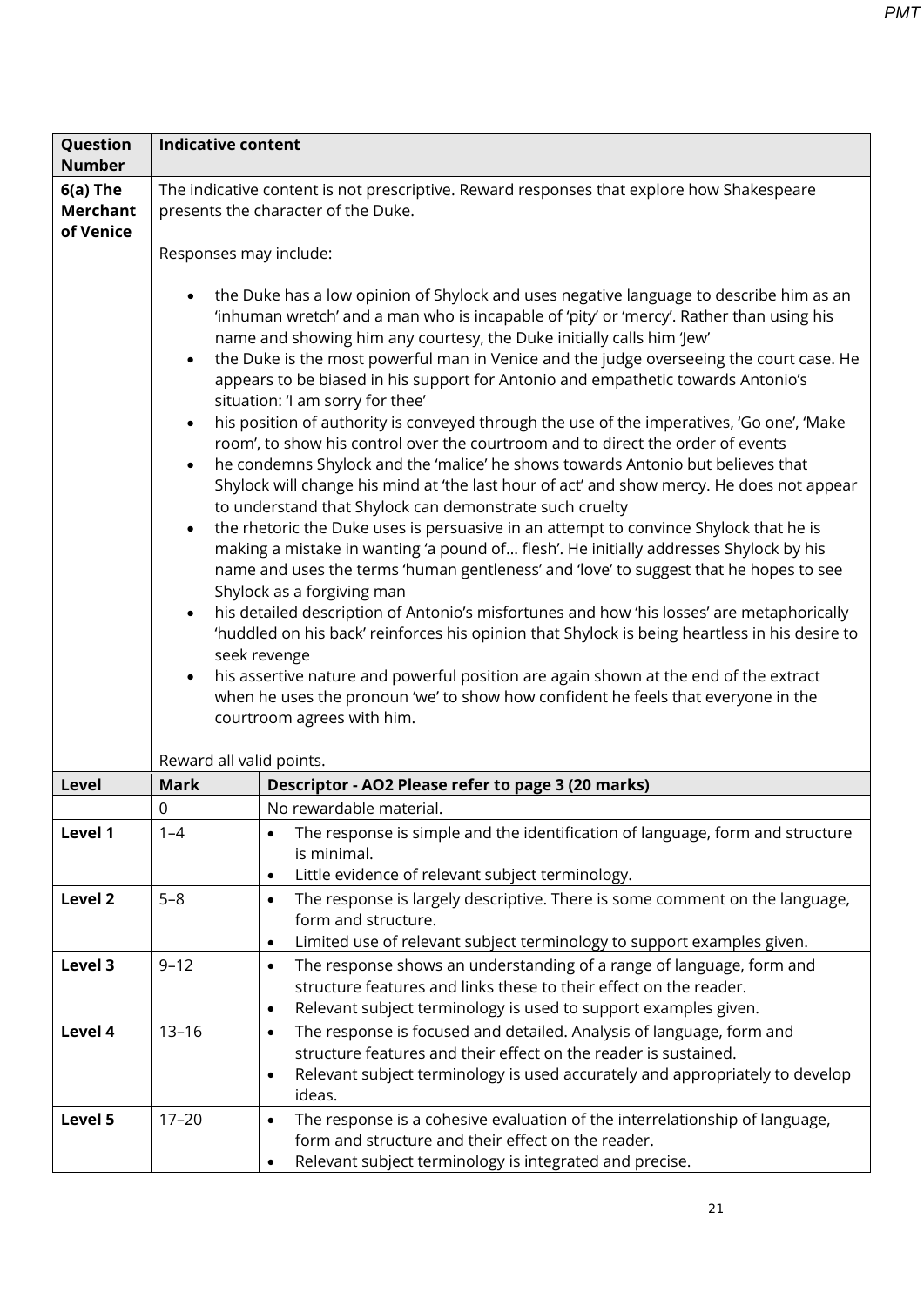| Question<br><b>Number</b>                  | <b>Indicative content</b>                                                                                                                                                                                                                                                                                                                                                                                                                                                                                                                                                                                                                                                                                                                                                                                                                                                                                                                                                                                                                                                                                                                                                                                                                                                                                                                                                                                                                                                                                                                                                                                                                                                                                                                                 |
|--------------------------------------------|-----------------------------------------------------------------------------------------------------------------------------------------------------------------------------------------------------------------------------------------------------------------------------------------------------------------------------------------------------------------------------------------------------------------------------------------------------------------------------------------------------------------------------------------------------------------------------------------------------------------------------------------------------------------------------------------------------------------------------------------------------------------------------------------------------------------------------------------------------------------------------------------------------------------------------------------------------------------------------------------------------------------------------------------------------------------------------------------------------------------------------------------------------------------------------------------------------------------------------------------------------------------------------------------------------------------------------------------------------------------------------------------------------------------------------------------------------------------------------------------------------------------------------------------------------------------------------------------------------------------------------------------------------------------------------------------------------------------------------------------------------------|
| $6(b)$ The<br><b>Merchant</b><br>of Venice | The indicative content is not prescriptive. Reward responses that consider the importance of<br>suffering elsewhere in the play.<br>Responses may include:                                                                                                                                                                                                                                                                                                                                                                                                                                                                                                                                                                                                                                                                                                                                                                                                                                                                                                                                                                                                                                                                                                                                                                                                                                                                                                                                                                                                                                                                                                                                                                                                |
|                                            | Interpretation of text (AO1):<br>the suffering of Shylock is important as it illustrates the persecution he is exposed to by<br>all the non-Jews he associates with: 'suff'rance is the badge of all our tribe'. He is both<br>verbally abused, being called a 'cut-throat dog' and physically assaulted by Antonio: 'spit<br>upon my Jewish gaberdine'<br>Jessica suffers through living with her father and complains that her 'house is hell'.<br>Shylock orders her around, 'Why, Jessica I say!', and she calls him a 'devil'. When she runs<br>away with Lorenzo, Shylock seems as upset about the loss of his money as he is about<br>his daughter: 'My ducats and my daughter!'<br>as a result of being bound by her father's will and his instructions that she must marry<br>the man who chooses the casket containing her portrait, Portia suffers the restrictions of<br>a daughter within a wealthy household. She resents this control over her life: 'I may<br>neither choose who I would, nor refuse who I dislike'<br>Antonio suffers being taken to court by Shylock when his ships are lost at sea and he is<br>unable to pay back the money he borrowed from Shylock. He also suffers at the trial<br>and, despite his offering Shylock 'six thousand ducats', Shylock refuses the money and<br>instead demands 'a pound of flesh' from Antonio<br>Shylock suffers humiliation and is forced to 'become a Christian' at the trial when he is<br>defeated by Portia. He is also forced to make a will leaving his money to Jessica and<br>Lorenzo<br>Bassanio and Gratiano suffer at the hands of Portia and Nerissa when they are tested<br>and tricked with the rings that both men had promised to wear till their 'hour of death'. |
|                                            | Relationship between text and context (AO3):<br>as an important centre for trade, Venice was full of many different nationalities, religions<br>and races. The Christian leaders were keen to suppress the activities of the Jews, and<br>forced the Jews to live in a particular area or ghetto of the city<br>society during the Elizabethan period was a patriarchal one where the arrangement of a<br>good marriage was important. Despite her father's death, Portia's marriage is still<br>determined by him<br>Venetian society was famous for its unique and strict laws and legal system. This system<br>attracted wealth to the city as foreign traders were confident that they would be fairly<br>treated by the courts.<br>Reward all valid points.<br>Candidates will be rewarded if they make relevant textual references or use short quotations<br>from elsewhere in the play, outside of the extract provided. This includes relevant paraphrasing.                                                                                                                                                                                                                                                                                                                                                                                                                                                                                                                                                                                                                                                                                                                                                                                     |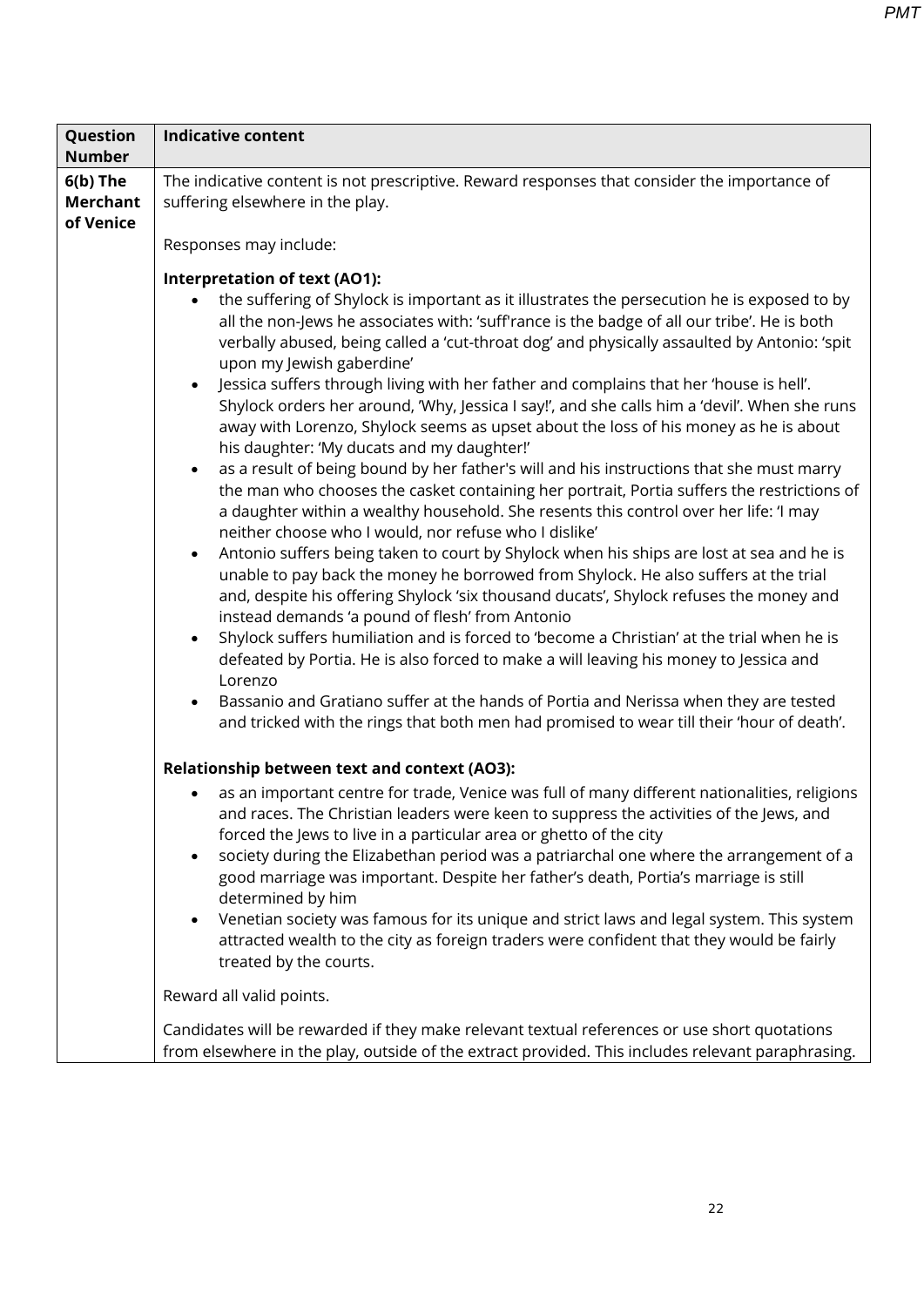| Level              | <b>Mark</b> | <b>Descriptor</b><br>Bullets 1, 2 and 3 - AO1 (15 marks), Bullet 4 - AO3 (5 marks)                                                                                      |
|--------------------|-------------|-------------------------------------------------------------------------------------------------------------------------------------------------------------------------|
|                    |             | Please refer to page 3                                                                                                                                                  |
|                    | $\mathbf 0$ | No rewardable material.                                                                                                                                                 |
| Level 1            | $1 - 4$     | The response is simple with little personal response.<br>$\bullet$                                                                                                      |
|                    |             | There is little evidence of a critical style.<br>$\bullet$                                                                                                              |
|                    |             | Little reference is made to the content or themes of the play.<br>$\bullet$                                                                                             |
|                    |             | There is little awareness of context and little comment on the relationship<br>between text and context.                                                                |
| Level <sub>2</sub> | $5 - 8$     | The response may be largely narrative but has some elements of personal<br>$\bullet$<br>response.                                                                       |
|                    |             | There is some evidence of a critical style but it is not always applied securely.<br>$\bullet$                                                                          |
|                    |             | Some valid points are made, but without consistent or secure focus.<br>$\bullet$                                                                                        |
|                    |             | There is some awareness of relevant context and some comment on the<br>relationship between text and context.                                                           |
| Level 3            | $9 - 12$    | The response shows a relevant personal response, soundly related to the text.<br>$\bullet$                                                                              |
|                    |             | There is an appropriate critical style, with comments showing a sound<br>$\bullet$<br>interpretation.                                                                   |
|                    |             | The response is relevant and focused points are made with support from the<br>$\bullet$<br>text.                                                                        |
|                    |             | There is sound comment on relevant context and sound relevant comment on<br>the relationship between text and context.                                                  |
| Level 4            | $13 - 16$   | The response has a developed personal response and thorough engagement,<br>$\bullet$<br>fully related to the text.                                                      |
|                    |             | The critical style is sustained, and there is well-developed interpretation.<br>$\bullet$                                                                               |
|                    |             | Well-chosen references to the text support a range of effective points.                                                                                                 |
|                    |             | There is sustained comment on relevant context and detailed awareness of<br>$\bullet$<br>the relationship between text and context.                                     |
| Level 5            | $17 - 20$   | There is an assured personal response, showing a high level of engagement<br>$\bullet$<br>with the text.                                                                |
|                    |             | A critical style is developed with maturity, perceptive understanding and<br>$\bullet$<br>interpretation.                                                               |
|                    |             | Discerning references are an integral part of the response, with points made<br>$\bullet$<br>with assurance and full support from the text.                             |
|                    |             | There is excellent understanding of context, and convincing understanding of<br>$\bullet$<br>the relationship between text and context is integrated into the response. |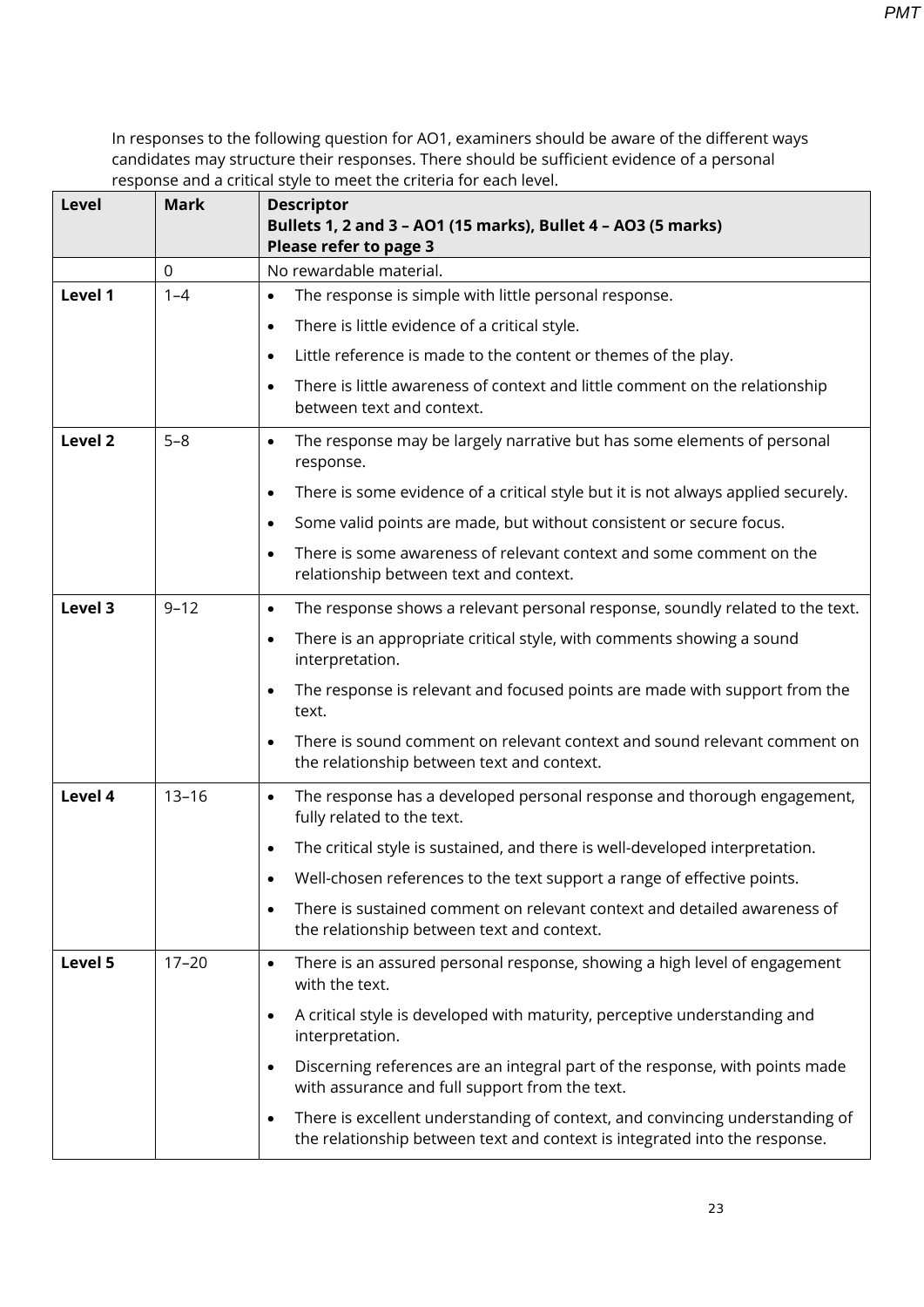#### **Section B – Post-1914 Literature British Play**

| Question<br><b>Number</b>         | <b>Indicative content</b>                                                                                                                                                                                                                                                                                                                                                                                                                                                                                                                                                                                                                                                                                                                                                                                                                                                                                                                                                                                                                                                                                                                                                                                                                                                                                                                                                                                                                                                                                                                                                                                                                                                                                                                                                                                                                                                                                                                                                                                                                                                                                                                                                                                                                                |  |  |
|-----------------------------------|----------------------------------------------------------------------------------------------------------------------------------------------------------------------------------------------------------------------------------------------------------------------------------------------------------------------------------------------------------------------------------------------------------------------------------------------------------------------------------------------------------------------------------------------------------------------------------------------------------------------------------------------------------------------------------------------------------------------------------------------------------------------------------------------------------------------------------------------------------------------------------------------------------------------------------------------------------------------------------------------------------------------------------------------------------------------------------------------------------------------------------------------------------------------------------------------------------------------------------------------------------------------------------------------------------------------------------------------------------------------------------------------------------------------------------------------------------------------------------------------------------------------------------------------------------------------------------------------------------------------------------------------------------------------------------------------------------------------------------------------------------------------------------------------------------------------------------------------------------------------------------------------------------------------------------------------------------------------------------------------------------------------------------------------------------------------------------------------------------------------------------------------------------------------------------------------------------------------------------------------------------|--|--|
| 7 An<br>Inspector<br><b>Calls</b> | The indicative content is not prescriptive. Reward responses that explore how power is<br>important in An Inspector Calls.                                                                                                                                                                                                                                                                                                                                                                                                                                                                                                                                                                                                                                                                                                                                                                                                                                                                                                                                                                                                                                                                                                                                                                                                                                                                                                                                                                                                                                                                                                                                                                                                                                                                                                                                                                                                                                                                                                                                                                                                                                                                                                                               |  |  |
|                                   | Responses may include:                                                                                                                                                                                                                                                                                                                                                                                                                                                                                                                                                                                                                                                                                                                                                                                                                                                                                                                                                                                                                                                                                                                                                                                                                                                                                                                                                                                                                                                                                                                                                                                                                                                                                                                                                                                                                                                                                                                                                                                                                                                                                                                                                                                                                                   |  |  |
|                                   | Interpretation of text (AO1):<br>as head of the family, Mr Birling has patriarchal power. He also holds considerable power as<br>$\bullet$<br>a 'hard-headed business man' and uses his position to control the workers in his factory.<br>When some of the employees try to exercise their power by going on strike, he has the<br>ringleaders dismissed: 'told them to clear out'<br>Mrs Birling holds power over Mr Birling as she is of a higher social class than him. She<br>$\bullet$<br>criticises him for congratulating the cook on the meal: 'Arthur, you're not supposed to say<br>such things'. She informs the Inspector that he has 'no power to make me change my mind'<br>and she abuses her position of power as the Chairwoman of the Brumley Women's Charity<br>Organisation, to ensure that Eva/Daisy receives no charitable support<br>even though they are the children of a wealthy family, Eric and Sheila have little power<br>$\bullet$<br>within the family structure. They both use their social and financial position to abuse what<br>power they have. Sheila uses the power of her father's account at Milwards to have<br>Eva/Daisy fired, while Eric takes physical advantage of Eva/Daisy<br>Inspector Goole appears to have omniscient powers, as he knows all about everyone's<br>$\bullet$<br>involvement in Eva's/Daisy's death. He controls when and how each person is dealt with:<br>'one line of enquiry at a time'. Mr Birling tries to undermine the Inspector by using his power<br>as a magistrate: 'I'm still on the Bench'. The Inspector refuses to be intimidated by Mr or Mrs<br><b>Birling</b><br>as the son of Lord and Lady Croft, Gerald is upper class and set to inherit both wealth and a<br>$\bullet$<br>title. His status gives him power over Mr Birling who is desperate to impress him: 'You ought<br>to like this port, Gerald.' Despite abusing his power to keep Eva/Daisy as his mistress, he<br>does use his power and position for good when he rescues her from Alderman Meggarty<br>Eva/Daisy is a powerless character. As a working-class woman, she has no status. As one of<br>the ringleaders of the strike for more pay, she is dismissed by Mr Birling. Her lack of money |  |  |
|                                   | contributes to her lack of power.                                                                                                                                                                                                                                                                                                                                                                                                                                                                                                                                                                                                                                                                                                                                                                                                                                                                                                                                                                                                                                                                                                                                                                                                                                                                                                                                                                                                                                                                                                                                                                                                                                                                                                                                                                                                                                                                                                                                                                                                                                                                                                                                                                                                                        |  |  |
|                                   | Relationship between text and context (AO3):                                                                                                                                                                                                                                                                                                                                                                                                                                                                                                                                                                                                                                                                                                                                                                                                                                                                                                                                                                                                                                                                                                                                                                                                                                                                                                                                                                                                                                                                                                                                                                                                                                                                                                                                                                                                                                                                                                                                                                                                                                                                                                                                                                                                             |  |  |
|                                   | Mr Birling reflects the way many men of business abused their position of power. Eva/Daisy<br>$\bullet$<br>is sacked by Mr Birling without any concern for her future welfare                                                                                                                                                                                                                                                                                                                                                                                                                                                                                                                                                                                                                                                                                                                                                                                                                                                                                                                                                                                                                                                                                                                                                                                                                                                                                                                                                                                                                                                                                                                                                                                                                                                                                                                                                                                                                                                                                                                                                                                                                                                                            |  |  |
|                                   | the play demonstrates the possible inequalities that can exist within a capitalist economy in<br>$\bullet$<br>which power, wealth and status are concentrated in a small portion of the population and<br>are likely to lead to corruption                                                                                                                                                                                                                                                                                                                                                                                                                                                                                                                                                                                                                                                                                                                                                                                                                                                                                                                                                                                                                                                                                                                                                                                                                                                                                                                                                                                                                                                                                                                                                                                                                                                                                                                                                                                                                                                                                                                                                                                                               |  |  |
|                                   | the play explores the social standing of men of the period and how position and power were<br>$\bullet$<br>important. Gerald's engagement to Sheila is as much a business merger as a marriage for<br>love.                                                                                                                                                                                                                                                                                                                                                                                                                                                                                                                                                                                                                                                                                                                                                                                                                                                                                                                                                                                                                                                                                                                                                                                                                                                                                                                                                                                                                                                                                                                                                                                                                                                                                                                                                                                                                                                                                                                                                                                                                                              |  |  |
|                                   | Reward all valid points.                                                                                                                                                                                                                                                                                                                                                                                                                                                                                                                                                                                                                                                                                                                                                                                                                                                                                                                                                                                                                                                                                                                                                                                                                                                                                                                                                                                                                                                                                                                                                                                                                                                                                                                                                                                                                                                                                                                                                                                                                                                                                                                                                                                                                                 |  |  |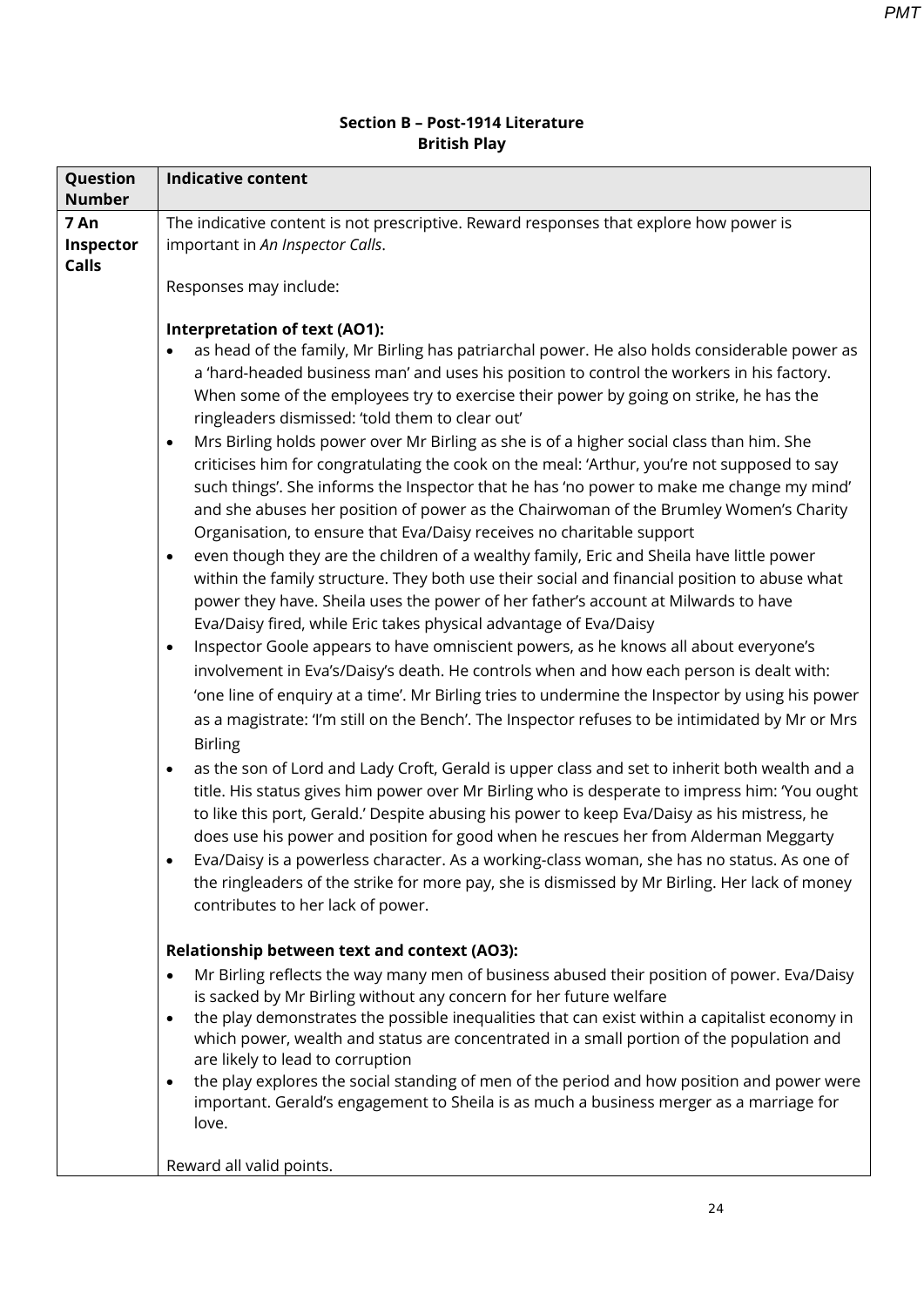| Candidates will be rewarded if they make relevant textual references or use short quotations |
|----------------------------------------------------------------------------------------------|
| from the text. This includes relevant paraphrasing.                                          |

 $\mathsf{r}$ 

٦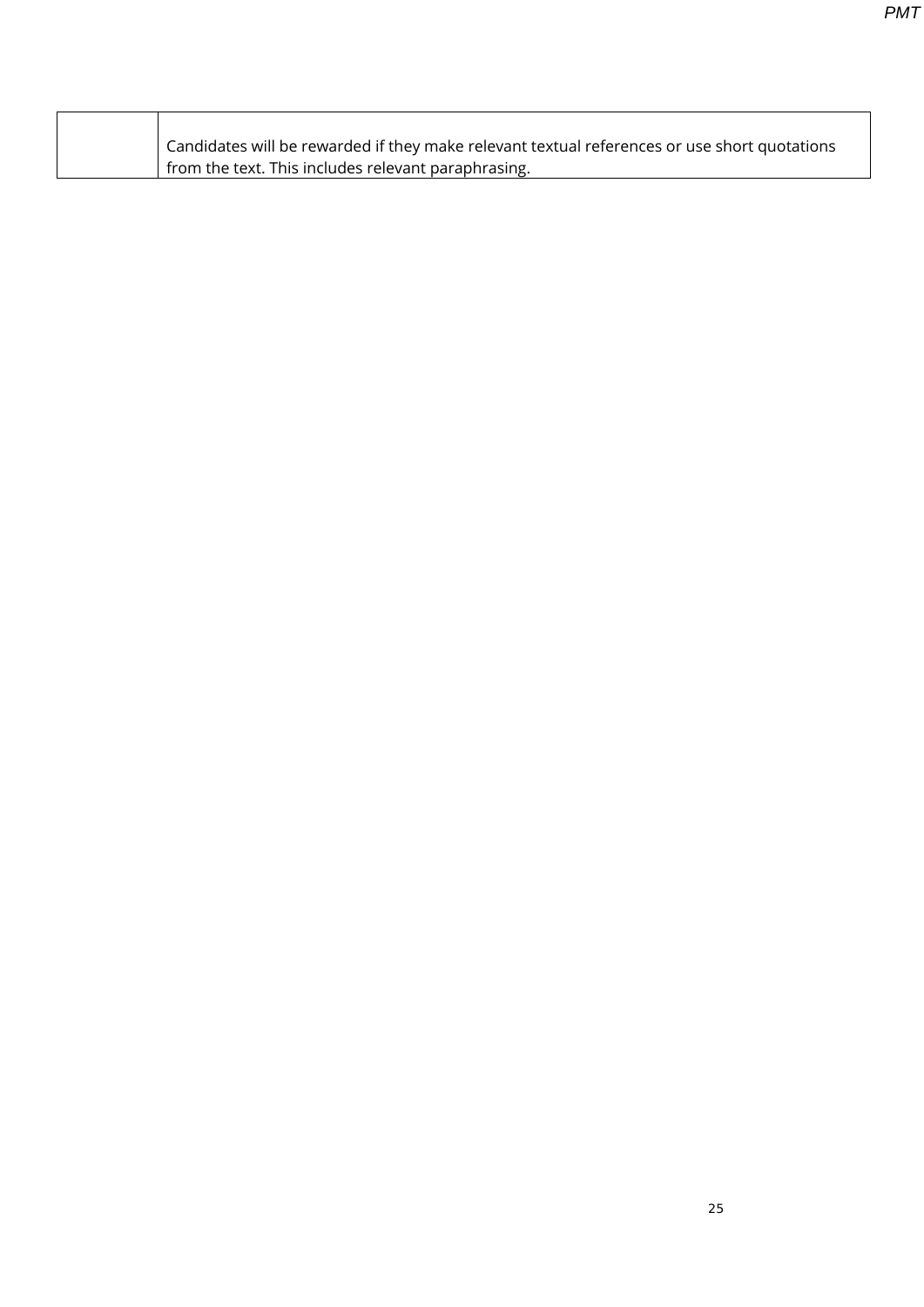| Level              | <b>Mark</b> | <b>Descriptor</b><br>Bullets 1 and 2 - AO1 (16 marks), Bullets 3 and 4 - AO3 (16 marks) Please<br>refer to page 3                                                            |
|--------------------|-------------|------------------------------------------------------------------------------------------------------------------------------------------------------------------------------|
|                    | 0           | No rewardable material.                                                                                                                                                      |
| Level 1            | $1 - 6$     | The response is simple with little personal response and little relevant<br>٠<br>supporting reference to the text.                                                           |
|                    |             | There is little evidence of a critical style and little relevant supporting<br>$\bullet$<br>reference to the text.                                                           |
|                    |             | Little awareness of relevant contexts is shown.<br>$\bullet$                                                                                                                 |
|                    |             | There is little comment on the relationship between text and context.<br>$\bullet$                                                                                           |
| Level <sub>2</sub> | $7 - 12$    | The response may be largely narrative but has some elements of personal<br>$\bullet$<br>response; there is some reference to the text without consistent or secure<br>focus. |
|                    |             | There is some evidence of a critical style and there is some reference to the<br>$\bullet$<br>text without consistent or secure focus.                                       |
|                    |             | Some awareness of relevant contexts is shown.<br>$\bullet$                                                                                                                   |
|                    |             | There is some comment on the relationship between text and context.<br>$\bullet$                                                                                             |
| Level 3            | $13 - 19$   | The response shows a relevant personal response, soundly related to the text<br>$\bullet$<br>with focused supporting textual references.                                     |
|                    |             | There is an appropriate critical style, with comments showing a sound<br>$\bullet$<br>interpretation with focused supporting textual references.                             |
|                    |             | Sound comment is offered on relevant contexts.<br>$\bullet$                                                                                                                  |
|                    |             | There is relevant comment on the relationship between text and context.<br>$\bullet$                                                                                         |
| Level 4            | $20 - 26$   | The response has a developed personal response and thorough engagement,<br>$\bullet$<br>fully related to the text with well-chosen references to the text.                   |
|                    |             | The critical style is sustained and there is well-developed interpretation with<br>$\bullet$<br>well-chosen references to the text.                                          |
|                    |             | Sustained comment is offered on relevant contexts.<br>$\bullet$                                                                                                              |
|                    |             | There is detailed awareness of the relationship between text and context.<br>$\bullet$                                                                                       |
| Level 5            | $27 - 32$   | There is an assured personal response, showing a high level of engagement<br>$\bullet$<br>with the text and discerning choice of references to the text.                     |
|                    |             | A critical style is developed with maturity, perceptive understanding and<br>$\bullet$<br>interpretation with discerning choice of references to the text.                   |
|                    |             | The understanding of relevant contexts is excellent.<br>$\bullet$                                                                                                            |
|                    |             | Understanding of the relationship between text and context is integrated<br>$\bullet$<br>convincingly into the response.                                                     |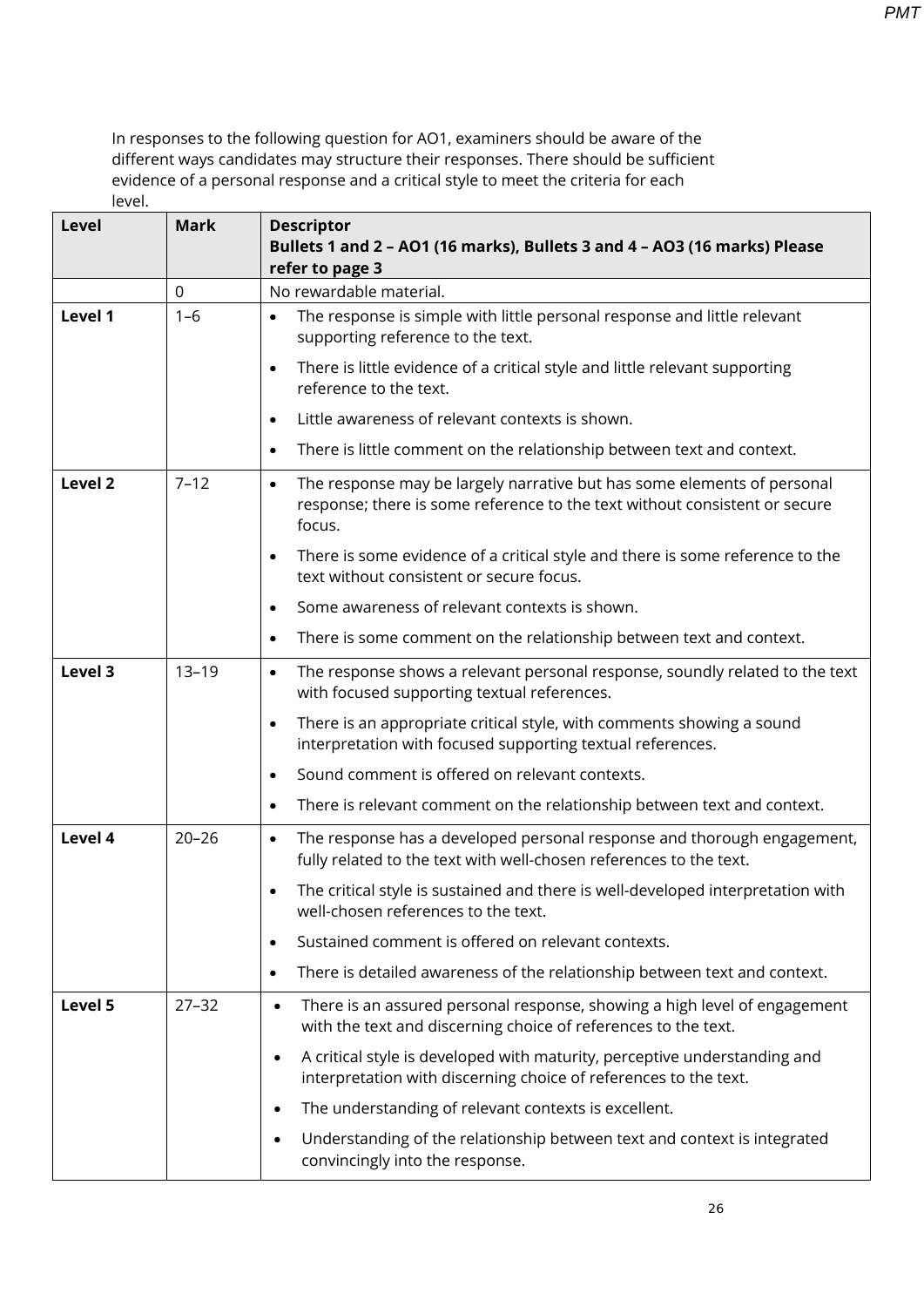**AO4 Mark Scheme Use for ALL Questions in Paper 1 – Section B (British Play OR British Novel)** Level Mark 0 No rewardable material. **Level 1** 1–2 **threshold performance**-in the context of the Level of Demand of the question. Learners spell and punctuate with reasonable accuracy, and use a reasonable range of vocabulary and sentence structures; any errors do not hinder meaning in the response. **Level 2**  $\begin{vmatrix} 3-5 \\ \end{vmatrix}$  **intermediate performance**-in the context of the Level of Demand of the question. Learners spell and punctuate with considerable accuracy, and use a considerable range of vocabulary and sentence structures to achieve general control of meaning. **Level 3** 6-8 **high performance**-in the context of the Level of Demand of the question. Learners spell and punctuate with consistent accuracy, and consistently use vocabulary and sentence structures to achieve effective control of meaning.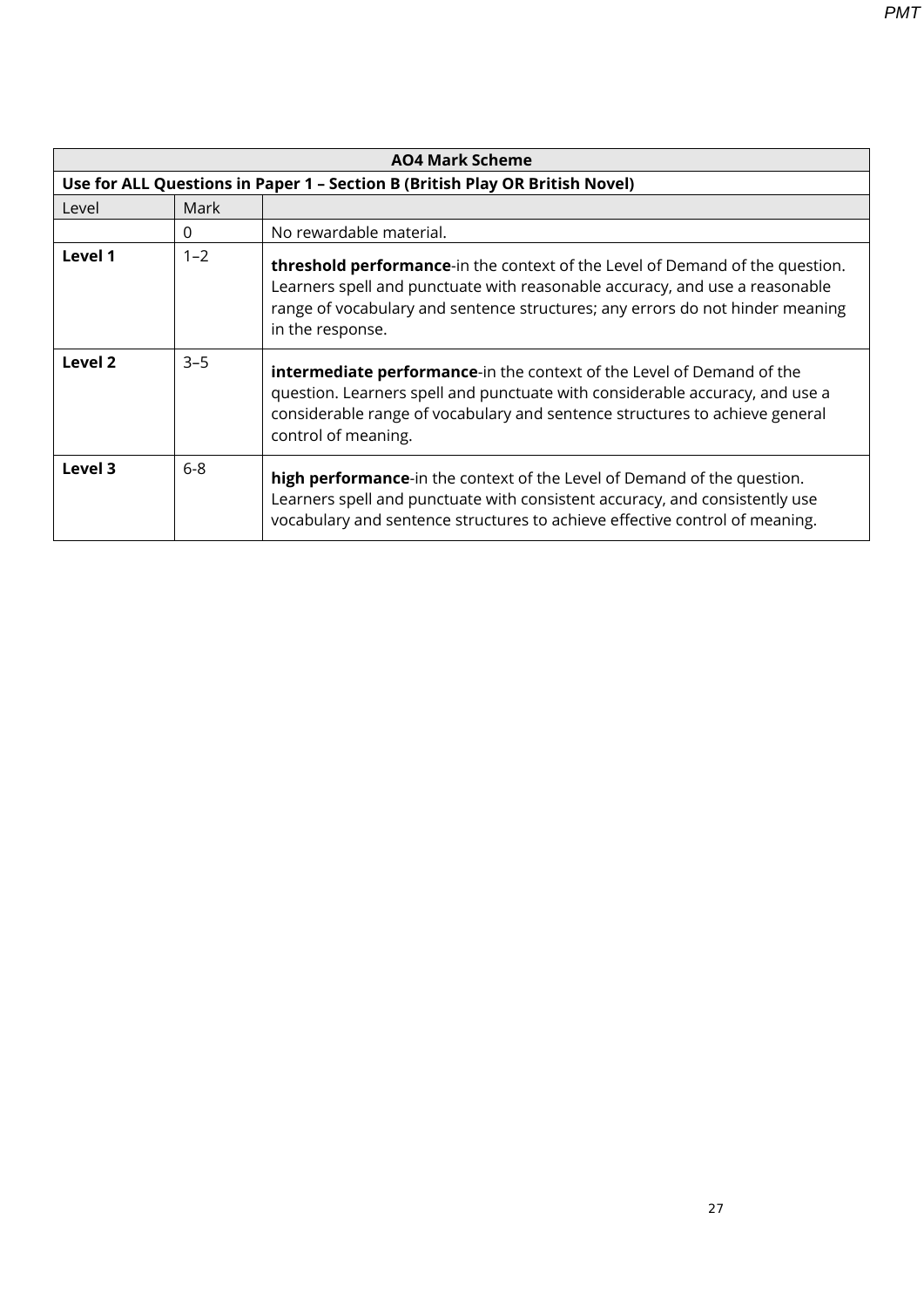| Question<br><b>Number</b>         | <b>Indicative content</b>                                                                                                                                                                                                                                                                                                                                                                                                                                                                                                                                                                                                                                                                                                                                                                                                                                                                                                                                                                                                                                                                                                                                                                                                                                                                                                                                                                                                                                                                                                                                                                                                                                                                                                                                                                                                                                                                                                                                                    |
|-----------------------------------|------------------------------------------------------------------------------------------------------------------------------------------------------------------------------------------------------------------------------------------------------------------------------------------------------------------------------------------------------------------------------------------------------------------------------------------------------------------------------------------------------------------------------------------------------------------------------------------------------------------------------------------------------------------------------------------------------------------------------------------------------------------------------------------------------------------------------------------------------------------------------------------------------------------------------------------------------------------------------------------------------------------------------------------------------------------------------------------------------------------------------------------------------------------------------------------------------------------------------------------------------------------------------------------------------------------------------------------------------------------------------------------------------------------------------------------------------------------------------------------------------------------------------------------------------------------------------------------------------------------------------------------------------------------------------------------------------------------------------------------------------------------------------------------------------------------------------------------------------------------------------------------------------------------------------------------------------------------------------|
|                                   |                                                                                                                                                                                                                                                                                                                                                                                                                                                                                                                                                                                                                                                                                                                                                                                                                                                                                                                                                                                                                                                                                                                                                                                                                                                                                                                                                                                                                                                                                                                                                                                                                                                                                                                                                                                                                                                                                                                                                                              |
| 8 An<br>Inspector<br><b>Calls</b> | The indicative content is not prescriptive. Reward responses that explore how the relationship<br>between Gerald Croft and Sheila Birling changes throughout the play.                                                                                                                                                                                                                                                                                                                                                                                                                                                                                                                                                                                                                                                                                                                                                                                                                                                                                                                                                                                                                                                                                                                                                                                                                                                                                                                                                                                                                                                                                                                                                                                                                                                                                                                                                                                                       |
|                                   | Responses may include:                                                                                                                                                                                                                                                                                                                                                                                                                                                                                                                                                                                                                                                                                                                                                                                                                                                                                                                                                                                                                                                                                                                                                                                                                                                                                                                                                                                                                                                                                                                                                                                                                                                                                                                                                                                                                                                                                                                                                       |
|                                   | Interpretation of text (AO1):<br>Sheila is the daughter of Mr and Mrs Birling and engaged to Gerald Croft, the son of Lord<br>$\bullet$<br>and Lady Croft. The play is set on the evening of their engagement and presents a couple<br>who appear happy together: 'now I really feel engaged'<br>at the start of the play their relationship appears to be one of genuine affection as well as<br>$\bullet$<br>good for their parents' businesses. Gerald is happy to become one of the Birling family:<br>'I've been trying long enough'. There is a brief moment of tension between them when<br>Sheila alludes to 'last summer' and how Gerald 'never came near' her, which foreshadows<br>the revelation later in the play of Gerald's relationship with Eva/Daisy<br>Sheila appears to defer to Gerald's judgement and lacks her own opinion at the start of<br>the play. When he presents her with an engagement ring she comments: 'Is it the one you<br>wanted me to have?'<br>when Gerald discloses his relationship with Eva/Daisy, their relationship begins to change<br>$\bullet$<br>and Sheila becomes sarcastic and undermines Gerald, referring to him as 'the hero'. She<br>later mocks him by calling him a 'wonderful Fairy Prince'<br>Sheila's relationship with Gerald becomes more honest when she acknowledges her own<br>$\bullet$<br>part in Eva's/Daisy's death and Gerald's good intentions in saving Eva/Daisy from<br>Alderman Meggarty. Because of his honesty she begins to respect him. Nevertheless, she<br>returns Gerald's engagement ring as she realises that they 'aren't the same people' as<br>they were before<br>their relationship also changes as a result of their differing attitudes towards Eva/Daisy<br>and their involvement in her death. Sheila is moved by the words of the Inspector and<br>accepts responsibility, while there is limited change in Gerald, who later tries to prove the<br>whole thing was a 'hoax'. |
|                                   | <b>Relationship between text and context (AO3):</b>                                                                                                                                                                                                                                                                                                                                                                                                                                                                                                                                                                                                                                                                                                                                                                                                                                                                                                                                                                                                                                                                                                                                                                                                                                                                                                                                                                                                                                                                                                                                                                                                                                                                                                                                                                                                                                                                                                                          |
|                                   | the change in attitude and increasing confidence of Sheila reflect the way many women<br>were reconsidering their positions within society at the time of the emerging Suffrage<br>movement at the start of the twentieth century<br>set in a patriarchal time, many middle- and upper-class women married to enhance or<br>$\bullet$<br>maintain the family's social standing and power; Sheila's marriage to Gerald would benefit<br>the Birlings' family position<br>through his treatment of Eva/Daisy, Gerald reflects the rigid class divisions and attitudes<br>$\bullet$<br>towards women by many men within their social position.                                                                                                                                                                                                                                                                                                                                                                                                                                                                                                                                                                                                                                                                                                                                                                                                                                                                                                                                                                                                                                                                                                                                                                                                                                                                                                                                  |
|                                   | Reward all valid points.                                                                                                                                                                                                                                                                                                                                                                                                                                                                                                                                                                                                                                                                                                                                                                                                                                                                                                                                                                                                                                                                                                                                                                                                                                                                                                                                                                                                                                                                                                                                                                                                                                                                                                                                                                                                                                                                                                                                                     |
|                                   | Candidates will be rewarded if they make relevant textual references or use short quotations<br>from the text. This includes relevant paraphrasing.                                                                                                                                                                                                                                                                                                                                                                                                                                                                                                                                                                                                                                                                                                                                                                                                                                                                                                                                                                                                                                                                                                                                                                                                                                                                                                                                                                                                                                                                                                                                                                                                                                                                                                                                                                                                                          |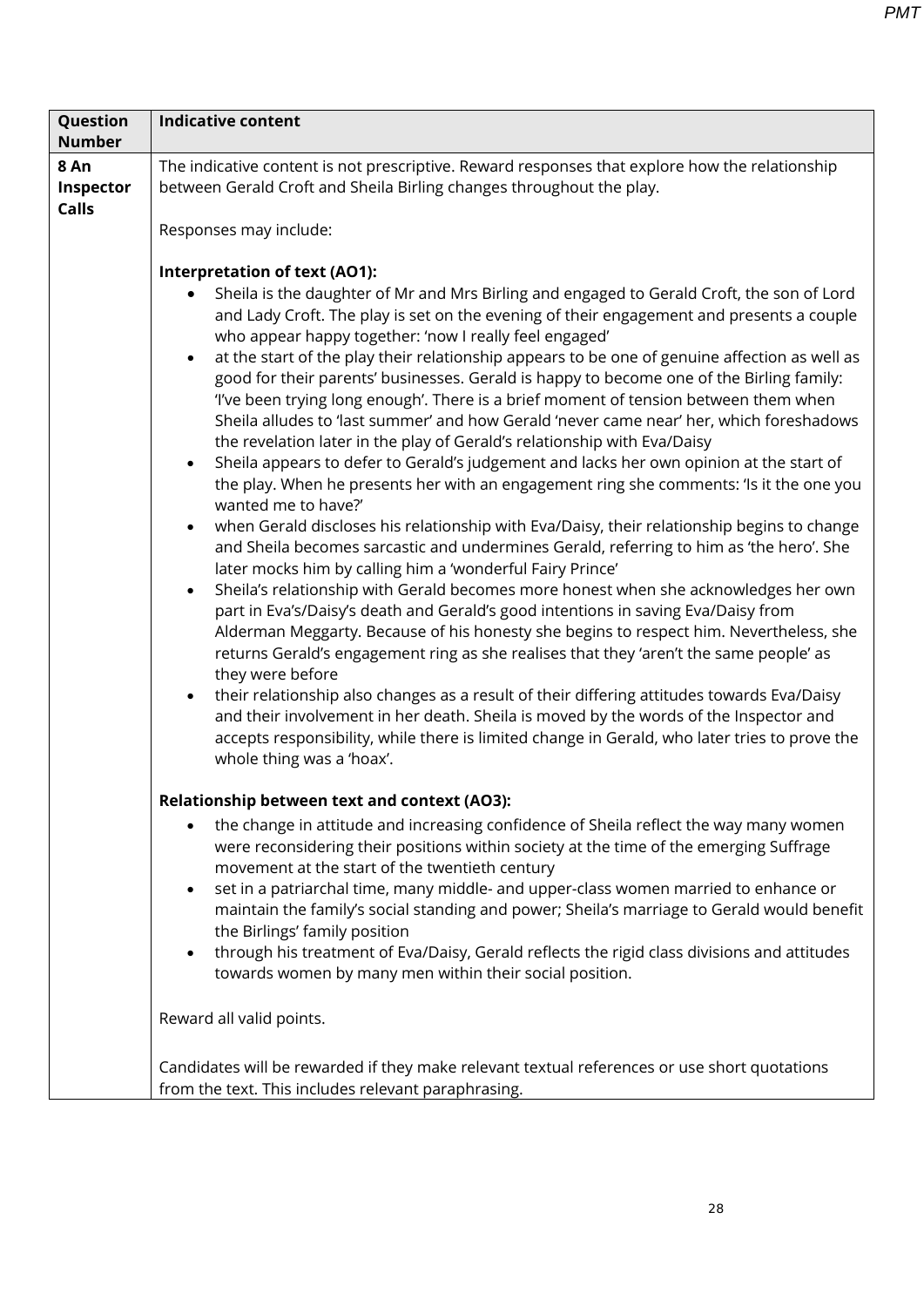| Level   | <b>Mark</b> | <b>Descriptor</b><br>Bullets 1 and 2- AO1 (16 marks), Bullets 3 and 4 - AO3 (16 marks) Please refer<br>to page 3                                                             |
|---------|-------------|------------------------------------------------------------------------------------------------------------------------------------------------------------------------------|
|         | $\mathbf 0$ | No rewardable material.                                                                                                                                                      |
| Level 1 | $1 - 6$     | The response is simple with little personal response and little relevant<br>$\bullet$<br>supporting reference to the text.                                                   |
|         |             | There is little evidence of a critical style and little relevant supporting reference<br>$\bullet$<br>to the text.                                                           |
|         |             | Little awareness of relevant contexts is shown.<br>$\bullet$                                                                                                                 |
|         |             | There is little comment on the relationship between text and context.<br>$\bullet$                                                                                           |
| Level 2 | $7 - 12$    | The response may be largely narrative but has some elements of personal<br>$\bullet$<br>response, there is some reference to the text without consistent or secure<br>focus. |
|         |             | There is some evidence of a critical style and there is some reference to the<br>$\bullet$<br>text without consistent or secure focus.                                       |
|         |             | Some awareness of relevant contexts is shown.<br>$\bullet$                                                                                                                   |
|         |             | There is some comment on the relationship between text and context.<br>$\bullet$                                                                                             |
| Level 3 | $13 - 19$   | The response shows a relevant personal response, soundly related to the text<br>$\bullet$<br>with focused supporting textual references.                                     |
|         |             | There is an appropriate critical style, with comments showing a sound<br>$\bullet$<br>interpretation with focused supporting textual references.                             |
|         |             | Sound comment is offered on relevant contexts.<br>$\bullet$                                                                                                                  |
|         |             | There is relevant comment on the relationship between text and context.<br>$\bullet$                                                                                         |
| Level 4 | $20 - 26$   | The response has a developed personal response and thorough engagement,<br>$\bullet$<br>fully related to the text with well-chosen references to the text.                   |
|         |             | The critical style is sustained and there is well-developed interpretation with<br>$\bullet$<br>well-chosen references to the text.                                          |
|         |             | Sustained comment is offered on relevant contexts.<br>$\bullet$                                                                                                              |
|         |             | There is detailed awareness of the relationship between text and context.<br>$\bullet$                                                                                       |
| Level 5 | $27 - 32$   | There is an assured personal response, showing a high level of engagement<br>$\bullet$<br>with the text and discerning choice of references to the text.                     |
|         |             | A critical style is developed with maturity, perceptive understanding and<br>interpretation with discerning choice of references to the text.                                |
|         |             | The understanding of relevant contexts is excellent.                                                                                                                         |
|         |             | Understanding of the relationship between text and context is integrated<br>convincingly into the response.                                                                  |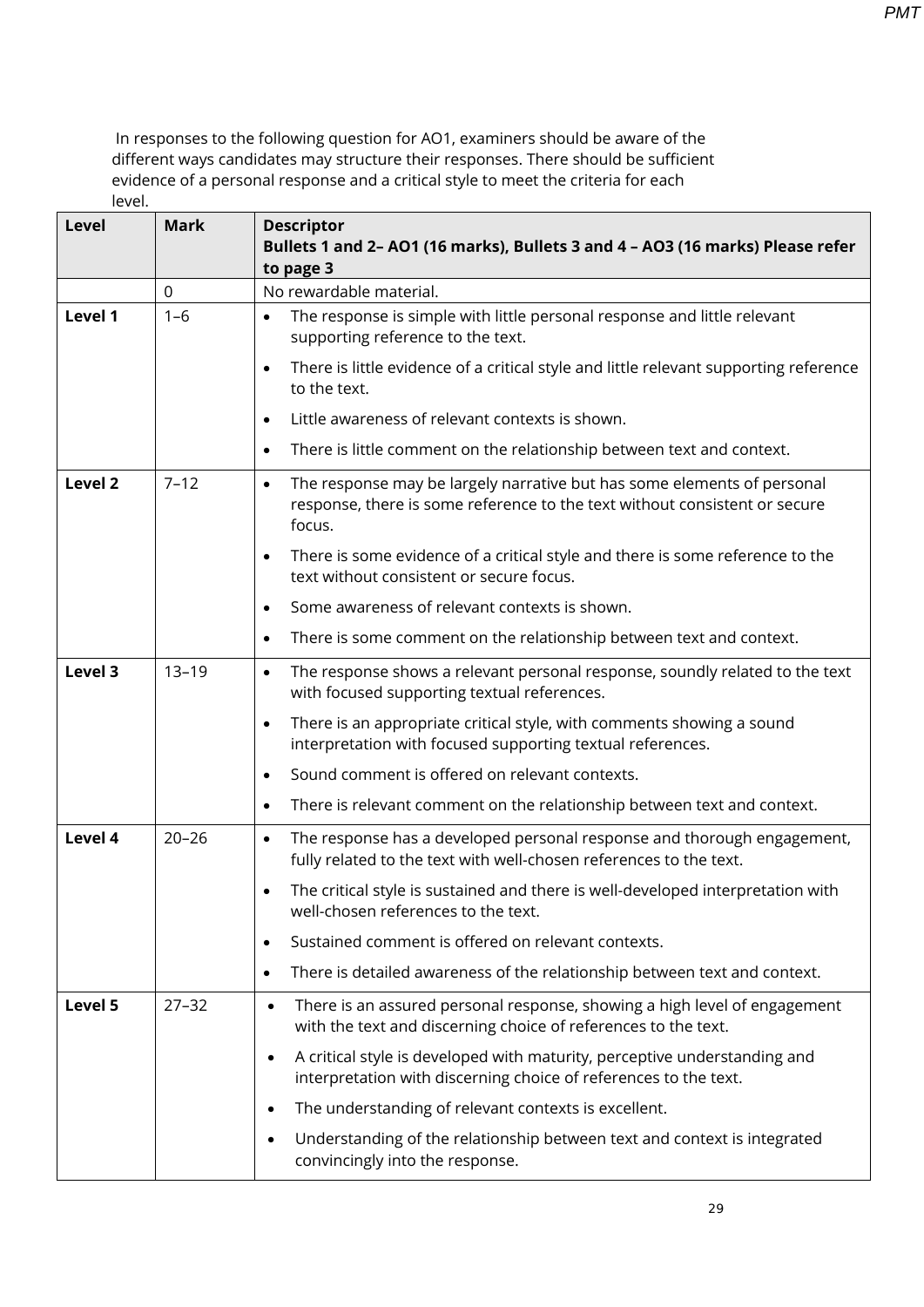| <b>AO4 Mark Scheme</b> |                                                                              |                                                                                                                                                                                                                                                                  |  |  |
|------------------------|------------------------------------------------------------------------------|------------------------------------------------------------------------------------------------------------------------------------------------------------------------------------------------------------------------------------------------------------------|--|--|
|                        | Use for ALL Questions in Paper 1 - Section B (British Play OR British Novel) |                                                                                                                                                                                                                                                                  |  |  |
| Level                  | Mark                                                                         |                                                                                                                                                                                                                                                                  |  |  |
|                        | $\Omega$                                                                     | No rewardable material.                                                                                                                                                                                                                                          |  |  |
| Level 1                | $1 - 2$                                                                      | threshold performance-in the context of the Level of Demand of the question.<br>Learners spell and punctuate with reasonable accuracy, and use a reasonable range<br>of vocabulary and sentence structures; any errors do not hinder meaning in the<br>response. |  |  |
| Level 2                | $3 - 5$                                                                      | <b>intermediate performance-</b> in the context of the Level of Demand of the question.<br>Learners spell and punctuate with considerable accuracy, and use a considerable<br>range of vocabulary and sentence structures to achieve general control of meaning. |  |  |
| Level 3                | $6-8$                                                                        | high performance-in the context of the Level of Demand of the question. Learners<br>spell and punctuate with consistent accuracy, and consistently use vocabulary and<br>sentence structures to achieve effective control of meaning.                            |  |  |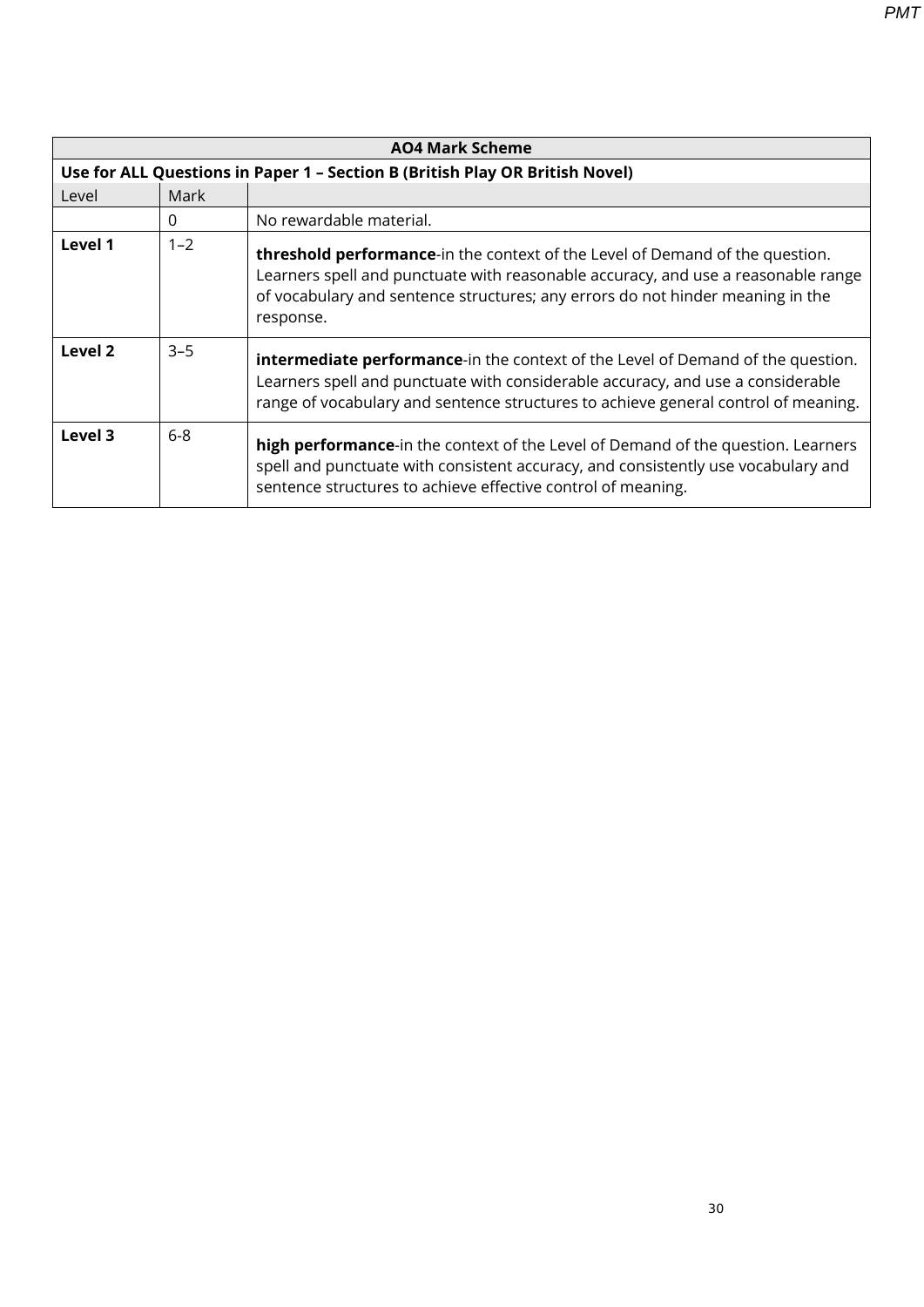| Question      | <b>Indicative content</b>                                                                                                                                                                                                                                                                                                                                                                                                                                                                                                                                                                                                                                                                                                                                                                                                                                                                                                                                                                                                                                                                                                                                                                                                                                                                                                                                                                                                                                                                                                                                                                                                                                                                                                                                             |  |  |
|---------------|-----------------------------------------------------------------------------------------------------------------------------------------------------------------------------------------------------------------------------------------------------------------------------------------------------------------------------------------------------------------------------------------------------------------------------------------------------------------------------------------------------------------------------------------------------------------------------------------------------------------------------------------------------------------------------------------------------------------------------------------------------------------------------------------------------------------------------------------------------------------------------------------------------------------------------------------------------------------------------------------------------------------------------------------------------------------------------------------------------------------------------------------------------------------------------------------------------------------------------------------------------------------------------------------------------------------------------------------------------------------------------------------------------------------------------------------------------------------------------------------------------------------------------------------------------------------------------------------------------------------------------------------------------------------------------------------------------------------------------------------------------------------------|--|--|
| <b>Number</b> |                                                                                                                                                                                                                                                                                                                                                                                                                                                                                                                                                                                                                                                                                                                                                                                                                                                                                                                                                                                                                                                                                                                                                                                                                                                                                                                                                                                                                                                                                                                                                                                                                                                                                                                                                                       |  |  |
| 9 Hobson's    | The indicative content is not prescriptive. Reward responses that explore how decisions are                                                                                                                                                                                                                                                                                                                                                                                                                                                                                                                                                                                                                                                                                                                                                                                                                                                                                                                                                                                                                                                                                                                                                                                                                                                                                                                                                                                                                                                                                                                                                                                                                                                                           |  |  |
| <b>Choice</b> | significant in Hobson's Choice.                                                                                                                                                                                                                                                                                                                                                                                                                                                                                                                                                                                                                                                                                                                                                                                                                                                                                                                                                                                                                                                                                                                                                                                                                                                                                                                                                                                                                                                                                                                                                                                                                                                                                                                                       |  |  |
|               | Responses may include:                                                                                                                                                                                                                                                                                                                                                                                                                                                                                                                                                                                                                                                                                                                                                                                                                                                                                                                                                                                                                                                                                                                                                                                                                                                                                                                                                                                                                                                                                                                                                                                                                                                                                                                                                |  |  |
|               | Interpretation of text (AO1):                                                                                                                                                                                                                                                                                                                                                                                                                                                                                                                                                                                                                                                                                                                                                                                                                                                                                                                                                                                                                                                                                                                                                                                                                                                                                                                                                                                                                                                                                                                                                                                                                                                                                                                                         |  |  |
|               | Maggie is an independent-minded woman who makes the decision to break away from<br>her overly-restrictive father. She believes she should be able to choose who she marries<br>and be considered an equal partner in her marriage and the business, rather than a<br>dutiful and obedient wife<br>as head of the family and owner of his own business, Hobson is determined to keep his<br>daughters and Willie under control: 'what I say will be listened to and heeded'. Hobson<br>decides to prevent his daughters marrying because it would cost too much money<br>providing a dowry: 'There'll be no weddings here'<br>Hobson wishes to maintain his middle-class status within the community as he is 'a<br>$\bullet$<br>respectable ratepayer'. When he is threatened with legal action for trespassing, he sees<br>it as a 'stab in the back' as he is the vicar's warden and owner of Hobson's Boot Shop<br>once married to Maggie, Willie decides to improve himself. He is encouraged by Maggie<br>$\bullet$<br>to become educated, 'she's schooling me', and to stand up to Hobson<br>Willie and Maggie are both determined to move up in the world and decide to start their<br>$\bullet$<br>own business. Willie's success is reflected by his physical position throughout the play. At<br>the beginning he is in a cellar; when the shop becomes 'Mossop and Hobson' he is on the<br>shop floor, and in the final scene he is climbing up a ladder<br>Alice and Vickey, unlike Maggie, just get married and live comfortable middle-class lives:<br>$\bullet$<br>'Semi-detached for you'. They are horrified when Maggie marries Willie and has 'cast-off'<br>furniture. When their father needs to be looked after, Vickey and Alice do not want to |  |  |
|               | have him living with them.                                                                                                                                                                                                                                                                                                                                                                                                                                                                                                                                                                                                                                                                                                                                                                                                                                                                                                                                                                                                                                                                                                                                                                                                                                                                                                                                                                                                                                                                                                                                                                                                                                                                                                                                            |  |  |
|               |                                                                                                                                                                                                                                                                                                                                                                                                                                                                                                                                                                                                                                                                                                                                                                                                                                                                                                                                                                                                                                                                                                                                                                                                                                                                                                                                                                                                                                                                                                                                                                                                                                                                                                                                                                       |  |  |
|               | <b>Relationship between text and context (AO3):</b>                                                                                                                                                                                                                                                                                                                                                                                                                                                                                                                                                                                                                                                                                                                                                                                                                                                                                                                                                                                                                                                                                                                                                                                                                                                                                                                                                                                                                                                                                                                                                                                                                                                                                                                   |  |  |
|               | Hobson represents a Victorian father through his traditional and dictatorial conduct.<br>Maggie, by contrast, represents the new role women were starting to claim for<br>themselves                                                                                                                                                                                                                                                                                                                                                                                                                                                                                                                                                                                                                                                                                                                                                                                                                                                                                                                                                                                                                                                                                                                                                                                                                                                                                                                                                                                                                                                                                                                                                                                  |  |  |
|               | traditional gender roles were beginning to change during the Victorian era. This is seen<br>$\bullet$<br>through Willie and Maggie who are determined to work as a team, taking on the<br>responsibility of running a business together                                                                                                                                                                                                                                                                                                                                                                                                                                                                                                                                                                                                                                                                                                                                                                                                                                                                                                                                                                                                                                                                                                                                                                                                                                                                                                                                                                                                                                                                                                                               |  |  |
|               | the emerging socialist movements across Europe were starting to challenge the status<br>$\bullet$<br>quo and develop the idea that jobs and educational opportunities should no longer be<br>only for the sons of those in the upper and middle classes.                                                                                                                                                                                                                                                                                                                                                                                                                                                                                                                                                                                                                                                                                                                                                                                                                                                                                                                                                                                                                                                                                                                                                                                                                                                                                                                                                                                                                                                                                                              |  |  |
|               | Reward all valid points.                                                                                                                                                                                                                                                                                                                                                                                                                                                                                                                                                                                                                                                                                                                                                                                                                                                                                                                                                                                                                                                                                                                                                                                                                                                                                                                                                                                                                                                                                                                                                                                                                                                                                                                                              |  |  |
|               | Candidates will be rewarded if they make relevant textual references or use short quotations<br>from the text. This includes relevant paraphrasing.                                                                                                                                                                                                                                                                                                                                                                                                                                                                                                                                                                                                                                                                                                                                                                                                                                                                                                                                                                                                                                                                                                                                                                                                                                                                                                                                                                                                                                                                                                                                                                                                                   |  |  |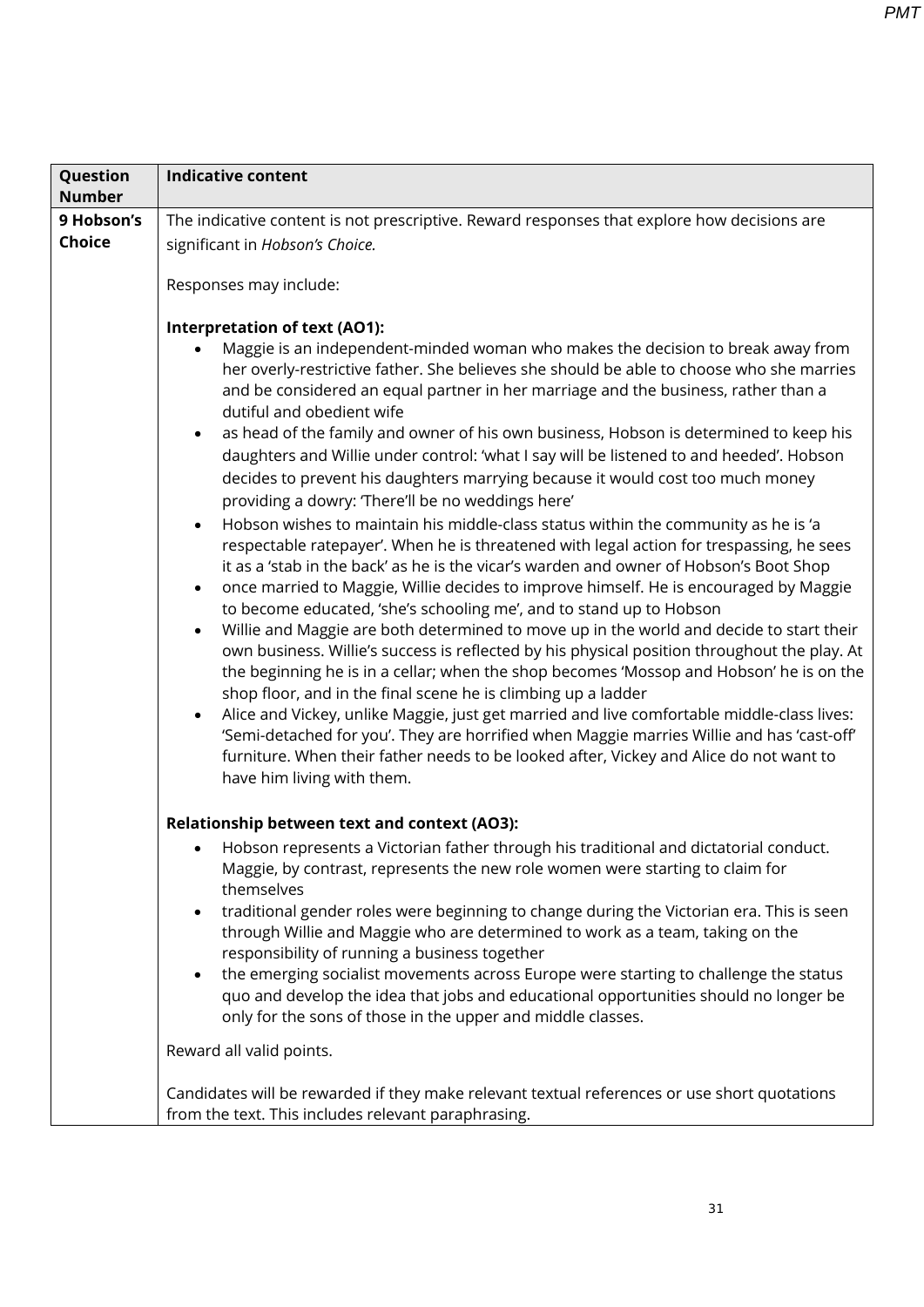| Level   | <b>Mark</b> | <b>Descriptor</b><br>Bullets 1 and 2- AO1 (16 marks), Bullets 3 and 4 - AO3 (16 marks) Please refer<br>to page 3                                                             |
|---------|-------------|------------------------------------------------------------------------------------------------------------------------------------------------------------------------------|
|         | $\mathbf 0$ | No rewardable material.                                                                                                                                                      |
| Level 1 | $1 - 6$     | The response is simple with little personal response and little relevant<br>$\bullet$<br>supporting reference to the text.                                                   |
|         |             | There is little evidence of a critical style and little relevant supporting reference<br>$\bullet$<br>to the text.                                                           |
|         |             | Little awareness of relevant contexts is shown.<br>$\bullet$                                                                                                                 |
|         |             | There is little comment on the relationship between text and context.<br>$\bullet$                                                                                           |
| Level 2 | $7 - 12$    | The response may be largely narrative but has some elements of personal<br>$\bullet$<br>response, there is some reference to the text without consistent or secure<br>focus. |
|         |             | There is some evidence of a critical style and there is some reference to the text<br>$\bullet$<br>without consistent or secure focus.                                       |
|         |             | Some awareness of relevant contexts is shown.<br>$\bullet$                                                                                                                   |
|         |             | There is some comment on the relationship between text and context.<br>$\bullet$                                                                                             |
| Level 3 | $13 - 19$   | The response shows a relevant personal response, soundly related to the text<br>$\bullet$<br>with focused supporting textual references.                                     |
|         |             | There is an appropriate critical style, with comments showing a sound<br>$\bullet$<br>interpretation with focused supporting textual references.                             |
|         |             | Sound comment is offered on relevant contexts.<br>$\bullet$                                                                                                                  |
|         |             | There is relevant comment on the relationship between text and context.<br>$\bullet$                                                                                         |
| Level 4 | $20 - 26$   | The response has a developed personal response and thorough engagement,<br>$\bullet$<br>fully related to the text with well-chosen references to the text.                   |
|         |             | The critical style is sustained and there is well-developed interpretation with<br>$\bullet$<br>well-chosen references to the text.                                          |
|         |             | Sustained comment is offered on relevant contexts.<br>$\bullet$                                                                                                              |
|         |             | There is detailed awareness of the relationship between text and context.<br>$\bullet$                                                                                       |
| Level 5 | $27 - 32$   | There is an assured personal response, showing a high level of engagement<br>$\bullet$<br>with the text and discerning choice of references to the text.                     |
|         |             | A critical style is developed with maturity, perceptive understanding and<br>$\bullet$<br>interpretation with discerning choice of references to the text.                   |
|         |             | The understanding of relevant contexts is excellent.<br>$\bullet$                                                                                                            |
|         |             | Understanding of the relationship between text and context is integrated<br>$\bullet$<br>convincingly into the response.                                                     |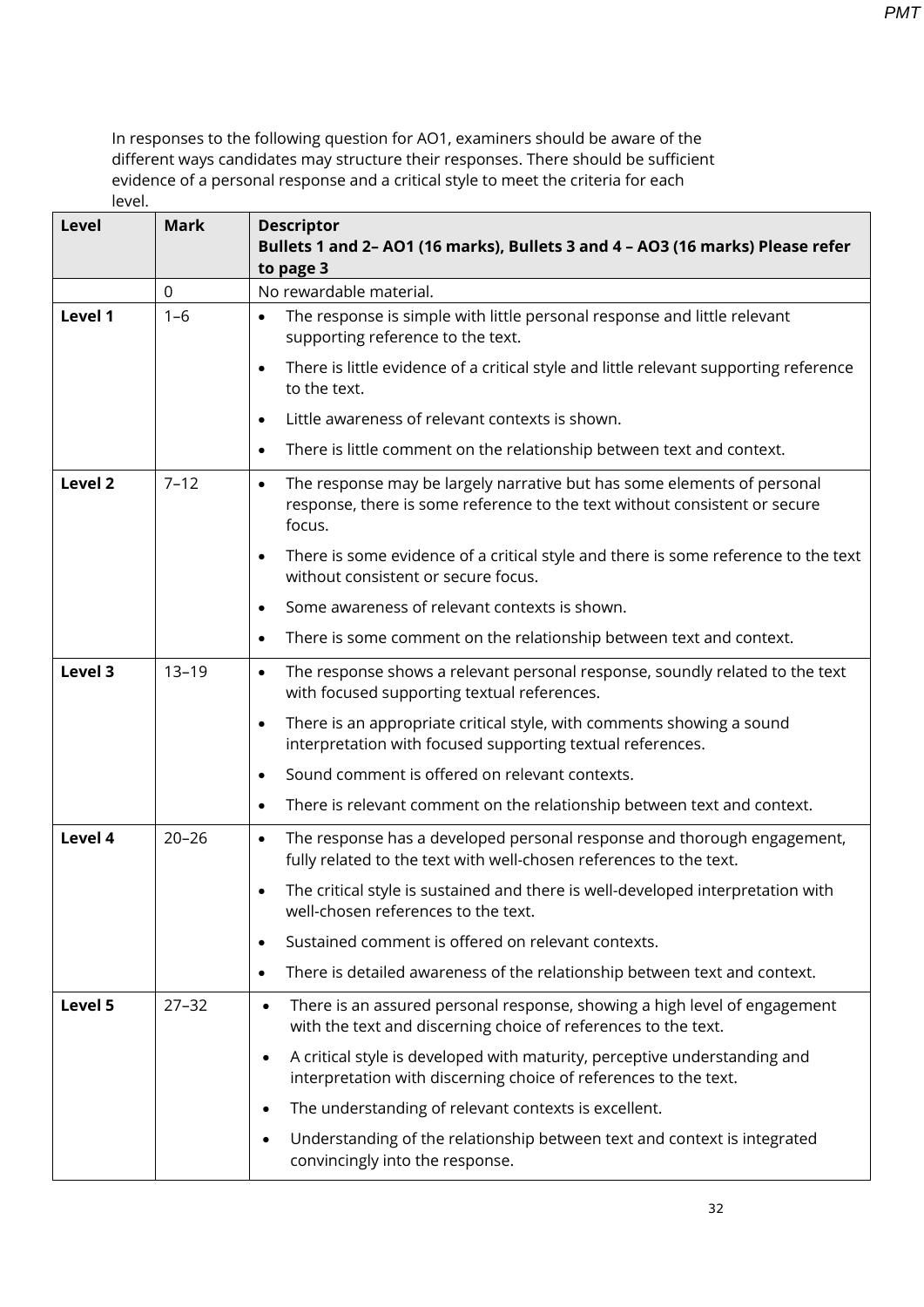| <b>AO4 Mark Scheme</b> |                                                                              |                                                                                                                                                                                                                                                                          |  |  |
|------------------------|------------------------------------------------------------------------------|--------------------------------------------------------------------------------------------------------------------------------------------------------------------------------------------------------------------------------------------------------------------------|--|--|
|                        | Use for ALL Questions in Paper 1 - Section B (British Play OR British Novel) |                                                                                                                                                                                                                                                                          |  |  |
| Level                  | Mark                                                                         |                                                                                                                                                                                                                                                                          |  |  |
|                        | 0                                                                            | No rewardable material.                                                                                                                                                                                                                                                  |  |  |
| Level 1                | $1 - 2$                                                                      | <b>threshold performance-</b> in the context of the Level of Demand of the question.<br>Learners spell and punctuate with reasonable accuracy, and use a reasonable range<br>of vocabulary and sentence structures; any errors do not hinder meaning in the<br>response. |  |  |
| Level 2                | $3 - 5$                                                                      | <b>intermediate performance-</b> in the context of the Level of Demand of the question.<br>Learners spell and punctuate with considerable accuracy, and use a considerable<br>range of vocabulary and sentence structures to achieve general control of meaning.         |  |  |
| Level 3                | $6 - 8$                                                                      | <b>high performance</b> -in the context of the Level of Demand of the question. Learners<br>spell and punctuate with consistent accuracy, and consistently use vocabulary and<br>sentence structures to achieve effective control of meaning.                            |  |  |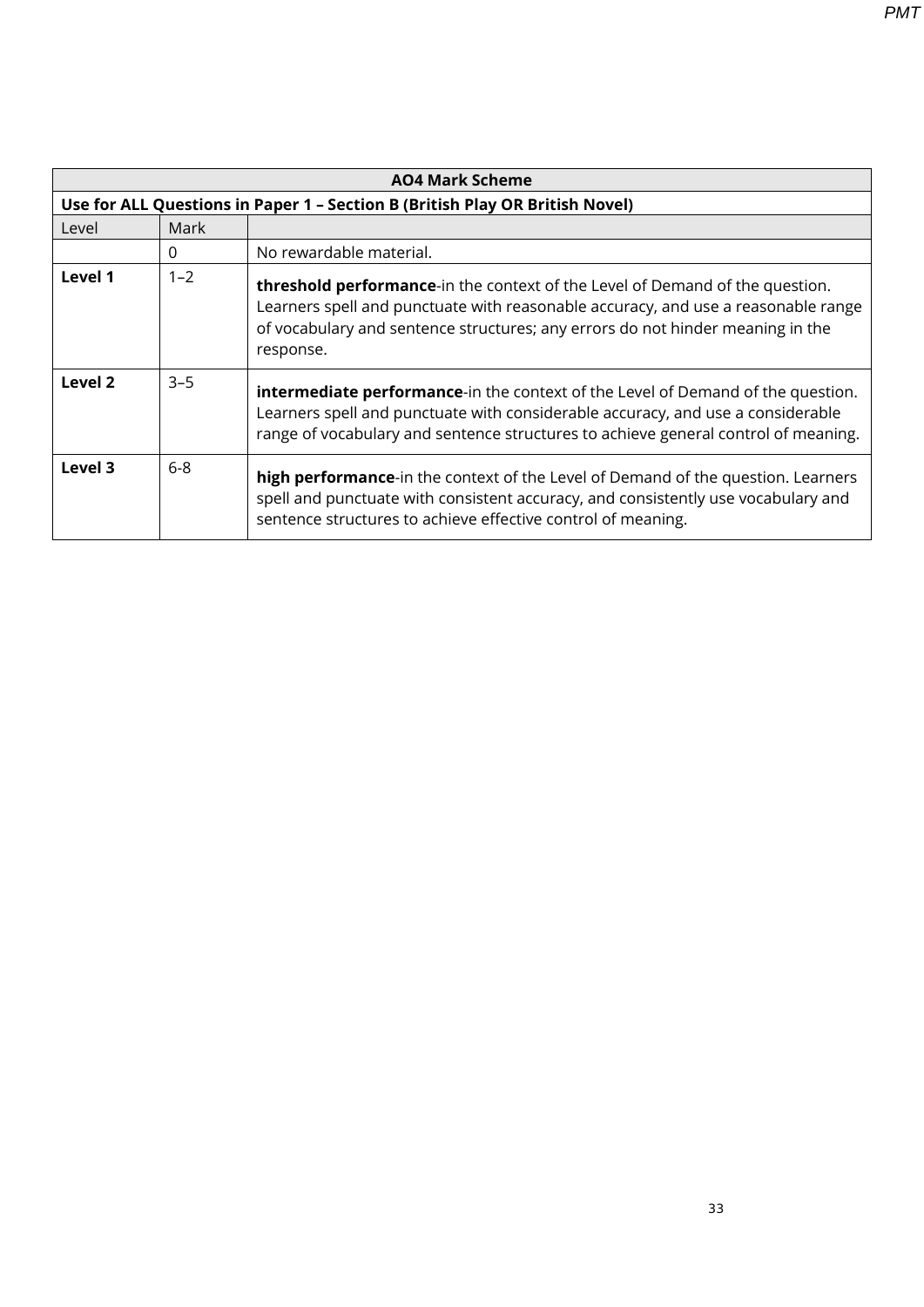| Question<br><b>Number</b>       | <b>Indicative content</b>                                                                                                                                                                                                                                                                                                                                                                                                                                                                                                                                                                                                                                                                                                                                                                                                                                                                                                                                                                                                                                                                                                                                                                                                                                                                                                                                                                                                                                                                                                                                                                                                                                                                                                                                                                                                  |
|---------------------------------|----------------------------------------------------------------------------------------------------------------------------------------------------------------------------------------------------------------------------------------------------------------------------------------------------------------------------------------------------------------------------------------------------------------------------------------------------------------------------------------------------------------------------------------------------------------------------------------------------------------------------------------------------------------------------------------------------------------------------------------------------------------------------------------------------------------------------------------------------------------------------------------------------------------------------------------------------------------------------------------------------------------------------------------------------------------------------------------------------------------------------------------------------------------------------------------------------------------------------------------------------------------------------------------------------------------------------------------------------------------------------------------------------------------------------------------------------------------------------------------------------------------------------------------------------------------------------------------------------------------------------------------------------------------------------------------------------------------------------------------------------------------------------------------------------------------------------|
| 10<br>Hobson's<br><b>Choice</b> | The indicative content is not prescriptive. Reward responses that explore the importance of<br>women in the play.<br>Responses may include:                                                                                                                                                                                                                                                                                                                                                                                                                                                                                                                                                                                                                                                                                                                                                                                                                                                                                                                                                                                                                                                                                                                                                                                                                                                                                                                                                                                                                                                                                                                                                                                                                                                                                |
|                                 | <b>Interpretation of text (AO1):</b><br>All three of Hobson's daughters are controlled by him. They are told how to behave in<br>$\bullet$<br>public and he gives 'Mr Tudsbury  £10 a year' to dress Alice and Vickey. Hobson does not<br>pay his daughters to work for him as he considers they work for 'their keep'<br>Hobson thinks Alice and Vickey are just 'window dressing in the shop'. He sees Maggie as<br>$\bullet$<br>useful as she runs the house and is an excellent saleswoman<br>Maggie is informed by her father that as a woman of 30 she is 'past the marrying age'.<br>$\bullet$<br>He considers her a 'proper old maid'. Maggie reverses the typical role of a daughter by<br>informing her father that she is marrying Willie<br>Maggie is important as she challenges the stereotypical male and female roles of the<br>$\bullet$<br>time. She educates Willie and informs him that he will marry her: 'You're going to wed<br>me, Will.' When they are married, she supports him in setting up in his own business:<br>'I've made you'<br>Alice and Vickey see marriage as the most important thing in a woman's life as it means<br>$\bullet$<br>they will become ladies and gain respect within the town<br>Mrs Hepworth is important as she is an upper-class customer of Hobsons. She is<br>$\bullet$<br>financially comfortable and is treated with respect by Hobson and his daughters. She<br>does not abuse her social position but is generous and respectful to Willie,<br>congratulating him on his skill as a bootmaker. She supports Willie and Maggie by<br>investing in their business<br>Jim Heeler has daughters of his own who he claims must 'do as [he] bid them'. He feels<br>$\bullet$<br>that women need a 'firm hand' and that Hobson should get his own daughters 'wed'. |
|                                 | Relationship between text and context (AO3):<br>Maggie is a contrast to the stereotypical woman of the 1880s, being more assertive and<br>$\bullet$<br>strong-minded and a successful businesswoman<br>Maggie's determination represents the way many women were reconsidering their<br>positions within society at the time of the emerging Suffrage movement<br>Alice and Vickey are typical women of the time in which the play is set. Men were widely<br>$\bullet$<br>assumed to be master of the house and business, while middle-class women were<br>generally housewives and mothers.<br>Reward all valid points.                                                                                                                                                                                                                                                                                                                                                                                                                                                                                                                                                                                                                                                                                                                                                                                                                                                                                                                                                                                                                                                                                                                                                                                                  |
|                                 | Candidates will be rewarded if they make relevant textual references or use short quotations from<br>the text. This includes relevant paraphrasing.                                                                                                                                                                                                                                                                                                                                                                                                                                                                                                                                                                                                                                                                                                                                                                                                                                                                                                                                                                                                                                                                                                                                                                                                                                                                                                                                                                                                                                                                                                                                                                                                                                                                        |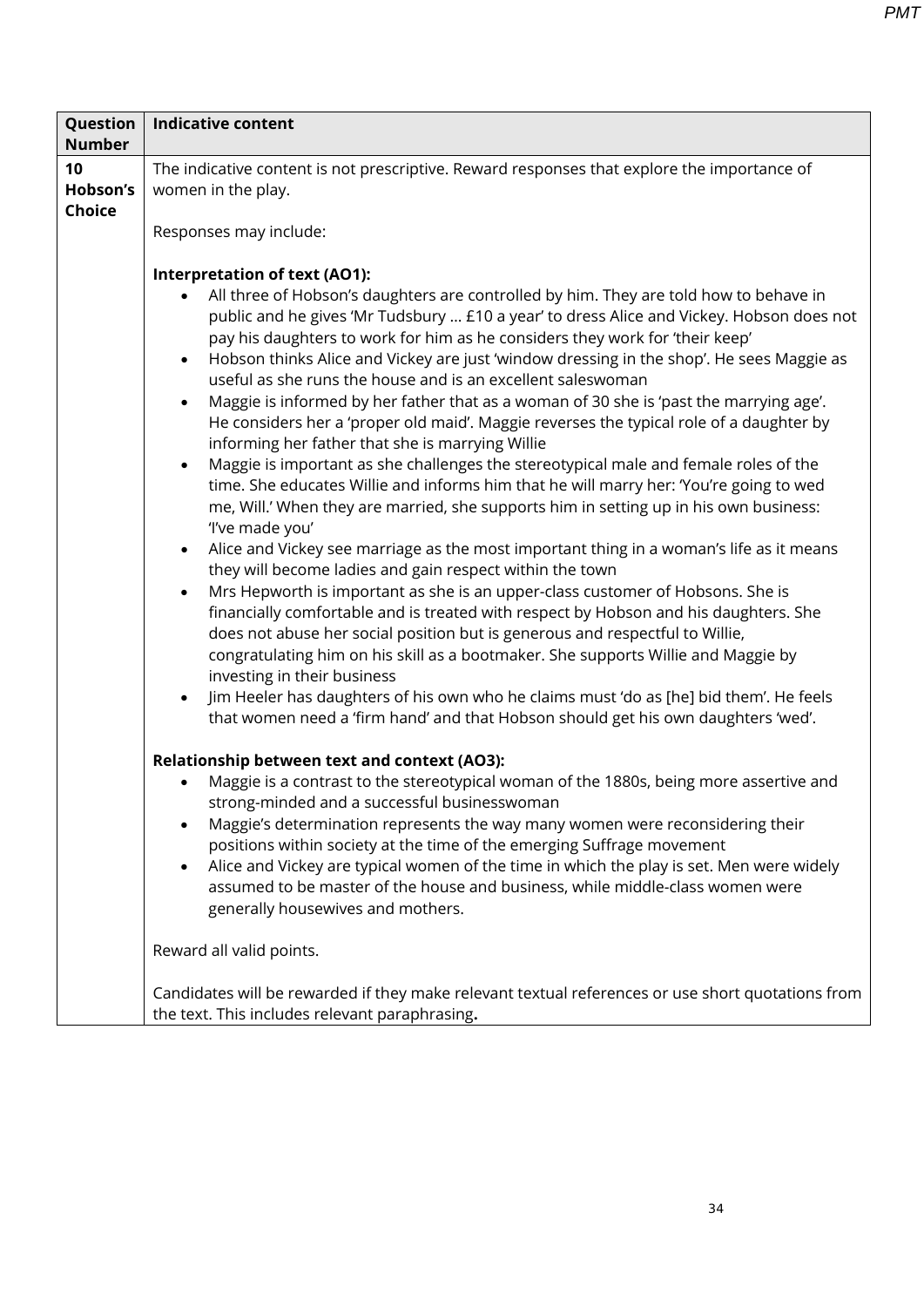| Level   | <b>Mark</b> | <b>Descriptor</b><br>Bullets 1 and 2 - AO1 (16 marks), Bullets 3 and 4 - AO3 (16 marks) Please refer<br>to page 3                                                            |
|---------|-------------|------------------------------------------------------------------------------------------------------------------------------------------------------------------------------|
|         | $\mathbf 0$ | No rewardable material.                                                                                                                                                      |
| Level 1 | $1 - 6$     | The response is simple with little personal response and little relevant<br>$\bullet$<br>supporting reference to the text.                                                   |
|         |             | There is little evidence of a critical style and little relevant supporting reference<br>$\bullet$<br>to the text.                                                           |
|         |             | Little awareness of relevant contexts is shown.<br>$\bullet$                                                                                                                 |
|         |             | There is little comment on the relationship between text and context.<br>$\bullet$                                                                                           |
| Level 2 | $7 - 12$    | The response may be largely narrative but has some elements of personal<br>$\bullet$<br>response, there is some reference to the text without consistent or secure<br>focus. |
|         |             | There is some evidence of a critical style and there is some reference to the<br>$\bullet$<br>text without consistent or secure focus.                                       |
|         |             | Some awareness of relevant contexts is shown.<br>$\bullet$                                                                                                                   |
|         |             | There is some comment on the relationship between text and context.<br>$\bullet$                                                                                             |
| Level 3 | $13 - 19$   | The response shows a relevant personal response, soundly related to the text<br>$\bullet$<br>with focused supporting textual references.                                     |
|         |             | There is an appropriate critical style, with comments showing a sound<br>$\bullet$<br>interpretation with focused supporting textual references.                             |
|         |             | Sound comment is offered on relevant contexts.<br>$\bullet$                                                                                                                  |
|         |             | There is relevant comment on the relationship between text and context.<br>$\bullet$                                                                                         |
| Level 4 | $20 - 26$   | The response has a developed personal response and thorough engagement,<br>$\bullet$<br>fully related to the text with well-chosen references to the text.                   |
|         |             | The critical style is sustained and there is well-developed interpretation with<br>$\bullet$<br>well-chosen references to the text.                                          |
|         |             | Sustained comment is offered on relevant contexts.<br>$\bullet$                                                                                                              |
|         |             | There is detailed awareness of the relationship between text and context.<br>$\bullet$                                                                                       |
| Level 5 | $27 - 32$   | There is an assured personal response, showing a high level of engagement<br>$\bullet$<br>with the text and discerning choice of references to the text.                     |
|         |             | A critical style is developed with maturity, perceptive understanding and<br>$\bullet$<br>interpretation with discerning choice of references to the text.                   |
|         |             | The understanding of relevant contexts is excellent.<br>$\bullet$                                                                                                            |
|         |             | Understanding of the relationship between text and context is integrated<br>$\bullet$<br>convincingly into the response.                                                     |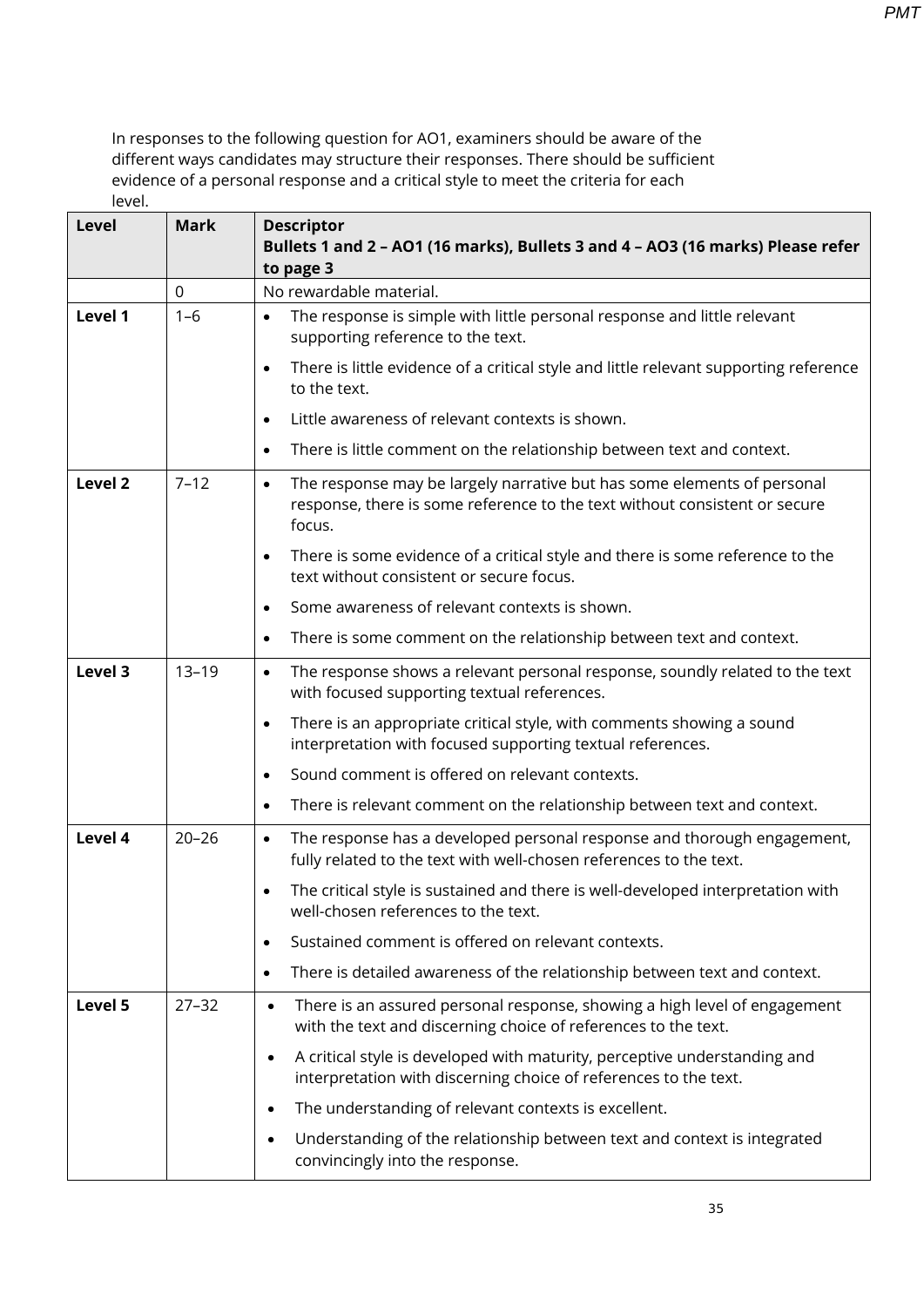| <b>AO4 Mark Scheme</b> |                                                                              |                                                                                                                                                                                                                                                                  |  |
|------------------------|------------------------------------------------------------------------------|------------------------------------------------------------------------------------------------------------------------------------------------------------------------------------------------------------------------------------------------------------------|--|
|                        | Use for ALL Questions in Paper 1 - Section B (British Play OR British Novel) |                                                                                                                                                                                                                                                                  |  |
| Level                  | Mark                                                                         |                                                                                                                                                                                                                                                                  |  |
|                        | 0                                                                            | No rewardable material.                                                                                                                                                                                                                                          |  |
| Level 1                | $1 - 2$                                                                      | threshold performance-in the context of the Level of Demand of the question.<br>Learners spell and punctuate with reasonable accuracy, and use a reasonable range<br>of vocabulary and sentence structures; any errors do not hinder meaning in the<br>response. |  |
| Level 2                | $3 - 5$                                                                      | <b>intermediate performance-</b> in the context of the Level of Demand of the question.<br>Learners spell and punctuate with considerable accuracy, and use a considerable<br>range of vocabulary and sentence structures to achieve general control of meaning. |  |
| Level 3                | $6 - 8$                                                                      | high performance-in the context of the Level of Demand of the question. Learners<br>spell and punctuate with consistent accuracy, and consistently use vocabulary and<br>sentence structures to achieve effective control of meaning.                            |  |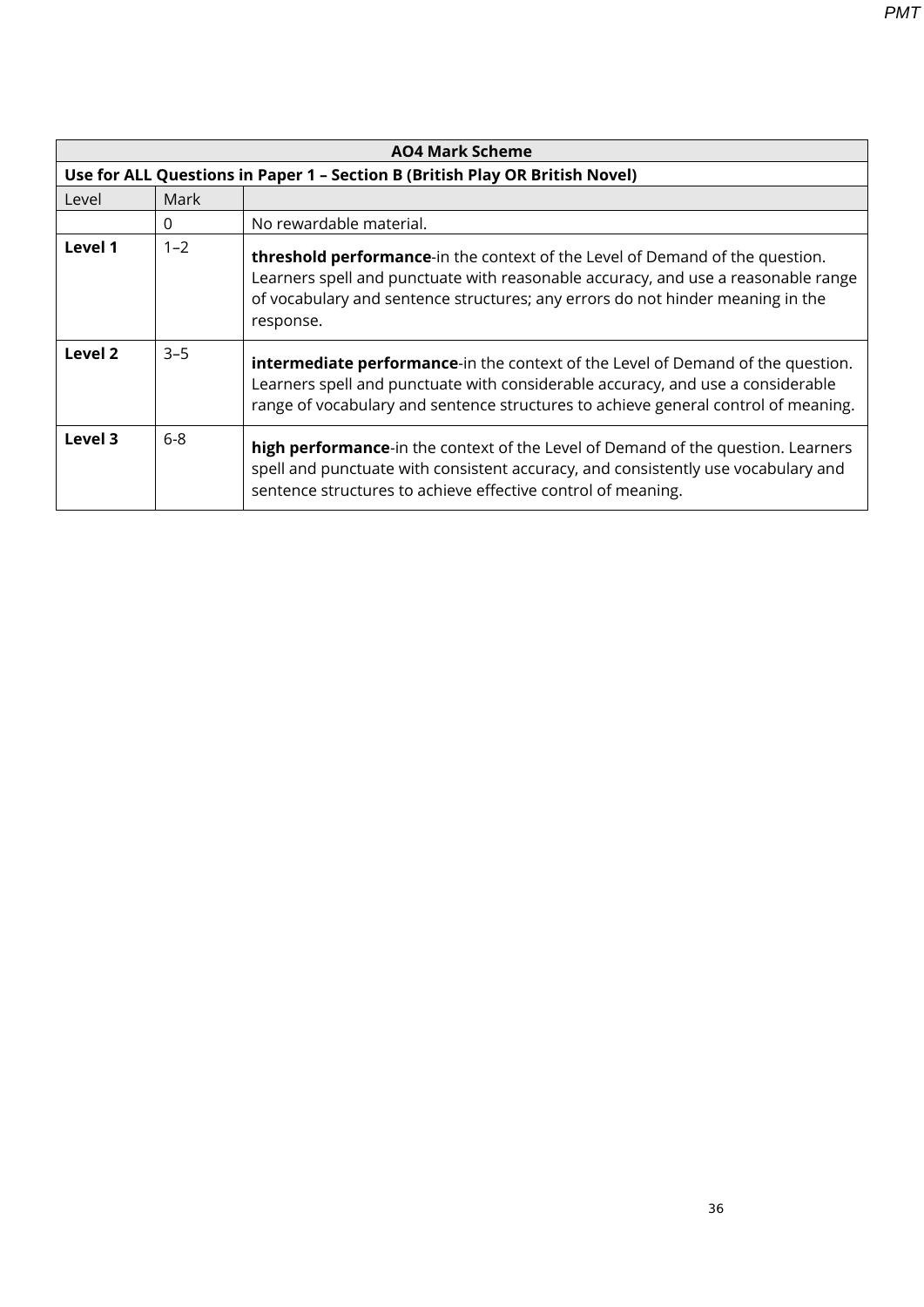| 11<br>The indicative content is not prescriptive. Reward responses that explore the relationship<br><b>Blood</b><br>between Mrs Lyons and Mrs Johnstone in the play.<br><b>Brothers</b><br>Responses may include:<br><b>Interpretation of text (AO1):</b><br>Mrs Lyons and Mrs Johnstone are from different social classes. Mrs Johnstone is                                                                                                                                                                                                                                                                                                                                                                                                                                                                        | Question      | <b>Indicative content</b>                                                                                                                                                                                                                                                                                                                                                                                                                                                                                                                                                                                                                                                                                                                                                                                                                                                                                                                                                                                                                                                                                                 |
|---------------------------------------------------------------------------------------------------------------------------------------------------------------------------------------------------------------------------------------------------------------------------------------------------------------------------------------------------------------------------------------------------------------------------------------------------------------------------------------------------------------------------------------------------------------------------------------------------------------------------------------------------------------------------------------------------------------------------------------------------------------------------------------------------------------------|---------------|---------------------------------------------------------------------------------------------------------------------------------------------------------------------------------------------------------------------------------------------------------------------------------------------------------------------------------------------------------------------------------------------------------------------------------------------------------------------------------------------------------------------------------------------------------------------------------------------------------------------------------------------------------------------------------------------------------------------------------------------------------------------------------------------------------------------------------------------------------------------------------------------------------------------------------------------------------------------------------------------------------------------------------------------------------------------------------------------------------------------------|
|                                                                                                                                                                                                                                                                                                                                                                                                                                                                                                                                                                                                                                                                                                                                                                                                                     | <b>Number</b> |                                                                                                                                                                                                                                                                                                                                                                                                                                                                                                                                                                                                                                                                                                                                                                                                                                                                                                                                                                                                                                                                                                                           |
|                                                                                                                                                                                                                                                                                                                                                                                                                                                                                                                                                                                                                                                                                                                                                                                                                     |               |                                                                                                                                                                                                                                                                                                                                                                                                                                                                                                                                                                                                                                                                                                                                                                                                                                                                                                                                                                                                                                                                                                                           |
| the two women are used to present different attitudes to education. Mrs Johnstone<br>$\bullet$<br>university<br>$\bullet$<br>Edward: 'it would be better if you left'. Mrs Lyons threatens Mrs Johnstone by<br>suggesting that both boys would 'immediately die' if they discover the truth<br>$\bullet$<br>following her: 'Are you always going to follow me?'. She tries to pay Mrs Johnstone to<br>move away, 'Is it money you want?', and finally threatens her with a knife<br>by refusing Mrs Lyons' attempts to bribe her, Mrs Johnstone is presented as a more<br>honest character than Mrs Lyons and someone who values people above money. In<br>contrast, Mrs Lyons is obsessed with breaking up Edward's relationships with both<br>Mickey and Linda, causing the eventual deaths of Mickey and Edward. |               | working class, while Mrs Lyons is middle class. Mrs Lyons hires Mrs Johnstone to do her<br>cleaning: 'it's such a lovely house it's a pleasure to clean it'. Mrs Lyons is presented as an<br>inconsiderate and pampered woman, unlike Mrs Johnstone who is naturally maternal<br>and caring<br>Mrs Lyons uses Mrs Johnstone's financial problems, 'threatened by the welfare', to her<br>advantage to force Mrs Johnstone into the agreement. She manipulates Mrs Johnstone<br>into giving Edward up by playing on Mrs Johnstone's superstitions and lack of education<br>does not value academic pursuits. She is not concerned with her children's education,<br>and blames the teachers for letting the 'silly gets play with magnesium'. In contrast, Mrs<br>Lyons considers a good education important. She sends Edward to a private school and<br>Mrs Johnstone is cruelly discarded by Mrs Lyons once Mrs Johnstone has handed over<br>the relationship deteriorates as Mrs Lyons becomes more paranoid and obsessed that<br>Mrs Johnstone will take Edward away from her. She begins to believe Mrs Johnstone is |
| <b>Relationship between text and context (AO3):</b><br>Mrs Johnstone and Mrs Lyons reflect the gap between social groups. Mrs Johnstone<br>from a middle-class background with all its benefits<br>bring her contentment and happiness<br>$\bullet$<br>tell anyone about the twins.                                                                                                                                                                                                                                                                                                                                                                                                                                                                                                                                 |               | comes from a working-class background with all its challenges, while Mrs Lyons comes<br>the play illustrates the effects of materialism on lives. Despite being constantly in debt,<br>Mrs Johnstone appears generally content, whilst Mrs Lyons' wealthy existence fails to<br>superstition is linked to the working class. Mrs Johnstone is superstitious, which gives<br>Mrs Lyons power over her when she wants to make sure that Mrs Johnstone does not                                                                                                                                                                                                                                                                                                                                                                                                                                                                                                                                                                                                                                                              |
| Reward all valid points.<br>from the text (from any version of the play). This includes relevant paraphrasing.<br>Examiners must be aware that different versions of the play are available,<br>each offering different endings.                                                                                                                                                                                                                                                                                                                                                                                                                                                                                                                                                                                    |               | Candidates will be rewarded if they make relevant textual references or use short quotations                                                                                                                                                                                                                                                                                                                                                                                                                                                                                                                                                                                                                                                                                                                                                                                                                                                                                                                                                                                                                              |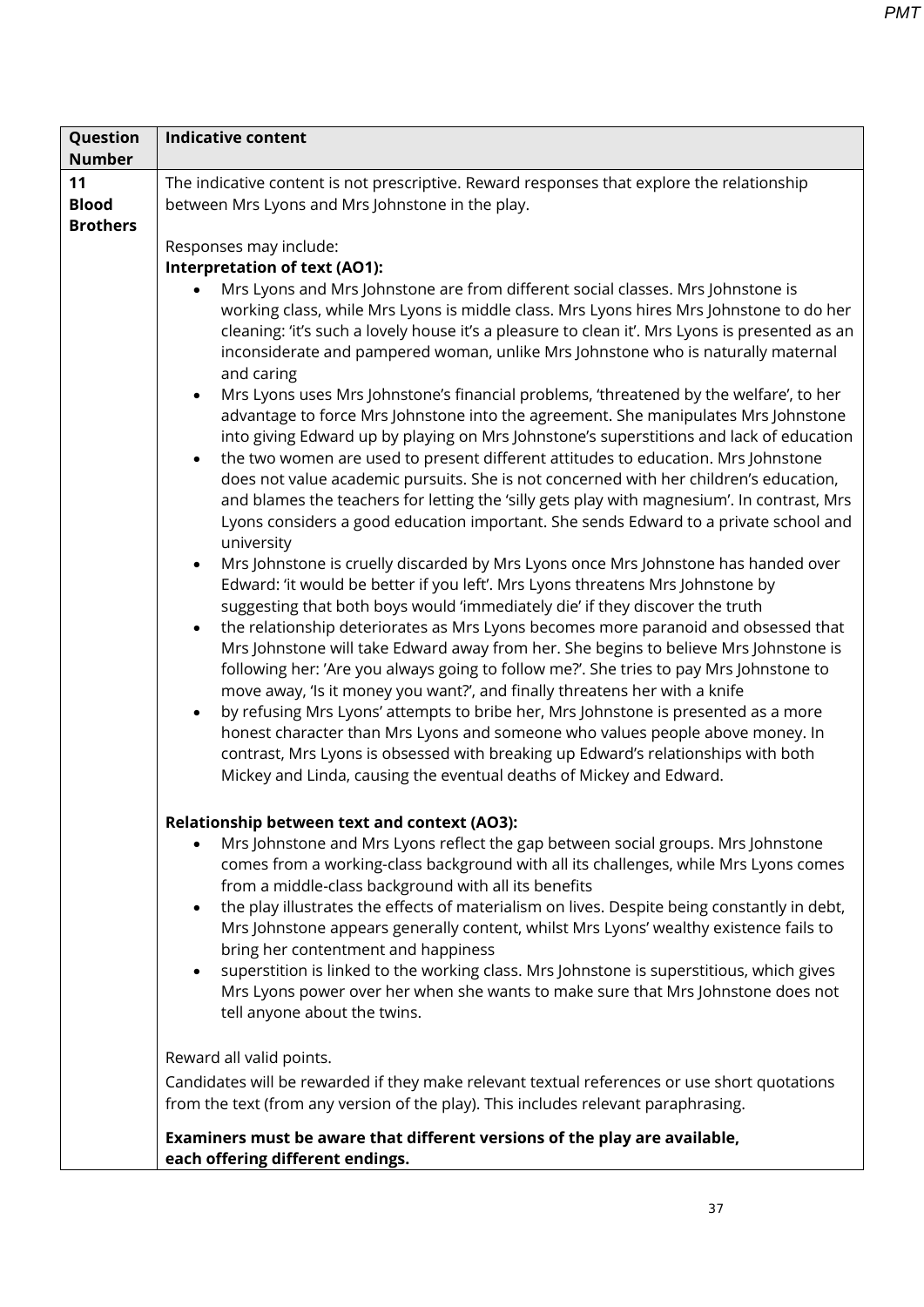| <b>Level</b>       | <b>Mark</b> | <b>Descriptor</b><br>Bullets 1 and 2- AO1 (16 marks), Bullets 3 and 4 - AO3 (16 marks) Please<br>refer to page 3                                                             |
|--------------------|-------------|------------------------------------------------------------------------------------------------------------------------------------------------------------------------------|
|                    | $\mathbf 0$ | No rewardable material.                                                                                                                                                      |
| Level 1            | $1 - 6$     | The response is simple with little personal response and little relevant<br>$\bullet$<br>supporting reference to the text.                                                   |
|                    |             | There is little evidence of a critical style and little relevant supporting<br>$\bullet$<br>reference to the text.                                                           |
|                    |             | Little awareness of relevant contexts is shown.<br>$\bullet$                                                                                                                 |
|                    |             | There is little comment on the relationship between text and context.<br>$\bullet$                                                                                           |
| Level <sub>2</sub> | $7 - 12$    | The response may be largely narrative but has some elements of personal<br>$\bullet$<br>response, there is some reference to the text without consistent or secure<br>focus. |
|                    |             | There is some evidence of a critical style and there is some reference to the<br>text without consistent or secure focus.                                                    |
|                    |             | Some awareness of relevant contexts is shown.<br>$\bullet$                                                                                                                   |
|                    |             | There is some comment on the relationship between text and context.<br>$\bullet$                                                                                             |
| Level 3            | $13 - 19$   | The response shows a relevant personal response, soundly related to the<br>$\bullet$<br>text with focused supporting textual references.                                     |
|                    |             | There is an appropriate critical style, with comments showing a sound<br>$\bullet$<br>interpretation with focused supporting textual references.                             |
|                    |             | Sound comment is offered on relevant contexts.<br>$\bullet$                                                                                                                  |
|                    |             | There is relevant comment on the relationship between text and context.<br>$\bullet$                                                                                         |
| Level 4            | $20 - 26$   | The response has a developed personal response and thorough engagement,<br>$\bullet$<br>fully related to the text with well-chosen references to the text.                   |
|                    |             | The critical style is sustained and there is well-developed interpretation with<br>$\bullet$<br>well-chosen references to the text.                                          |
|                    |             | Sustained comment is offered on relevant contexts.<br>$\bullet$                                                                                                              |
|                    |             | There is detailed awareness of the relationship between text and context.<br>$\bullet$                                                                                       |
| Level 5            | $27 - 32$   | There is an assured personal response, showing a high level of engagement<br>$\bullet$<br>with the text and discerning choice of references to the text.                     |
|                    |             | A critical style is developed with maturity, perceptive understanding and<br>$\bullet$<br>interpretation with discerning choice of references to the text.                   |
|                    |             | The understanding of relevant contexts is excellent.<br>٠                                                                                                                    |
|                    |             | Understanding of the relationship between text and context is integrated<br>$\bullet$<br>convincingly into the response.                                                     |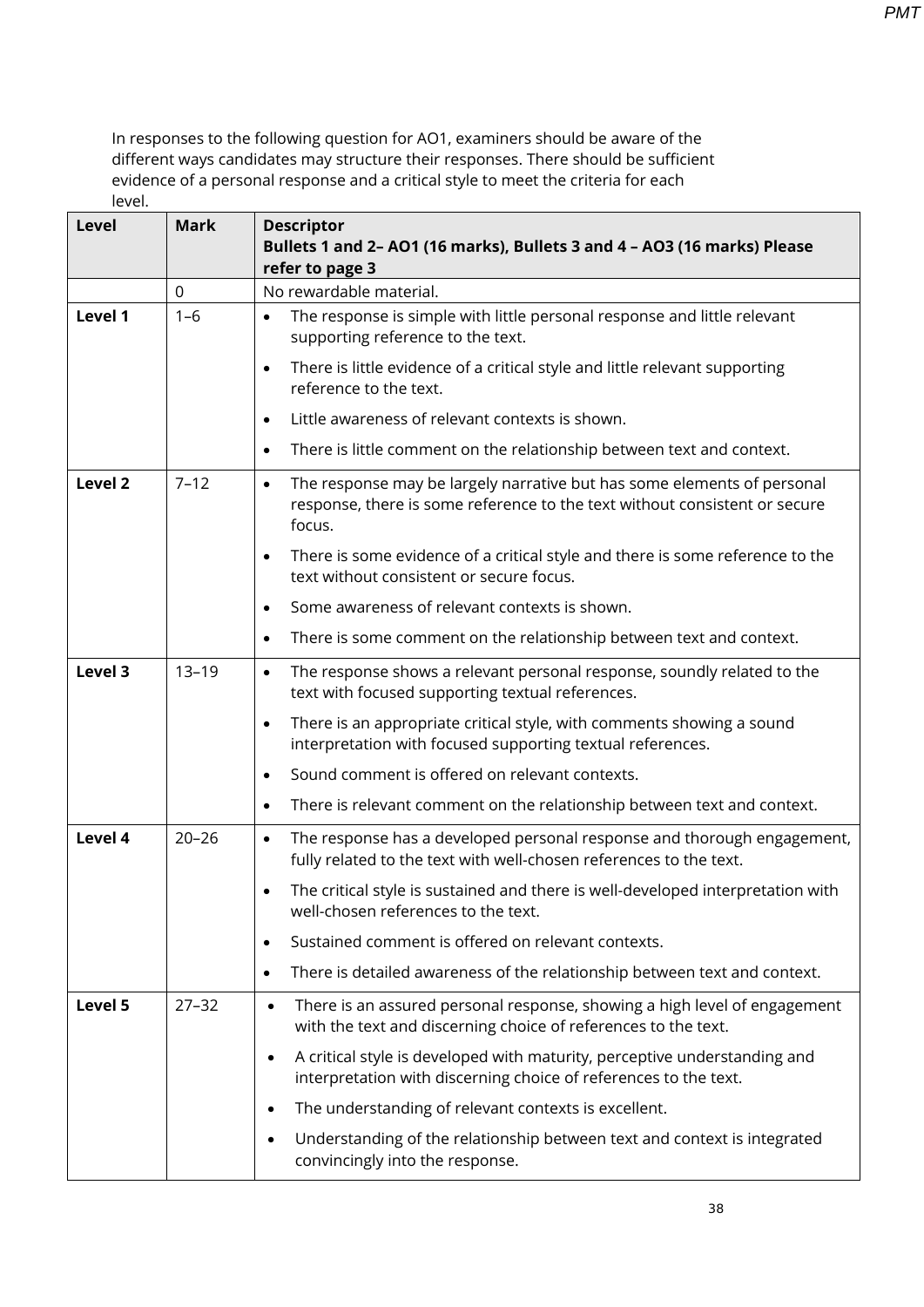**AO4 Mark Scheme Use for ALL Questions in Paper 1 – Section B (British Play OR British Novel)** Level Mark 0 No rewardable material. **Level 1** 1–2 **threshold performance**-in the context of the Level of Demand of the question. Learners spell and punctuate with reasonable accuracy, and use a reasonable range of vocabulary and sentence structures; any errors do not hinder meaning in the response. **Level 2**  $\begin{vmatrix} 3-5 \\ \end{vmatrix}$  **intermediate performance**-in the context of the Level of Demand of the question. Learners spell and punctuate with considerable accuracy, and use a considerable range of vocabulary and sentence structures to achieve general control of meaning. **Level 3** 6-8 **high performance**-in the context of the Level of Demand of the question. Learners spell and punctuate with consistent accuracy, and consistently use vocabulary and sentence structures to achieve effective control of meaning.

39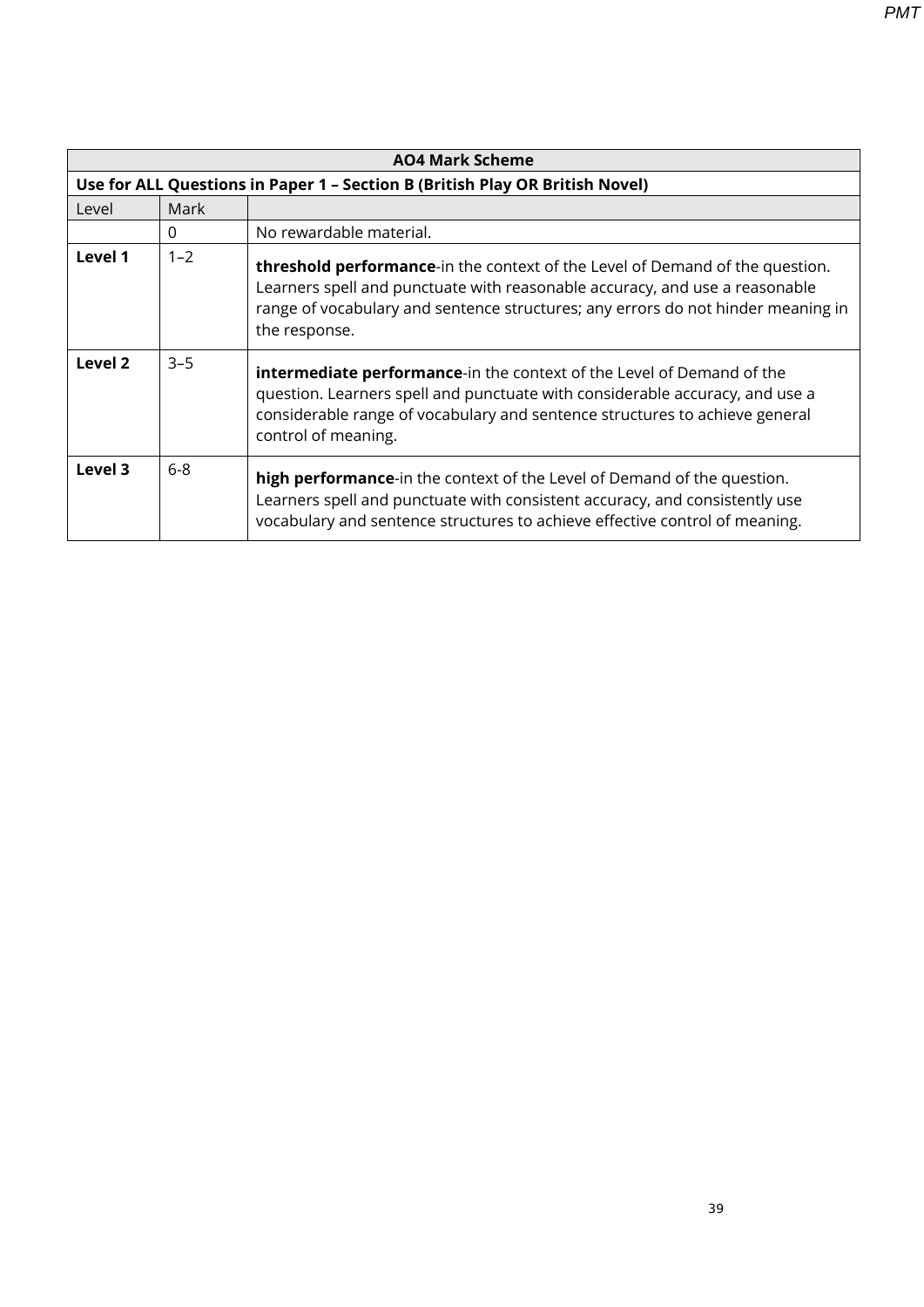| Question        | <b>Indicative content</b>                                                                                                                                                          |  |  |
|-----------------|------------------------------------------------------------------------------------------------------------------------------------------------------------------------------------|--|--|
| <b>Number</b>   |                                                                                                                                                                                    |  |  |
| 12              | The indicative content is not prescriptive. Reward responses that explain the importance of                                                                                        |  |  |
| <b>Blood</b>    | love in Blood Brothers.                                                                                                                                                            |  |  |
| <b>Brothers</b> |                                                                                                                                                                                    |  |  |
|                 | Responses may include:                                                                                                                                                             |  |  |
|                 |                                                                                                                                                                                    |  |  |
|                 | Interpretation of text (AO1):                                                                                                                                                      |  |  |
|                 | Mrs Lyons loves Edward but is an overprotective mother. She always worries about                                                                                                   |  |  |
|                 | him finding out the truth about his birth mother and tries to keep him away from                                                                                                   |  |  |
|                 | Mickey: 'a horrible little boy'                                                                                                                                                    |  |  |
|                 | Mrs Johnstone is a naturally loving mother who adores her children but finds it hard to<br>$\bullet$                                                                               |  |  |
|                 | look after them and keep them under control: 'kids can't live on love alone'. She loves                                                                                            |  |  |
|                 | to dance and dreams of finding a man who will love her                                                                                                                             |  |  |
|                 | Mrs Johnstone's love for Edward and the realisation that he would have a better life<br>$\bullet$                                                                                  |  |  |
|                 | with Mrs Lyons enable her to give him up so he would be kept 'warm in winter'.                                                                                                     |  |  |
|                 | Despite giving Edward away, Mrs Johnstone's love for him never ceases and she gives                                                                                                |  |  |
|                 | him a locket with a picture of her and Mickey inside                                                                                                                               |  |  |
|                 | Mrs Lyons is a lonely housewife who finds it difficult to show love towards others. It is<br>$\bullet$                                                                             |  |  |
|                 | apparent that her relationship with her husband is strained as he spends long periods                                                                                              |  |  |
|                 | working away from home, 'for nine months', and rarely spends time with Edward:                                                                                                     |  |  |
|                 | 'Mummy will read the story'                                                                                                                                                        |  |  |
|                 | brotherly love is presented in the play through Mickey, Sammy and Edward. Mickey<br>$\bullet$                                                                                      |  |  |
|                 | idolises Sammy, 'I wish I was our Sammy', and feels the need to impress him but is                                                                                                 |  |  |
|                 |                                                                                                                                                                                    |  |  |
|                 | easily led astray by him. Edward and Mickey become 'blood brothers' and, as children,                                                                                              |  |  |
|                 | have a strong connection. However, their different experiences growing up end their                                                                                                |  |  |
|                 | friendship                                                                                                                                                                         |  |  |
|                 | Mickey is very shy about his emotions and takes many years to ask Linda out. He tries<br>$\bullet$                                                                                 |  |  |
|                 | to prove himself to her but finds it hard to tell her that he loves her. Linda loves Mickey                                                                                        |  |  |
|                 | and is very supportive of him. She tries to support him when he loses his job and                                                                                                  |  |  |
|                 | encourages him to give up his drugs: 'you don't need those, Mickey'.                                                                                                               |  |  |
|                 |                                                                                                                                                                                    |  |  |
|                 | <b>Relationship between text and context (AO3):</b>                                                                                                                                |  |  |
|                 | the collapse of the relationship between Edward and Mickey stems from the disparity<br>$\bullet$                                                                                   |  |  |
|                 | between their social classes and the way educational and career opportunities can                                                                                                  |  |  |
|                 | cause barriers between friends                                                                                                                                                     |  |  |
|                 | Linda's childhood relationship with Mickey represents a time of innocence and shows<br>$\bullet$                                                                                   |  |  |
|                 | the way many children had no concept of class and its prejudices                                                                                                                   |  |  |
|                 | Mrs Johnstone's love of dancing acts a form of escape from her everyday life, her early<br>$\bullet$                                                                               |  |  |
|                 | marriage, being in a poverty trap and having no real prospects in life.                                                                                                            |  |  |
|                 | Reward all valid points.                                                                                                                                                           |  |  |
|                 |                                                                                                                                                                                    |  |  |
|                 | Candidates will be rewarded if they make relevant textual references or use short quotations<br>from the text (from any version of the play). This includes relevant paraphrasing. |  |  |
|                 |                                                                                                                                                                                    |  |  |
|                 | Examiners must be aware that different versions of the play are available,                                                                                                         |  |  |
|                 | each offering different endings.                                                                                                                                                   |  |  |
|                 |                                                                                                                                                                                    |  |  |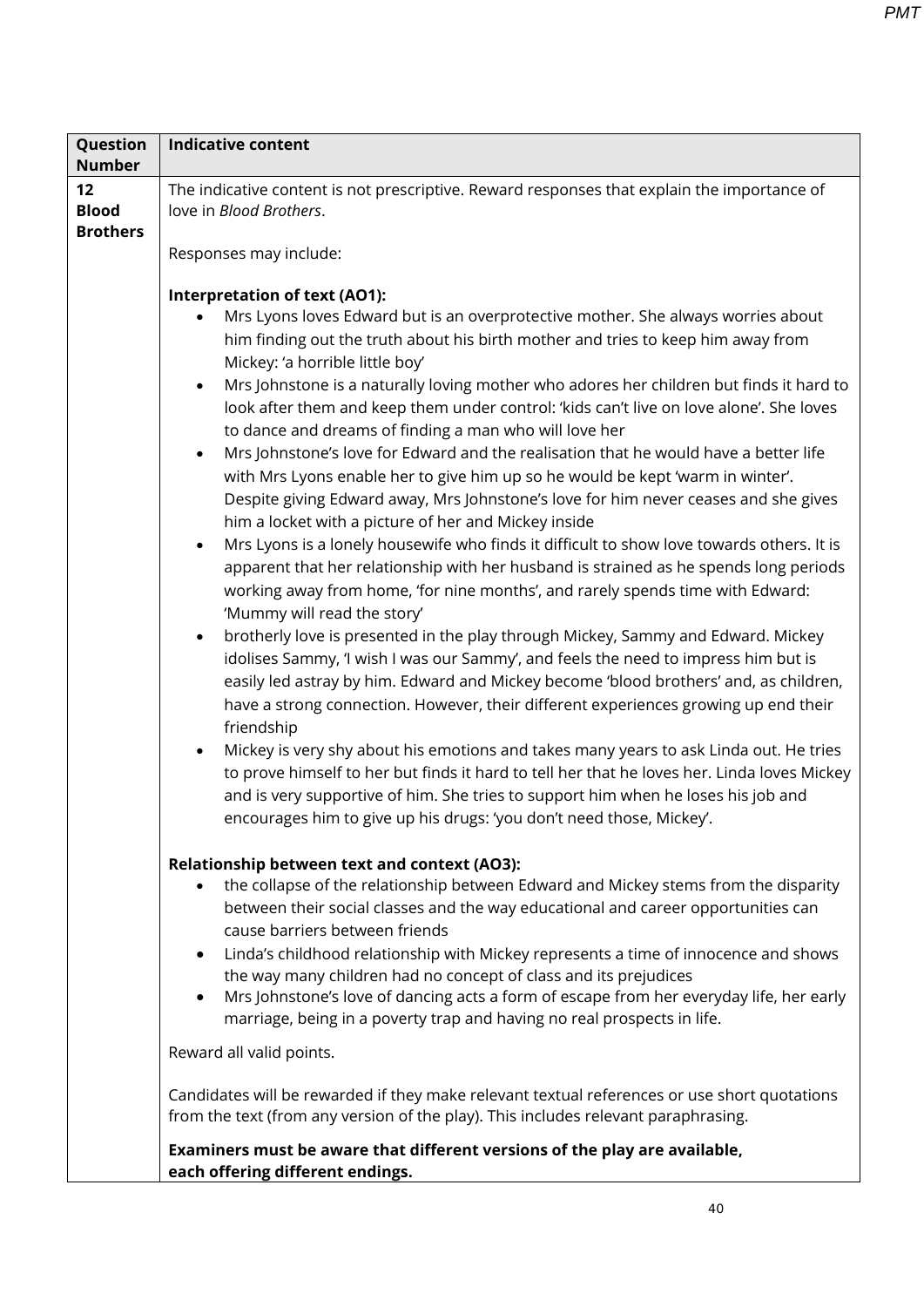| <b>Level</b>       | <b>Mark</b> | <b>Descriptor</b><br>Bullets 1 and 2- AO1 (16 marks), Bullets 3 and 4 - AO3 (16 marks) Please                                                                                |
|--------------------|-------------|------------------------------------------------------------------------------------------------------------------------------------------------------------------------------|
|                    |             | refer to page 3                                                                                                                                                              |
|                    | $\mathbf 0$ | No rewardable material.                                                                                                                                                      |
| Level 1            | $1 - 6$     | The response is simple with little personal response and little relevant<br>supporting reference to the text.                                                                |
|                    |             | There is little evidence of a critical style and little relevant supporting<br>$\bullet$<br>reference to the text.                                                           |
|                    |             | Little awareness of relevant contexts is shown.<br>$\bullet$                                                                                                                 |
|                    |             | There is little comment on the relationship between text and context.<br>$\bullet$                                                                                           |
| Level <sub>2</sub> | $7 - 12$    | The response may be largely narrative but has some elements of personal<br>$\bullet$<br>response, there is some reference to the text without consistent or secure<br>focus. |
|                    |             | There is some evidence of a critical style and there is some reference to the<br>$\bullet$<br>text without consistent or secure focus.                                       |
|                    |             | Some awareness of relevant contexts is shown.<br>$\bullet$                                                                                                                   |
|                    |             | There is some comment on the relationship between text and context.<br>$\bullet$                                                                                             |
| Level 3            | $13 - 19$   | The response shows a relevant personal response, soundly related to the<br>$\bullet$<br>text with focused supporting textual references.                                     |
|                    |             | There is an appropriate critical style, with comments showing a sound<br>$\bullet$<br>interpretation with focused supporting textual references.                             |
|                    |             | Sound comment is offered on relevant contexts.<br>$\bullet$                                                                                                                  |
|                    |             | There is relevant comment on the relationship between text and context.<br>$\bullet$                                                                                         |
| Level 4            | $20 - 26$   | The response has a developed personal response and thorough<br>$\bullet$<br>engagement, fully related to the text with well-chosen references to the text.                   |
|                    |             | The critical style is sustained and there is well-developed interpretation with<br>$\bullet$<br>well-chosen references to the text.                                          |
|                    |             | Sustained comment is offered on relevant contexts.<br>٠                                                                                                                      |
|                    |             | There is detailed awareness of the relationship between text and context.<br>$\bullet$                                                                                       |
| Level 5            | $27 - 32$   | There is an assured personal response, showing a high level of engagement<br>$\bullet$<br>with the text and discerning choice of references to the text.                     |
|                    |             | A critical style is developed with maturity, perceptive understanding and<br>$\bullet$<br>interpretation with discerning choice of references to the text.                   |
|                    |             | The understanding of relevant contexts is excellent.<br>٠                                                                                                                    |
|                    |             | Understanding of the relationship between text and context is integrated<br>$\bullet$<br>convincingly into the response.                                                     |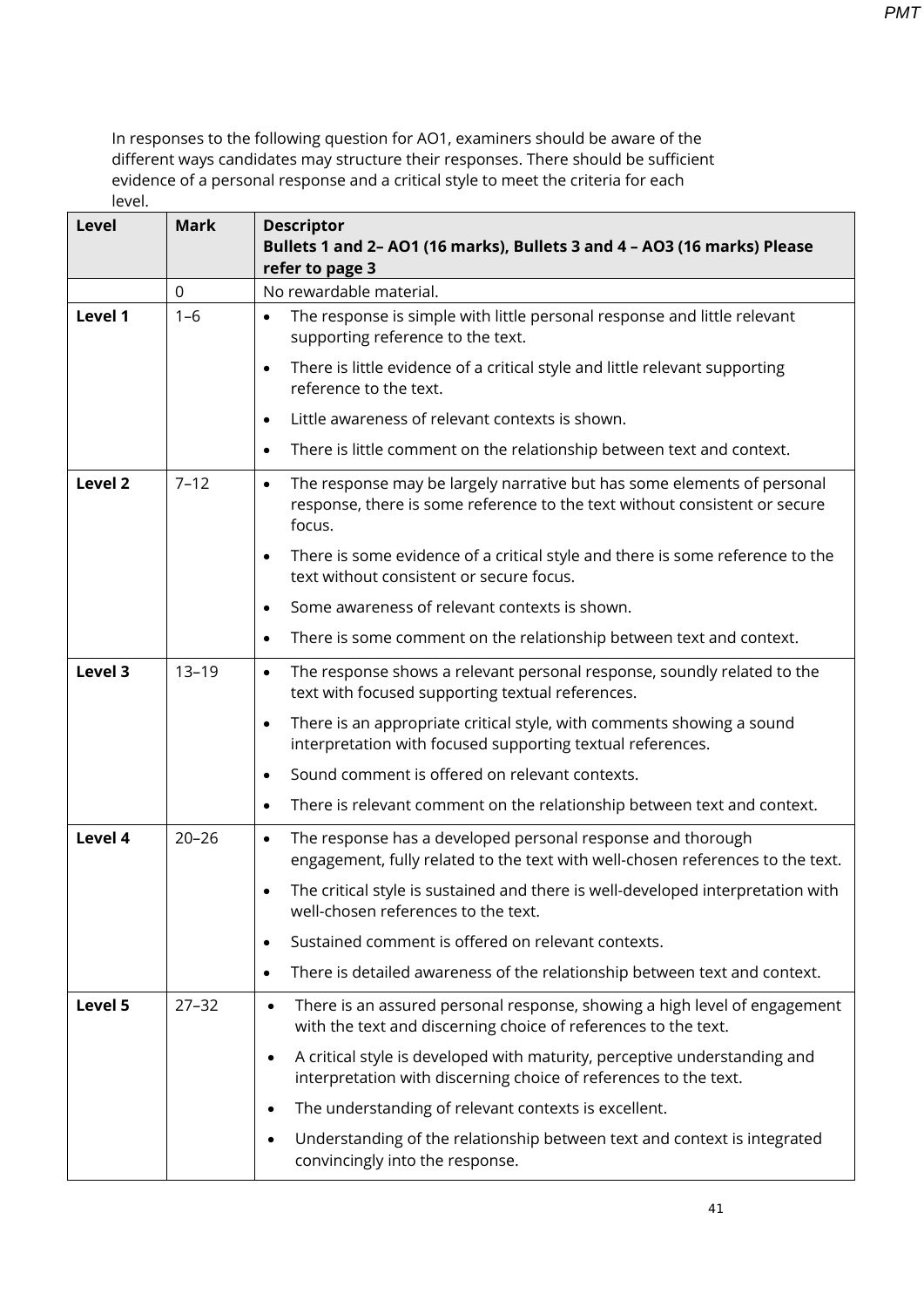| <b>AO4 Mark Scheme</b> |                                                                              |                                                                                                                                                                                                                                                                          |  |
|------------------------|------------------------------------------------------------------------------|--------------------------------------------------------------------------------------------------------------------------------------------------------------------------------------------------------------------------------------------------------------------------|--|
|                        | Use for ALL Questions in Paper 1 - Section B (British Play OR British Novel) |                                                                                                                                                                                                                                                                          |  |
| Level                  | Mark                                                                         |                                                                                                                                                                                                                                                                          |  |
|                        | $\Omega$                                                                     | No rewardable material.                                                                                                                                                                                                                                                  |  |
| Level 1                | $1 - 2$                                                                      | <b>threshold performance-</b> in the context of the Level of Demand of the question.<br>Learners spell and punctuate with reasonable accuracy, and use a reasonable<br>range of vocabulary and sentence structures; any errors do not hinder meaning<br>in the response. |  |
| Level 2                | $3 - 5$                                                                      | <b>intermediate performance-in the context of the Level of Demand of the</b><br>question. Learners spell and punctuate with considerable accuracy, and use a<br>considerable range of vocabulary and sentence structures to achieve general<br>control of meaning.       |  |
| Level 3                | $6 - 8$                                                                      | high performance-in the context of the Level of Demand of the question.<br>Learners spell and punctuate with consistent accuracy, and consistently use<br>vocabulary and sentence structures to achieve effective control of meaning.                                    |  |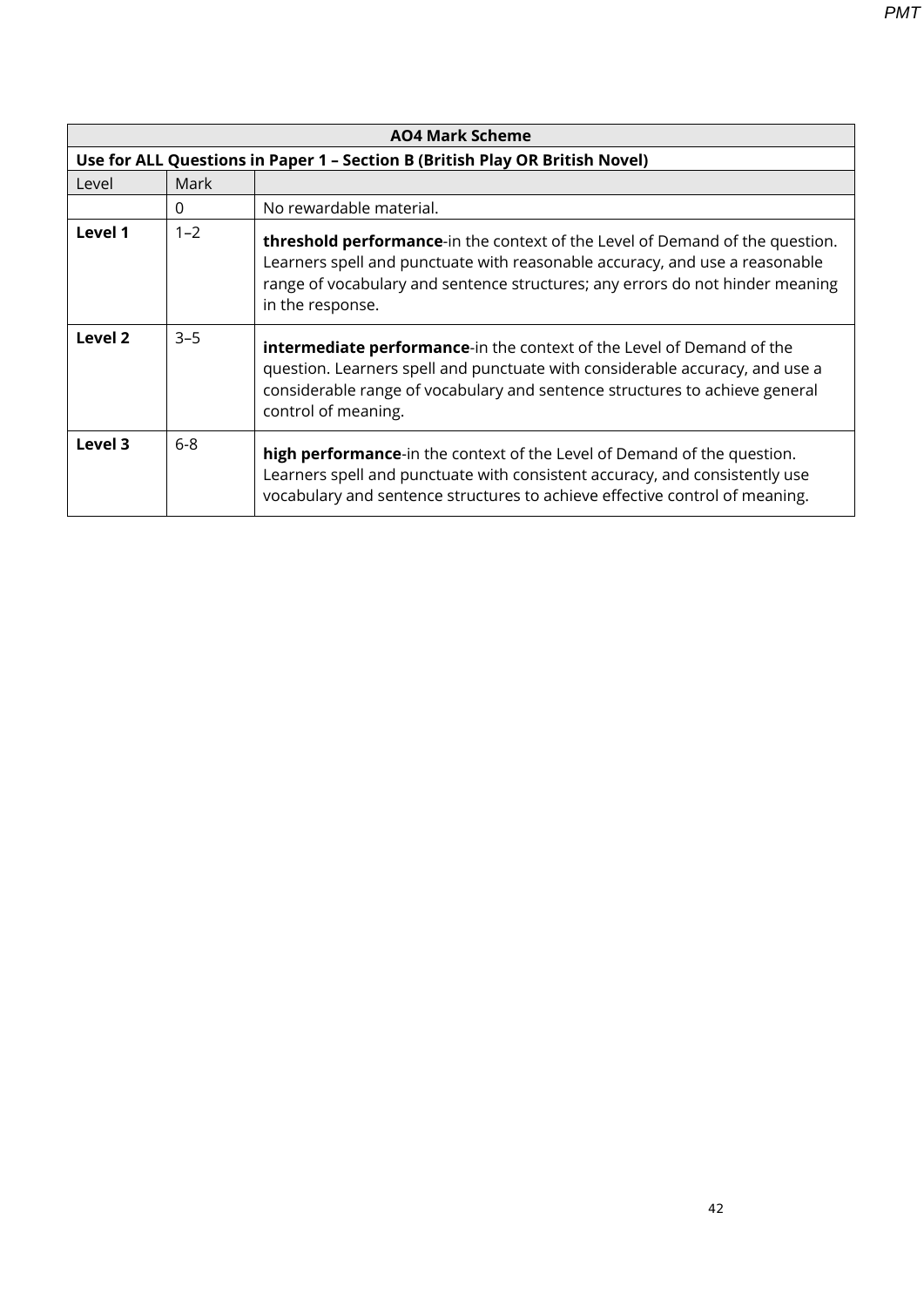| Question<br><b>Number</b> | <b>Indicative content</b>                                                                                                                                                                                                                                                                                                                                                                                                                                                                                                                                                                                                                                                                                                                                                                                                                                                                                                                                                                                                                                                                                                                                                                                                                                                                                                                                                                                                                                                                                                                                                                                                                                                                                                                                                                                                                       |  |  |  |  |
|---------------------------|-------------------------------------------------------------------------------------------------------------------------------------------------------------------------------------------------------------------------------------------------------------------------------------------------------------------------------------------------------------------------------------------------------------------------------------------------------------------------------------------------------------------------------------------------------------------------------------------------------------------------------------------------------------------------------------------------------------------------------------------------------------------------------------------------------------------------------------------------------------------------------------------------------------------------------------------------------------------------------------------------------------------------------------------------------------------------------------------------------------------------------------------------------------------------------------------------------------------------------------------------------------------------------------------------------------------------------------------------------------------------------------------------------------------------------------------------------------------------------------------------------------------------------------------------------------------------------------------------------------------------------------------------------------------------------------------------------------------------------------------------------------------------------------------------------------------------------------------------|--|--|--|--|
| 13                        | The indicative content is not prescriptive. Reward responses that explore the ways social                                                                                                                                                                                                                                                                                                                                                                                                                                                                                                                                                                                                                                                                                                                                                                                                                                                                                                                                                                                                                                                                                                                                                                                                                                                                                                                                                                                                                                                                                                                                                                                                                                                                                                                                                       |  |  |  |  |
| Journey's                 | class is presented in the play.                                                                                                                                                                                                                                                                                                                                                                                                                                                                                                                                                                                                                                                                                                                                                                                                                                                                                                                                                                                                                                                                                                                                                                                                                                                                                                                                                                                                                                                                                                                                                                                                                                                                                                                                                                                                                 |  |  |  |  |
| <b>End</b>                | Responses may include:                                                                                                                                                                                                                                                                                                                                                                                                                                                                                                                                                                                                                                                                                                                                                                                                                                                                                                                                                                                                                                                                                                                                                                                                                                                                                                                                                                                                                                                                                                                                                                                                                                                                                                                                                                                                                          |  |  |  |  |
|                           | Interpretation of text (AO1):<br>the characters in the play are presented to show the contrasts between those who<br>are public school educated, upper-class characters, such as Stanhope, Raleigh and<br>Hibbert, and those who are working class, like Trotter and Mason<br>the use of formal surnames, 'Stanhope' and 'Raleigh', was a normal feature within a<br>$\bullet$<br>public school environment and typical of the formal address used within the officer<br>ranks. When Raleigh is dying, he calls Stanhope 'Dennis' who replies with 'Jimmy',<br>breaking the conventions of the officer class<br>Osborne is a well-educated middle-class officer who was a public school teacher<br>$\bullet$<br>prior to enlisting and had once played rugby for England. He is nicknamed 'Uncle' as<br>he is an understanding man who supports the other officers, helping them to cope<br>with life in the trenches<br>Trotter is from a lower social class as shown by the way he speaks: 'they left the<br>$\bullet$<br>bloomin' 'oles for us to fill in'. Stanhope promotes him to second-in-command once<br>Osborne is killed, which breaks the tradition of officers coming from a middle-class<br>or upper-class background<br>Mason represents the working-class, less well-educated soldier in the trench, who<br>$\bullet$<br>acts as batman to Stanhope. He speaks with a working-class accent, "ot tea<br>sambridges', and adds humour to the play. He is brave, hard-working and keen to<br>serve the officers<br>the Colonel speaks with a far more upper-class accent to differentiate him even<br>$\bullet$<br>from the other officers and to represent the hierarchy of class and status. The<br>Sergeant-Major's respect for Stanhope as a military and social superior is shown, as<br>well as adding an element of humour. |  |  |  |  |
|                           | <b>Relationship between text and context (AO3):</b><br>Trotter's promotion to second-in-command highlights how men of all social classes<br>were able to progress to the officer ranks in times of war<br>the play conveys some of the social barriers class created even within the trenches,<br>$\bullet$<br>by juxtaposing the public school educated upper-class officers with working-class<br>men like Mason<br>the play explores how men of all social classes and ranks had to use various<br>methods to enable them to cope with the pressures of poor conditions and rations.<br>Mason's use of humour is used to lighten the atmosphere in the trench.                                                                                                                                                                                                                                                                                                                                                                                                                                                                                                                                                                                                                                                                                                                                                                                                                                                                                                                                                                                                                                                                                                                                                                               |  |  |  |  |
|                           | Reward all valid points.<br>Candidates will be rewarded if they make relevant textual references or use short<br>quotations from the text. This includes relevant paraphrasing.                                                                                                                                                                                                                                                                                                                                                                                                                                                                                                                                                                                                                                                                                                                                                                                                                                                                                                                                                                                                                                                                                                                                                                                                                                                                                                                                                                                                                                                                                                                                                                                                                                                                 |  |  |  |  |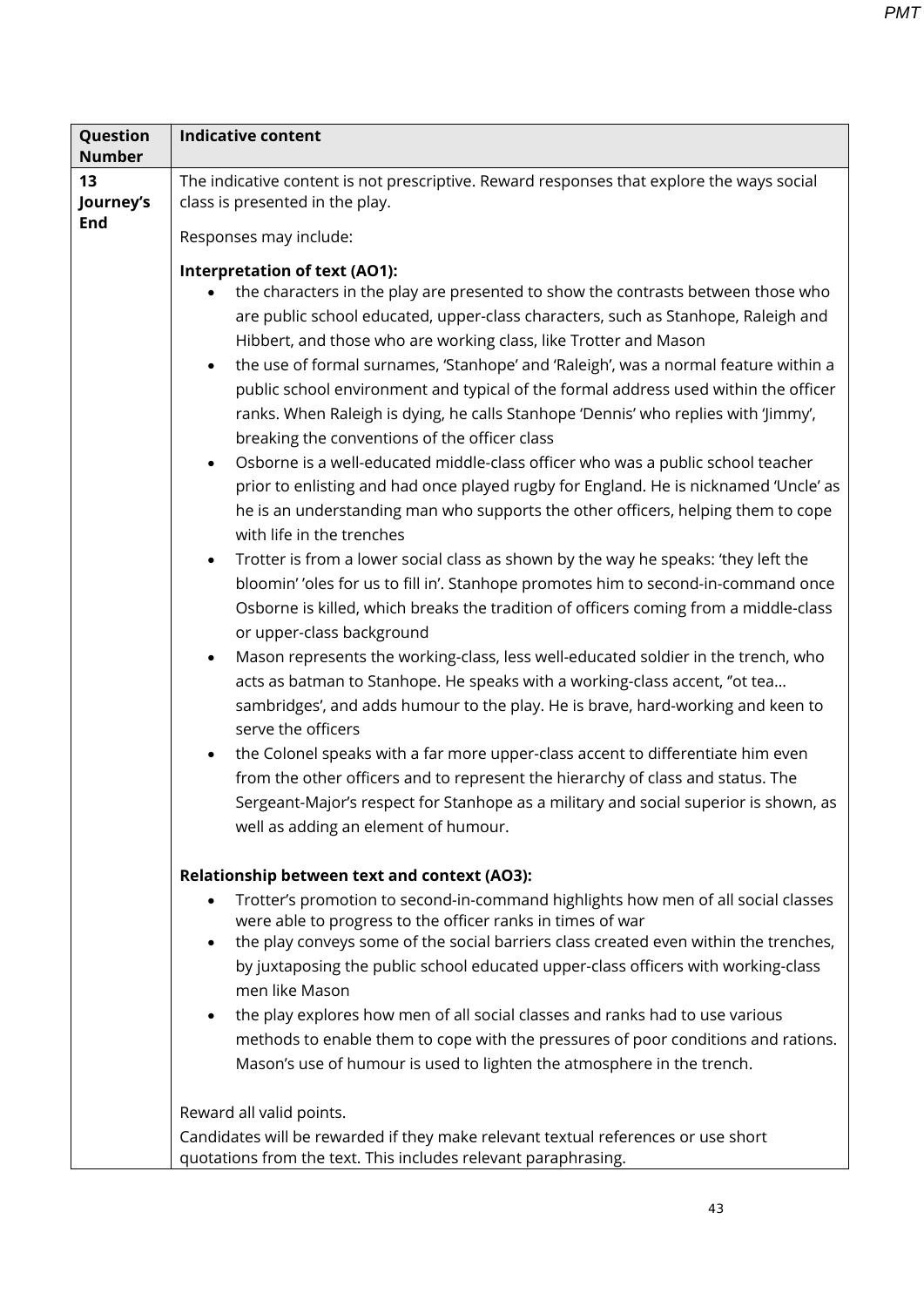| <b>Level</b> | <b>Mark</b> | <b>Descriptor</b><br>Bullets 1 and 2- AO1 (16 marks), Bullets 3 and 4 - AO3 (16 marks) Please<br>refer to page 3                                                             |
|--------------|-------------|------------------------------------------------------------------------------------------------------------------------------------------------------------------------------|
|              | $\mathbf 0$ | No rewardable material.                                                                                                                                                      |
| Level 1      | $1 - 6$     | The response is simple with little personal response and little relevant<br>supporting reference to the text.                                                                |
|              |             | There is little evidence of a critical style and little relevant supporting<br>$\bullet$<br>reference to the text.                                                           |
|              |             | Little awareness of relevant contexts is shown.<br>$\bullet$                                                                                                                 |
|              |             | There is little comment on the relationship between text and context.<br>$\bullet$                                                                                           |
| Level 2      | $7 - 12$    | The response may be largely narrative but has some elements of personal<br>$\bullet$<br>response, there is some reference to the text without consistent or secure<br>focus. |
|              |             | There is some evidence of a critical style and there is some reference to the<br>text without consistent or secure focus.                                                    |
|              |             | Some awareness of relevant contexts is shown.<br>$\bullet$                                                                                                                   |
|              |             | There is some comment on the relationship between text and context.<br>$\bullet$                                                                                             |
| Level 3      | $13 - 19$   | The response shows a relevant personal response, soundly related to the<br>$\bullet$<br>text with focused supporting textual references.                                     |
|              |             | There is an appropriate critical style, with comments showing a sound<br>$\bullet$<br>interpretation with focused supporting textual references.                             |
|              |             | Sound comment is offered on relevant contexts.<br>$\bullet$                                                                                                                  |
|              |             | There is relevant comment on the relationship between text and context.<br>$\bullet$                                                                                         |
| Level 4      | $20 - 26$   | The response has a developed personal response and thorough<br>$\bullet$<br>engagement, fully related to the text with well-chosen references to the text.                   |
|              |             | The critical style is sustained and there is well-developed interpretation with<br>$\bullet$<br>well-chosen references to the text.                                          |
|              |             | Sustained comment is offered on relevant contexts.<br>$\bullet$                                                                                                              |
|              |             | There is detailed awareness of the relationship between text and context.<br>$\bullet$                                                                                       |
| Level 5      | $27 - 32$   | There is an assured personal response, showing a high level of engagement<br>$\bullet$<br>with the text and discerning choice of references to the text.                     |
|              |             | A critical style is developed with maturity, perceptive understanding and<br>$\bullet$<br>interpretation with discerning choice of references to the text.                   |
|              |             | The understanding of relevant contexts is excellent.<br>$\bullet$                                                                                                            |
|              |             | Understanding of the relationship between text and context is integrated<br>$\bullet$<br>convincingly into the response.                                                     |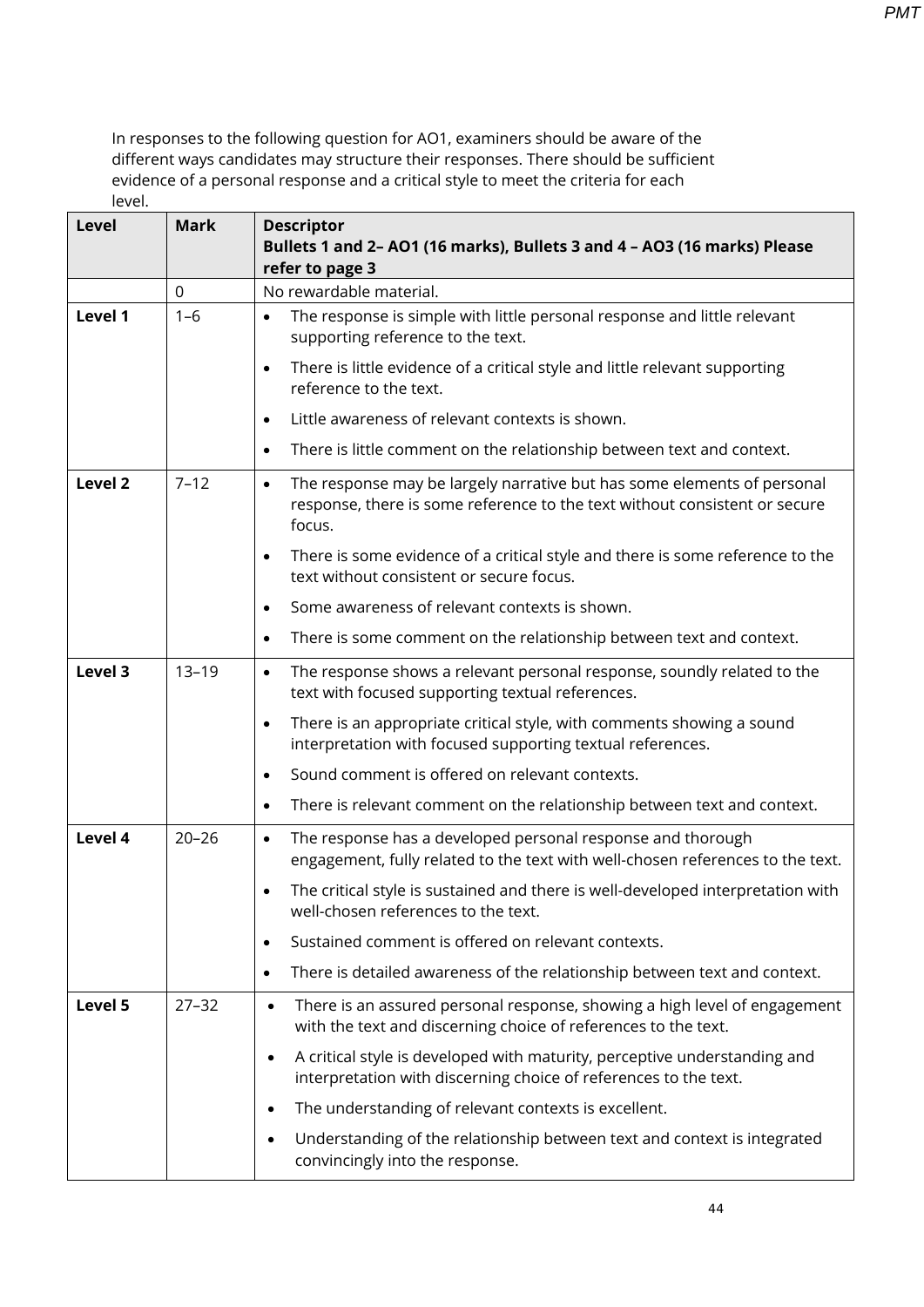|         | <b>AO4 Mark Scheme</b>                                                       |                                                                                                                                                                                                                                                                          |  |  |
|---------|------------------------------------------------------------------------------|--------------------------------------------------------------------------------------------------------------------------------------------------------------------------------------------------------------------------------------------------------------------------|--|--|
|         | Use for ALL Questions in Paper 1 - Section B (British Play OR British Novel) |                                                                                                                                                                                                                                                                          |  |  |
| Level   | Mark                                                                         |                                                                                                                                                                                                                                                                          |  |  |
|         | $\Omega$                                                                     | No rewardable material.                                                                                                                                                                                                                                                  |  |  |
| Level 1 | $1 - 2$                                                                      | <b>threshold performance-</b> in the context of the Level of Demand of the question.<br>Learners spell and punctuate with reasonable accuracy, and use a reasonable<br>range of vocabulary and sentence structures; any errors do not hinder meaning<br>in the response. |  |  |
| Level 2 | $3 - 5$                                                                      | <b>intermediate performance-in the context of the Level of Demand of the</b><br>question. Learners spell and punctuate with considerable accuracy, and use a<br>considerable range of vocabulary and sentence structures to achieve general<br>control of meaning.       |  |  |
| Level 3 | $6-8$                                                                        | high performance-in the context of the Level of Demand of the question.<br>Learners spell and punctuate with consistent accuracy, and consistently use<br>vocabulary and sentence structures to achieve effective control of meaning.                                    |  |  |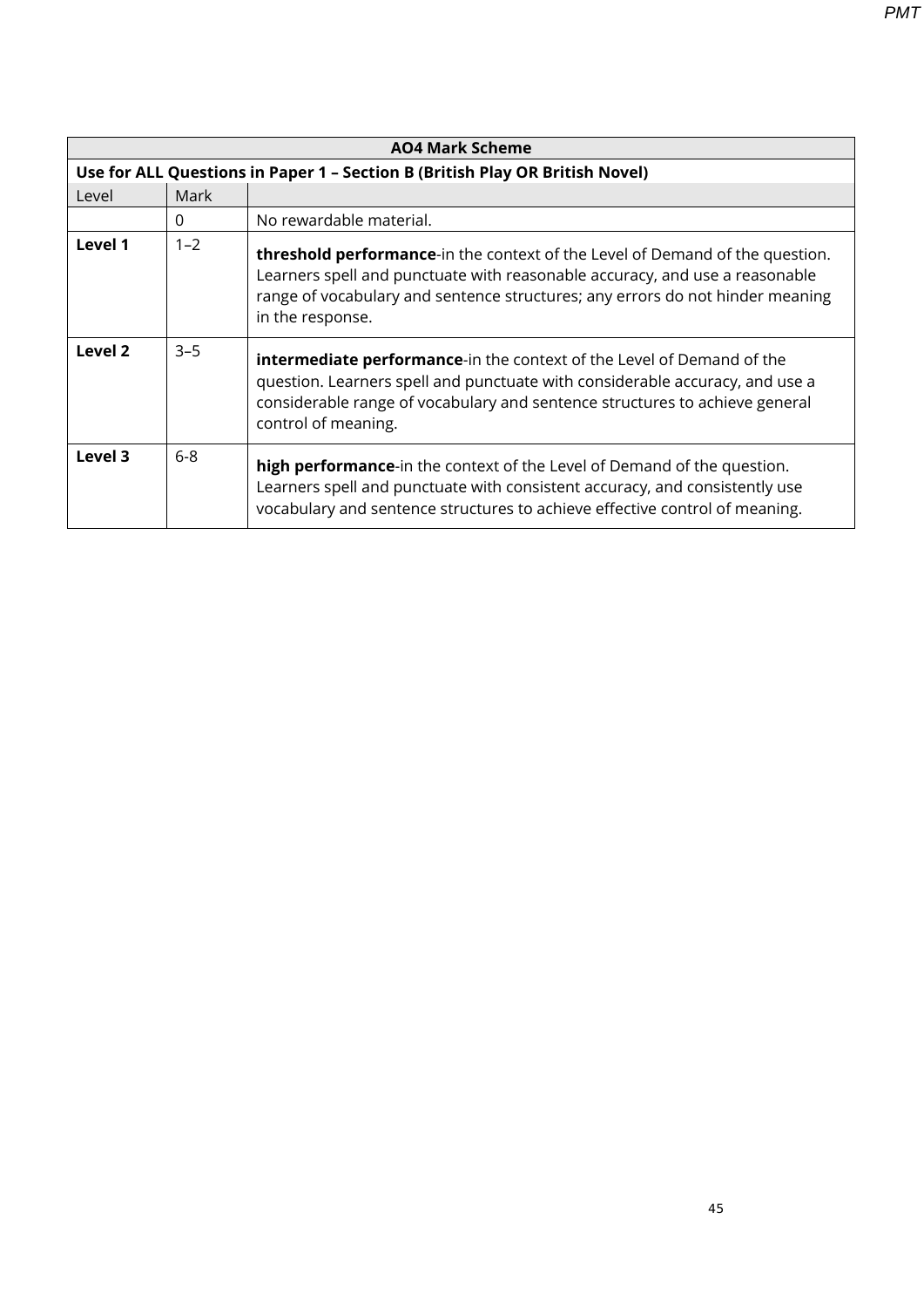| Question<br><b>Number</b>     | <b>Indicative content</b>                                                                                                                                                                                                                                                                                                                                                                                                                                                                                                                                                                                                                                                                                                                                                                                                                                                                                                                                                                                                                                                                                                                                                                                                                                                                                                                                                           |
|-------------------------------|-------------------------------------------------------------------------------------------------------------------------------------------------------------------------------------------------------------------------------------------------------------------------------------------------------------------------------------------------------------------------------------------------------------------------------------------------------------------------------------------------------------------------------------------------------------------------------------------------------------------------------------------------------------------------------------------------------------------------------------------------------------------------------------------------------------------------------------------------------------------------------------------------------------------------------------------------------------------------------------------------------------------------------------------------------------------------------------------------------------------------------------------------------------------------------------------------------------------------------------------------------------------------------------------------------------------------------------------------------------------------------------|
| 14<br>Journey's<br><b>End</b> | The indicative content is not prescriptive. Reward responses that explain the significance of<br>Hibbert in Journey's End.<br>Responses may include:<br><b>Interpretation of text (AO1):</b><br>Hibbert is a young man in his early twenties and is described as 'slightly built'. Like<br>Stanhope and Raleigh, he is an upper-class, public school educated officer<br>Hibbert does not fit in easily with the rest of the officers owing to his unconvincing<br>$\bullet$<br>boasting. He tries to be sociable by joking with them and using derogatory terms to<br>describe women as 'tarts', but this does not really work<br>a different psychological impact of war is shown through Hibbert as opposed to the<br>$\bullet$<br>other officers. Stanhope, Osborne, Trotter and Raleigh are presented as passionate                                                                                                                                                                                                                                                                                                                                                                                                                                                                                                                                                            |
|                               | and committed officers. This contrast allows a deeper insight into the diverse nature<br>of the officers in the dugout<br>Stanhope lacks respect for Hibbert and describes him as a 'little worm'. Osborne is<br>more understanding and tries to support Hibbert: 'you can't help feeling sorry for<br>him'. When the Colonel asks Stanhope to recommend men to complete the raid on<br>the German trenches, Stanhope is quick to express his concerns about Hibbert: 'I<br>don't think so'<br>Hibbert is expected to show respect for Stanhope, as his commanding officer, and not<br>$\bullet$<br>challenge Stanhope's authority. When Stanhope informs Hibbert that he cannot leave<br>the dugout to see the doctor Hibbert responds 'fiercely' and even attempts to hit<br>Stanhope with his stick, showing his desperation<br>Hibbert is psychologically ill and has neuralgia, which he hopes will get him a medical<br>$\bullet$<br>discharge. After Stanhope threatens to shoot him, Hibbert says, 'Go on, then, shoot!'.<br>Stanhope realises that Hibbert is not afraid to die and changes his tactics with him<br>at the end of the play, when the German attack occurs, Hibbert again demonstrates<br>$\bullet$<br>his reluctance to fight by delaying going up into the trenches, 'let's just have another<br>spot of water', reinforcing his psychological fragility. |
|                               | Relationship between text and context (AO3):<br>in World War I the threat of being court martialled and the subsequent punishment<br>were designed partly to instil fear of disobedience; feigning physical illness and<br>desertion could lead to execution. However, some men like Hibbert were genuinely<br>psychologically ill<br>Sherriff explores how officers were expected to show courage in front of their men<br>$\bullet$<br>and to be able to cope with the constant threat of death<br>Hibbert illustrates how co-existing in the trenches and having to live in close proximity<br>to other officers, and the constant tension caused by anticipation of imminent attack,<br>could be problematic and cause disagreements.                                                                                                                                                                                                                                                                                                                                                                                                                                                                                                                                                                                                                                           |
|                               | Reward all valid points.<br>Candidates will be rewarded if they make relevant textual references or use short                                                                                                                                                                                                                                                                                                                                                                                                                                                                                                                                                                                                                                                                                                                                                                                                                                                                                                                                                                                                                                                                                                                                                                                                                                                                       |
|                               | quotations from the text. This includes relevant paraphrasing.                                                                                                                                                                                                                                                                                                                                                                                                                                                                                                                                                                                                                                                                                                                                                                                                                                                                                                                                                                                                                                                                                                                                                                                                                                                                                                                      |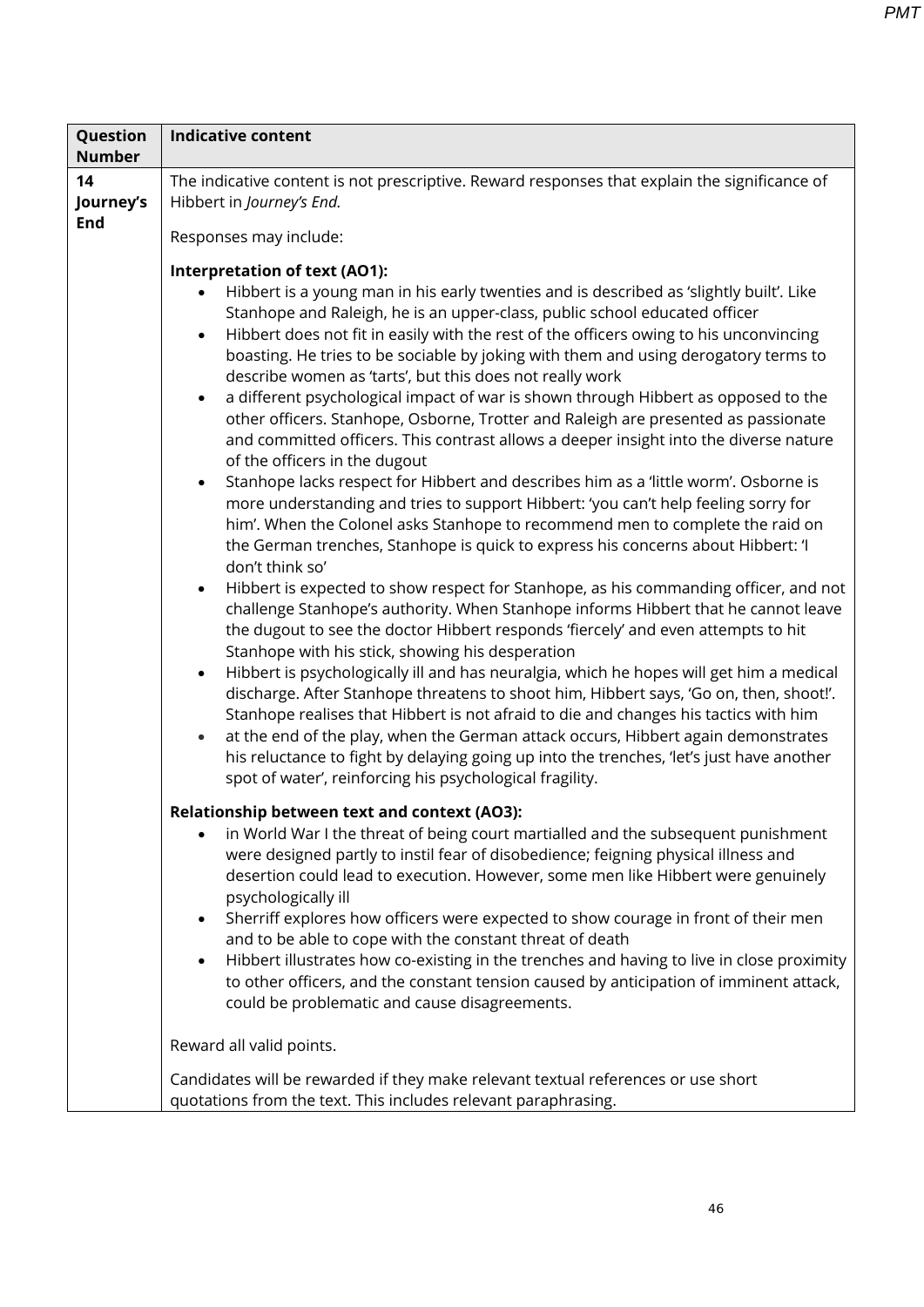| Level   | <b>Mark</b> | <b>Descriptor</b><br>Bullets 1 and 2-AO1 (16 marks), Bullets 3 and 4 - AO3 (16 marks) Please                                                                                 |
|---------|-------------|------------------------------------------------------------------------------------------------------------------------------------------------------------------------------|
|         | 0           | refer to page 3<br>No rewardable material.                                                                                                                                   |
| Level 1 | $1 - 6$     | The response is simple with little personal response and little relevant<br>$\bullet$<br>supporting reference to the text.                                                   |
|         |             | There is little evidence of a critical style and little relevant supporting<br>$\bullet$<br>reference to the text.                                                           |
|         |             | Little awareness of relevant contexts is shown.<br>$\bullet$                                                                                                                 |
|         |             | There is little comment on the relationship between text and context.<br>$\bullet$                                                                                           |
| Level 2 | $7 - 12$    | The response may be largely narrative but has some elements of personal<br>$\bullet$<br>response, there is some reference to the text without consistent or secure<br>focus. |
|         |             | There is some evidence of a critical style and there is some reference to the<br>$\bullet$<br>text without consistent or secure focus.                                       |
|         |             | Some awareness of relevant contexts is shown.<br>$\bullet$                                                                                                                   |
|         |             | There is some comment on the relationship between text and context.<br>$\bullet$                                                                                             |
| Level 3 | $13 - 19$   | The response shows a relevant personal response, soundly related to the text<br>$\bullet$<br>with focused supporting textual references.                                     |
|         |             | There is an appropriate critical style, with comments showing a sound<br>$\bullet$<br>interpretation with focused supporting textual references.                             |
|         |             | Sound comment is offered on relevant contexts.<br>$\bullet$                                                                                                                  |
|         |             | There is relevant comment on the relationship between text and context.<br>$\bullet$                                                                                         |
| Level 4 | $20 - 26$   | The response has a developed personal response and thorough engagement,<br>$\bullet$<br>fully related to the text with well-chosen references to the text.                   |
|         |             | The critical style is sustained and there is well-developed interpretation with<br>well-chosen references to the text.                                                       |
|         |             | Sustained comment is offered on relevant contexts.<br>$\bullet$                                                                                                              |
|         |             | There is detailed awareness of the relationship between text and context.<br>$\bullet$                                                                                       |
| Level 5 | $27 - 32$   | There is an assured personal response, showing a high level of engagement<br>$\bullet$<br>with the text and discerning choice of references to the text.                     |
|         |             | A critical style is developed with maturity, perceptive understanding and<br>$\bullet$<br>interpretation with discerning choice of references to the text.                   |
|         |             | The understanding of relevant contexts is excellent.<br>$\bullet$                                                                                                            |
|         |             | Understanding of the relationship between text and context is integrated<br>$\bullet$<br>convincingly into the response.                                                     |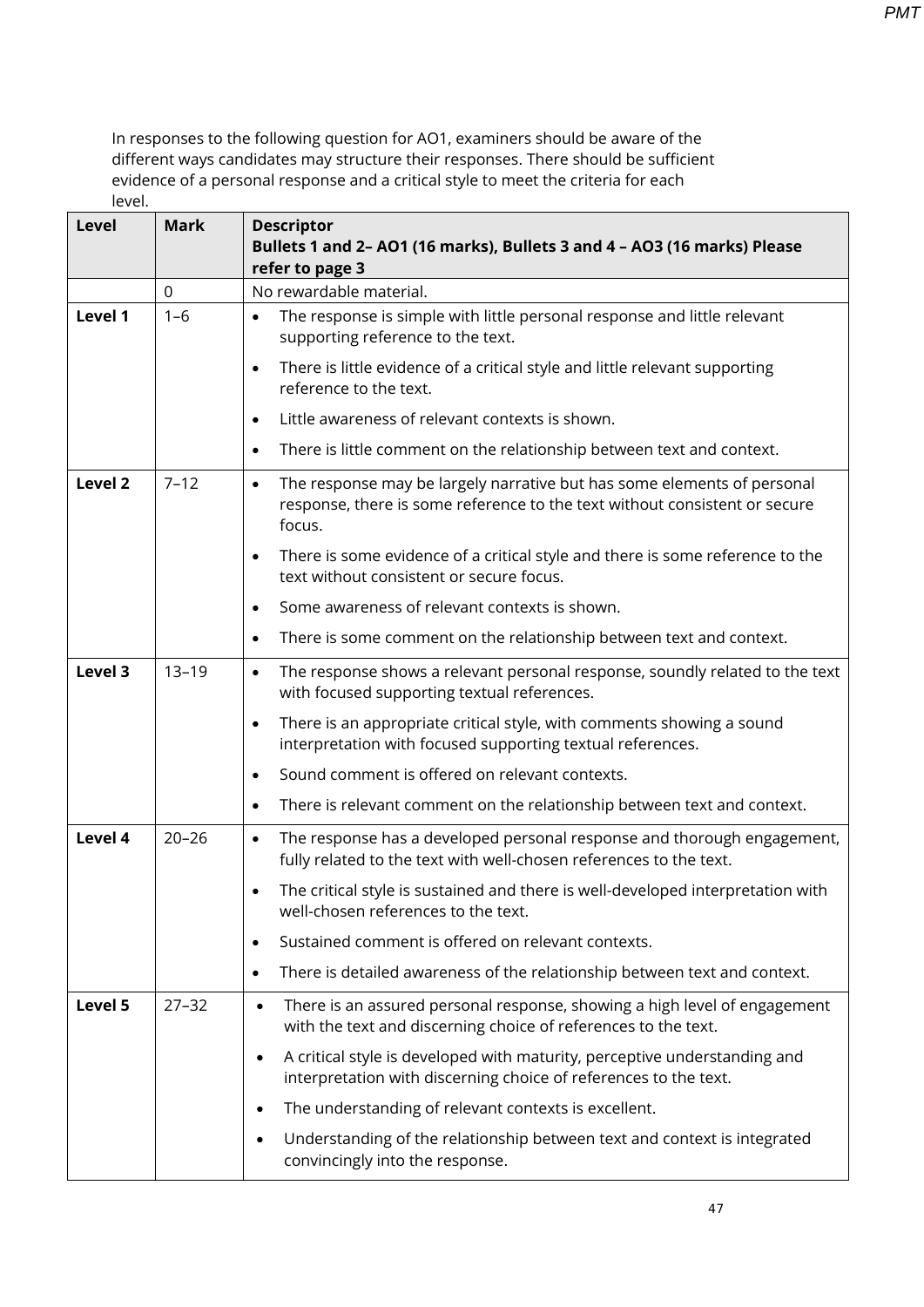|         | <b>AO4 Mark Scheme</b>                                                       |                                                                                                                                                                                                                                                                    |  |  |
|---------|------------------------------------------------------------------------------|--------------------------------------------------------------------------------------------------------------------------------------------------------------------------------------------------------------------------------------------------------------------|--|--|
|         | Use for ALL Questions in Paper 1 - Section B (British Play OR British Novel) |                                                                                                                                                                                                                                                                    |  |  |
| Level   | Mark                                                                         |                                                                                                                                                                                                                                                                    |  |  |
|         | $\Omega$                                                                     | No rewardable material.                                                                                                                                                                                                                                            |  |  |
| Level 1 | $1 - 2$                                                                      | threshold performance-in the context of the Level of Demand of the question,<br>Learners spell and punctuate with reasonable accuracy, and use a reasonable<br>range of vocabulary and sentence structures; any errors do not hinder meaning<br>in the response.   |  |  |
| Level 2 | $3 - 5$                                                                      | <b>intermediate performance-in the context of the Level of Demand of the</b><br>question, Learners spell and punctuate with considerable accuracy, and use a<br>considerable range of vocabulary and sentence structures to achieve general<br>control of meaning. |  |  |
| Level 3 | $6 - 8$                                                                      | high performance-in the context of the Level of Demand of the question,<br>Learners spell and punctuate with consistent accuracy, and consistently use<br>vocabulary and sentence structures to achieve effective control of meaning.                              |  |  |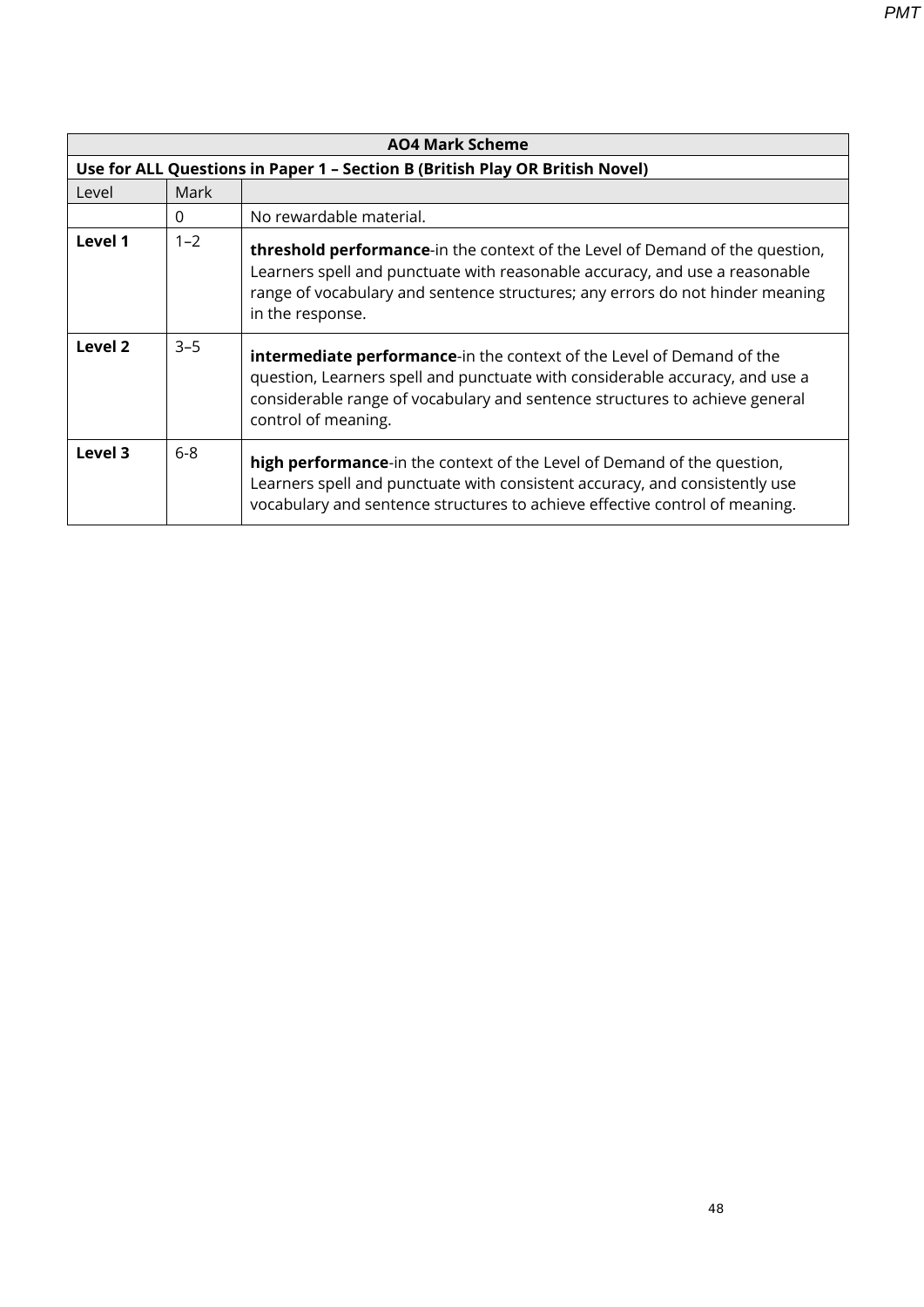*PMT*

| Question<br><b>Number</b>   | <b>Indicative content</b>                                                                                                                                                                                                                                                                                                                                                                                                                                                                                                                                                                                                                                                                                                                                                                                                                                                                                                                                                                                                                                                                                                                                                                                                                                                                                                                                                                                                                                                                                                                                                                                                                                                                                                                                                                                                                                                                                         |  |  |
|-----------------------------|-------------------------------------------------------------------------------------------------------------------------------------------------------------------------------------------------------------------------------------------------------------------------------------------------------------------------------------------------------------------------------------------------------------------------------------------------------------------------------------------------------------------------------------------------------------------------------------------------------------------------------------------------------------------------------------------------------------------------------------------------------------------------------------------------------------------------------------------------------------------------------------------------------------------------------------------------------------------------------------------------------------------------------------------------------------------------------------------------------------------------------------------------------------------------------------------------------------------------------------------------------------------------------------------------------------------------------------------------------------------------------------------------------------------------------------------------------------------------------------------------------------------------------------------------------------------------------------------------------------------------------------------------------------------------------------------------------------------------------------------------------------------------------------------------------------------------------------------------------------------------------------------------------------------|--|--|
| 15<br><b>Animal</b><br>Farm | The indicative content is not prescriptive. Reward responses that explore how humans are<br>presented in the novel.<br>Responses may include:                                                                                                                                                                                                                                                                                                                                                                                                                                                                                                                                                                                                                                                                                                                                                                                                                                                                                                                                                                                                                                                                                                                                                                                                                                                                                                                                                                                                                                                                                                                                                                                                                                                                                                                                                                     |  |  |
|                             | Interpretation of text (AO1):<br>Mr. Jones is the owner of Manor Farm. He has recently taken to drinking and is often<br>drunk. He indulges himself while his animals lack food: 'he had taken to drinking<br>more'. The Rebellion is sparked by Jones forgetting to feed the animals and this adds<br>to the impression of him as an uncaring man<br>the pigs use the threat of Jones's returning to scare the other animals into<br>$\bullet$<br>submission and to keep them under control: 'Surely, comrades, you do not want<br>Jones back?'. The animals fail to realise that the way the farm is run by the pigs is<br>similar to how it was under Jones<br>towards the end of the novel, Jones is portrayed as a weak man, unable to recover<br>$\bullet$<br>his own farm. He spends his time in the pub until his death in an 'inebriates' home'<br>Mr. Frederick is the farmer of neighbouring Pinchfield Farm and is a 'tough, shrewd<br>man' who is untrustworthy. He poses a threat to Animal Farm when he buys timber<br>from Napoleon using counterfeit notes. He tries to take Animal Farm by force, 'half a<br>dozen guns between them', and destroys the windmill<br>Mr. Pilkington, 'an easy-going gentleman farmer', runs the neighbouring Foxwood<br>$\bullet$<br>Farm. Pilkington becomes an ally to Napoleon and praises what Napoleon has done<br>with the farm, comparing the 'lower animals' to society's 'lower classes'. When<br>Pilkington and Napoleon try to cheat at cards it shows that their relationship is<br>simply a front in order to swindle each other<br>Napoleon hires Mr. Whymper, a solicitor, to act as 'an intermediary' between Animal<br>$\bullet$<br>Farm and the outside world. He is the first human the pigs deal with after the<br>Rebellion. Whymper is 'a sly-looking man' and Napoleon uses him to spread<br>rumours that everything on the farm is fine. |  |  |
|                             | <b>Relationship between text and context (AO3):</b><br>the humans in Animal Farm represent major figures in history. Mr. Jones represents Tsar<br>$\bullet$<br>Nicholas II and Mrs. Jones the Tsarina; Mr. Frederick is based on Hitler and Mr.<br>Pilkington is a symbol for the western leaders of the US and UK<br>the animals' rebellion reflects the Russian Revolution, which began with noble ideals but<br>$\bullet$<br>became corrupted by power-hungry leadership<br>like the animals on the farm, the peasants and the labourers in Russia were promised<br>$\bullet$<br>better lives in the future by their leaders if they worked hard in the present.<br>Reward all valid points.<br>Candidates will be rewarded if they make relevant textual references or use short<br>quotations from the text. This includes relevant paraphrasing.                                                                                                                                                                                                                                                                                                                                                                                                                                                                                                                                                                                                                                                                                                                                                                                                                                                                                                                                                                                                                                                            |  |  |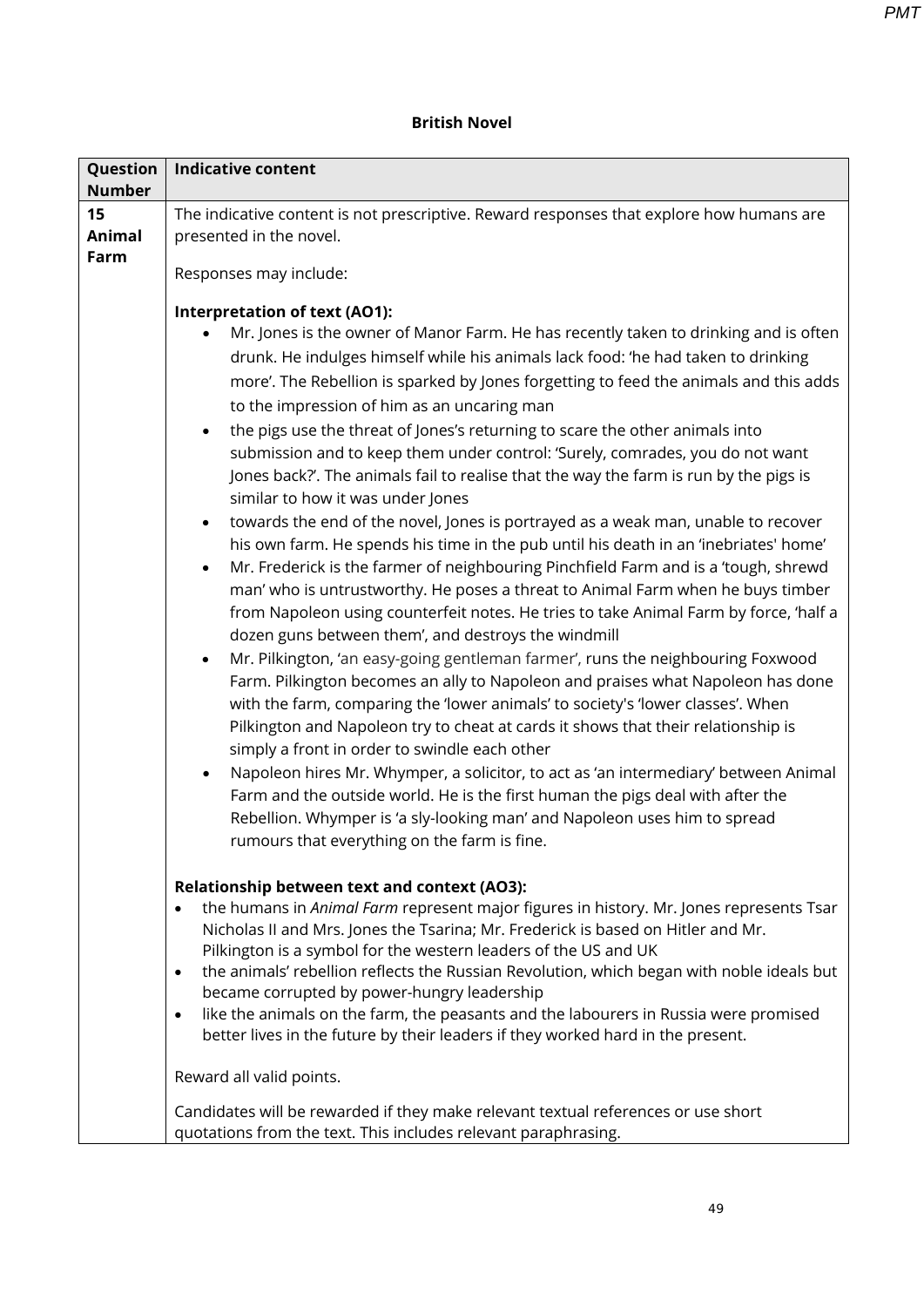| Level   | <b>Mark</b> | Descriptor - Bullets 1 and 2- AO1 (16 marks), Bullets 3 and 4 - AO3 (16<br>marks) Please refer to page 3                                                                     |
|---------|-------------|------------------------------------------------------------------------------------------------------------------------------------------------------------------------------|
|         | $\mathbf 0$ | No rewardable material.                                                                                                                                                      |
| Level 1 | $1 - 6$     | The response is simple with little personal response and little relevant<br>$\bullet$<br>supporting reference to the text.                                                   |
|         |             | There is little evidence of a critical style and little relevant supporting<br>$\bullet$<br>reference to the text.                                                           |
|         |             | Little awareness of relevant contexts is shown.<br>$\bullet$                                                                                                                 |
|         |             | There is little comment on the relationship between text and context.<br>$\bullet$                                                                                           |
| Level 2 | $7 - 12$    | The response may be largely narrative but has some elements of personal<br>$\bullet$<br>response, there is some reference to the text without consistent or secure<br>focus. |
|         |             | There is some evidence of a critical style and there is some reference to the<br>$\bullet$<br>text without consistent or secure focus.                                       |
|         |             | Some awareness of relevant contexts is shown.<br>$\bullet$                                                                                                                   |
|         |             | There is some comment on the relationship between text and context.<br>$\bullet$                                                                                             |
| Level 3 | $13 - 19$   | The response shows a relevant personal response, soundly related to the<br>$\bullet$<br>text with focused supporting textual references.                                     |
|         |             | There is an appropriate critical style, with comments showing a sound<br>$\bullet$<br>interpretation with focused supporting textual references.                             |
|         |             | Sound comment is offered on relevant contexts.<br>$\bullet$                                                                                                                  |
|         |             | There is relevant comment on the relationship between text and context.                                                                                                      |
| Level 4 | $20 - 26$   | The response has a developed personal response and thorough<br>$\bullet$<br>engagement, fully related to the text with well-chosen references to the text.                   |
|         |             | The critical style is sustained and there is well-developed interpretation with<br>well-chosen references to the text.                                                       |
|         |             | Sustained comment is offered on relevant contexts.                                                                                                                           |
|         |             | There is detailed awareness of the relationship between text and context.                                                                                                    |
| Level 5 | $27 - 32$   | There is an assured personal response, showing a high level of engagement<br>$\bullet$<br>with the text and discerning choice of references to the text.                     |
|         |             | A critical style is developed with maturity, perceptive understanding and<br>$\bullet$<br>interpretation with discerning choice of references to the text.                   |
|         |             | The understanding of relevant contexts is excellent.<br>٠                                                                                                                    |
|         |             | Understanding of the relationship between text and context is integrated<br>convincingly into the response.                                                                  |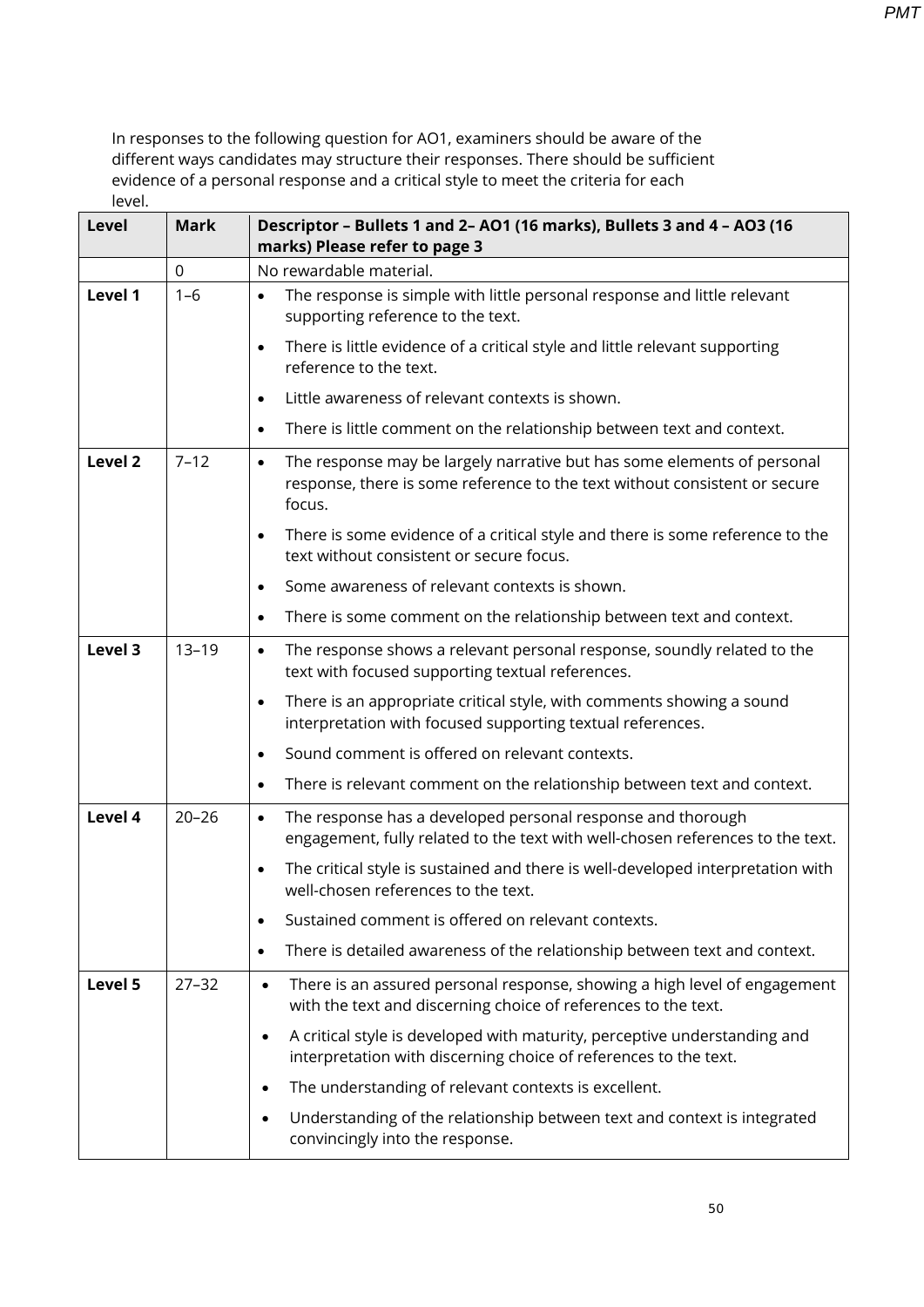|         | <b>AO4 Mark Scheme</b>                                                       |                                                                                                                                                                                                                                                                          |  |
|---------|------------------------------------------------------------------------------|--------------------------------------------------------------------------------------------------------------------------------------------------------------------------------------------------------------------------------------------------------------------------|--|
|         | Use for ALL Questions in Paper 1 - Section B (British Play OR British Novel) |                                                                                                                                                                                                                                                                          |  |
| Level   | Mark                                                                         |                                                                                                                                                                                                                                                                          |  |
|         | $\Omega$                                                                     | No rewardable material.                                                                                                                                                                                                                                                  |  |
| Level 1 | $1 - 2$                                                                      | <b>threshold performance-</b> in the context of the Level of Demand of the question,<br>Learners spell and punctuate with reasonable accuracy, and use a reasonable<br>range of vocabulary and sentence structures; any errors do not hinder meaning<br>in the response. |  |
| Level 2 | $3 - 5$                                                                      | <b>intermediate performance-in the context of the Level of Demand of the</b><br>question, Learners spell and punctuate with considerable accuracy, and use a<br>considerable range of vocabulary and sentence structures to achieve general<br>control of meaning.       |  |
| Level 3 | $6-8$                                                                        | high performance-in the context of the Level of Demand of the question,<br>Learners spell and punctuate with consistent accuracy, and consistently use<br>vocabulary and sentence structures to achieve effective control of meaning.                                    |  |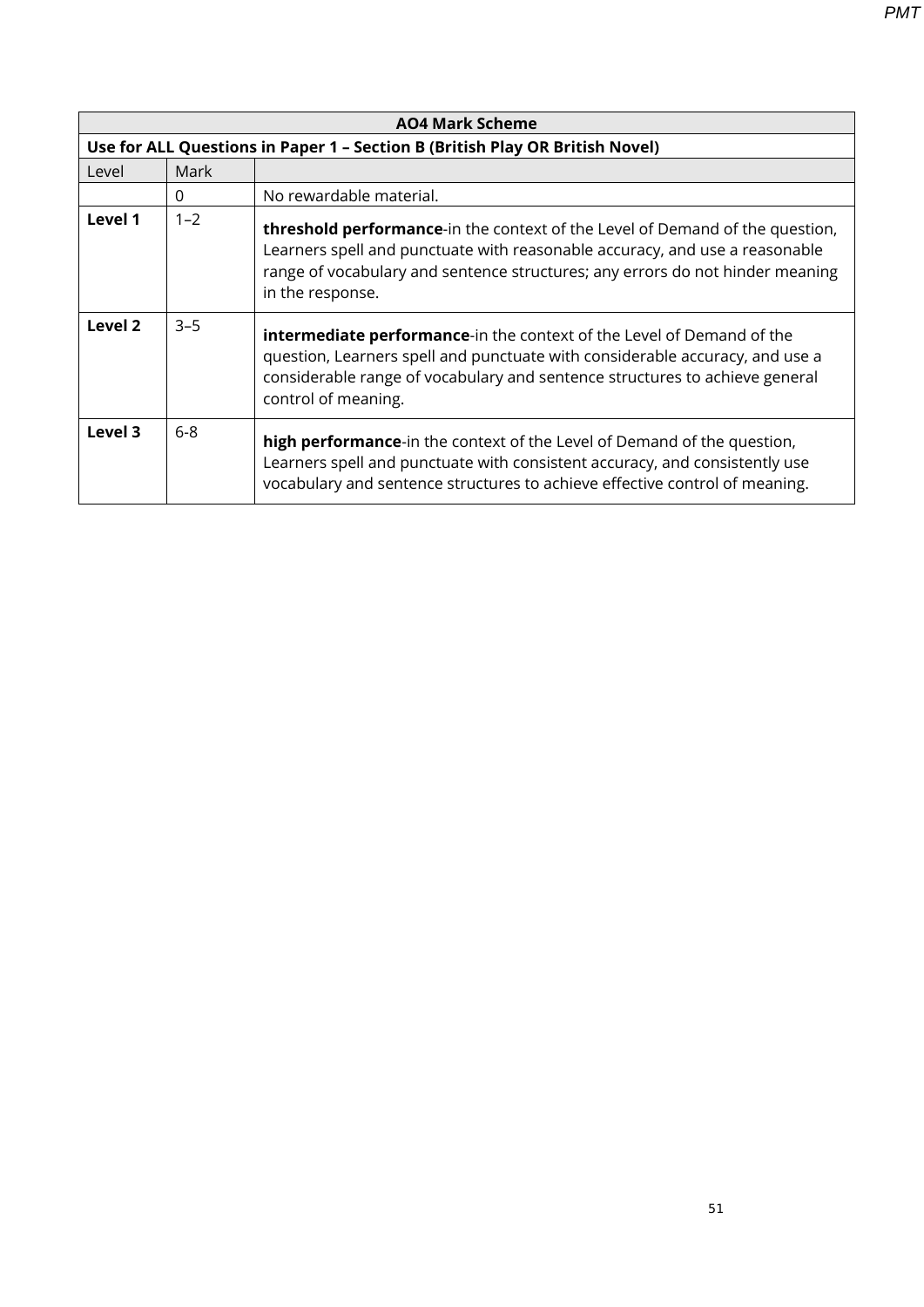| Question                    | <b>Indicative content</b>                                                                                                                                                                                                                                                                                                                                                                                                                                                                                                                                                                                                                                                                                                                                                                                                                                                                                                                                                                                                                                                                                                                                                                                                                                                                                                                                                                                                                                                                                                                                                                                                                                                                                                                                                                                                                                                                                                                                                                                                                                                                                                                                                                                                                                                                                                                                                                                                                           |  |  |
|-----------------------------|-----------------------------------------------------------------------------------------------------------------------------------------------------------------------------------------------------------------------------------------------------------------------------------------------------------------------------------------------------------------------------------------------------------------------------------------------------------------------------------------------------------------------------------------------------------------------------------------------------------------------------------------------------------------------------------------------------------------------------------------------------------------------------------------------------------------------------------------------------------------------------------------------------------------------------------------------------------------------------------------------------------------------------------------------------------------------------------------------------------------------------------------------------------------------------------------------------------------------------------------------------------------------------------------------------------------------------------------------------------------------------------------------------------------------------------------------------------------------------------------------------------------------------------------------------------------------------------------------------------------------------------------------------------------------------------------------------------------------------------------------------------------------------------------------------------------------------------------------------------------------------------------------------------------------------------------------------------------------------------------------------------------------------------------------------------------------------------------------------------------------------------------------------------------------------------------------------------------------------------------------------------------------------------------------------------------------------------------------------------------------------------------------------------------------------------------------------|--|--|
| <b>Number</b>               |                                                                                                                                                                                                                                                                                                                                                                                                                                                                                                                                                                                                                                                                                                                                                                                                                                                                                                                                                                                                                                                                                                                                                                                                                                                                                                                                                                                                                                                                                                                                                                                                                                                                                                                                                                                                                                                                                                                                                                                                                                                                                                                                                                                                                                                                                                                                                                                                                                                     |  |  |
| 16<br><b>Animal</b><br>Farm | The indicative content is not prescriptive. Reward responses that show how power is<br>significant in Animal Farm.                                                                                                                                                                                                                                                                                                                                                                                                                                                                                                                                                                                                                                                                                                                                                                                                                                                                                                                                                                                                                                                                                                                                                                                                                                                                                                                                                                                                                                                                                                                                                                                                                                                                                                                                                                                                                                                                                                                                                                                                                                                                                                                                                                                                                                                                                                                                  |  |  |
|                             | Responses may include:<br><b>Interpretation of text (AO1):</b><br>power is one of the most important themes in the novel as it determines who governs the<br>farm. Mr. Jones, the owner of Manor Farm, uses his men and their physical power to keep<br>the animals under control: 'bit and spur'. Following the Rebellion, Jones loses his power<br>and is driven off the farm<br>Old Major encourages the animals to use their collective power to take control of the<br>$\bullet$<br>farm. Through the power of his respected position and inspirational speech, he describes<br>the evils perpetrated by humans and rouses the animals into rebelling. He teaches them<br>the song 'Beasts of England', which describes how animals overthrow man and become<br>free. Following his death, his philosophy is named 'Animalism' by the other animals<br>the animals initially use the power of camaraderie and rules to establish equality amongst<br>$\bullet$<br>themselves. They agree on The Seven Commandments' that they will live by to ensure<br>everything is fair: 'All animals are equal'. As Napoleon and the pigs gain more power, they<br>gradually change the Commandments to suit themselves: 'All animals are equal, but<br>some are more equal than others'<br>Squealer's use of rhetoric and propaganda is used to establish and maintain power over<br>$\bullet$<br>the other animals. He gradually twists and distorts information to justify the pigs'<br>behaviour and to keep most of the other animals ignorant<br>the working animals, especially Boxer the horse, have physical power, which is used to<br>$\bullet$<br>complete work around the farm and to build the windmill. Boxer's maxim is: 'I shall work<br>harder'. This power is exploited by Napoleon who makes the animals work on Sundays<br>Napoleon increases his power by his own prestige and by separating himself from the<br>$\bullet$<br>other animals, thereby heightening his importance: 'issued his orders through one of the<br>other pigs', Squealer. Napoleon uses the power of violence to defeat his only rival,<br>Snowball, and drives him from the farm<br>as Napoleon's position of power continues, the lives of the animals deteriorate. Napoleon<br>$\bullet$<br>uses the power of intimidation and physical abuse to stop the animals challenging him.<br>He ends up exploiting the animals just as Jones had done previously. |  |  |
|                             | <b>Relationship between text and context (AO3):</b><br>the animals represent the peasant workers of Russia who were exploited by the power of<br>$\bullet$<br>Tsar Nicholas II. They never earned enough money to pay for food or accommodation.<br>The Revolution of 1917, and the changes it brought, only led to more hardship and<br>starvation under the power and rule of Lenin and Stalin<br>the dystopian nature of the novel shows that the Rebellion and the change in structure<br>$\bullet$<br>owing to Napoleon's tyrannical power not only failed but destroyed many of its central<br>characters<br>'Animalism' and its theories for equality are based on the Communist ideas of<br>$\bullet$<br>Karl Marx and Lenin.<br>Reward all valid points.                                                                                                                                                                                                                                                                                                                                                                                                                                                                                                                                                                                                                                                                                                                                                                                                                                                                                                                                                                                                                                                                                                                                                                                                                                                                                                                                                                                                                                                                                                                                                                                                                                                                                   |  |  |
|                             | Candidates will be rewarded if they make relevant textual references or use short quotations<br>from the text. This includes relevant paraphrasing.                                                                                                                                                                                                                                                                                                                                                                                                                                                                                                                                                                                                                                                                                                                                                                                                                                                                                                                                                                                                                                                                                                                                                                                                                                                                                                                                                                                                                                                                                                                                                                                                                                                                                                                                                                                                                                                                                                                                                                                                                                                                                                                                                                                                                                                                                                 |  |  |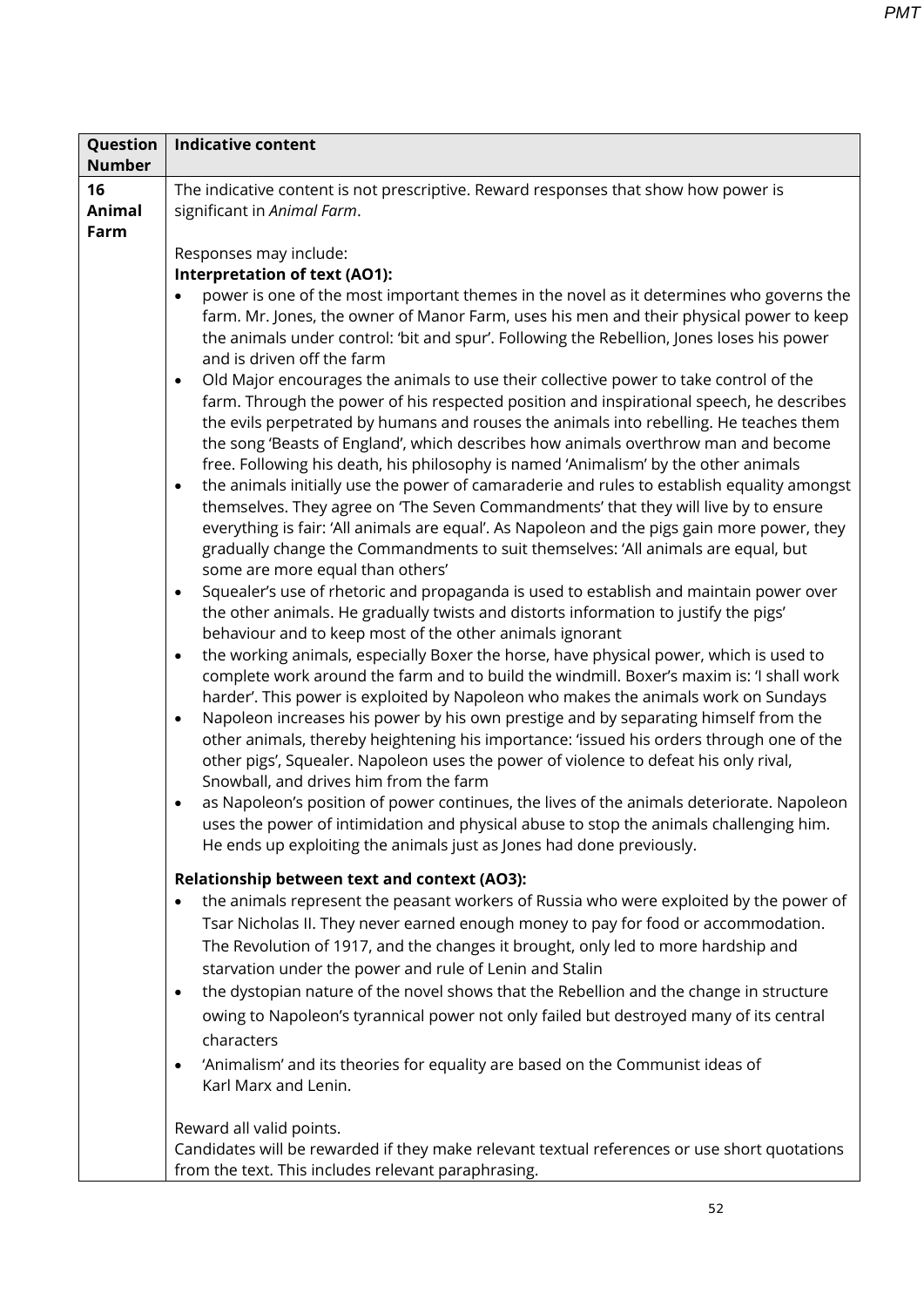| <b>Level</b> | <b>Mark</b> | Descriptor - Bullets 1 and 2- AO1 (16 marks), Bullets 3 and 4 - AO3 (16<br>marks) Please refer to page 3                                                                     |
|--------------|-------------|------------------------------------------------------------------------------------------------------------------------------------------------------------------------------|
|              | 0           | No rewardable material.                                                                                                                                                      |
| Level 1      | $1 - 6$     | The response is simple with little personal response and little relevant<br>$\bullet$<br>supporting reference to the text.                                                   |
|              |             | There is little evidence of a critical style and little relevant supporting<br>$\bullet$<br>reference to the text.                                                           |
|              |             | Little awareness of relevant contexts is shown.<br>$\bullet$                                                                                                                 |
|              |             | There is little comment on the relationship between text and context.<br>$\bullet$                                                                                           |
| Level 2      | $7 - 12$    | The response may be largely narrative but has some elements of personal<br>$\bullet$<br>response, there is some reference to the text without consistent or secure<br>focus. |
|              |             | There is some evidence of a critical style and there is some reference to the<br>$\bullet$<br>text without consistent or secure focus.                                       |
|              |             | Some awareness of relevant contexts is shown.<br>$\bullet$                                                                                                                   |
|              |             | There is some comment on the relationship between text and context.<br>$\bullet$                                                                                             |
| Level 3      | $13 - 19$   | The response shows a relevant personal response, soundly related to the<br>$\bullet$<br>text with focused supporting textual references.                                     |
|              |             | There is an appropriate critical style, with comments showing a sound<br>$\bullet$<br>interpretation with focused supporting textual references.                             |
|              |             | Sound comment is offered on relevant contexts.<br>$\bullet$                                                                                                                  |
|              |             | There is relevant comment on the relationship between text and context.<br>$\bullet$                                                                                         |
| Level 4      | $20 - 26$   | The response has a developed personal response and thorough<br>$\bullet$<br>engagement, fully related to the text with well-chosen references to the<br>text.                |
|              |             | The critical style is sustained and there is well-developed interpretation with<br>well-chosen references to the text.                                                       |
|              |             | Sustained comment is offered on relevant contexts.<br>$\bullet$                                                                                                              |
|              |             | There is detailed awareness of the relationship between text and context.<br>$\bullet$                                                                                       |
| Level 5      | $27 - 32$   | There is an assured personal response, showing a high level of<br>$\bullet$<br>engagement with the text and discerning choice of references to the text.                     |
|              |             | A critical style is developed with maturity, perceptive understanding and<br>$\bullet$<br>interpretation with discerning choice of references to the text.                   |
|              |             | The understanding of relevant contexts is excellent.<br>$\bullet$                                                                                                            |
|              |             | Understanding of the relationship between text and context is integrated<br>$\bullet$<br>convincingly into the response.                                                     |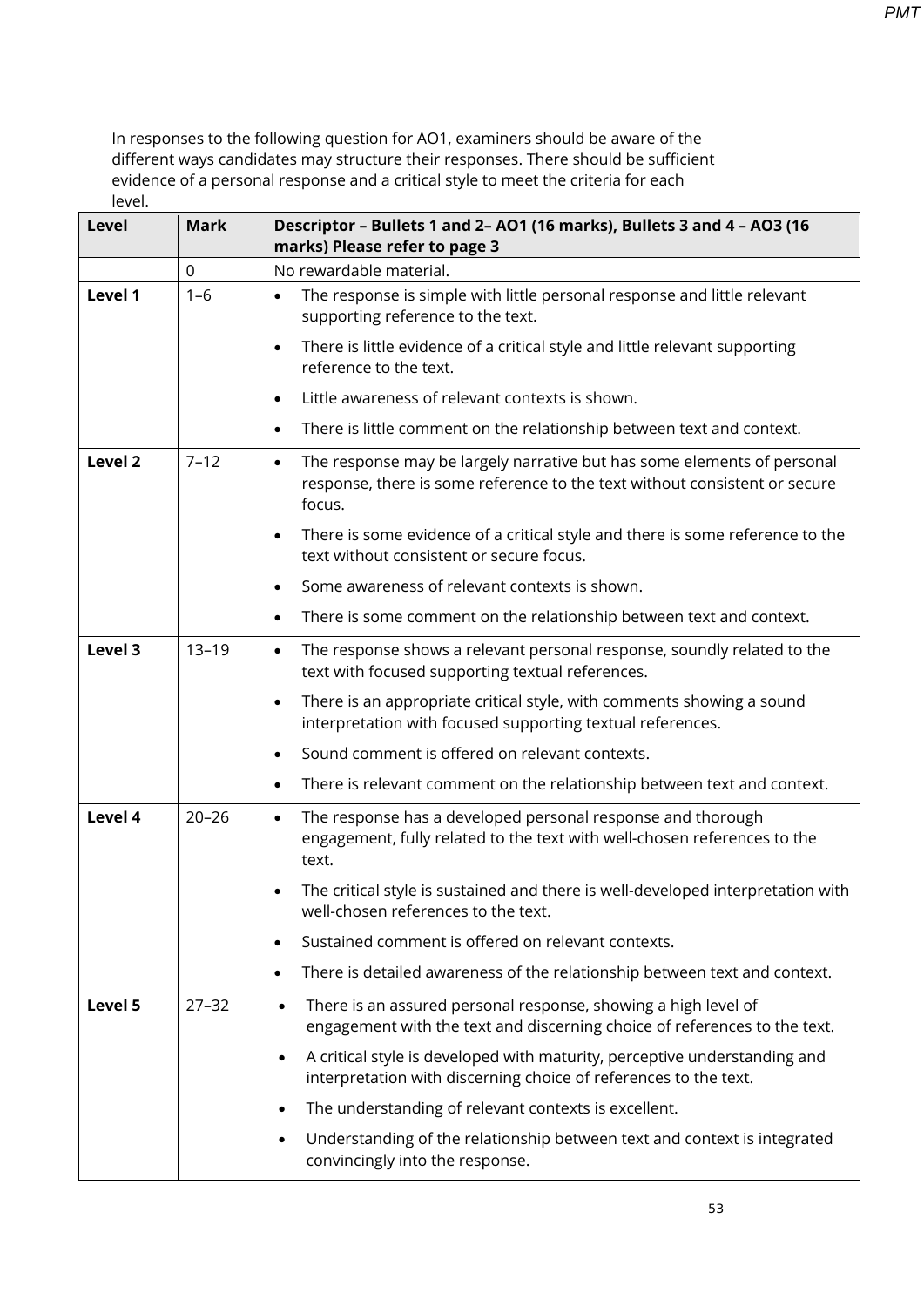|         | <b>AO4 Mark Scheme</b>                                                       |                                                                                                                                                                                                                                                                    |  |
|---------|------------------------------------------------------------------------------|--------------------------------------------------------------------------------------------------------------------------------------------------------------------------------------------------------------------------------------------------------------------|--|
|         | Use for ALL Questions in Paper 1 - Section B (British Play OR British Novel) |                                                                                                                                                                                                                                                                    |  |
| Level   | Mark                                                                         |                                                                                                                                                                                                                                                                    |  |
|         | $\mathbf{0}$                                                                 | No rewardable material.                                                                                                                                                                                                                                            |  |
| Level 1 | $1 - 2$                                                                      | threshold performance-in the context of the Level of Demand of the<br>question. Learners spell and punctuate with reasonable accuracy, and use a<br>reasonable range of vocabulary and sentence structures; any errors do not<br>hinder meaning in the response.   |  |
| Level 2 | $3 - 5$                                                                      | <b>intermediate performance-in the context of the Level of Demand of the</b><br>question. Learners spell and punctuate with considerable accuracy, and use a<br>considerable range of vocabulary and sentence structures to achieve general<br>control of meaning. |  |
| Level 3 | $6 - 8$                                                                      | high performance-in the context of the Level of Demand of the question.<br>Learners spell and punctuate with consistent accuracy, and consistently use<br>vocabulary and sentence structures to achieve effective control of meaning.                              |  |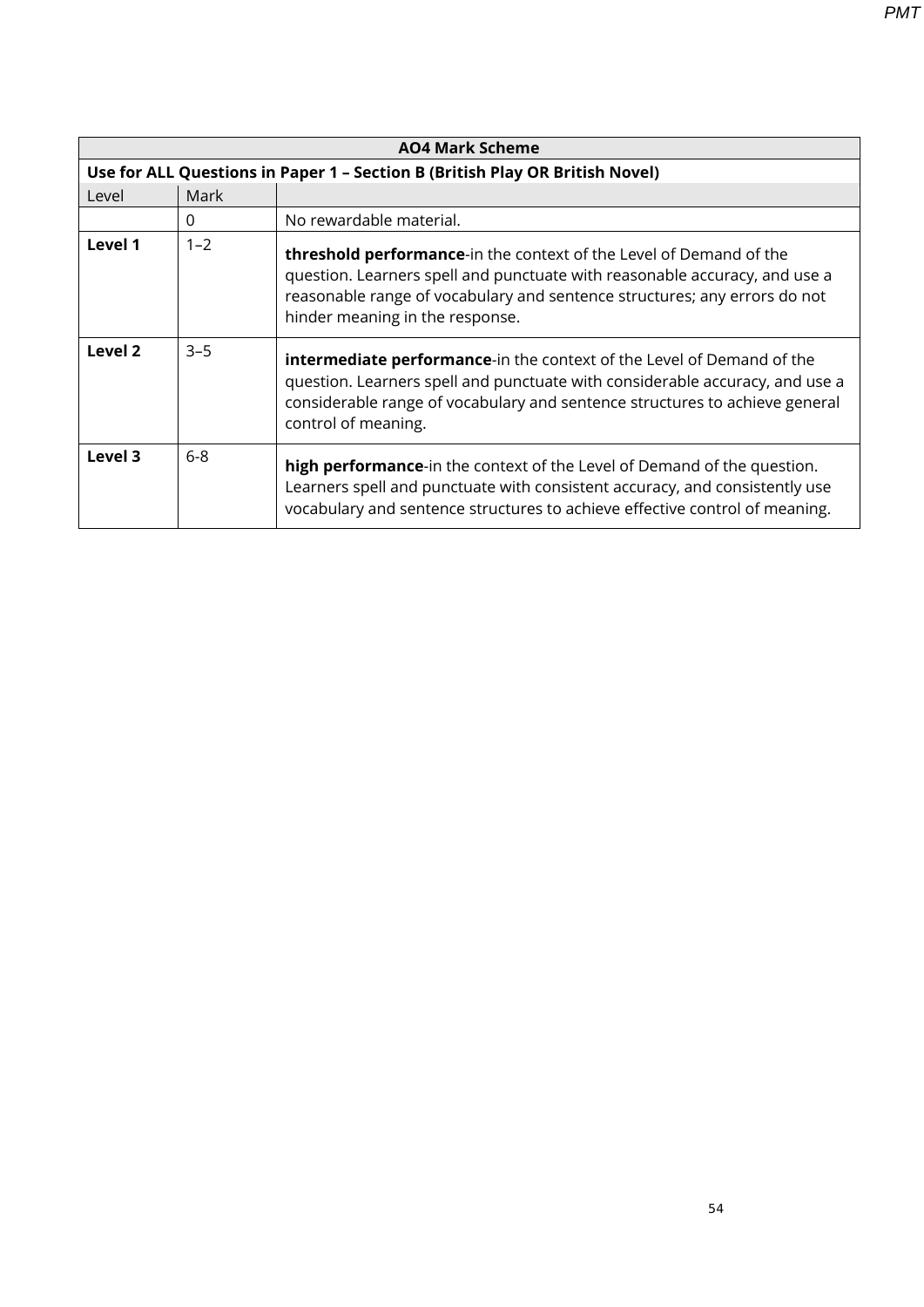| Question                          | <b>Indicative content</b>                                                                                                                                                                                                                                                                                                                                                                                                                                                                                                                                                                                                                                                                                                                                                                                                                                                                                                                                                                                                                                                                                                                                                                             |  |  |
|-----------------------------------|-------------------------------------------------------------------------------------------------------------------------------------------------------------------------------------------------------------------------------------------------------------------------------------------------------------------------------------------------------------------------------------------------------------------------------------------------------------------------------------------------------------------------------------------------------------------------------------------------------------------------------------------------------------------------------------------------------------------------------------------------------------------------------------------------------------------------------------------------------------------------------------------------------------------------------------------------------------------------------------------------------------------------------------------------------------------------------------------------------------------------------------------------------------------------------------------------------|--|--|
| <b>Number</b>                     |                                                                                                                                                                                                                                                                                                                                                                                                                                                                                                                                                                                                                                                                                                                                                                                                                                                                                                                                                                                                                                                                                                                                                                                                       |  |  |
| 17 Lord<br>of the<br><b>Flies</b> | The indicative content is not prescriptive. Reward responses that explain how Roger is<br>important in Lord of the Flies.                                                                                                                                                                                                                                                                                                                                                                                                                                                                                                                                                                                                                                                                                                                                                                                                                                                                                                                                                                                                                                                                             |  |  |
|                                   | Responses may include:                                                                                                                                                                                                                                                                                                                                                                                                                                                                                                                                                                                                                                                                                                                                                                                                                                                                                                                                                                                                                                                                                                                                                                                |  |  |
|                                   | <b>Interpretation of text (AO1):</b><br>Roger is a sly and secretive boy. He displays cruelty towards the weak and vulnerable<br>$\bullet$<br>children on the island. He longs for power and becomes Jack's 'lieutenant'<br>he is a sadist who enjoys hurting others. His motives on the island are different from<br>$\bullet$<br>Jack's who pursues leadership and status. Roger enjoys the thrill of the hunt.<br>Although Jack is a cruel bully, Roger's love of violence makes him seem more evil<br>before landing on the island Roger's behaviour had been determined by society.<br>$\bullet$                                                                                                                                                                                                                                                                                                                                                                                                                                                                                                                                                                                                 |  |  |
|                                   | Jack's reign offers Roger the chance to unleash his innate cruelty. Roger's first violent<br>act is throwing rocks at the 'littlun', Henry, but he throws them so 'they miss' showing<br>that initially he is controlled by social conditioning<br>Roger's violent nature increases as the story develops. He tortures 'Samneric' and kills<br>$\bullet$<br>Piggy with a boulder, which, unlike the stone thrown at Henry, was not intended to<br>miss. Roger's killing of Piggy was cold and calculated, unlike the killing of Simon by<br>everyone, which was spontaneous, as the result of fear and mob frenzy. When Ralph<br>is being hunted, Roger prepares a stick on which to mount Ralph's head<br>Roger mentally dehumanises those who are not in his group. This frees him from the<br>$\bullet$<br>restraints of decent behaviour. He feels 'delirious' when he releases the boulder that<br>kills Piggy<br>at Assembly discussions, Roger is generally silent and just 'remained, watching' and<br>$\bullet$<br>listening. When he kicks over the 'littluns" sandcastles he frightens them even more<br>by simply staring at them. The description of his physical appearance adds to the |  |  |
|                                   | image of his being dangerous: 'the shock of black hair gloomy face'.<br>Relationship between text and context (AO3):<br>Roger's cruel nature reflects the licence to kill and torture that was a result of the rise<br>of dictatorships in Europe and Asia during the 1930s and, subsequently, World War II<br>the title of the novel comes from the Hebrew for the Devil, Beelzebub, which means<br>'lord of the flies'. The killing of the pig and the violence in the novel are symbols of the<br>evil that can exist in everyone<br>the violent and evil nature of Roger's behaviour and the island are a contrast to<br>those presented in Coral Island by RM Ballantyne, which is described as a peaceful<br>paradise. It can also be seen as parallel to the evil in humans that led to their<br>expulsion from the Garden of Eden.<br>Reward all valid points.                                                                                                                                                                                                                                                                                                                                |  |  |
|                                   | Candidates will be rewarded if they make relevant textual references or use short quotations<br>from the text. This includes relevant paraphrasing.                                                                                                                                                                                                                                                                                                                                                                                                                                                                                                                                                                                                                                                                                                                                                                                                                                                                                                                                                                                                                                                   |  |  |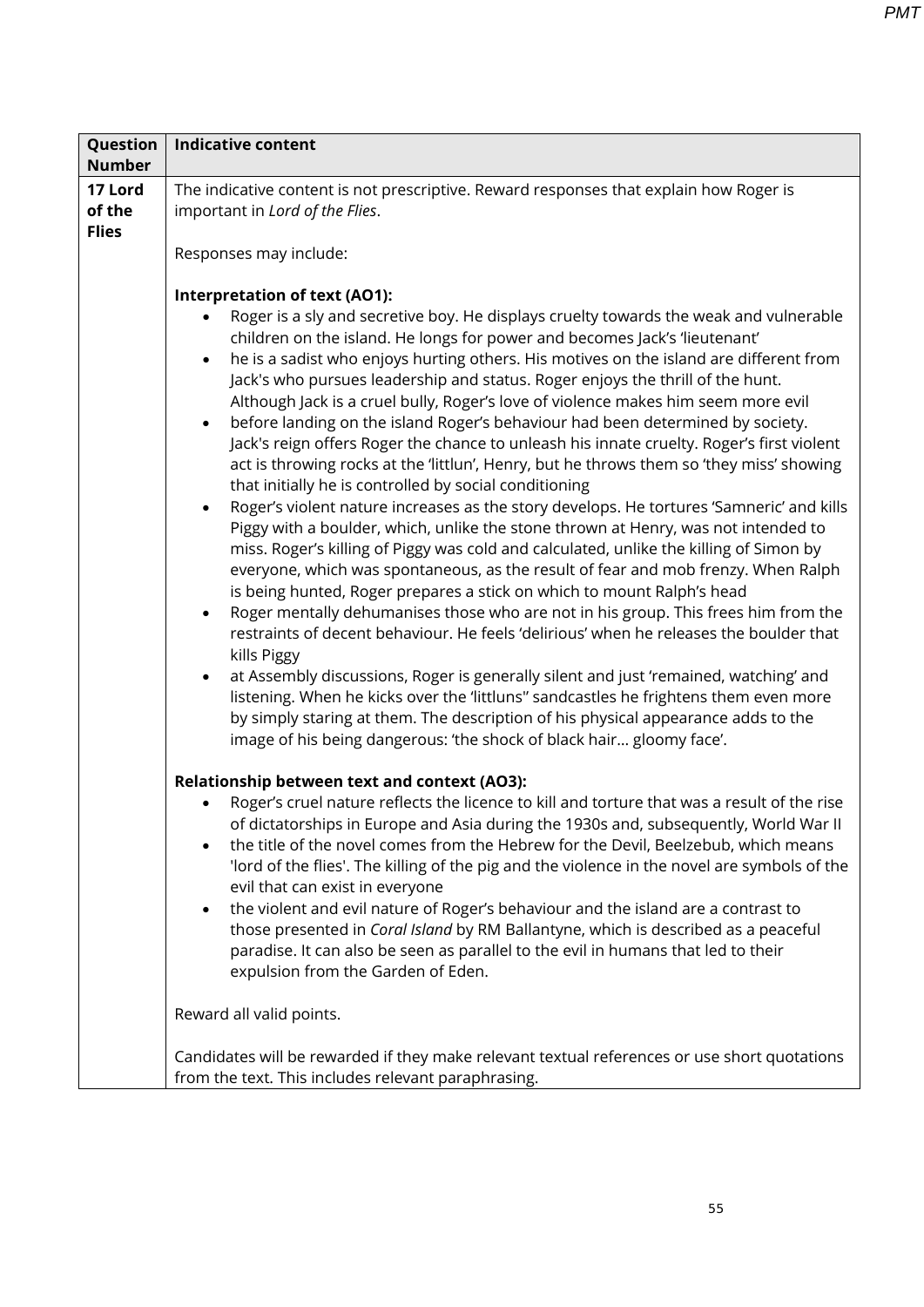| Level   | <b>Mark</b> | Descriptor - Bullets 1 and 2- AO1 (16 marks), Bullets 3 and 4 - AO3 (16<br>marks) Please refer to page 3                                                                     |
|---------|-------------|------------------------------------------------------------------------------------------------------------------------------------------------------------------------------|
|         | $\mathbf 0$ | No rewardable material.                                                                                                                                                      |
| Level 1 | $1 - 6$     | The response is simple with little personal response and little relevant<br>$\bullet$<br>supporting reference to the text.                                                   |
|         |             | There is little evidence of a critical style and little relevant supporting<br>$\bullet$<br>reference to the text.                                                           |
|         |             | Little awareness of relevant contexts is shown.<br>$\bullet$                                                                                                                 |
|         |             | There is little comment on the relationship between text and context.<br>$\bullet$                                                                                           |
| Level 2 | $7 - 12$    | The response may be largely narrative but has some elements of personal<br>$\bullet$<br>response, there is some reference to the text without consistent or secure<br>focus. |
|         |             | There is some evidence of a critical style and there is some reference to<br>$\bullet$<br>the text without consistent or secure focus.                                       |
|         |             | Some awareness of relevant contexts is shown.<br>$\bullet$                                                                                                                   |
|         |             | There is some comment on the relationship between text and context.<br>$\bullet$                                                                                             |
| Level 3 | $13 - 19$   | The response shows a relevant personal response, soundly related to the<br>$\bullet$<br>text with focused supporting textual references.                                     |
|         |             | There is an appropriate critical style, with comments showing a sound<br>$\bullet$<br>interpretation with focused supporting textual references.                             |
|         |             | Sound comment is offered on relevant contexts.<br>$\bullet$                                                                                                                  |
|         |             | There is relevant comment on the relationship between text and context.<br>$\bullet$                                                                                         |
| Level 4 | $20 - 26$   | The response has a developed personal response and thorough<br>$\bullet$<br>engagement, fully related to the text with well-chosen references to the<br>text.                |
|         |             | The critical style is sustained and there is well-developed interpretation<br>with well-chosen references to the text.                                                       |
|         |             | Sustained comment is offered on relevant contexts.                                                                                                                           |
|         |             | There is detailed awareness of the relationship between text and context.<br>٠                                                                                               |
| Level 5 | $27 - 32$   | There is an assured personal response, showing a high level of<br>$\bullet$<br>engagement with the text and discerning choice of references to the text.                     |
|         |             | A critical style is developed with maturity, perceptive understanding and<br>$\bullet$<br>interpretation with discerning choice of references to the text.                   |
|         |             | The understanding of relevant contexts is excellent.<br>$\bullet$                                                                                                            |
|         |             | Understanding of the relationship between text and context is integrated<br>$\bullet$<br>convincingly into the response.                                                     |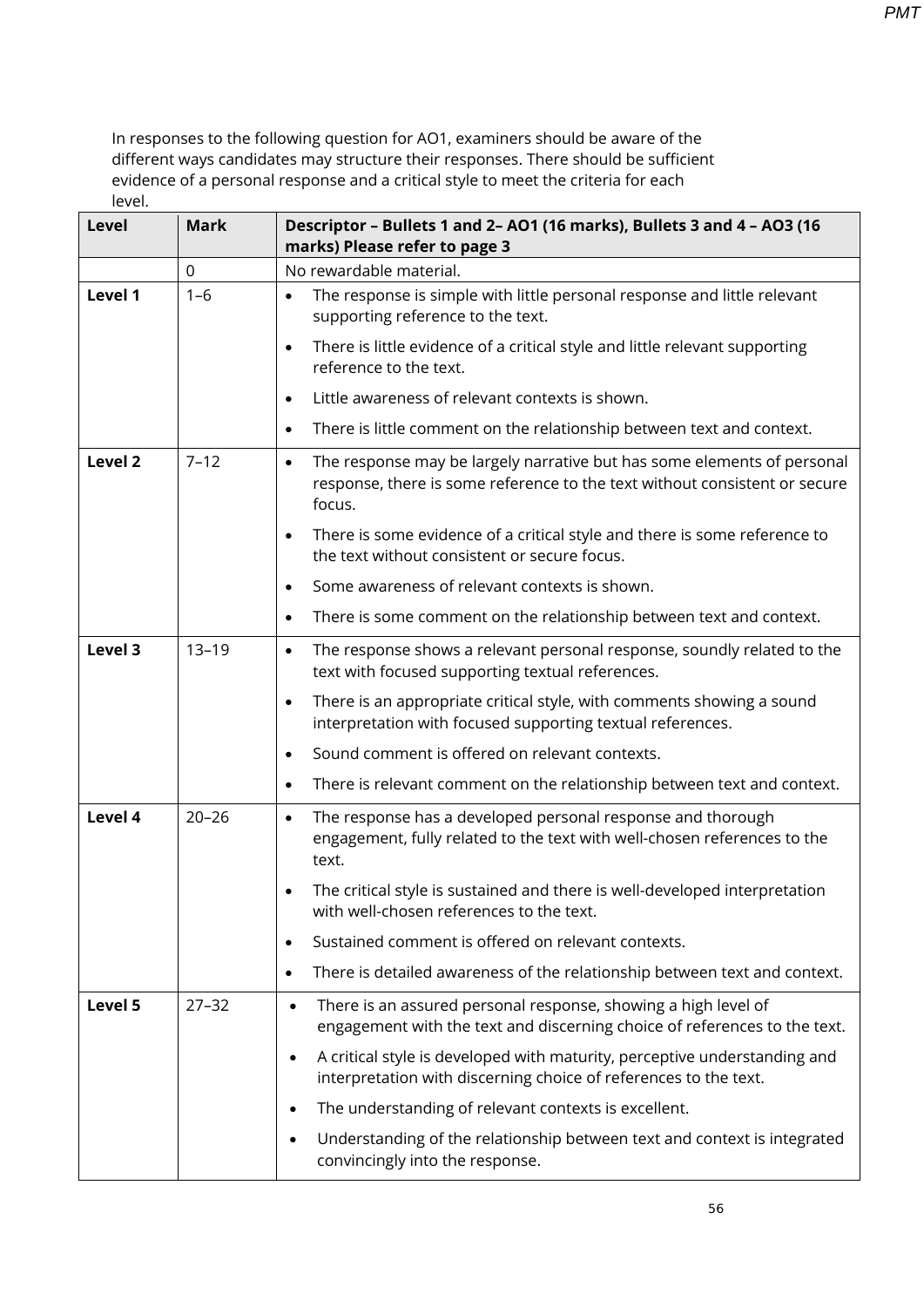**AO4 Mark Scheme Use for ALL Questions in Paper 1 – Section B (British Play OR British Novel)** Level Mark 0 No rewardable material. **Level 1** | 1–2 **threshold performance**-in the context of the Level of Demand of the question. Learners spell and punctuate with reasonable accuracy, and use a reasonable range of vocabulary and sentence structures; any errors do not hinder meaning in the response. **Level 2**  $\begin{vmatrix} 3-5 \\ \end{vmatrix}$  **intermediate performance**-in the context of the Level of Demand of the question. Learners spell and punctuate with considerable accuracy, and use a considerable range of vocabulary and sentence structures to achieve general control of meaning. **Level 3** 6-8 **high performance**-in the context of the Level of Demand of the question. Learners spell and punctuate with consistent accuracy, and consistently use vocabulary and sentence structures to achieve effective control of meaning.

*PMT*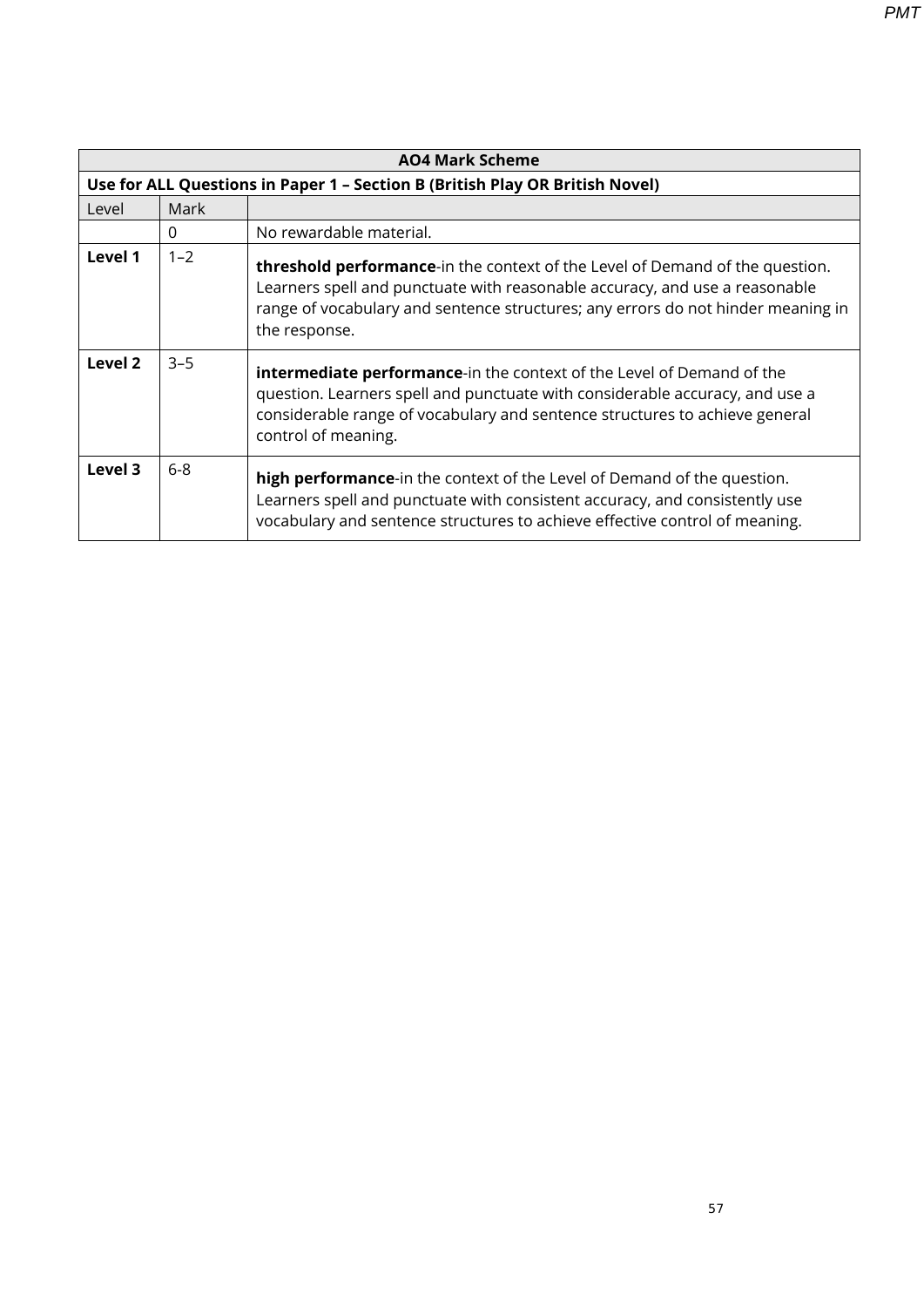| Question                | Indicative content                                                                                                                                                                                                                                                                                                                                                                                                                                                                                                                                                                                                                                                                                                                                                                                                                                                                                                                                                                                                                                                                                                                                                                                                                                                                                                                                                                                                                                                                                                                                                                                                                                                                                                                                                                                                                                                                                                                                                                                                                                                                                                |  |
|-------------------------|-------------------------------------------------------------------------------------------------------------------------------------------------------------------------------------------------------------------------------------------------------------------------------------------------------------------------------------------------------------------------------------------------------------------------------------------------------------------------------------------------------------------------------------------------------------------------------------------------------------------------------------------------------------------------------------------------------------------------------------------------------------------------------------------------------------------------------------------------------------------------------------------------------------------------------------------------------------------------------------------------------------------------------------------------------------------------------------------------------------------------------------------------------------------------------------------------------------------------------------------------------------------------------------------------------------------------------------------------------------------------------------------------------------------------------------------------------------------------------------------------------------------------------------------------------------------------------------------------------------------------------------------------------------------------------------------------------------------------------------------------------------------------------------------------------------------------------------------------------------------------------------------------------------------------------------------------------------------------------------------------------------------------------------------------------------------------------------------------------------------|--|
| <b>Number</b>           |                                                                                                                                                                                                                                                                                                                                                                                                                                                                                                                                                                                                                                                                                                                                                                                                                                                                                                                                                                                                                                                                                                                                                                                                                                                                                                                                                                                                                                                                                                                                                                                                                                                                                                                                                                                                                                                                                                                                                                                                                                                                                                                   |  |
| 18 Lord of<br>the Flies | The indicative content is not prescriptive. Reward responses that explore the significance of<br>fear in the novel.                                                                                                                                                                                                                                                                                                                                                                                                                                                                                                                                                                                                                                                                                                                                                                                                                                                                                                                                                                                                                                                                                                                                                                                                                                                                                                                                                                                                                                                                                                                                                                                                                                                                                                                                                                                                                                                                                                                                                                                               |  |
|                         |                                                                                                                                                                                                                                                                                                                                                                                                                                                                                                                                                                                                                                                                                                                                                                                                                                                                                                                                                                                                                                                                                                                                                                                                                                                                                                                                                                                                                                                                                                                                                                                                                                                                                                                                                                                                                                                                                                                                                                                                                                                                                                                   |  |
|                         | Responses may include:                                                                                                                                                                                                                                                                                                                                                                                                                                                                                                                                                                                                                                                                                                                                                                                                                                                                                                                                                                                                                                                                                                                                                                                                                                                                                                                                                                                                                                                                                                                                                                                                                                                                                                                                                                                                                                                                                                                                                                                                                                                                                            |  |
|                         |                                                                                                                                                                                                                                                                                                                                                                                                                                                                                                                                                                                                                                                                                                                                                                                                                                                                                                                                                                                                                                                                                                                                                                                                                                                                                                                                                                                                                                                                                                                                                                                                                                                                                                                                                                                                                                                                                                                                                                                                                                                                                                                   |  |
|                         | Interpretation of text (AO1):                                                                                                                                                                                                                                                                                                                                                                                                                                                                                                                                                                                                                                                                                                                                                                                                                                                                                                                                                                                                                                                                                                                                                                                                                                                                                                                                                                                                                                                                                                                                                                                                                                                                                                                                                                                                                                                                                                                                                                                                                                                                                     |  |
|                         | the given quotation comes from towards the end of the novel. Following Piggy's<br>death, Ralph is hunted by Jack and the other boys, who deliberately set fire to the<br>undergrowth. He becomes a frightened animal, hiding in the forest, and is described<br>as 'hopeless fear on flying feet'<br>earlier, some of the description of the island with 'decaying coconuts' and forest<br>'darkness' presents a dangerous location. Even the heat is described as 'threatening'<br>and creates a fearful place for the children<br>Piggy's initial reaction is one of fear as he cannot see how they can be rescued. He<br>has heard the pilot mentioning the atomic bomb and that 'nobody don't know' where<br>the plane had crashed. His fear is that they will remain on the island 'till we die'<br>the greatest fear experienced by the boys is the fear of the beast. The 'littlun' with<br>the 'mulberry-coloured birthmark' describes the beast as a 'snake thing' that<br>disguises itself as jungle vines. Later it is believed to be a creature that rises from the<br>sea or possibly a ghost and finally the dead parachutist<br>fear of the beast distorts the reality of the island and leads to a breakdown within<br>the group. On hearing Samneric's tale of seeing the beast, the other boys do not<br>unite to overcome this fearful situation but gradually allow their own impulses to<br>surface. Their own impulses lead to the frenzied killing of Simon<br>Jack's hunters fear the beast so much that they leave a gift for it. They mount the<br>$\bullet$<br>head of a hunted sow on a pole and leave it standing in the jungle: 'this head is for<br>the beast'. The head, with flies buzzing around it, becomes a symbol of terror, the<br>Lord of the Flies. Even the boys who put the head there become frightened of it<br>Simon is the only boy not to succumb to fear, for he is 'enlightened' to the fact that<br>the beast is a part of them, 'Fancy thinking the beast was something you could hunt',<br>but he is killed when he tries to reveal the truth to the others. |  |
|                         | <b>Relationship between text and context (AO3):</b>                                                                                                                                                                                                                                                                                                                                                                                                                                                                                                                                                                                                                                                                                                                                                                                                                                                                                                                                                                                                                                                                                                                                                                                                                                                                                                                                                                                                                                                                                                                                                                                                                                                                                                                                                                                                                                                                                                                                                                                                                                                               |  |
|                         | the fear experienced by the boys represents the way some authoritarian<br>governments instil fear through the threat of violence, by suggesting that society will                                                                                                                                                                                                                                                                                                                                                                                                                                                                                                                                                                                                                                                                                                                                                                                                                                                                                                                                                                                                                                                                                                                                                                                                                                                                                                                                                                                                                                                                                                                                                                                                                                                                                                                                                                                                                                                                                                                                                 |  |
|                         | break down without control                                                                                                                                                                                                                                                                                                                                                                                                                                                                                                                                                                                                                                                                                                                                                                                                                                                                                                                                                                                                                                                                                                                                                                                                                                                                                                                                                                                                                                                                                                                                                                                                                                                                                                                                                                                                                                                                                                                                                                                                                                                                                        |  |
|                         | Golding presents the idea that all humans have the ability to be aggressive despite<br>their upbringing. The breakdown in civilised behaviour on the island reflects the evil                                                                                                                                                                                                                                                                                                                                                                                                                                                                                                                                                                                                                                                                                                                                                                                                                                                                                                                                                                                                                                                                                                                                                                                                                                                                                                                                                                                                                                                                                                                                                                                                                                                                                                                                                                                                                                                                                                                                     |  |
|                         | that exists in everyone as shown by the world war that is being carried on in the rest                                                                                                                                                                                                                                                                                                                                                                                                                                                                                                                                                                                                                                                                                                                                                                                                                                                                                                                                                                                                                                                                                                                                                                                                                                                                                                                                                                                                                                                                                                                                                                                                                                                                                                                                                                                                                                                                                                                                                                                                                            |  |
|                         | of the world                                                                                                                                                                                                                                                                                                                                                                                                                                                                                                                                                                                                                                                                                                                                                                                                                                                                                                                                                                                                                                                                                                                                                                                                                                                                                                                                                                                                                                                                                                                                                                                                                                                                                                                                                                                                                                                                                                                                                                                                                                                                                                      |  |
|                         | the novel embodies the fear of the rise of aggressive dictatorships in the 1930s and<br>40s.                                                                                                                                                                                                                                                                                                                                                                                                                                                                                                                                                                                                                                                                                                                                                                                                                                                                                                                                                                                                                                                                                                                                                                                                                                                                                                                                                                                                                                                                                                                                                                                                                                                                                                                                                                                                                                                                                                                                                                                                                      |  |
|                         | Reward all valid points.                                                                                                                                                                                                                                                                                                                                                                                                                                                                                                                                                                                                                                                                                                                                                                                                                                                                                                                                                                                                                                                                                                                                                                                                                                                                                                                                                                                                                                                                                                                                                                                                                                                                                                                                                                                                                                                                                                                                                                                                                                                                                          |  |
|                         | Candidates will be rewarded if they make relevant textual references or use short<br>quotations from the text. This includes relevant paraphrasing.                                                                                                                                                                                                                                                                                                                                                                                                                                                                                                                                                                                                                                                                                                                                                                                                                                                                                                                                                                                                                                                                                                                                                                                                                                                                                                                                                                                                                                                                                                                                                                                                                                                                                                                                                                                                                                                                                                                                                               |  |

 $\Gamma$ 

Т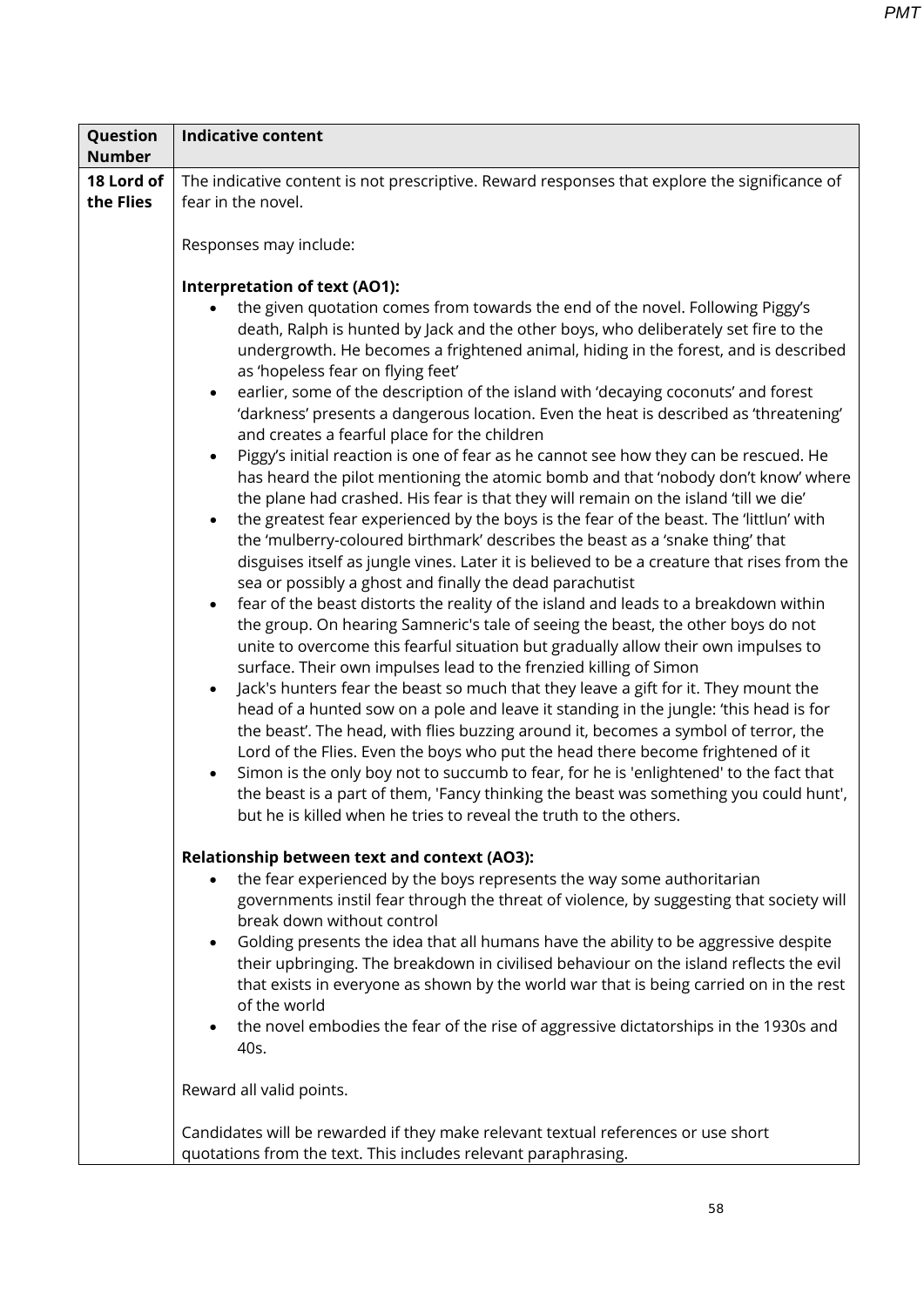| <b>Level</b> | <b>Mark</b> | Descriptor - Bullets 1 and 2- AO1 (16 marks), Bullets 3 and 4 - AO3 (16<br>marks) Please refer to page 3                                                                     |
|--------------|-------------|------------------------------------------------------------------------------------------------------------------------------------------------------------------------------|
|              | 0           | No rewardable material.                                                                                                                                                      |
| Level 1      | $1 - 6$     | The response is simple with little personal response and little relevant<br>$\bullet$<br>supporting reference to the text.                                                   |
|              |             | There is little evidence of a critical style and little relevant supporting<br>$\bullet$<br>reference to the text.                                                           |
|              |             | Little awareness of relevant contexts is shown.<br>$\bullet$                                                                                                                 |
|              |             | There is little comment on the relationship between text and context.<br>$\bullet$                                                                                           |
| Level 2      | $7 - 12$    | The response may be largely narrative but has some elements of personal<br>$\bullet$<br>response, there is some reference to the text without consistent or secure<br>focus. |
|              |             | There is some evidence of a critical style and there is some reference to the<br>$\bullet$<br>text without consistent or secure focus.                                       |
|              |             | Some awareness of relevant contexts is shown.<br>$\bullet$                                                                                                                   |
|              |             | There is some comment on the relationship between text and context.<br>$\bullet$                                                                                             |
| Level 3      | $13 - 19$   | The response shows a relevant personal response, soundly related to the<br>$\bullet$<br>text with focused supporting textual references.                                     |
|              |             | There is an appropriate critical style, with comments showing a sound<br>$\bullet$<br>interpretation with focused supporting textual references.                             |
|              |             | Sound comment is offered on relevant contexts.<br>$\bullet$                                                                                                                  |
|              |             | There is relevant comment on the relationship between text and context.<br>$\bullet$                                                                                         |
| Level 4      | $20 - 26$   | The response has a developed personal response and thorough<br>$\bullet$<br>engagement, fully related to the text with well-chosen references to the<br>text.                |
|              |             | The critical style is sustained and there is well-developed interpretation with<br>well-chosen references to the text.                                                       |
|              |             | Sustained comment is offered on relevant contexts.<br>$\bullet$                                                                                                              |
|              |             | There is detailed awareness of the relationship between text and context.<br>$\bullet$                                                                                       |
| Level 5      | $27 - 32$   | There is an assured personal response, showing a high level of<br>$\bullet$<br>engagement with the text and discerning choice of references to the text.                     |
|              |             | A critical style is developed with maturity, perceptive understanding and<br>$\bullet$<br>interpretation with discerning choice of references to the text.                   |
|              |             | The understanding of relevant contexts is excellent.<br>$\bullet$                                                                                                            |
|              |             | Understanding of the relationship between text and context is integrated<br>$\bullet$<br>convincingly into the response.                                                     |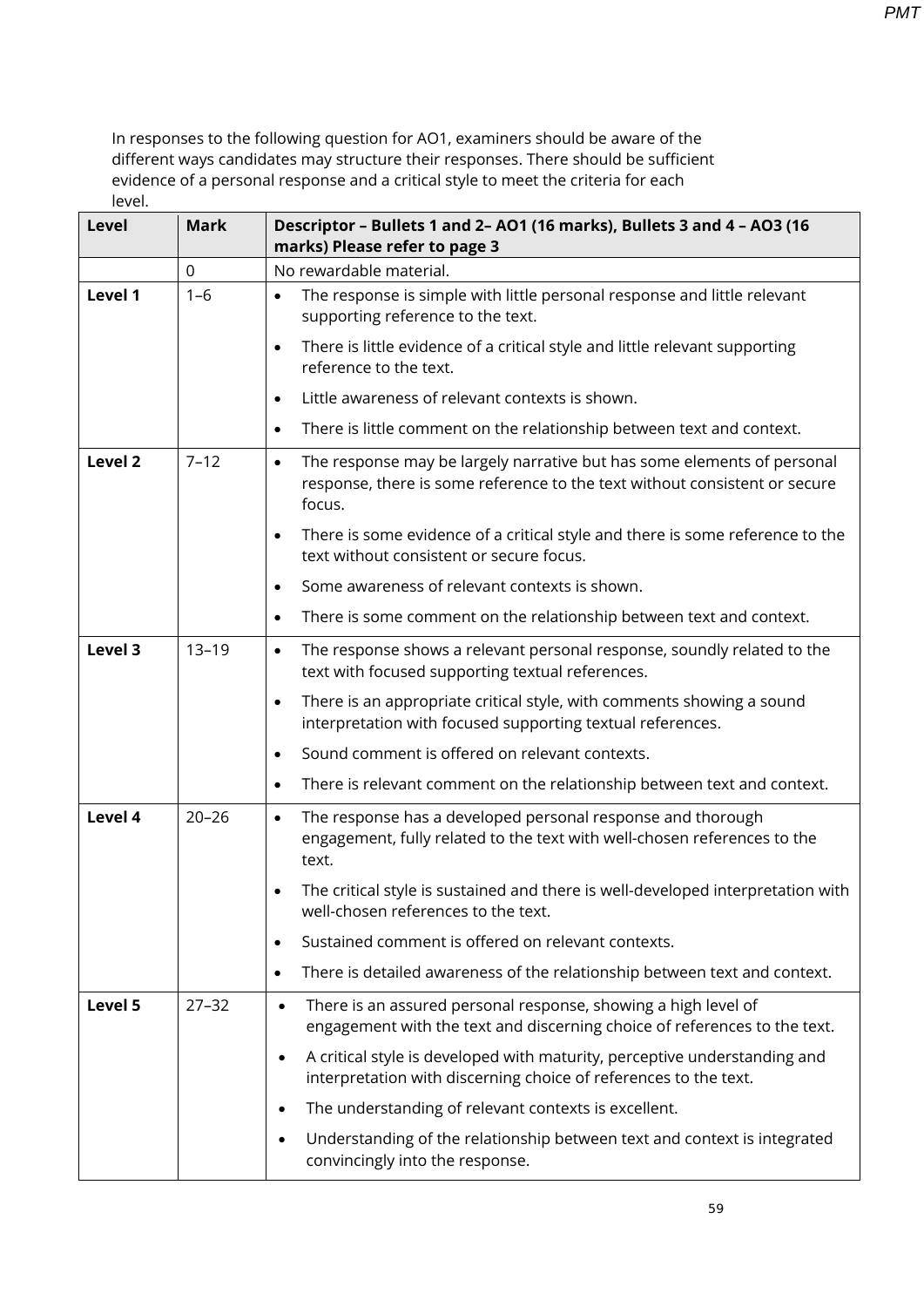**AO4 Mark Scheme Use for ALL Questions in Paper 1 – Section B (British Play OR British Novel)** Level Mark 0 No rewardable material. **Level 1** 1–2 **threshold performance**-in the context of the Level of Demand of the question. Learners spell and punctuate with reasonable accuracy, and use a reasonable range of vocabulary and sentence structures; any errors do not hinder meaning in the response. **Level 2**  $\begin{vmatrix} 3-5 \\ \end{vmatrix}$  **intermediate performance**-in the context of the Level of Demand of the question. Learners spell and punctuate with considerable accuracy, and use a considerable range of vocabulary and sentence structures to achieve general control of meaning. **Level 3** 6-8 **high performance**-in the context of the Level of Demand of the question. Learners spell and punctuate with consistent accuracy, and consistently use vocabulary and sentence structures to achieve effective control of meaning.

60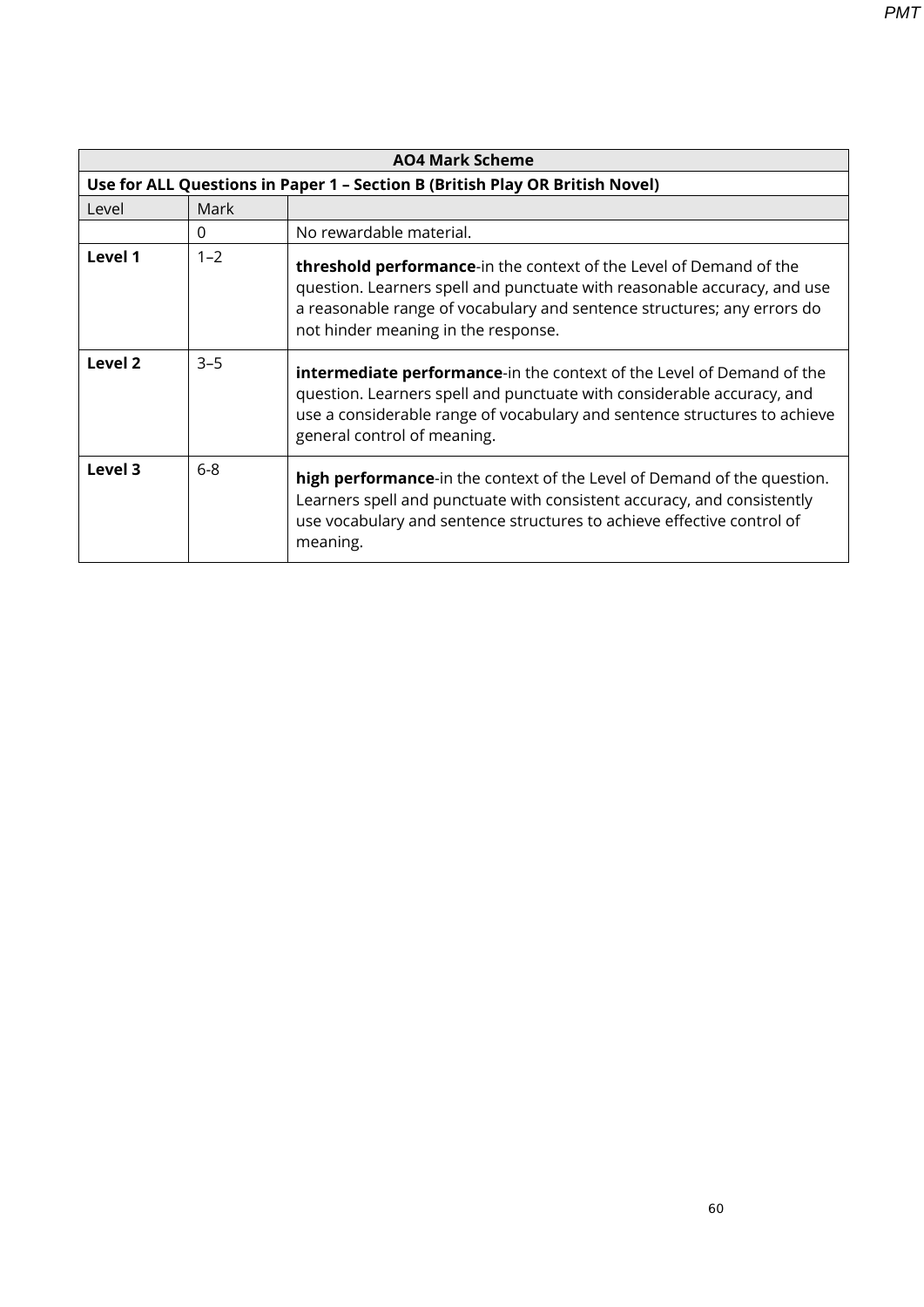| Question      | <b>Indicative content</b>                                                                                                                                                                                                                                                                                                                                                                                                                                                                                                                                                                                                                                                                                                                                                                                                                                                                                                                                                                                                                                                                                                                                                                                                                                                                                                                                                                                                                                                                                                                                                                                                                                                                                                                                                                                                                                                                                                                                                                                                                                                                                                                                                                                                                                                                                                                                                                                                                                                                                                                                              |
|---------------|------------------------------------------------------------------------------------------------------------------------------------------------------------------------------------------------------------------------------------------------------------------------------------------------------------------------------------------------------------------------------------------------------------------------------------------------------------------------------------------------------------------------------------------------------------------------------------------------------------------------------------------------------------------------------------------------------------------------------------------------------------------------------------------------------------------------------------------------------------------------------------------------------------------------------------------------------------------------------------------------------------------------------------------------------------------------------------------------------------------------------------------------------------------------------------------------------------------------------------------------------------------------------------------------------------------------------------------------------------------------------------------------------------------------------------------------------------------------------------------------------------------------------------------------------------------------------------------------------------------------------------------------------------------------------------------------------------------------------------------------------------------------------------------------------------------------------------------------------------------------------------------------------------------------------------------------------------------------------------------------------------------------------------------------------------------------------------------------------------------------------------------------------------------------------------------------------------------------------------------------------------------------------------------------------------------------------------------------------------------------------------------------------------------------------------------------------------------------------------------------------------------------------------------------------------------------|
| <b>Number</b> |                                                                                                                                                                                                                                                                                                                                                                                                                                                                                                                                                                                                                                                                                                                                                                                                                                                                                                                                                                                                                                                                                                                                                                                                                                                                                                                                                                                                                                                                                                                                                                                                                                                                                                                                                                                                                                                                                                                                                                                                                                                                                                                                                                                                                                                                                                                                                                                                                                                                                                                                                                        |
| 19 Anita      | The indicative content is not prescriptive. Reward responses that explore the significance of                                                                                                                                                                                                                                                                                                                                                                                                                                                                                                                                                                                                                                                                                                                                                                                                                                                                                                                                                                                                                                                                                                                                                                                                                                                                                                                                                                                                                                                                                                                                                                                                                                                                                                                                                                                                                                                                                                                                                                                                                                                                                                                                                                                                                                                                                                                                                                                                                                                                          |
| and Me        | Indian culture.                                                                                                                                                                                                                                                                                                                                                                                                                                                                                                                                                                                                                                                                                                                                                                                                                                                                                                                                                                                                                                                                                                                                                                                                                                                                                                                                                                                                                                                                                                                                                                                                                                                                                                                                                                                                                                                                                                                                                                                                                                                                                                                                                                                                                                                                                                                                                                                                                                                                                                                                                        |
|               |                                                                                                                                                                                                                                                                                                                                                                                                                                                                                                                                                                                                                                                                                                                                                                                                                                                                                                                                                                                                                                                                                                                                                                                                                                                                                                                                                                                                                                                                                                                                                                                                                                                                                                                                                                                                                                                                                                                                                                                                                                                                                                                                                                                                                                                                                                                                                                                                                                                                                                                                                                        |
|               | Responses may include:<br>Interpretation of the text (AO1):                                                                                                                                                                                                                                                                                                                                                                                                                                                                                                                                                                                                                                                                                                                                                                                                                                                                                                                                                                                                                                                                                                                                                                                                                                                                                                                                                                                                                                                                                                                                                                                                                                                                                                                                                                                                                                                                                                                                                                                                                                                                                                                                                                                                                                                                                                                                                                                                                                                                                                            |
|               |                                                                                                                                                                                                                                                                                                                                                                                                                                                                                                                                                                                                                                                                                                                                                                                                                                                                                                                                                                                                                                                                                                                                                                                                                                                                                                                                                                                                                                                                                                                                                                                                                                                                                                                                                                                                                                                                                                                                                                                                                                                                                                                                                                                                                                                                                                                                                                                                                                                                                                                                                                        |
|               | the Kumars are a Punjabi family who came to England for a better life for their children. They<br>$\bullet$<br>live in a predominantly white community in Tollington. Through their customs, celebrations<br>and food their Indian heritage acts as a contrast to the other members of the Tollington<br>community. They grew herbs in their front garden rather than flowers<br>Meena's physical appearance as a Punjabi girl places her in the minority in Tollington. She is<br>$\bullet$<br>desperate to fit in: 'I wanted to shed my body like a snake'. Through her friendship with<br>Anita, Meena initially tries her best to be accepted and to distance herself from her Indian<br>culture. She gets Anita to make her look paler by applying lots of face powder, but it does<br>not have the desired result, instead it makes her look ill<br>various incidents of racism highlight the attitudes to the differences between an Indian<br>$\bullet$<br>culture and that of the British population/the population of Tollington: the racial abuse from<br>another driver when Meena is in the car with her mother and the name of Anita's dog make<br>Meena realise the unfair prejudice and insensitivity that exists within her own community<br>the diversity of cultures is emphasised when the Tollington community decides to use the<br>$\bullet$<br>money from the fete to build a new chapel roof, supposedly to benefit the whole village, but<br>clearly does not include Meena and her family who, as Sikhs, attend the 'Gurdwara temple',<br>some distance away<br>Nanima helps Meena to come to terms with her Indian identity by providing her with<br>$\bullet$<br>support, teaching her Punjabi and telling her stories to help her make a connection with her<br>Indian culture: 'I desperately wanted to visit India'<br>when Anita is invited to tea, there is a contrast of cultural values. Anita's reaction to the<br>$\bullet$<br>curry and her poor behaviour emphasise the different expectations between the two<br>cultures and the way they eat and socialise<br>at the village fete Meena is affected by other people's racial attitudes. She states that she<br>$\bullet$<br>feels like she had 'been punched in the stomach'. Meena and her father feel isolated in their<br>own community: 'the whole crowd had turned into one huge eyeball'. Sam Lowbridge's<br>behaviour and Anita's lack of support shock Meena as the 'rose-tinted' spectacles disappear<br>and Meena realises that her parents were right all along. |
|               |                                                                                                                                                                                                                                                                                                                                                                                                                                                                                                                                                                                                                                                                                                                                                                                                                                                                                                                                                                                                                                                                                                                                                                                                                                                                                                                                                                                                                                                                                                                                                                                                                                                                                                                                                                                                                                                                                                                                                                                                                                                                                                                                                                                                                                                                                                                                                                                                                                                                                                                                                                        |
|               | Relationship between text and context (AO3):                                                                                                                                                                                                                                                                                                                                                                                                                                                                                                                                                                                                                                                                                                                                                                                                                                                                                                                                                                                                                                                                                                                                                                                                                                                                                                                                                                                                                                                                                                                                                                                                                                                                                                                                                                                                                                                                                                                                                                                                                                                                                                                                                                                                                                                                                                                                                                                                                                                                                                                           |
|               | Meena and her family present a difference cultural way of living and illustrates how an<br>$\bullet$<br>Indian family is set against the lifestyle of England in the 1960s                                                                                                                                                                                                                                                                                                                                                                                                                                                                                                                                                                                                                                                                                                                                                                                                                                                                                                                                                                                                                                                                                                                                                                                                                                                                                                                                                                                                                                                                                                                                                                                                                                                                                                                                                                                                                                                                                                                                                                                                                                                                                                                                                                                                                                                                                                                                                                                             |
|               | Meena's family is different as it is a Punjabi family in Tollington. The Punjabi language adds<br>$\bullet$                                                                                                                                                                                                                                                                                                                                                                                                                                                                                                                                                                                                                                                                                                                                                                                                                                                                                                                                                                                                                                                                                                                                                                                                                                                                                                                                                                                                                                                                                                                                                                                                                                                                                                                                                                                                                                                                                                                                                                                                                                                                                                                                                                                                                                                                                                                                                                                                                                                            |
|               | to the whole reading experience. Meena speaks of adults talking in rapid Punjabi, yet the                                                                                                                                                                                                                                                                                                                                                                                                                                                                                                                                                                                                                                                                                                                                                                                                                                                                                                                                                                                                                                                                                                                                                                                                                                                                                                                                                                                                                                                                                                                                                                                                                                                                                                                                                                                                                                                                                                                                                                                                                                                                                                                                                                                                                                                                                                                                                                                                                                                                              |
|               | next generation, although they understand, demonstrate a transition into British culture by                                                                                                                                                                                                                                                                                                                                                                                                                                                                                                                                                                                                                                                                                                                                                                                                                                                                                                                                                                                                                                                                                                                                                                                                                                                                                                                                                                                                                                                                                                                                                                                                                                                                                                                                                                                                                                                                                                                                                                                                                                                                                                                                                                                                                                                                                                                                                                                                                                                                            |
|               | responding in Black Country slang<br>Meena's childhood continues against the background of events including a series of miners'                                                                                                                                                                                                                                                                                                                                                                                                                                                                                                                                                                                                                                                                                                                                                                                                                                                                                                                                                                                                                                                                                                                                                                                                                                                                                                                                                                                                                                                                                                                                                                                                                                                                                                                                                                                                                                                                                                                                                                                                                                                                                                                                                                                                                                                                                                                                                                                                                                        |
|               | $\bullet$<br>strikes through the 70s and 80s, glam rock and the troubles in Ireland.                                                                                                                                                                                                                                                                                                                                                                                                                                                                                                                                                                                                                                                                                                                                                                                                                                                                                                                                                                                                                                                                                                                                                                                                                                                                                                                                                                                                                                                                                                                                                                                                                                                                                                                                                                                                                                                                                                                                                                                                                                                                                                                                                                                                                                                                                                                                                                                                                                                                                   |
|               |                                                                                                                                                                                                                                                                                                                                                                                                                                                                                                                                                                                                                                                                                                                                                                                                                                                                                                                                                                                                                                                                                                                                                                                                                                                                                                                                                                                                                                                                                                                                                                                                                                                                                                                                                                                                                                                                                                                                                                                                                                                                                                                                                                                                                                                                                                                                                                                                                                                                                                                                                                        |
|               | Reward all valid points.                                                                                                                                                                                                                                                                                                                                                                                                                                                                                                                                                                                                                                                                                                                                                                                                                                                                                                                                                                                                                                                                                                                                                                                                                                                                                                                                                                                                                                                                                                                                                                                                                                                                                                                                                                                                                                                                                                                                                                                                                                                                                                                                                                                                                                                                                                                                                                                                                                                                                                                                               |
|               | Candidates will be rewarded if they make relevant textual references or use short quotations<br>from the text. This includes relevant paraphrasing.                                                                                                                                                                                                                                                                                                                                                                                                                                                                                                                                                                                                                                                                                                                                                                                                                                                                                                                                                                                                                                                                                                                                                                                                                                                                                                                                                                                                                                                                                                                                                                                                                                                                                                                                                                                                                                                                                                                                                                                                                                                                                                                                                                                                                                                                                                                                                                                                                    |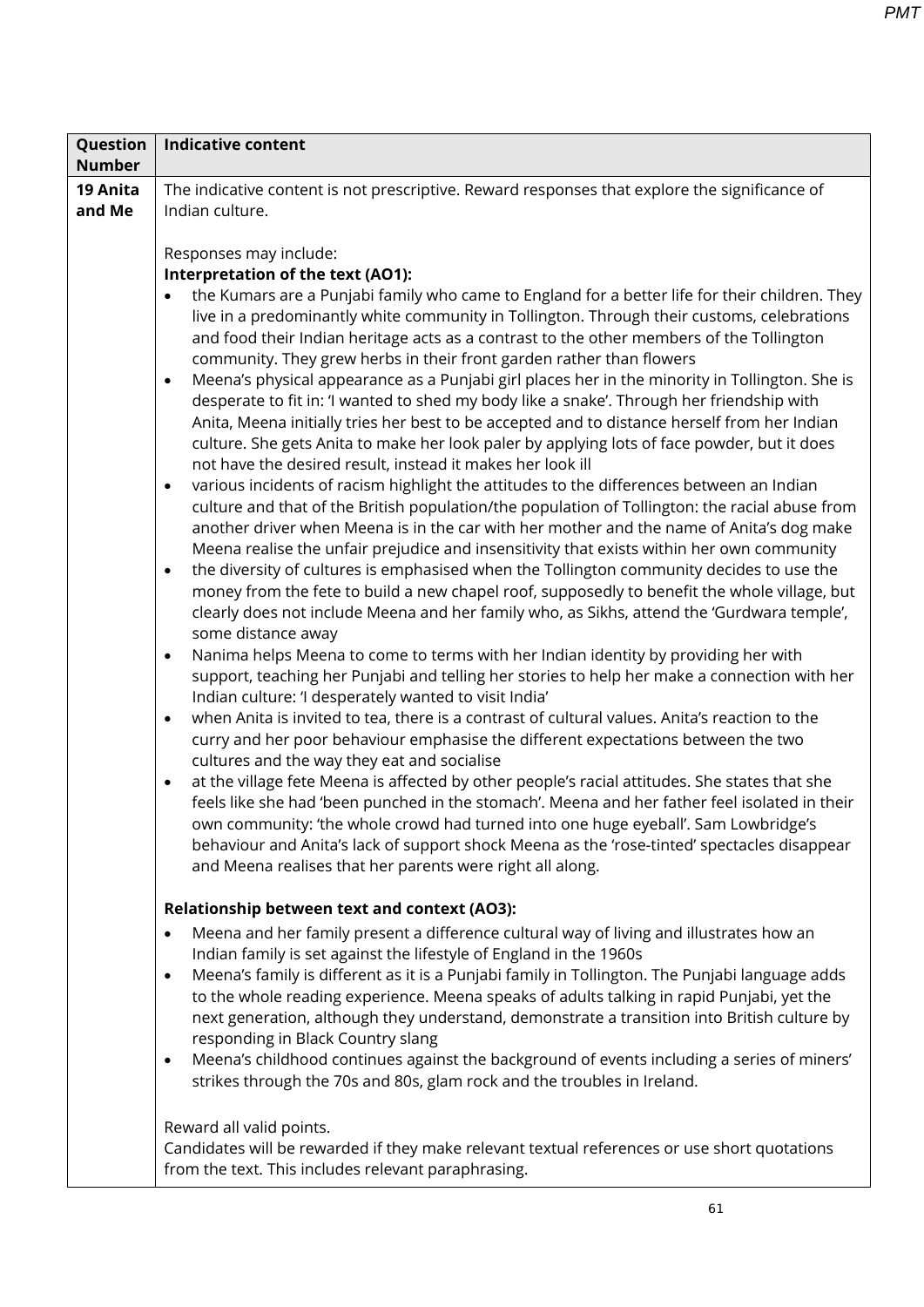| Level   | <b>Mark</b> | <b>Descriptor</b><br>Bullets 1 and 2- AO1 (16 marks), Bullets 3 and 4 - AO3 (16 marks) Please<br>refer to page 3                                                             |
|---------|-------------|------------------------------------------------------------------------------------------------------------------------------------------------------------------------------|
|         | $\mathbf 0$ | No rewardable material.                                                                                                                                                      |
| Level 1 | $1 - 6$     | The response is simple with little personal response and little relevant<br>$\bullet$<br>supporting reference to the text.                                                   |
|         |             | There is little evidence of a critical style and little relevant supporting<br>$\bullet$<br>reference to the text.                                                           |
|         |             | Little awareness of relevant contexts is shown.<br>$\bullet$                                                                                                                 |
|         |             | There is little comment on the relationship between text and context.<br>$\bullet$                                                                                           |
| Level 2 | $7 - 12$    | The response may be largely narrative but has some elements of personal<br>$\bullet$<br>response, there is some reference to the text without consistent or secure<br>focus. |
|         |             | There is some evidence of a critical style and there is some reference to the<br>$\bullet$<br>text without consistent or secure focus.                                       |
|         |             | Some awareness of relevant contexts is shown.<br>$\bullet$                                                                                                                   |
|         |             | There is some comment on the relationship between text and context.<br>$\bullet$                                                                                             |
| Level 3 | $13 - 19$   | The response shows a relevant personal response, soundly related to the<br>$\bullet$<br>text with focused supporting textual references.                                     |
|         |             | There is an appropriate critical style, with comments showing a sound<br>$\bullet$<br>interpretation with focused supporting textual references.                             |
|         |             | Sound comment is offered on relevant contexts.<br>$\bullet$                                                                                                                  |
|         |             | There is relevant comment on the relationship between text and context.<br>$\bullet$                                                                                         |
| Level 4 | $20 - 26$   | The response has a developed personal response and thorough engagement,<br>$\bullet$<br>fully related to the text with well-chosen references to the text.                   |
|         |             | The critical style is sustained and there is well-developed interpretation with<br>$\bullet$<br>well-chosen references to the text.                                          |
|         |             | Sustained comment is offered on relevant contexts.<br>$\bullet$                                                                                                              |
|         |             | There is detailed awareness of the relationship between text and context.<br>$\bullet$                                                                                       |
| Level 5 | $27 - 32$   | There is an assured personal response, showing a high level of engagement<br>$\bullet$<br>with the text and discerning choice of references to the text.                     |
|         |             | A critical style is developed with maturity, perceptive understanding and<br>$\bullet$<br>interpretation with discerning choice of references to the text.                   |
|         |             | The understanding of relevant contexts is excellent.                                                                                                                         |
|         |             | Understanding of the relationship between text and context is integrated<br>convincingly into the response.                                                                  |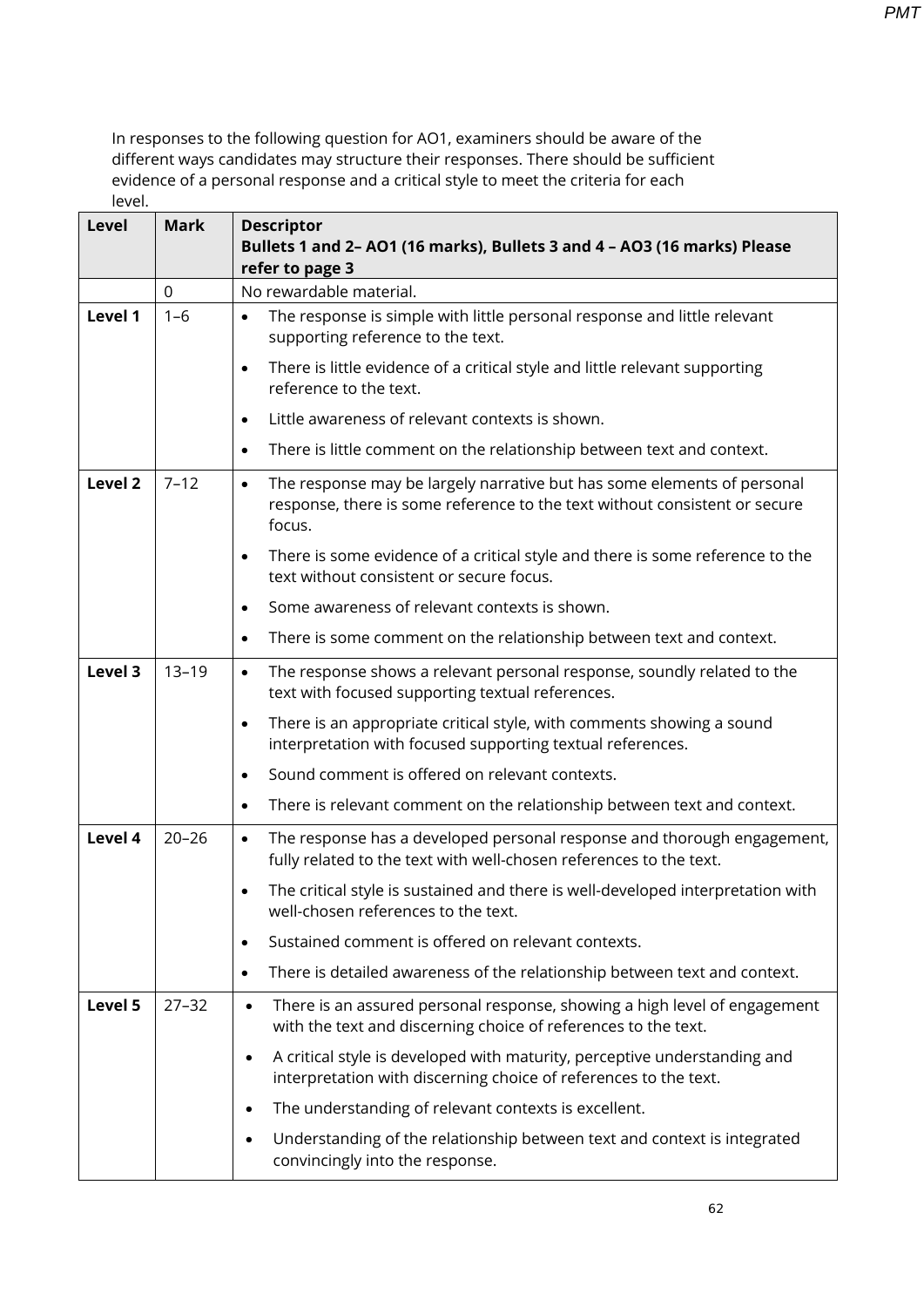| <b>AO4 Mark Scheme</b> |                                                                              |                                                                                                                                                                                                                                                                          |  |
|------------------------|------------------------------------------------------------------------------|--------------------------------------------------------------------------------------------------------------------------------------------------------------------------------------------------------------------------------------------------------------------------|--|
|                        | Use for ALL Questions in Paper 1 - Section B (British Play OR British Novel) |                                                                                                                                                                                                                                                                          |  |
| Level                  | Mark                                                                         |                                                                                                                                                                                                                                                                          |  |
|                        | $\Omega$                                                                     | No rewardable material.                                                                                                                                                                                                                                                  |  |
| Level 1                | $1 - 2$                                                                      | <b>threshold performance-</b> in the context of the Level of Demand of the<br>question. Learners spell and punctuate with reasonable accuracy, and use<br>a reasonable range of vocabulary and sentence structures; any errors do<br>not hinder meaning in the response. |  |
| Level 2                | $3 - 5$                                                                      | <b>intermediate performance-in</b> the context of the Level of Demand of the<br>question. Learners spell and punctuate with considerable accuracy, and<br>use a considerable range of vocabulary and sentence structures to achieve<br>general control of meaning.       |  |
| Level 3                | $6 - 8$                                                                      | <b>high performance-</b> in the context of the Level of Demand of the question.<br>Learners spell and punctuate with consistent accuracy, and consistently<br>use vocabulary and sentence structures to achieve effective control of<br>meaning.                         |  |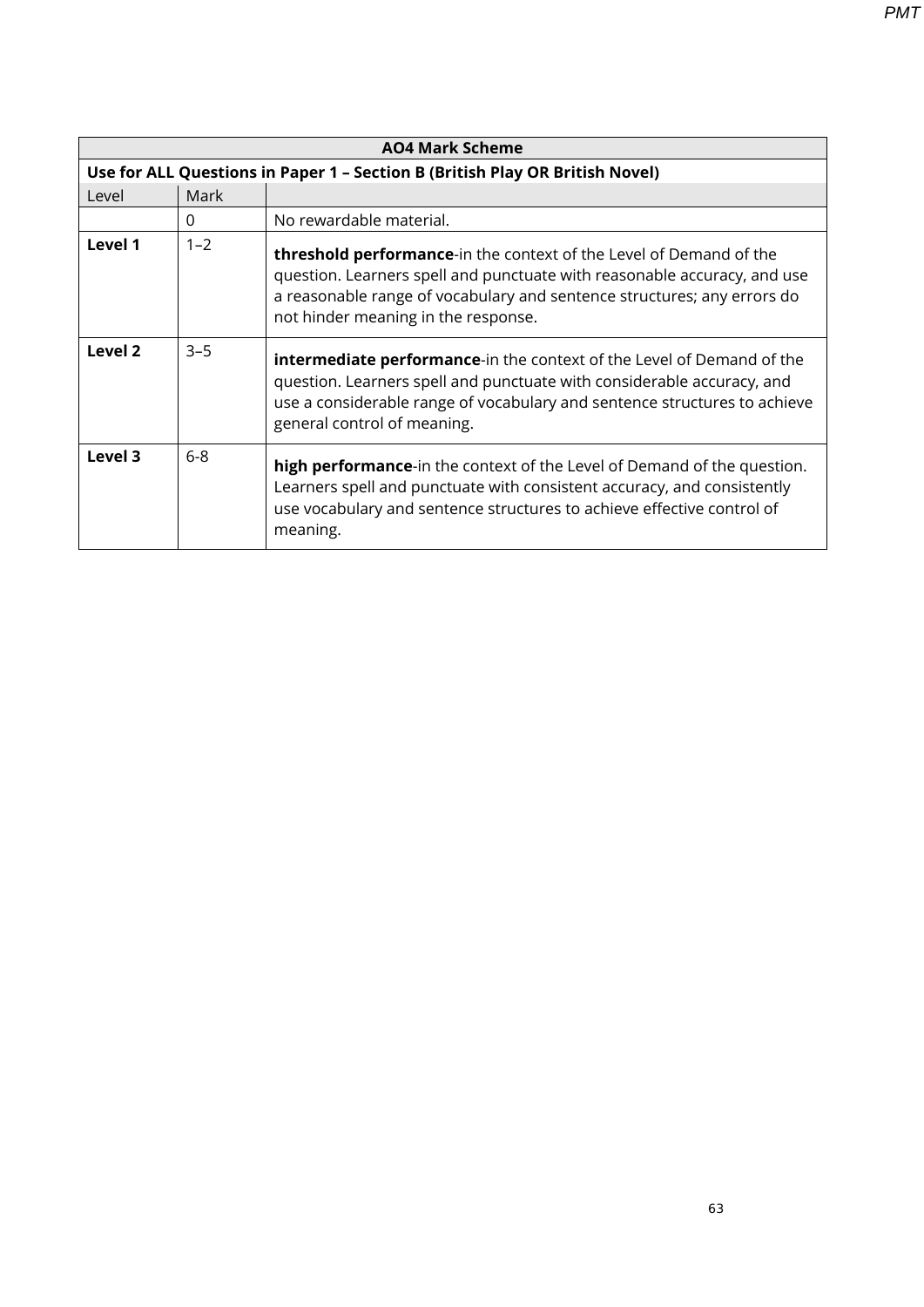| Question<br><b>Number</b> | <b>Indicative content</b>                                                                                                                                                                                                                                                                                                                                                                                                                                                                                                                                                                                                                                                                                                                                                                                                                                                                                                                                                                                                                                                                                                                                                                                                                                                                                                                                                                                                                                                                                                                                                                                                                                                                                                                                                                                                                                                                                                                                                                                                                                                                                                                                                                                                                                                        |  |  |
|---------------------------|----------------------------------------------------------------------------------------------------------------------------------------------------------------------------------------------------------------------------------------------------------------------------------------------------------------------------------------------------------------------------------------------------------------------------------------------------------------------------------------------------------------------------------------------------------------------------------------------------------------------------------------------------------------------------------------------------------------------------------------------------------------------------------------------------------------------------------------------------------------------------------------------------------------------------------------------------------------------------------------------------------------------------------------------------------------------------------------------------------------------------------------------------------------------------------------------------------------------------------------------------------------------------------------------------------------------------------------------------------------------------------------------------------------------------------------------------------------------------------------------------------------------------------------------------------------------------------------------------------------------------------------------------------------------------------------------------------------------------------------------------------------------------------------------------------------------------------------------------------------------------------------------------------------------------------------------------------------------------------------------------------------------------------------------------------------------------------------------------------------------------------------------------------------------------------------------------------------------------------------------------------------------------------|--|--|
| 20 Anita<br>and Me        | The indicative content is not prescriptive. Reward responses that explain how changes<br>are important in Anita and Me.                                                                                                                                                                                                                                                                                                                                                                                                                                                                                                                                                                                                                                                                                                                                                                                                                                                                                                                                                                                                                                                                                                                                                                                                                                                                                                                                                                                                                                                                                                                                                                                                                                                                                                                                                                                                                                                                                                                                                                                                                                                                                                                                                          |  |  |
|                           | Responses may include:                                                                                                                                                                                                                                                                                                                                                                                                                                                                                                                                                                                                                                                                                                                                                                                                                                                                                                                                                                                                                                                                                                                                                                                                                                                                                                                                                                                                                                                                                                                                                                                                                                                                                                                                                                                                                                                                                                                                                                                                                                                                                                                                                                                                                                                           |  |  |
|                           | <b>Interpretation of text (AO1):</b><br>there are many changes that occur in the novel, such as changes in friendships,<br>Tollington and the wider society, attitudes (notably Sam Lowbridge and Anita's racial<br>attitudes) and Meena's maturity, among other changes<br>at the end of the novel, the change in Papa's job through his promotion enables the<br>$\bullet$<br>Kumars to move to a better area. At the same time Meena passes her eleven-plus<br>gaining a place at the grammar school<br>Anita's relationship with Meena causes a change in Meena from a 'sweet happy girl'<br>$\bullet$<br>into a 'rude sulky monster'. Meena admires Anita at first but, as Anita exposes Meena<br>to a different view of life, she begins to see Anita differently and starts to pity her<br>the setting is important as it is changing rapidly. The bulldozing of the school and the<br>$\bullet$<br>building of the motorway have an impact on the infrastructure and community of<br>Tollington<br>Sam Lowbridge changes from a long-haired biker to an angry 'spiky crew cut' young<br>$\bullet$<br>man with a racist and violent attitude. His racism changes Meena's experience of life<br>in Tollington and makes her aware of the negative attitudes to her race and culture:<br>'we went Paki bashing'<br>Anita does not change for the better. She becomes more manipulative, aggressive<br>$\bullet$<br>and racially prejudiced. Her relationship with Sam changes from innocent flirting to<br>having sex with him<br>Nanima's visit brings about a change in Meena. Meena's feelings for her brother<br>$\bullet$<br>become more affectionate: 'fussed and cooed over Sunil'. She comes to realise the<br>consequences of her actions and the impact they have on her family. Her broken leg<br>and hospitalisation mean that they cannot travel to India<br>Meena's relationship with her parents changes as she matures and becomes more<br>$\bullet$<br>honest with them. At the start of the novel she lies to her father about stealing 'a<br>shilling' from her mother's bag and blames 'Baby' for stealing the collection tin from<br>Mr Ormerod's shop. There is a turning point in her behaviour when she tells the<br>police the truth about Tracey. |  |  |
|                           | <b>Relationship between text and context (AO3):</b>                                                                                                                                                                                                                                                                                                                                                                                                                                                                                                                                                                                                                                                                                                                                                                                                                                                                                                                                                                                                                                                                                                                                                                                                                                                                                                                                                                                                                                                                                                                                                                                                                                                                                                                                                                                                                                                                                                                                                                                                                                                                                                                                                                                                                              |  |  |
|                           | it was a period of social and economic change throughout the Midlands. The closure<br>٠<br>of the mines created a change in the working nature of Tollington<br>the building of the M6 and creation of more housing to accommodate the increasing<br>$\bullet$<br>population caused a change in the landscape of the countryside<br>educated immigrants gradually achieved more status professionally, despite<br>٠<br>growing racism in Britain.                                                                                                                                                                                                                                                                                                                                                                                                                                                                                                                                                                                                                                                                                                                                                                                                                                                                                                                                                                                                                                                                                                                                                                                                                                                                                                                                                                                                                                                                                                                                                                                                                                                                                                                                                                                                                                |  |  |
|                           | Reward all valid points.                                                                                                                                                                                                                                                                                                                                                                                                                                                                                                                                                                                                                                                                                                                                                                                                                                                                                                                                                                                                                                                                                                                                                                                                                                                                                                                                                                                                                                                                                                                                                                                                                                                                                                                                                                                                                                                                                                                                                                                                                                                                                                                                                                                                                                                         |  |  |
|                           | Candidates will be rewarded if they make relevant textual references or use short<br>quotations from the text. This includes relevant paraphrasing.                                                                                                                                                                                                                                                                                                                                                                                                                                                                                                                                                                                                                                                                                                                                                                                                                                                                                                                                                                                                                                                                                                                                                                                                                                                                                                                                                                                                                                                                                                                                                                                                                                                                                                                                                                                                                                                                                                                                                                                                                                                                                                                              |  |  |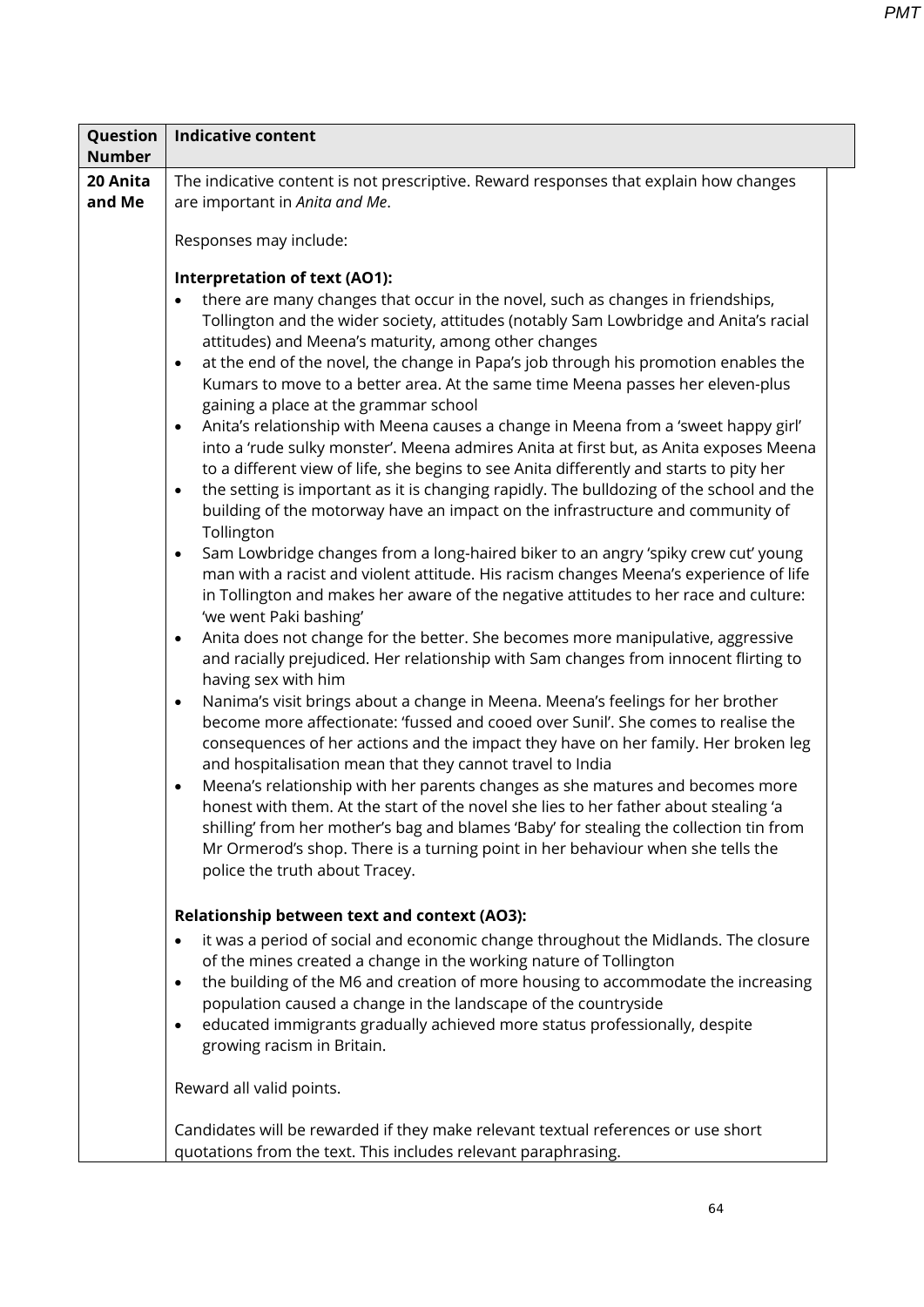| <b>Level</b>       | <b>Mark</b> | Descriptor - Bullets 1 and 2- AO1 (16 marks), Bullets 3 and 4 - AO3 (16<br>marks) Please see page 3                                                                          |
|--------------------|-------------|------------------------------------------------------------------------------------------------------------------------------------------------------------------------------|
|                    | $\mathbf 0$ | No rewardable material.                                                                                                                                                      |
| Level 1            | $1 - 6$     | The response is simple with little personal response and little relevant<br>$\bullet$<br>supporting reference to the text.                                                   |
|                    |             | There is little evidence of a critical style and little relevant supporting<br>$\bullet$<br>reference to the text.                                                           |
|                    |             | Little awareness of relevant contexts is shown.<br>$\bullet$                                                                                                                 |
|                    |             | There is little comment on the relationship between text and context.<br>$\bullet$                                                                                           |
| Level <sub>2</sub> | $7 - 12$    | The response may be largely narrative but has some elements of personal<br>$\bullet$<br>response, there is some reference to the text without consistent or secure<br>focus. |
|                    |             | There is some evidence of a critical style and there is some reference to<br>$\bullet$<br>the text without consistent or secure focus.                                       |
|                    |             | Some awareness of relevant contexts is shown.<br>$\bullet$                                                                                                                   |
|                    |             | There is some comment on the relationship between text and context.<br>$\bullet$                                                                                             |
| Level 3            | $13 - 19$   | The response shows a relevant personal response, soundly related to the<br>$\bullet$<br>text with focused supporting textual references.                                     |
|                    |             | There is an appropriate critical style, with comments showing a sound<br>$\bullet$<br>interpretation with focused supporting textual references.                             |
|                    |             | Sound comment is offered on relevant contexts.<br>$\bullet$                                                                                                                  |
|                    |             | There is relevant comment on the relationship between text and context.<br>$\bullet$                                                                                         |
| Level 4            | $20 - 26$   | The response has a developed personal response and thorough<br>$\bullet$<br>engagement, fully related to the text with well-chosen references to the<br>text.                |
|                    |             | The critical style is sustained and there is well-developed interpretation<br>$\bullet$<br>with well-chosen references to the text.                                          |
|                    |             | Sustained comment is offered on relevant contexts.<br>$\bullet$                                                                                                              |
|                    |             | There is detailed awareness of the relationship between text and context.<br>$\bullet$                                                                                       |
| Level 5            | $27 - 32$   | There is an assured personal response, showing a high level of<br>$\bullet$<br>engagement with the text and discerning choice of references to the text.                     |
|                    |             | A critical style is developed with maturity, perceptive understanding and<br>$\bullet$<br>interpretation with discerning choice of references to the text.                   |
|                    |             | The understanding of relevant contexts is excellent.<br>$\bullet$                                                                                                            |
|                    |             | Understanding of the relationship between text and context is integrated<br>$\bullet$<br>convincingly into the response.                                                     |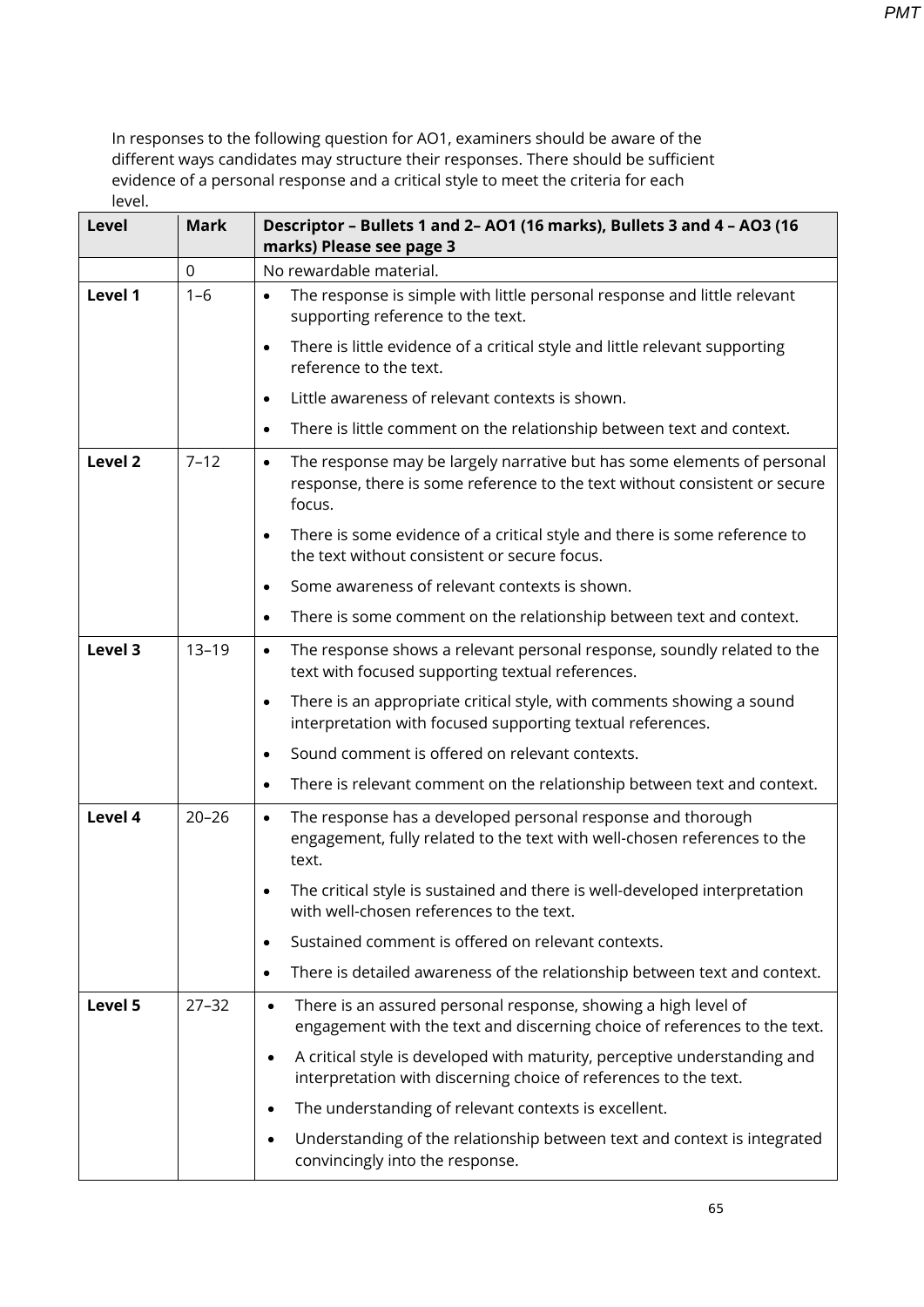**AO4 Mark Scheme Use for ALL Questions in Paper 1 – Section B (British Play OR British Novel)** Level Mark 0 No rewardable material. **Level 1** | 1–2 **threshold performance**-in the context of the Level of Demand of the question. Learners spell and punctuate with reasonable accuracy, and use a reasonable range of vocabulary and sentence structures; any errors do not hinder meaning in the response. **Level 2**  $\begin{vmatrix} 3-5 \\ \end{vmatrix}$  **intermediate performance**-in the context of the Level of Demand of the question. Learners spell and punctuate with considerable accuracy, and use a considerable range of vocabulary and sentence structures to achieve general control of meaning. **Level 3** 6-8 **high performance**-in the context of the Level of Demand of the question. Learners spell and punctuate with consistent accuracy, and consistently use vocabulary and sentence structures to achieve effective control of meaning.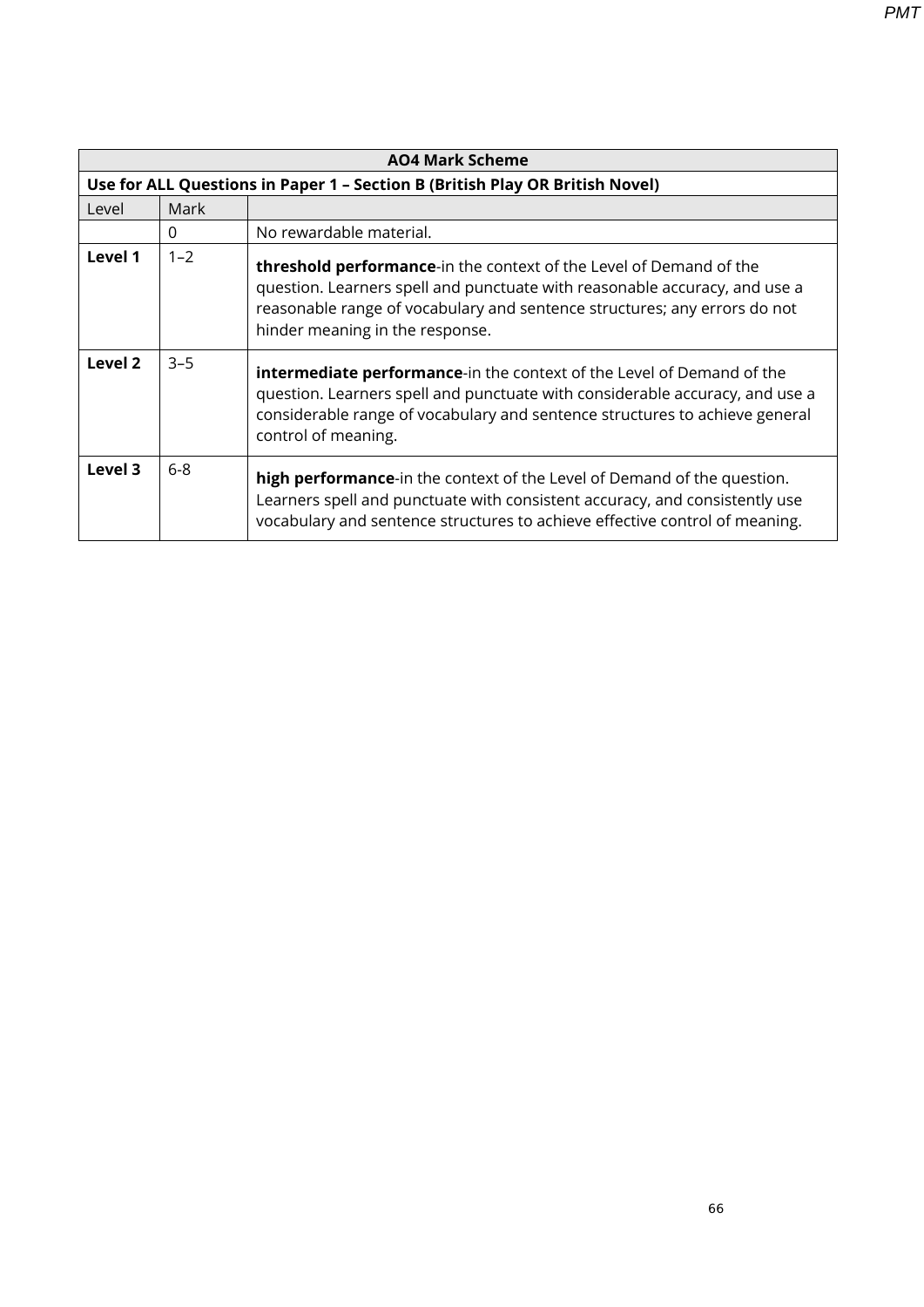| Question      | <b>Indicative content</b>                                                                                                                                                                                                                                                                                                                                                                                                                                                                                                                                                                                                                                                                                                                                                                                                                                                                                                                                                                                                                                                                                                                                                                                                                                                                                                                                                                                                                                                                                                                                                                                                                                                                                                                                                                                                                                                                                                                                                                                                                                                                                                                                                                                                                                                                                                  |  |  |
|---------------|----------------------------------------------------------------------------------------------------------------------------------------------------------------------------------------------------------------------------------------------------------------------------------------------------------------------------------------------------------------------------------------------------------------------------------------------------------------------------------------------------------------------------------------------------------------------------------------------------------------------------------------------------------------------------------------------------------------------------------------------------------------------------------------------------------------------------------------------------------------------------------------------------------------------------------------------------------------------------------------------------------------------------------------------------------------------------------------------------------------------------------------------------------------------------------------------------------------------------------------------------------------------------------------------------------------------------------------------------------------------------------------------------------------------------------------------------------------------------------------------------------------------------------------------------------------------------------------------------------------------------------------------------------------------------------------------------------------------------------------------------------------------------------------------------------------------------------------------------------------------------------------------------------------------------------------------------------------------------------------------------------------------------------------------------------------------------------------------------------------------------------------------------------------------------------------------------------------------------------------------------------------------------------------------------------------------------|--|--|
| <b>Number</b> |                                                                                                                                                                                                                                                                                                                                                                                                                                                                                                                                                                                                                                                                                                                                                                                                                                                                                                                                                                                                                                                                                                                                                                                                                                                                                                                                                                                                                                                                                                                                                                                                                                                                                                                                                                                                                                                                                                                                                                                                                                                                                                                                                                                                                                                                                                                            |  |  |
| 21 The        | The indicative content is not prescriptive. Reward the responses that explore how the                                                                                                                                                                                                                                                                                                                                                                                                                                                                                                                                                                                                                                                                                                                                                                                                                                                                                                                                                                                                                                                                                                                                                                                                                                                                                                                                                                                                                                                                                                                                                                                                                                                                                                                                                                                                                                                                                                                                                                                                                                                                                                                                                                                                                                      |  |  |
| Woman         | residents of Crythin Gifford are significant in the novel.                                                                                                                                                                                                                                                                                                                                                                                                                                                                                                                                                                                                                                                                                                                                                                                                                                                                                                                                                                                                                                                                                                                                                                                                                                                                                                                                                                                                                                                                                                                                                                                                                                                                                                                                                                                                                                                                                                                                                                                                                                                                                                                                                                                                                                                                 |  |  |
| in Black      | Responses may include:                                                                                                                                                                                                                                                                                                                                                                                                                                                                                                                                                                                                                                                                                                                                                                                                                                                                                                                                                                                                                                                                                                                                                                                                                                                                                                                                                                                                                                                                                                                                                                                                                                                                                                                                                                                                                                                                                                                                                                                                                                                                                                                                                                                                                                                                                                     |  |  |
|               |                                                                                                                                                                                                                                                                                                                                                                                                                                                                                                                                                                                                                                                                                                                                                                                                                                                                                                                                                                                                                                                                                                                                                                                                                                                                                                                                                                                                                                                                                                                                                                                                                                                                                                                                                                                                                                                                                                                                                                                                                                                                                                                                                                                                                                                                                                                            |  |  |
|               | Interpretation of text (AO1):<br>Samuel Daily is an important resident and successful businessman of Crythin<br>Gifford. He is the first person Arthur Kipps meets. He offers Kipps his card in case he<br>should need anyone. Daily keeps an eye on Kipps and is concerned for his welfare:<br>'The Dailys were attentiveness and kindness'. He lends Arthur his dog, Spider, to<br>keep him company at Eel Marsh House<br>Daily helps to rescue Kipps from Eel Marsh House and he and his wife look after him<br>$\bullet$<br>until he is well again. The relationship between Kipps and Daily creates a bond<br>between the pair, and Daily later becomes godfather to Kipps' son, Joseph<br>the landlord runs the Gifford Arms where Kipps stays while in Crythin Gifford. He is<br>$\bullet$<br>a hospitable man who initially makes Kipps feel welcome. When he discovers that<br>Kipps is there to attend Mrs Drablow's funeral, he becomes evasive and expresses<br>concern at the mention of her name: 'His face flickered with  what? Alarm'<br>Mr Jerome acts as Kipps' contact in Crythin Gifford. He is Alice Drablow's agent and<br>$\bullet$<br>looks after her property and business ventures. He is a guarded man, who is<br>haunted by his past: 'somewhat shuttered expression'. When the woman in black is<br>mentioned he reacts, dramatically turning a 'sickly green', and appears ready to<br>collapse<br>Mr Jerome never openly speaks to Kipps about his past but makes vague references<br>$\bullet$<br>to tales, which leaves the reader to imagine what he is referring to. When Kipps<br>approaches him for help he becomes agitated: 'expression was one of panic'. It is<br>later revealed that his child died after a sighting of the woman in black<br>Keckwick drives the pony and trap and takes Kipps across the Nine Lives Causeway.<br>$\bullet$<br>He is unemotional and speaks matter-of-factly. He does show concern for Kipps and<br>turns up to collect him as arranged in the early hours of the morning: 'I wouldn't<br>have left you over the night'<br>towards the end of the novel, Daily reveals that it was Keckwick's father who was<br>driving the pony and trap that was 'sucked into the quicksands' and caused the<br>drowning of Jennet Humfrye's son, Nathaniel. |  |  |
|               | <b>Relationship between text and context (AO3):</b>                                                                                                                                                                                                                                                                                                                                                                                                                                                                                                                                                                                                                                                                                                                                                                                                                                                                                                                                                                                                                                                                                                                                                                                                                                                                                                                                                                                                                                                                                                                                                                                                                                                                                                                                                                                                                                                                                                                                                                                                                                                                                                                                                                                                                                                                        |  |  |
|               | locating the story in an isolated rural community acts as a contrast to the busy and<br>$\bullet$                                                                                                                                                                                                                                                                                                                                                                                                                                                                                                                                                                                                                                                                                                                                                                                                                                                                                                                                                                                                                                                                                                                                                                                                                                                                                                                                                                                                                                                                                                                                                                                                                                                                                                                                                                                                                                                                                                                                                                                                                                                                                                                                                                                                                          |  |  |
|               | noisy streets of London where Kipps works                                                                                                                                                                                                                                                                                                                                                                                                                                                                                                                                                                                                                                                                                                                                                                                                                                                                                                                                                                                                                                                                                                                                                                                                                                                                                                                                                                                                                                                                                                                                                                                                                                                                                                                                                                                                                                                                                                                                                                                                                                                                                                                                                                                                                                                                                  |  |  |
|               | Jennet Humfrye's ghostly revenge on the community of Crythin Gifford, whose<br>$\bullet$                                                                                                                                                                                                                                                                                                                                                                                                                                                                                                                                                                                                                                                                                                                                                                                                                                                                                                                                                                                                                                                                                                                                                                                                                                                                                                                                                                                                                                                                                                                                                                                                                                                                                                                                                                                                                                                                                                                                                                                                                                                                                                                                                                                                                                   |  |  |
|               | judgemental attitudes forced her to give up her child, conforms to the traditional                                                                                                                                                                                                                                                                                                                                                                                                                                                                                                                                                                                                                                                                                                                                                                                                                                                                                                                                                                                                                                                                                                                                                                                                                                                                                                                                                                                                                                                                                                                                                                                                                                                                                                                                                                                                                                                                                                                                                                                                                                                                                                                                                                                                                                         |  |  |
|               | Gothic Horror genre                                                                                                                                                                                                                                                                                                                                                                                                                                                                                                                                                                                                                                                                                                                                                                                                                                                                                                                                                                                                                                                                                                                                                                                                                                                                                                                                                                                                                                                                                                                                                                                                                                                                                                                                                                                                                                                                                                                                                                                                                                                                                                                                                                                                                                                                                                        |  |  |
|               | the late Victorian period was a time of rationalism and scientific attitudes; however,<br>$\bullet$                                                                                                                                                                                                                                                                                                                                                                                                                                                                                                                                                                                                                                                                                                                                                                                                                                                                                                                                                                                                                                                                                                                                                                                                                                                                                                                                                                                                                                                                                                                                                                                                                                                                                                                                                                                                                                                                                                                                                                                                                                                                                                                                                                                                                        |  |  |
|               | superstitions and belief in ghosts still exerted an influence, especially in an isolated                                                                                                                                                                                                                                                                                                                                                                                                                                                                                                                                                                                                                                                                                                                                                                                                                                                                                                                                                                                                                                                                                                                                                                                                                                                                                                                                                                                                                                                                                                                                                                                                                                                                                                                                                                                                                                                                                                                                                                                                                                                                                                                                                                                                                                   |  |  |
|               | village community.                                                                                                                                                                                                                                                                                                                                                                                                                                                                                                                                                                                                                                                                                                                                                                                                                                                                                                                                                                                                                                                                                                                                                                                                                                                                                                                                                                                                                                                                                                                                                                                                                                                                                                                                                                                                                                                                                                                                                                                                                                                                                                                                                                                                                                                                                                         |  |  |
|               | Reward all valid points.                                                                                                                                                                                                                                                                                                                                                                                                                                                                                                                                                                                                                                                                                                                                                                                                                                                                                                                                                                                                                                                                                                                                                                                                                                                                                                                                                                                                                                                                                                                                                                                                                                                                                                                                                                                                                                                                                                                                                                                                                                                                                                                                                                                                                                                                                                   |  |  |
|               | Candidates will be rewarded if they make relevant textual references or use short                                                                                                                                                                                                                                                                                                                                                                                                                                                                                                                                                                                                                                                                                                                                                                                                                                                                                                                                                                                                                                                                                                                                                                                                                                                                                                                                                                                                                                                                                                                                                                                                                                                                                                                                                                                                                                                                                                                                                                                                                                                                                                                                                                                                                                          |  |  |
|               | quotations from the text. This includes relevant paraphrasing.                                                                                                                                                                                                                                                                                                                                                                                                                                                                                                                                                                                                                                                                                                                                                                                                                                                                                                                                                                                                                                                                                                                                                                                                                                                                                                                                                                                                                                                                                                                                                                                                                                                                                                                                                                                                                                                                                                                                                                                                                                                                                                                                                                                                                                                             |  |  |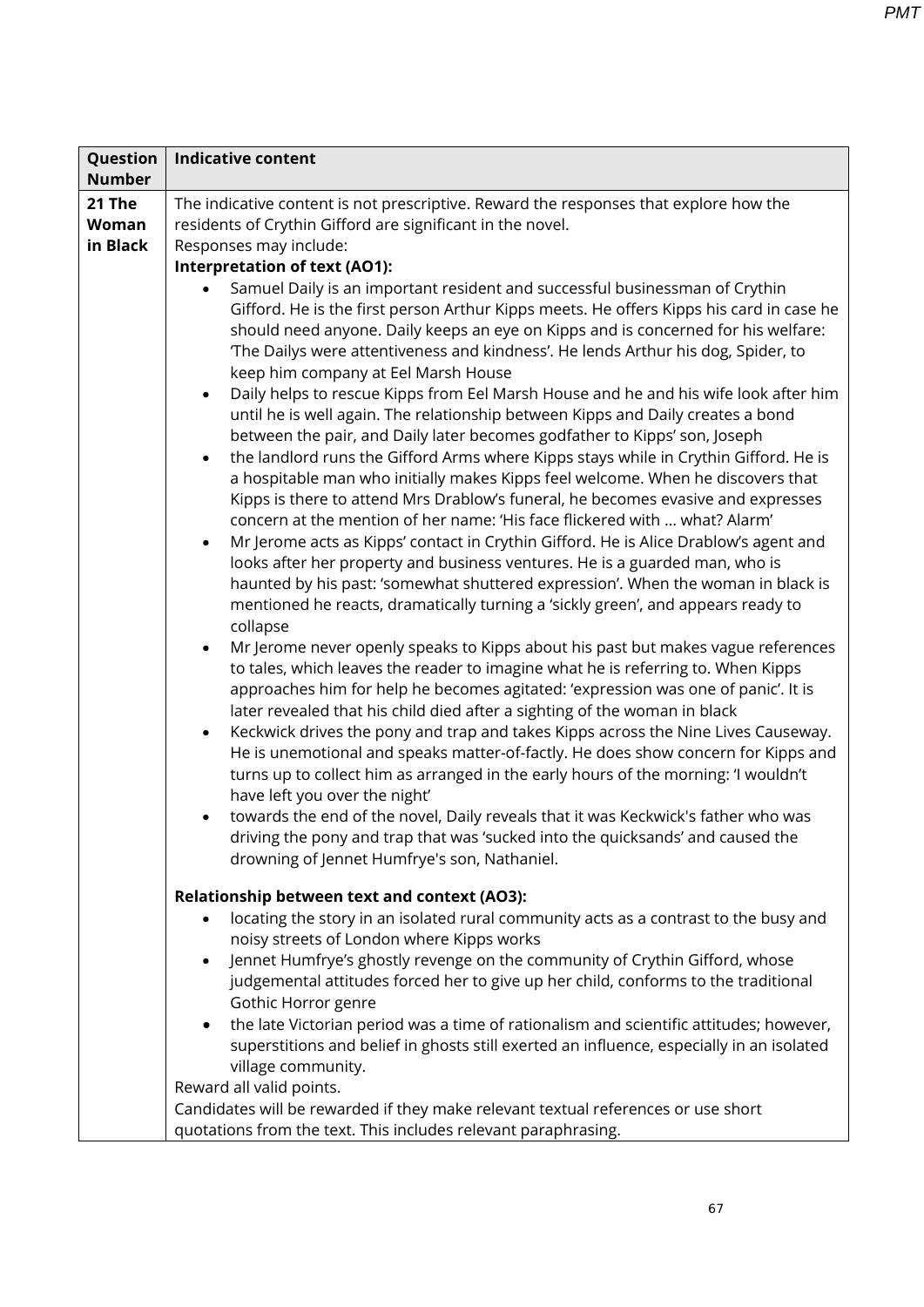| <b>Level</b>       | <b>Mark</b> | Descriptor - Bullets 1 and 2- AO1 (16 marks), Bullets 3 and 4 - AO3 (16<br>marks) Please refer to page 3                                                                     |
|--------------------|-------------|------------------------------------------------------------------------------------------------------------------------------------------------------------------------------|
|                    | $\mathbf 0$ | No rewardable material.                                                                                                                                                      |
| Level 1            | $1 - 6$     | The response is simple with little personal response and little relevant<br>$\bullet$<br>supporting reference to the text.                                                   |
|                    |             | There is little evidence of a critical style and little relevant supporting<br>$\bullet$<br>reference to the text.                                                           |
|                    |             | Little awareness of relevant contexts is shown.<br>$\bullet$                                                                                                                 |
|                    |             | There is little comment on the relationship between text and context.<br>$\bullet$                                                                                           |
| Level <sub>2</sub> | $7 - 12$    | The response may be largely narrative but has some elements of personal<br>$\bullet$<br>response, there is some reference to the text without consistent or secure<br>focus. |
|                    |             | There is some evidence of a critical style and there is some reference to<br>$\bullet$<br>the text without consistent or secure focus.                                       |
|                    |             | Some awareness of relevant contexts is shown.<br>$\bullet$                                                                                                                   |
|                    |             | There is some comment on the relationship between text and context.<br>$\bullet$                                                                                             |
| Level 3            | $13 - 19$   | The response shows a relevant personal response, soundly related to the<br>$\bullet$<br>text with focused supporting textual references.                                     |
|                    |             | There is an appropriate critical style, with comments showing a sound<br>$\bullet$<br>interpretation with focused supporting textual references.                             |
|                    |             | Sound comment is offered on relevant contexts.<br>$\bullet$                                                                                                                  |
|                    |             | There is relevant comment on the relationship between text and context.<br>$\bullet$                                                                                         |
| Level 4            | $20 - 26$   | The response has a developed personal response and thorough<br>$\bullet$<br>engagement, fully related to the text with well-chosen references to the<br>text.                |
|                    |             | The critical style is sustained and there is well-developed interpretation<br>$\bullet$<br>with well-chosen references to the text.                                          |
|                    |             | Sustained comment is offered on relevant contexts.<br>$\bullet$                                                                                                              |
|                    |             | There is detailed awareness of the relationship between text and context.<br>$\bullet$                                                                                       |
| Level 5            | $27 - 32$   | There is an assured personal response, showing a high level of<br>$\bullet$<br>engagement with the text and discerning choice of references to the text.                     |
|                    |             | A critical style is developed with maturity, perceptive understanding and<br>$\bullet$<br>interpretation with discerning choice of references to the text.                   |
|                    |             | The understanding of relevant contexts is excellent.<br>$\bullet$                                                                                                            |
|                    |             | Understanding of the relationship between text and context is integrated<br>$\bullet$<br>convincingly into the response.                                                     |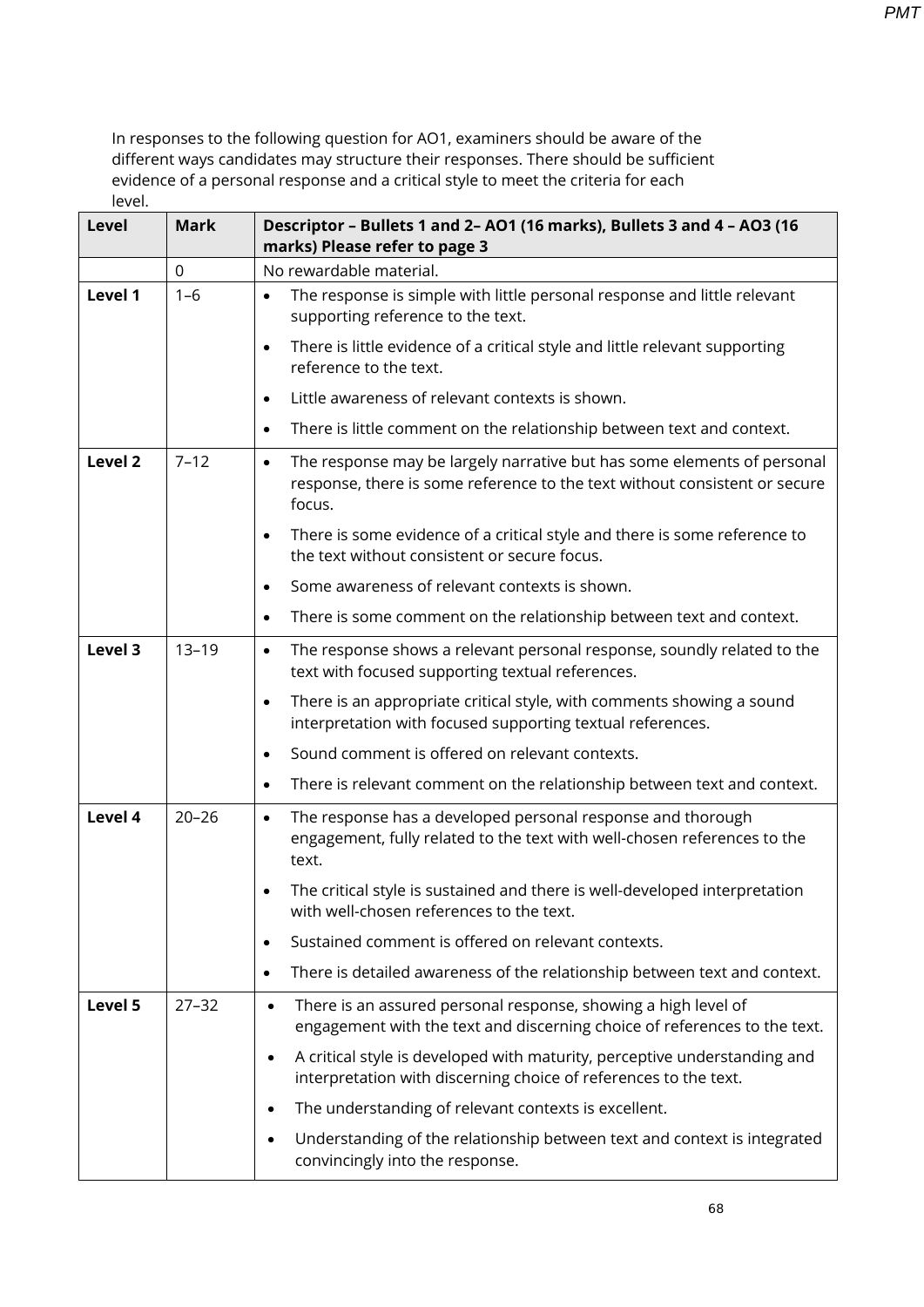**AO4 Mark Scheme Use for ALL Questions in Paper 1 – Section B (British Play OR British Novel)** Level | Mark 0 No rewardable material. **Level 1** 1–2 **threshold performance**-in the context of the Level of Demand of the question. Learners spell and punctuate with reasonable accuracy, and use a reasonable range of vocabulary and sentence structures; any errors do not hinder meaning in the response. **Level 2** 3–5 **intermediate performance**-in the context of the Level of Demand of the question. Learners spell and punctuate with considerable accuracy, and use a considerable range of vocabulary and sentence structures to achieve general control of meaning. **Level 3** 6-8 **high performance**-in the context of the Level of Demand of the question. *PMT*

> Learners spell and punctuate with consistent accuracy, and consistently use vocabulary and sentence structures to achieve effective control of meaning.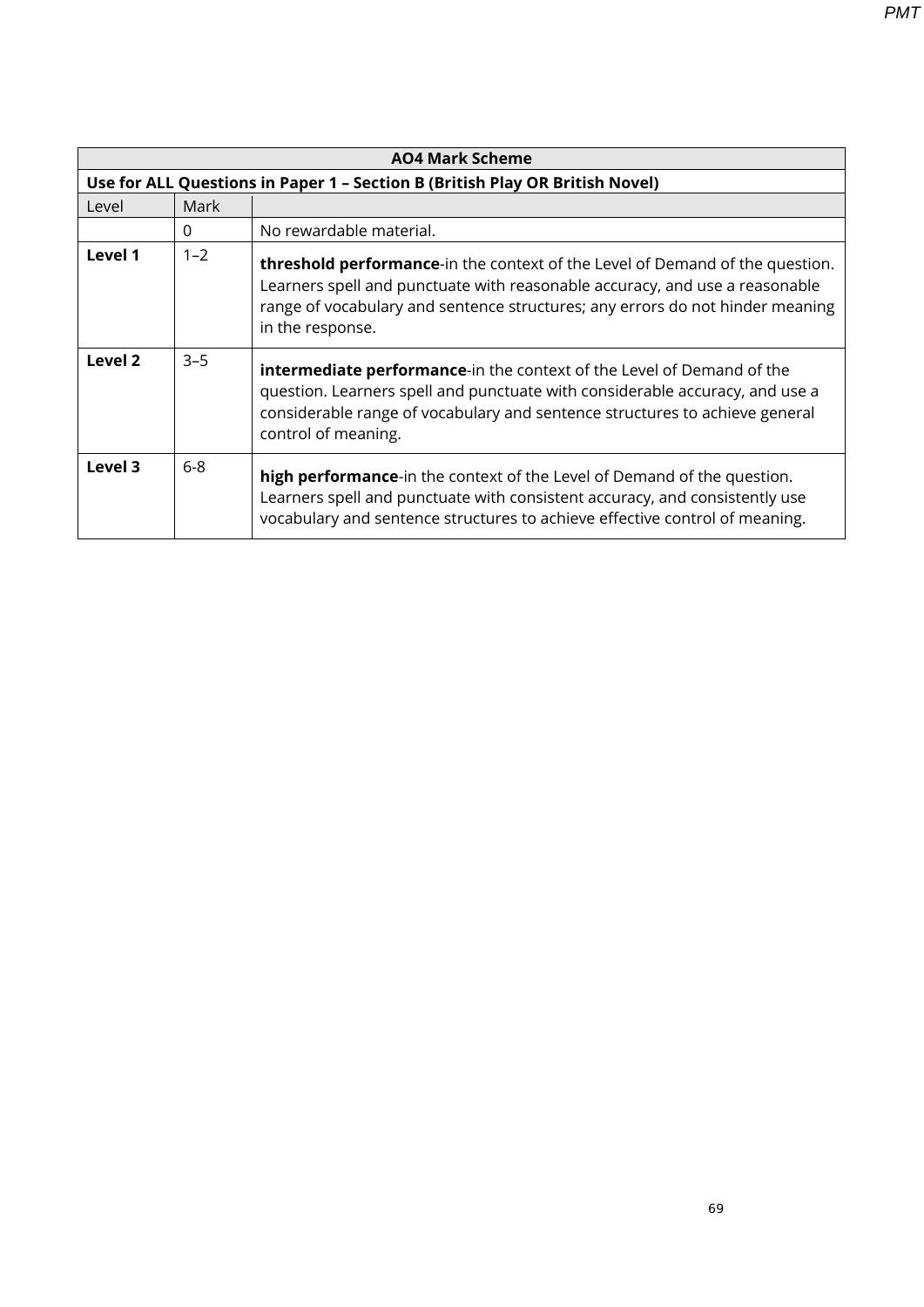| Question<br><b>Number</b>   | <b>Indicative content</b>                                                                                                                                                                                                                                                                                                                                                                                                                                                                                                                                                                                                                                                                                                                                                                                                                                                                                                                                                                                                                                                                                                                                                                                                                                                                                                                                                                                                                                                                                                                                                                                                                                                                                                                                                                                                                                                                                                                                                                                                                                                                                                                                                                                                                                  |  |  |  |
|-----------------------------|------------------------------------------------------------------------------------------------------------------------------------------------------------------------------------------------------------------------------------------------------------------------------------------------------------------------------------------------------------------------------------------------------------------------------------------------------------------------------------------------------------------------------------------------------------------------------------------------------------------------------------------------------------------------------------------------------------------------------------------------------------------------------------------------------------------------------------------------------------------------------------------------------------------------------------------------------------------------------------------------------------------------------------------------------------------------------------------------------------------------------------------------------------------------------------------------------------------------------------------------------------------------------------------------------------------------------------------------------------------------------------------------------------------------------------------------------------------------------------------------------------------------------------------------------------------------------------------------------------------------------------------------------------------------------------------------------------------------------------------------------------------------------------------------------------------------------------------------------------------------------------------------------------------------------------------------------------------------------------------------------------------------------------------------------------------------------------------------------------------------------------------------------------------------------------------------------------------------------------------------------------|--|--|--|
| 22 The<br>Woman<br>in Black | The indicative content is not prescriptive. Reward responses that explore how danger is<br>important in The Woman in Black.<br>Responses may include:                                                                                                                                                                                                                                                                                                                                                                                                                                                                                                                                                                                                                                                                                                                                                                                                                                                                                                                                                                                                                                                                                                                                                                                                                                                                                                                                                                                                                                                                                                                                                                                                                                                                                                                                                                                                                                                                                                                                                                                                                                                                                                      |  |  |  |
|                             | <b>Interpretation of text (AO1):</b><br>most of the dangers that Arthur faces occur at night: the drowning of the child in the<br>quicksand; the mystery of the unlocked nursery door and the ghostly moving rocking chair<br>the description of London and the 'evil-smelling fog', which Arthur Kipps describes as<br>$\bullet$<br>'menacing and sinister', suggests that London is a dangerous place to live and work<br>the lack of information given to Kipps on his arrival in Crythin Gifford by Mr Jerome 'dark<br>$\bullet$<br>mutterings' of the local residents, suggests that Kipps is exposing himself to danger by<br>attending the funeral of Alice Drablow and sorting out her estate<br>the use of setting, particularly the landscape around Crythin Gifford and Eel Marsh House,<br>$\bullet$<br>creates an atmosphere of danger: 'eerie marshes, sudden fogs, moaning winds'. The house<br>is physically cut off from the mainland twice a day by the tide, with the only means of<br>access via the Nine Lives Causeway at low tide<br>Eel Marsh House with its ancient chapel and graveyard appears threatening to Kipps. He<br>$\bullet$<br>describes the location as a place of 'bleakness and eeriness'. The sudden appearance of<br>the woman in black in the graveyard and her face, displaying 'hatred and malevolence',<br>terrifies Kipps and emphasises the danger she poses<br>Jennet Humfrye represents a danger to anyone who comes into contact with her. Because<br>$\bullet$<br>of her family's betrayal and her not being allowed to raise her own child, she takes her<br>anger out on others by causing the deaths of other children: 'her pent-up hatred and<br>desire for revenge'. Kipps experiences her revenge when he sees her at Crythin Gifford and<br>again at Eel Marsh House. The sighting results in his son's death in a terrible accident: 'she<br>had had her revenge'<br>the marshes around Eel Marsh House are a danger to cross. The pony and trap carrying<br>$\bullet$<br>Jennet's son, Nathaniel, gets sucked into the quicksand and Kipps experiences the tragic<br>and ghostly event when he visits Eel Marsh House: 'appalling last noises of a pony and<br>trap, carrying a child in it'. |  |  |  |
|                             | <b>Relationship of text and context (AO3):</b><br>written in the twentieth century, the novel recreates the conventions of the Victorian<br>Gothic genre through the use of dangerous locations, which are abandoned and cut off<br>from civilisation and safety<br>the dangers of Eel Marsh House's location, its history and isolation from the village reflect<br>$\bullet$<br>the differences between cities like London and the poorer countryside communities<br>women were expected to possess high moral values. It was considered unacceptable for a<br>woman to have a child outside marriage, as she would risk being cut off by her family and<br>having the baby taken away, like Jennet Humfrye.<br>Reward all valid points.<br>Candidates will be rewarded if they make relevant textual references or use short quotations                                                                                                                                                                                                                                                                                                                                                                                                                                                                                                                                                                                                                                                                                                                                                                                                                                                                                                                                                                                                                                                                                                                                                                                                                                                                                                                                                                                                                 |  |  |  |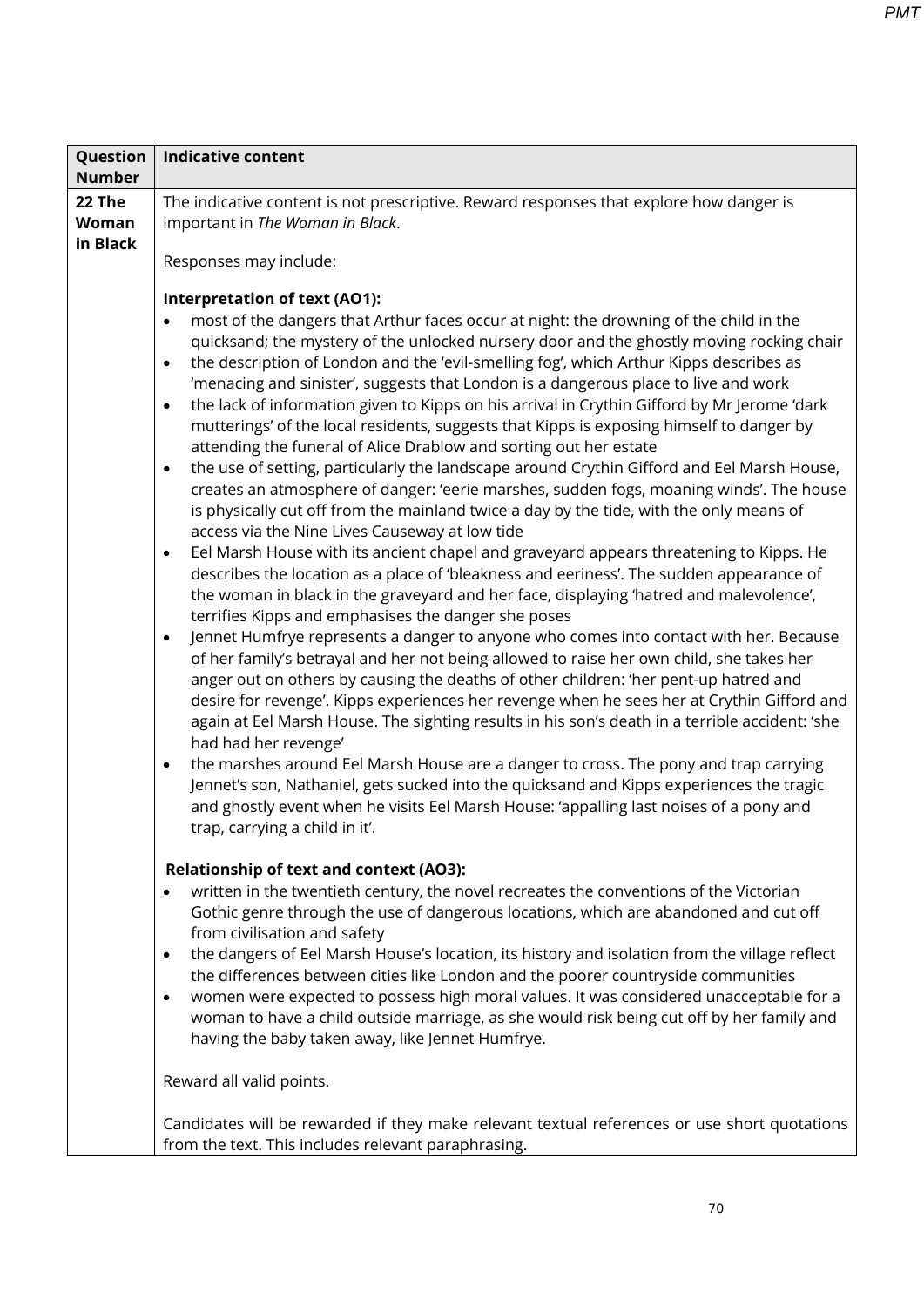| Level   | <b>Mark</b> | Descriptor - Bullets 1 and 2- AO1 (16 marks), Bullets 3 and 4 - AO3 (16<br>marks) Please refer to page 3                                                                     |
|---------|-------------|------------------------------------------------------------------------------------------------------------------------------------------------------------------------------|
|         | $\mathbf 0$ | No rewardable material.                                                                                                                                                      |
| Level 1 | $1 - 6$     | The response is simple with little personal response and little relevant<br>$\bullet$<br>supporting reference to the text.                                                   |
|         |             | There is little evidence of a critical style and little relevant supporting<br>$\bullet$<br>reference to the text.                                                           |
|         |             | Little awareness of relevant contexts is shown.<br>$\bullet$                                                                                                                 |
|         |             | There is little comment on the relationship between text and context.<br>$\bullet$                                                                                           |
| Level 2 | $7 - 12$    | The response may be largely narrative but has some elements of personal<br>$\bullet$<br>response, there is some reference to the text without consistent or secure<br>focus. |
|         |             | There is some evidence of a critical style and there is some reference to<br>$\bullet$<br>the text without consistent or secure focus.                                       |
|         |             | Some awareness of relevant contexts is shown.<br>$\bullet$                                                                                                                   |
|         |             | There is some comment on the relationship between text and context.<br>$\bullet$                                                                                             |
| Level 3 | $13 - 19$   | The response shows a relevant personal response, soundly related to the<br>$\bullet$<br>text with focused supporting textual references.                                     |
|         |             | There is an appropriate critical style, with comments showing a sound<br>$\bullet$<br>interpretation with focused supporting textual references.                             |
|         |             | Sound comment is offered on relevant contexts.<br>$\bullet$                                                                                                                  |
|         |             | There is relevant comment on the relationship between text and context.<br>$\bullet$                                                                                         |
| Level 4 | $20 - 26$   | The response has a developed personal response and thorough<br>$\bullet$<br>engagement, fully related to the text with well-chosen references to the<br>text.                |
|         |             | The critical style is sustained and there is well-developed interpretation<br>with well-chosen references to the text.                                                       |
|         |             | Sustained comment is offered on relevant contexts.                                                                                                                           |
|         |             | There is detailed awareness of the relationship between text and context.<br>٠                                                                                               |
| Level 5 | $27 - 32$   | There is an assured personal response, showing a high level of<br>$\bullet$<br>engagement with the text and discerning choice of references to the text.                     |
|         |             | A critical style is developed with maturity, perceptive understanding and<br>$\bullet$<br>interpretation with discerning choice of references to the text.                   |
|         |             | The understanding of relevant contexts is excellent.<br>$\bullet$                                                                                                            |
|         |             | Understanding of the relationship between text and context is integrated<br>$\bullet$<br>convincingly into the response.                                                     |